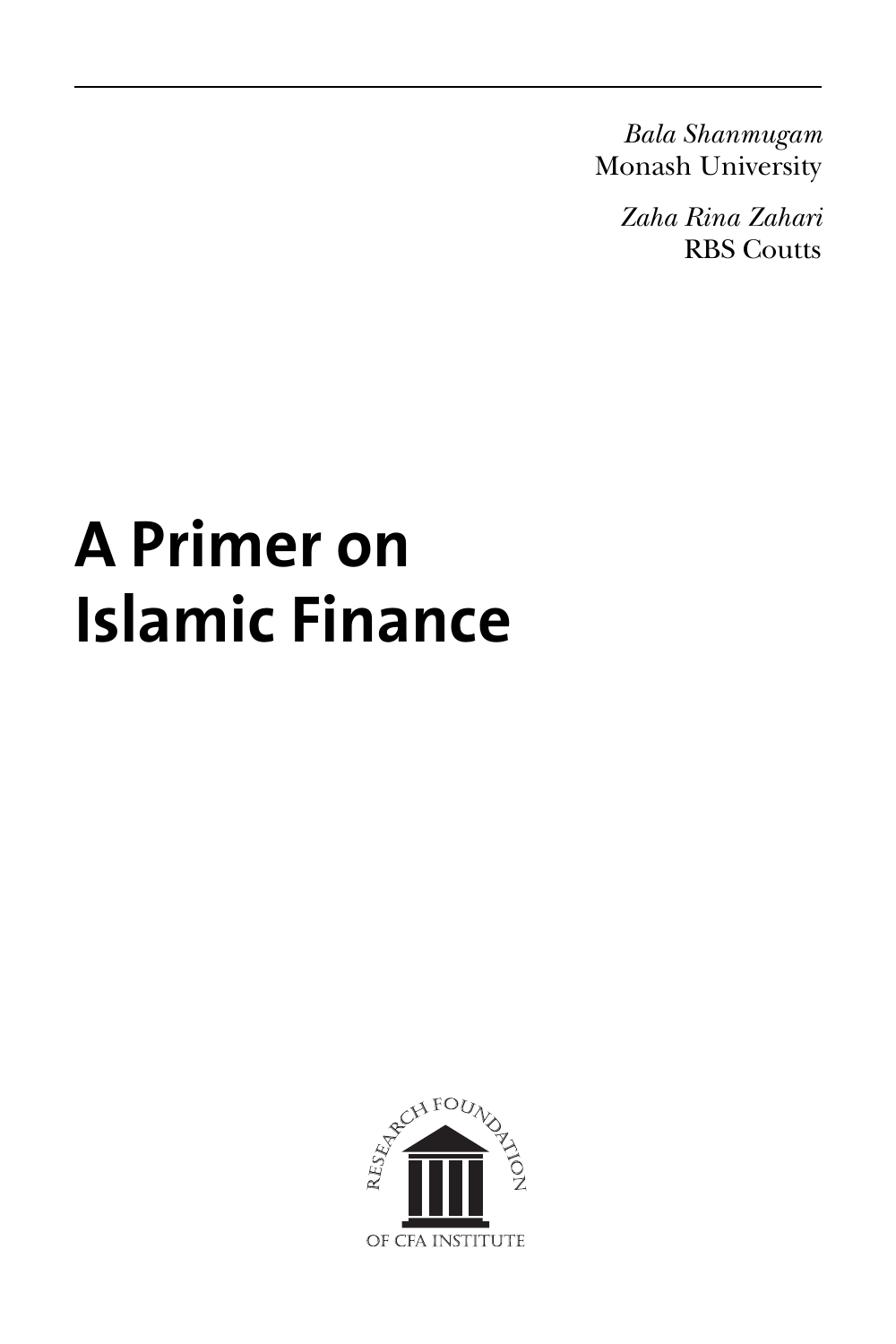#### **Statement of Purpose**

The Research Foundation of CFA Institute is a not-for-profit organization established to promote the development and dissemination of relevant research for investment practitioners worldwide.

Neither the Research Foundation, CFA Institute, nor the publication's editorial staff is responsible for facts and opinions presented in this publication. This publication reflects the views of the author(s) and does not represent the official views of the Research Foundation or CFA Institute.

The Research Foundation of CFA Institute and the Research Foundation logo are trademarks owned by The Research Foundation of CFA Institute. CFA®, Chartered Financial Analyst®, AIMR-PPS®, and GIPS® are just a few of the trademarks owned by CFA Institute. To view a list of CFA Institute trademarks and the Guide for the Use of CFA Institute Marks, please visit our website at [www.cfainstitute.org.](http://www.cfainstitute.org)

©2009 The Research Foundation of CFA Institute

All rights reserved. No part of this publication may be reproduced, stored in a retrieval system, or transmitted, in any form or by any means, electronic, mechanical, photocopying, recording, or otherwise, without the prior written permission of the copyright holder.

This publication is designed to provide accurate and authoritative information in regard to the subject matter covered. It is sold with the understanding that the publisher is not engaged in rendering legal, accounting, or other professional service. If legal advice or other expert assistance is required, the services of a competent professional should be sought.

ISBN 978-1-934667-24-8

4 December 2009

#### **Editorial Staff**

Elizabeth Collins Book Editor

David L. Hess Assistant Editor

Cindy Maisannes Publishing Technology Specialist

Lois Carrier Production Specialist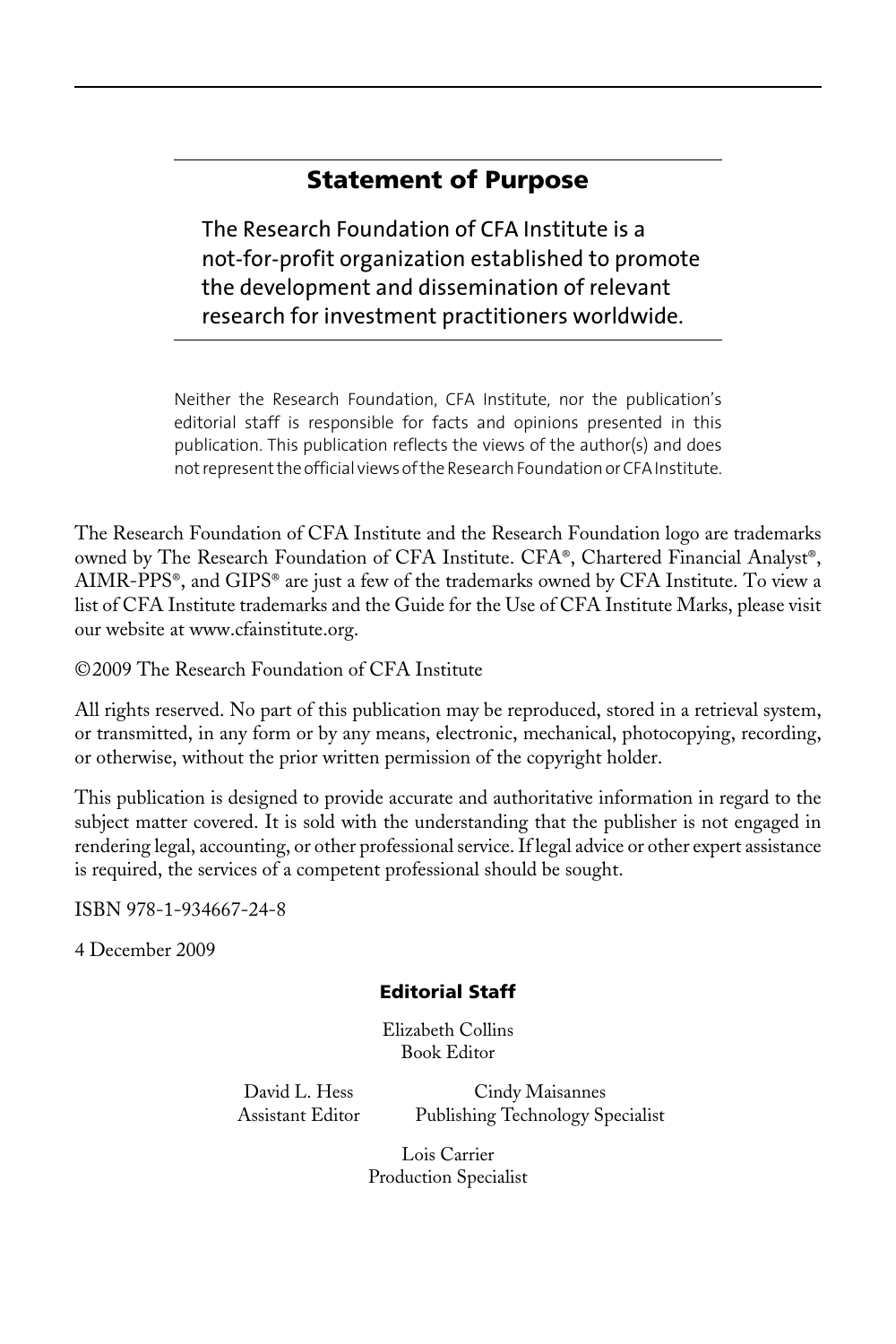# **Biographies**

**Bala Shanmugam** is the chair of accounting and finance and director of banking and finance at the School of Business, Monash University Sunway campus, Malaysia. Professor Shanmugam is on the editorial boards of a number of reputed journals in the areas of banking and finance. He has extensive industry experience and has served as consultant to a number of financial institutions, including the World Bank. Author of more than 100 papers and 30 books, Professor Shanmugam has received many prestigious awards for his research and scholarship. He has presented papers at more than 40 conferences around the world and is a common figure in media appearances and citations. Professor Shanmugam obtained his PhD in banking and finance in Australia.

**Zaha Rina Zahari** works for the Royal Bank of Scotland Group as senior vice president of RBS Coutts, Singapore. Previously, Dr. Zahari served as CEO of RHB Securities. Prior to that, she was head of exchanges at Bursa Malaysia (previously KLSE), where she was responsible for overseeing securities (KLSE), offshore (Labuan FX), and high-technology growth companies (MESDAQ). Dr. Zahari also served as chief operating officer of the Malaysian Derivatives Exchange, and she started her career heading a leading futures brokerage firm, Sri Comm Options and Financial Futures. She is on the Global Board of Advisors at XBRL International, is a member of the board of trustees for the Malaysian AIDS Foundation, and is a regular speaker at major financial conferences. Dr. Zahari obtained her doctorate of business administration from Hull University, United Kingdom.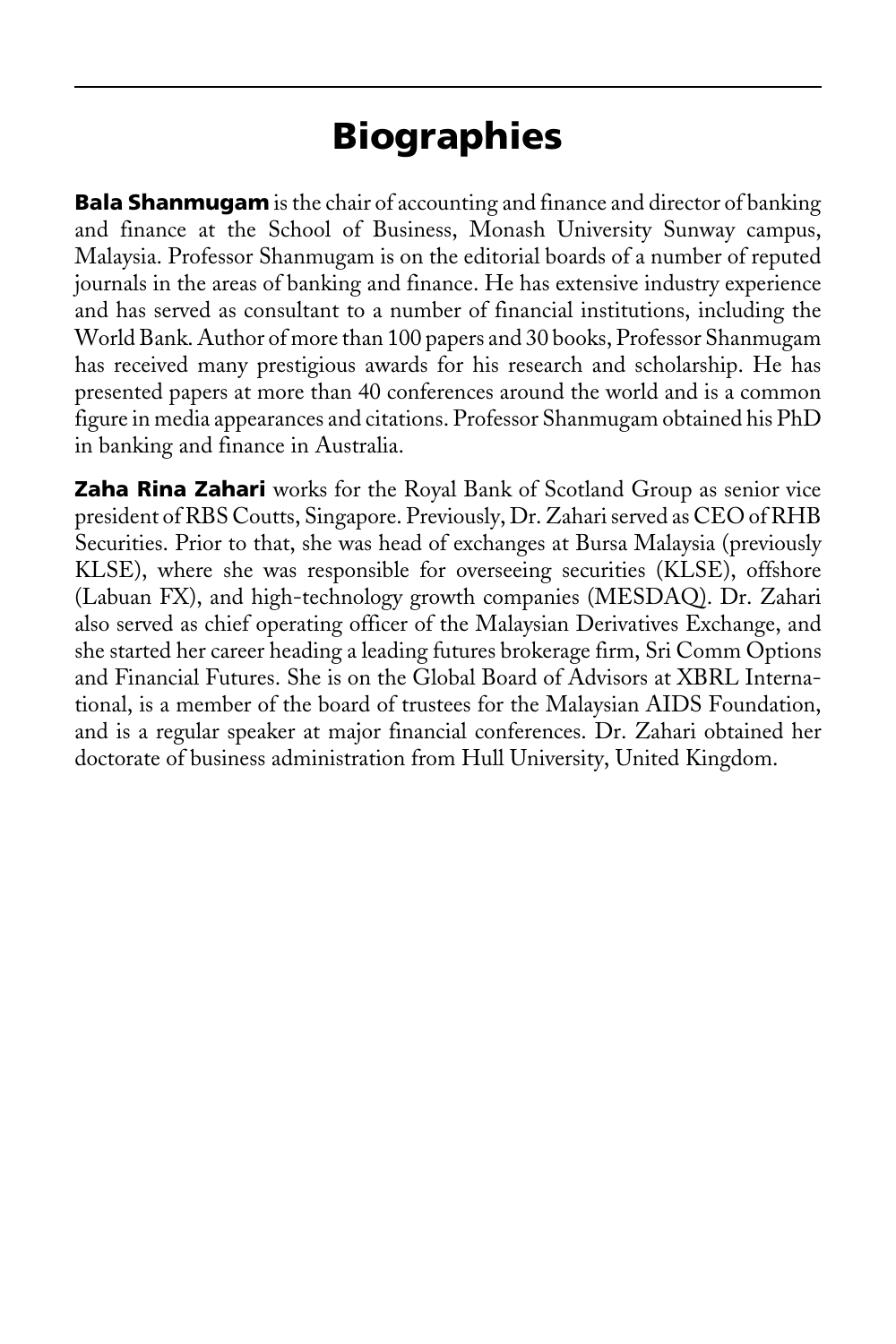# **Contents**

|                                                                    | $\overline{\mathbf{V}}$ |
|--------------------------------------------------------------------|-------------------------|
| Chapter 1. Overview of Contemporary Islamic Finance                | $\mathbf{1}$            |
| Chapter 2. Islamic Law and Financial Services                      | 11                      |
| Chapter 3. Islamic Banking: Sources and Uses of Funds              | 23                      |
|                                                                    | 44                      |
|                                                                    | 64                      |
| Chapter 6. Islam and Private Wealth Management                     | 75                      |
| Chapter 7. Corporate Governance for Islamic Financial Institutions | 81                      |
| Chapter 8. Future Outlook and Challenges for Islamic Finance       | 92                      |
|                                                                    | 98                      |
|                                                                    |                         |
|                                                                    |                         |



This publication qualifies for 5 CE credits under the guidelines of the CFA Institute Continuing Education Program.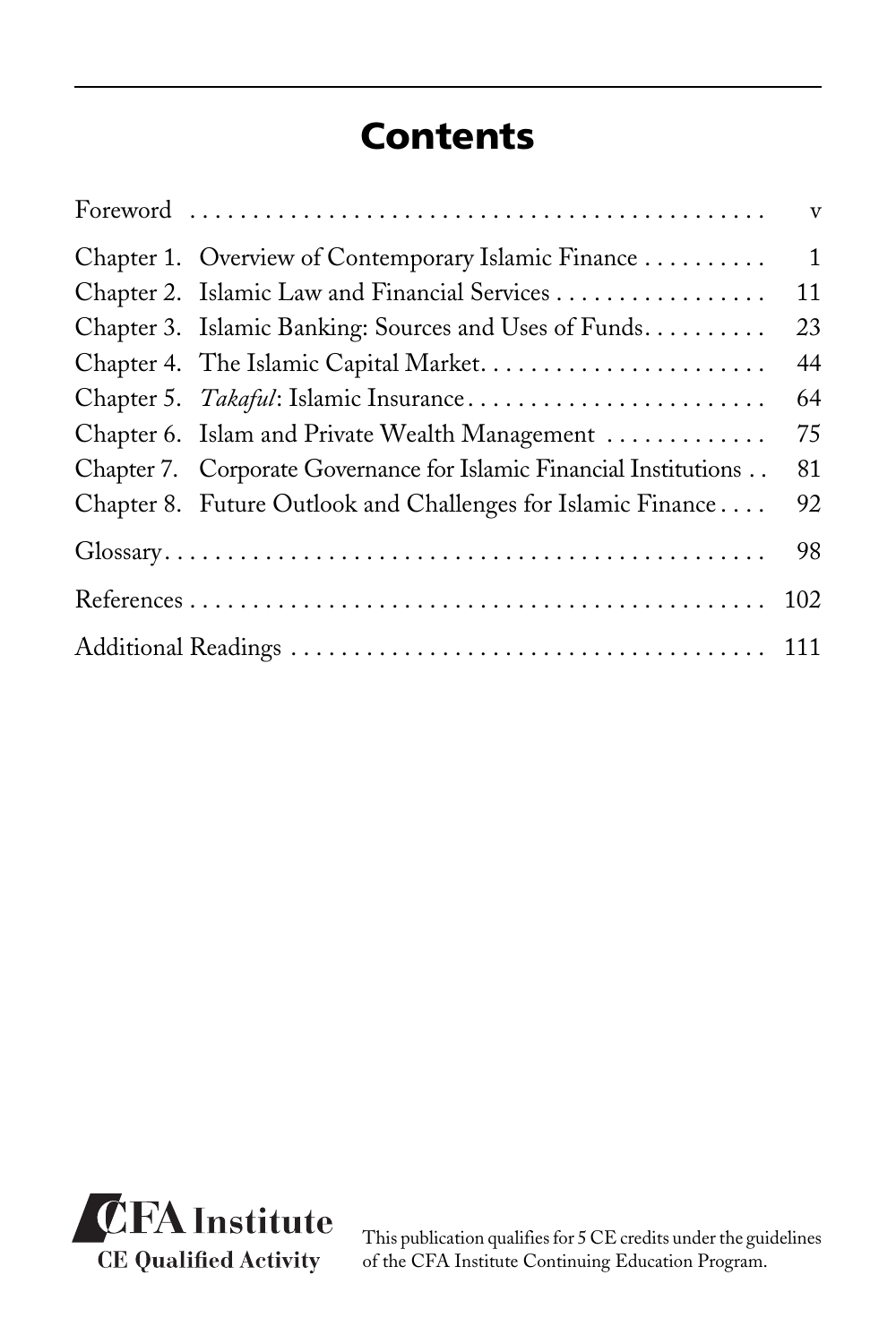# **Foreword**

Economics generally makes the assumption that human behavior is rational and, therefore, takes rationality as given. Religion, in contrast, considers humans to be fallible (thus potentially irrational) and aims to influence our behavior. Bringing religion into our economic lives, then, necessarily means bringing moral values into what is supposed to be free of such values. Some would think that never the twain—religion and economics—shall meet, but in reality, they do.

Moral values, often derived from the major religions of the world, are increasingly being introduced into our economic lives in the form of environmental concerns, protection of the rights of labor, and promotion of fairness in trade. In finance, the increased level of interest in socially responsible investments is a good case in point. It is in Islamic finance, however, where economics and religion really come together.

The rise of modern Islamic finance in various parts of the world has motivated many, whether academics or practitioners, to understand it. Investment professionals, including CFA charterholders, are no exception; they want to learn about Islamic finance because they are working in this industry, are considering joining it, or simply want to quench their intellectual thirst. Not surprisingly, many books have been written on Islamic finance to meet this demand, but there is a scarcity of introductory texts that are simple but comprehensive. This monograph is one such text—reader friendly and wide in scope: It covers basic Islamic financial concepts (such as *riba* and *gharar*), markets (banking, capital markets, insurance), products (bank accounts, equity funds, and *sukuk*), and issues, such as corporate governance and risk management. In presenting the material, the authors, Zaha Rina Zahari and Bala Shanmugam, with the assistance of principal researcher Lokesh Gupta, have made extensive use of the experience of their home country, Malaysia, which is perceived as the most advanced and liberal model of modern Islamic finance.

This monograph helps the reader understand that the Islamic finance industry does not have global *Shari'a* standards to decide what is and isn't compliant in every part of the world. Moreover, many observers note that there is a gap between the theory of Islamic finance and its practice; they argue that the industry is putting form over substance to merely replicate conventional financial products. The debate evokes much passion, and it seems to be gaining momentum as Islamic finance gains market share and attention.

But debate is an inevitable consequence of the merger of faith and finance and, in particular, of the emergence of Islamic finance. In the current global financial crisis, the intellectual environment seems to have become more conducive to considering alternative methods of meeting financial needs and increasing the role of moral values in our economic lives. This monograph is, therefore, in tune with the times. The Research Foundation of CFA Institute is pleased to present *A Primer on Islamic Finance*.

> Usman Hayat, CFA *Director, Islamic Finance and ESG Investing CFA Institute*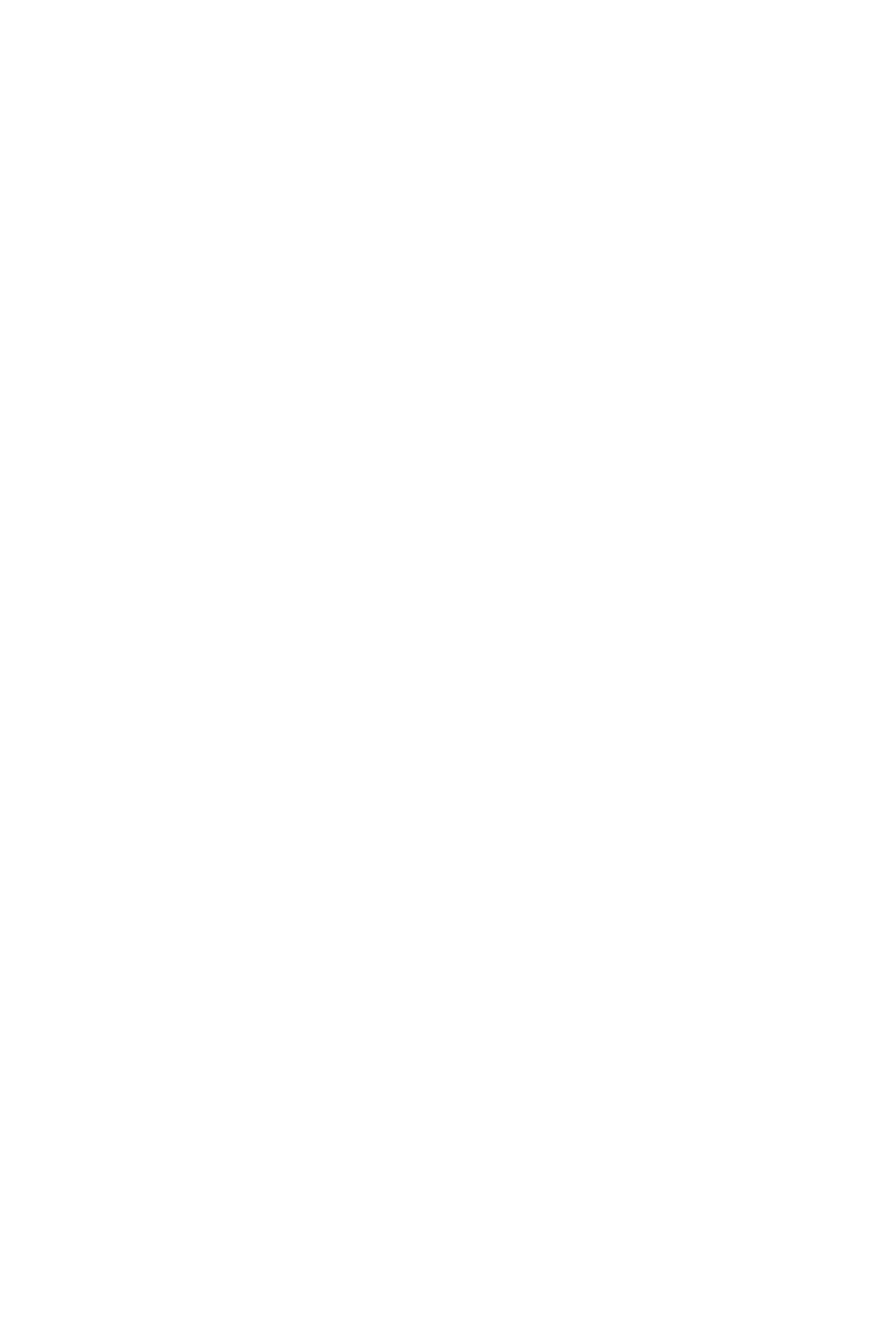# **Chapter 1. Overview of Contemporary Islamic Finance**

The basic principles underlying Islamic financial transactions are that the purpose of financing should not involve an activity prohibited by *Shari'a* (Islamic law) and that the financing must not involve *riba* (the giving or receiving of interest) and should avoid *gharar* (uncertainty, risk, and speculation). For instance, because gambling is against *Shari'a*, any arrangement to finance a casino would always be against *Shari'a*. *Riba* and *gharar* will be explained at length later. At this point, the main aspect is that *riba* includes interest charged on lending money whereas *gharar* includes excessive uncertainty regarding essential elements of a contract, such as price in a contract of sale.

Islamic finance promotes the sharing of risk and reward between contracting parties. The degree of sharing varies by contract. An example of financing that involves a relatively high degree of risk-and-reward sharing is venture capital; a contract that has a relatively low degree of risk-and-reward sharing is sale of an asset on installment credit. The financier assumes either the risk of the outcome of the business or the risk of ownership of an asset before it is sold. Neither risk is assumed in money lending, where the main risk assumed by the financier is credit risk—that is, the risk that the one being financed will lack the ability or the willingness to pay the money owed. Credit risk is also present in installment credit sales, but it is in addition to, not in substitution of, ownership risk.

Contemporary Islamic finance incorporates these principles and the other doctrines of the Muslim faith in a wide variety of products to meet the growing global demand for *Shari'a*-compliant investment and financing. The spread of Islamic financial principles is supported by the fact that Islam permits the accumulation of wealth as long as the source of wealth generation does not breach Islamic principles (that is, the activities are *halal*, or permissible),1 *zakat* (a religious tithe) is paid, and wastefulness is avoided.

## **Origins of Islamic Banking and Finance**

Collins (1881) described the origin of banking as "beyond the range of authentic history" (p. 11). According to Collins, banking may be assumed to have emerged as a necessary outgrowth of commerce. The notion of a medium of exchange was born because of the inconvenience of meeting and matching in barter trade, which commenced as civilizations evolved, and because people's needs increased and

<sup>1</sup>The statement on the permissibility of the accumulation of wealth can be found in "Islamic Capital Market Review" (2005).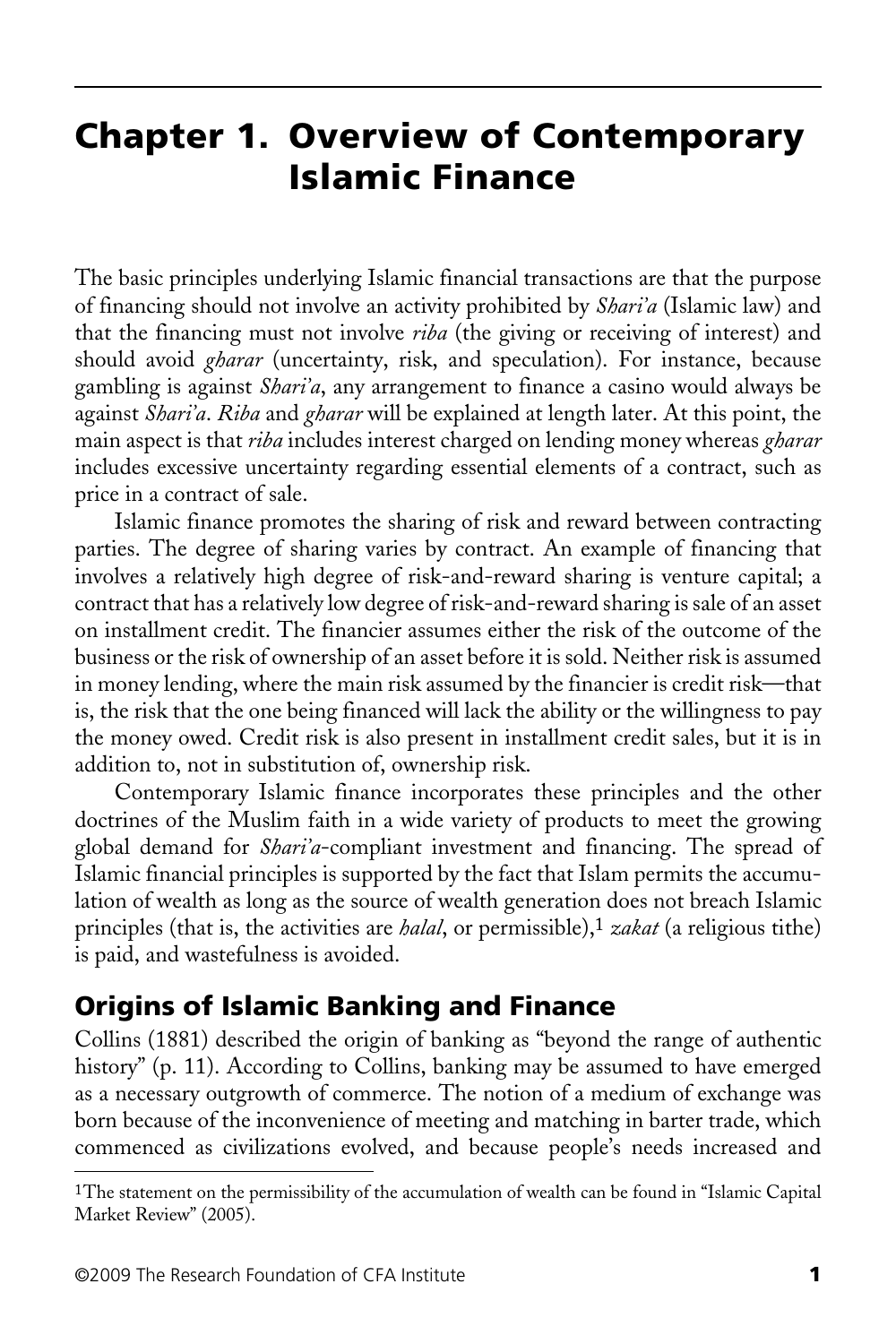self-sufficiency declined. Because the mighty institution of banking arose after the establishment of an appropriate medium of exchange, the next logical and sequential step in the process was the development of the activities of lending and borrowing.

The first banks are believed to have originated within the temples of the ancient religions of the cultures encircling the Mediterranean Sea. In these temples, the priests and moneylenders conducted transactions and accepted deposits in what is believed to be the first currency, grain. Eventually, easier-to-carry precious metals replaced bulky grains as a means of exchange. In ancient Mesopotamia, in the area now known as Iran, evidence indicates that temples acted as the guardian places of official weights for measuring silver, the commonly used monetary medium in the region, and that records of payments, loans, and other transactions were kept in the temples.

The first stable international currency, the gold *bezant*, emerged in the fourth century and was coined by the Byzantine Empire, which bridged the medieval European and Islamic cultures through its capital in Constantinople, now called Istanbul (Grierson 1999). The availability of a widely recognized and cross-cultural currency enabled people to undertake more ambitious commercial ventures and wider travel than in the past and provided increased opportunities for private individuals to acquire wealth throughout Europe and the Middle East.

Following the emergence of stable coinage, banking activities quickly developed to accommodate international trade. Early merchant banks began to deal in bills of exchange and credit-based transactions. These new financing instruments eliminated the need for merchants to actually deliver the precious metals and coins to pay for transactions in distant ports.

In the 11th century, Western Europe, to finance the Crusades, revitalized its credit-based banking system. Thus, the combined forces of Middle Eastern and Western European banking practices were exported around the world as the nations of these regions undertook new global exploration and international trading relationships.

Nevertheless, Goitein (1971) asserted that partnership and profit-sharing financing structures—concepts that are integral to Islamic finance—continued to flourish in areas of the Mediterranean region as late as the 12th and 13th centuries. And they exist today around the world in the form of cooperatives (such as customer-owned retail or food stores), mutual *takaful* (Islamic insurance) companies, and others.

## **Emergence of Contemporary Islamic Finance**

According to Iqbal and Molyneux (2005), partnerships and profit-sharing ventures consistent with the beliefs of Islam were commonly used to finance productive activities even prior to the teachings of the Prophet Muhammad. Over time, however, as the center of economic gravity moved to the Western world, the profitsharing approach to structuring financial transactions fell out of favor and Western financial institutions came to dominate the capital markets. Islamic financial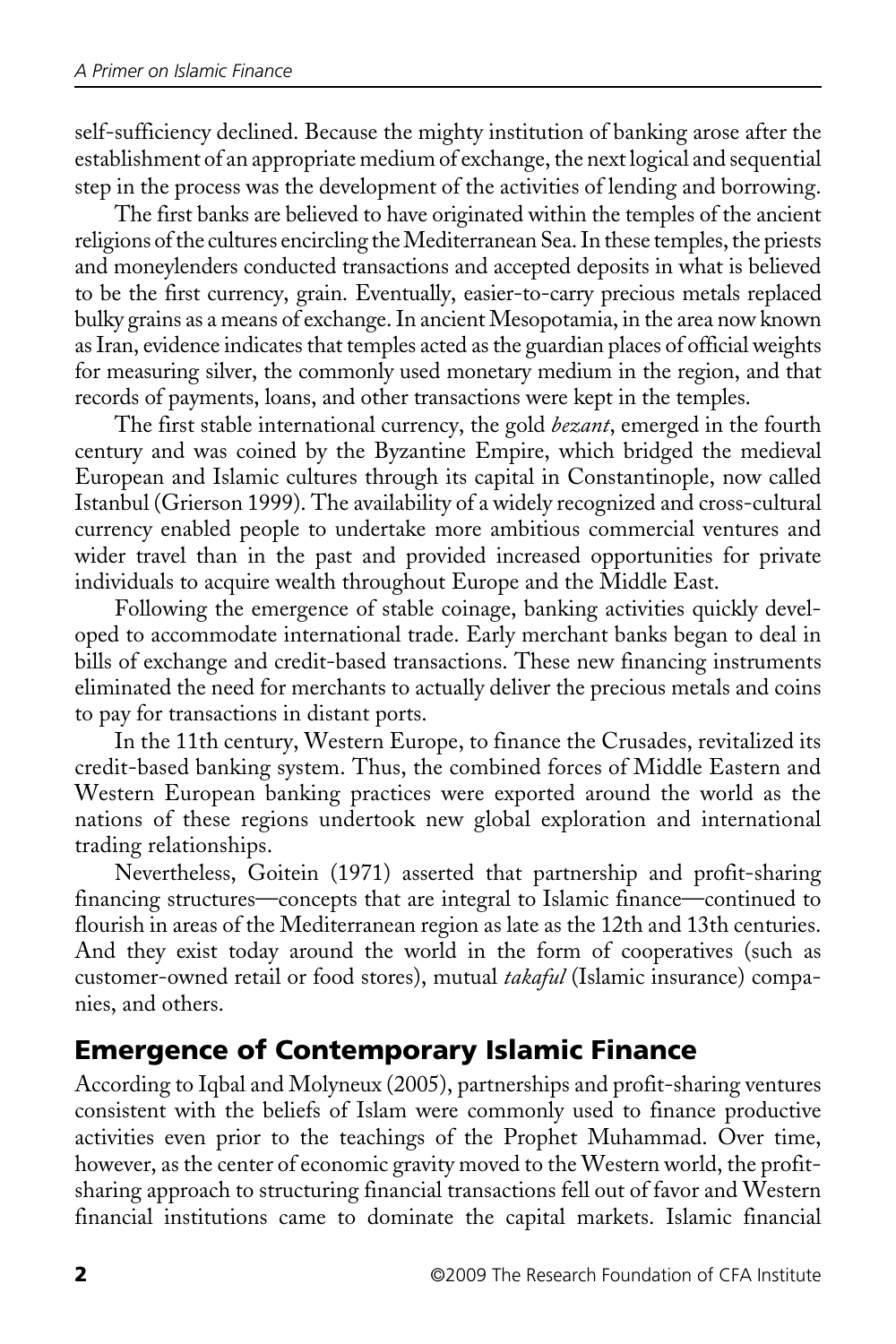institutions gradually succumbed to the ways of the West and adopted interestbased financial transactions (Iqbal and Molyneux 2005). Infighting within the Muslim community contributed to the general acceptance of Western, or conventional, financing methods.2

The establishment of the Mit Ghamr Islamic Bank in Egypt in 1963 is often viewed as the starting point of the modern Islamic banking movement. Evidence exists, however, that interest-free commercial financial transactions existed in various parts of the Muslim world several decades earlier. For instance, the institution Anjuman Mowodul Ikhwan of Hyderabad, India, made interest-free loans to Muslims as early as the 1890s. Another institution in Hyderabad, the Anjuman Imdad-e-Bahmi Qardh Bila Sud, was established in 1923 by employees of the Department of Land Development and, within 20 years, had assets worth US\$2,240 and was distributing loans of US\$100 to US\$135 per month. The bank had a membership of 1,000, which included Muslims and non-Muslims. By 1944, it had reserves of US\$67,000. These organizations made small loans to small businesses on a profit-sharing basis. Their activities continue to this day.

In the early 1960s, the convergence of political and socioeconomic factors ignited interest in the revival of faith-based Islamic financial practices, including the prohibition of usury, or the giving or receiving of interest (*riba*). Although "usury" is commonly used today to mean an excessive rate of interest, it applies in this context to any charging of interest for the use of money. Islamic finance makes a distinction between usury and a "rate of return or profit from capital." Profit in a business venture is determined *ex post*—that is, *depending on the outcome of the venture*—in contrast to interest, which is determined *ex ante*—that is, *regardless of the outcome of the venture*. Profit in a trade or a sale may be determined *ex ante*, but it is based on trading real assets between contracting parties, not the lending of money on interest (Iqbal and Tsubota 2006).

Iqbal and Tsubota (2006) asserted that, although the prohibition of *riba* is the core of the Islamic financial system, the system's prevailing practices also reflect other principles and doctrines of Islam, such as the admonition to share profits, the promotion of entrepreneurship, the discouragement of speculative behavior, the preservation of property rights, transparency, and the sanctity of contractual obligations. The Islamic financial system "can be fully appreciated only in the context of Islam's teachings on the work ethic, wealth distribution, social and economic justice, and the expected responsibilities of the individual, society, the state, and all stakeholders" (p. 6).

<sup>2</sup>A different version of this history is told in some academic literature (notably Kuran 2004). This literature asserts that the basic principles of what is now known as Islamic finance were not followed in what Westerners call medieval times. Instead, Kuran says, what are now known as Islamic financial principles were first set forth by, among others, the Pakistani scholar Abul Ala Maududi (1903-1979). This monograph presumes that Islamic financial principles have an ancient origin.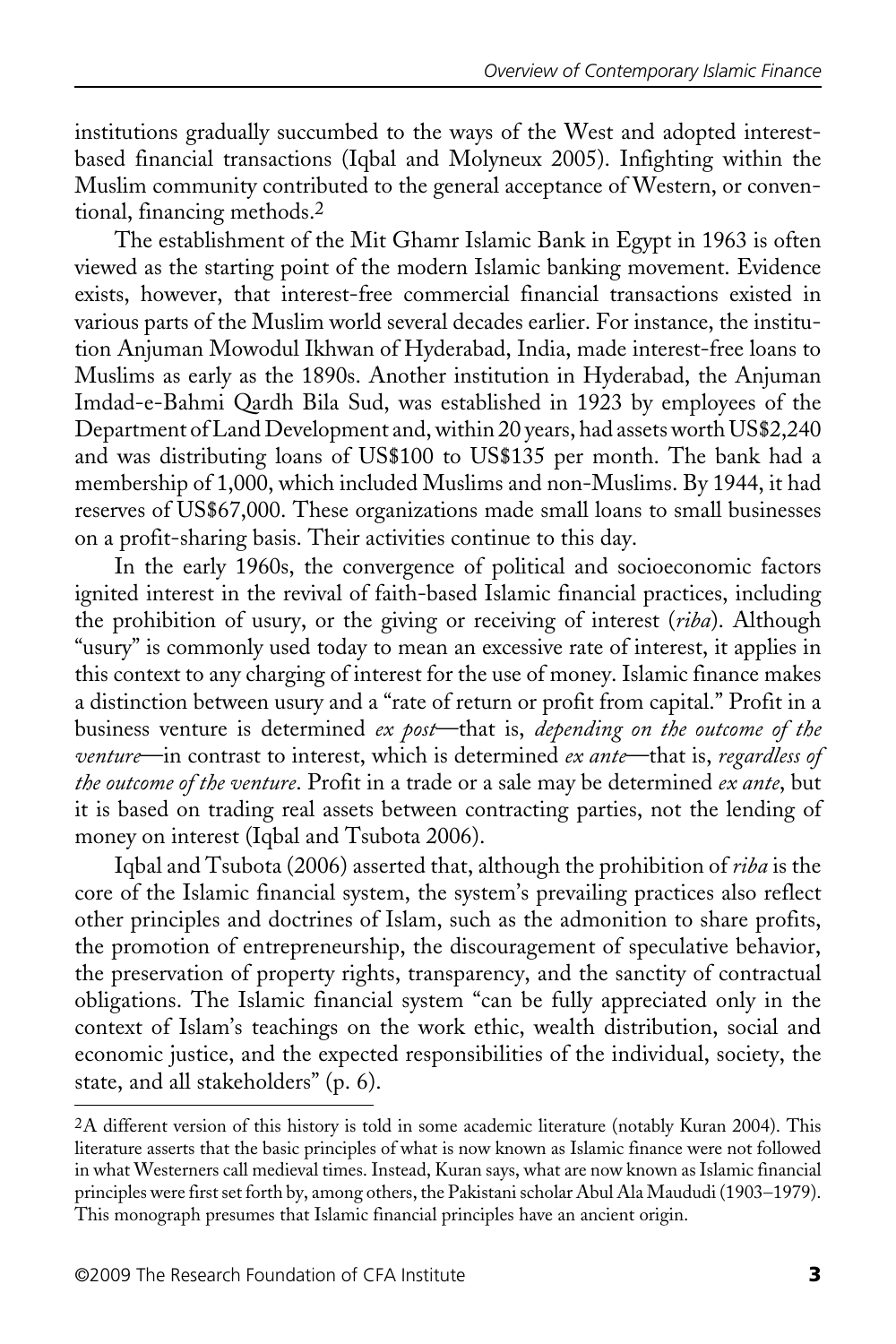Nevertheless, not all Muslims embrace Islamic finance with open arms. Efforts within the Islamic finance movements are being made to use *heyal* (ruses or deceptive practices) to circumvent *Shari'a*, as was done in other Abrahamic faiths; that is, from the Muslim perspective, followers of the Judeo-Christian religions have rejected similar admonitions to forswear usury.

Mahmoud Amin El-Gamal, who holds the Islamic finance chair at Rice University in Houston, Texas, claims that the Islamic finance industry is selling overpriced products to the religiously and financially naive and that some of the product differentiation between Islamic and conventional financial products appears to be hairsplitting. El-Gamal has said:

Both the sophisticated investors and the ultra-puritans will see through this charade. So you're left with the gullible who don't really understand the structure. . . . Muslims around the world have among the worst rates of literacy. . . . Take that same money and give it to charity. (Quoted in Morais 2007)

The U.S. banker Muhammad Saleem made similar remarks critical of Islamic finance in his 2006 book *Islamic Banking: A \$300 Billion Deception*.

Moreover, some have said that certain financing methods with *predetermined* markups, or profit margins, which are described in Chapter 4 (such as *bai' bithaman ajil* financing), have become a generally accepted part of Islamic finance even though these practices involve limited risk-and-reward sharing and thus resemble fixedinterest lending in significant ways.3

## **Basic Tenets of Islamic Finance**

In contrast to the authors of these critiques, we believe that Islamic finance governed by the principles of *Shari'a* encompasses the ethos and value system of Islam. Primary tenets of Islamic finance are the avoidance of *riba* (interest), *gharar* (uncertainty, risk, and speculation), and *haram* (religiously prohibited) activities. Therefore, Islamic finance strictly prohibits interest-based transactions, but it embraces the sharing of profit and loss or, in other words, sharing of the risk by the provider and the user of the funds invested. The ownership and trading of a physical good or service is a critical element in structuring Islamic financial products.

Islamic finance encourages active participation of financial institutions and investors in achieving the goals and objectives of an Islamic economy. It merges the ethical teachings of Islam with finance as a means to meet the needs of society and to encourage socioeconomic justice. Through *haram*, Islamic finance prohibits trading in, for example, alcoholic beverages, gambling, and pork.

<sup>3</sup>Usman Hayat in a private communication with the authors.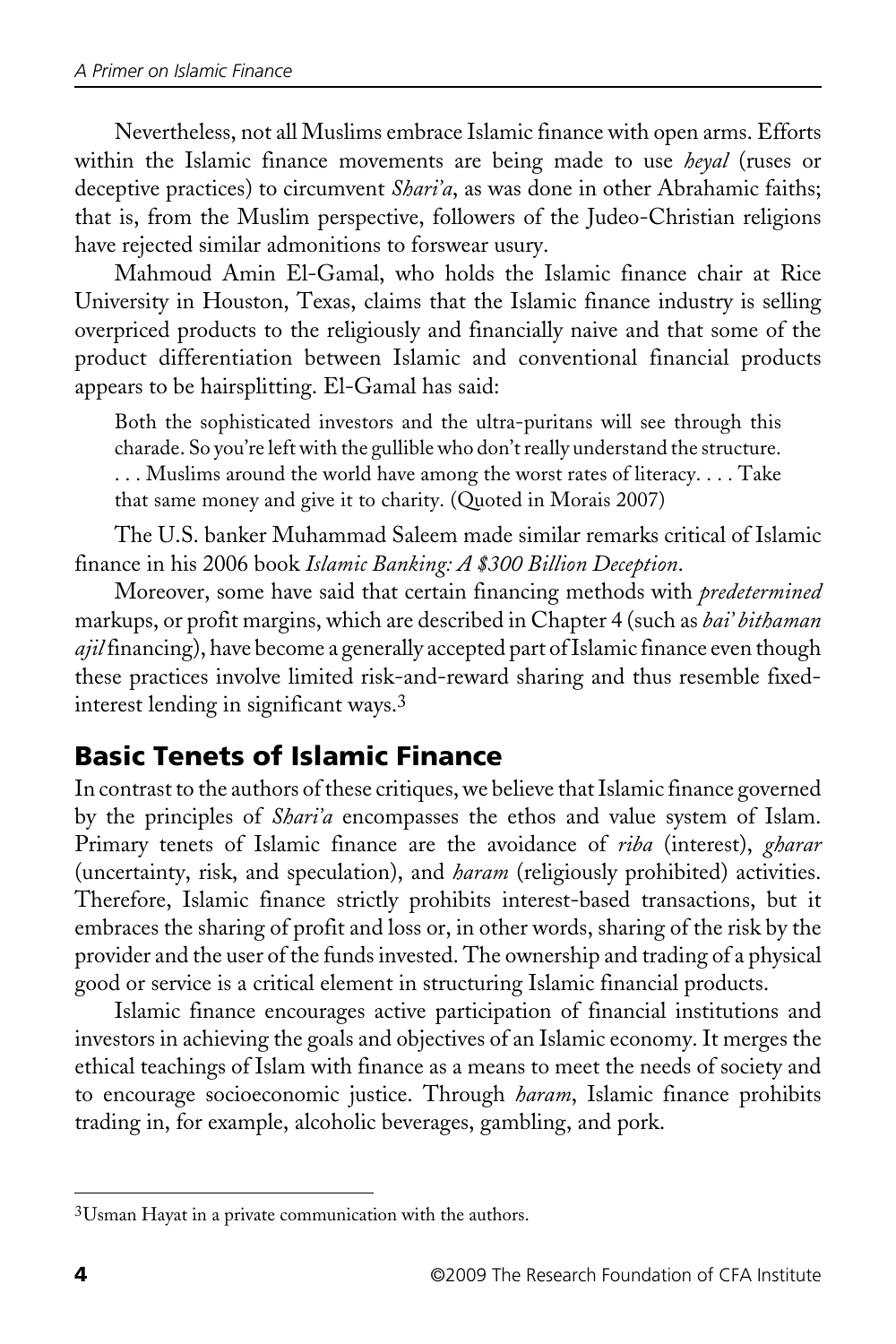The primary players in the Islamic financial system are Islamic banks and the Islamic "windows" of conventional, or Western, banks. An Islamic bank has been defined in the following ways:

- The general secretariat of the Organisation of the Islamic Conference, an association of 56 Islamic states promoting solidarity in economic, social, and political affairs, defines an Islamic bank as "a financial institution whose statutes, rules, and procedures expressly state its commitment to the principle of *Shari'a* and to the banning of the receipt and payment of interest on any of its operations" (Ali and Sarkar 1995, p. 22).
- The Malaysian Islamic Banking Act 1983 states that an Islamic bank is "any company which carries on Islamic banking business and holds a valid licence" (Part 1). Islamic banking business is further defined as that "whose aims and operations do not involve any element which is not approved by the Religion of Islam" (Part 1).
- The Central Bank Law of Kuwait (1968, as amended in 2003) stipulates that Islamic banks "exercise the activities pertaining to banking business and any activities considered by the Law of Commerce or by customary practice as banking activities in compliance with the Islamic *Shari'a* principles."4

**Exhibit 1.1** summarizes the differences between conventional and Islamic banking.

# **Objectives of** *Shari'a* **in Islamic Finance**

The objectives of *Shari'a* and the objectives of Islamic financial institutions may differ. If, however, industry practices are in line with the substance of *Shari'a*, they should lead to fulfillment of the objectives of *Shari'a*.

The principal objective of *Shari'a* as explained in literature on Islamic finance is economic justice through equitable distribution of resources. The rationale offered is quite simple. Lending money for interest directs the flow of money to those who are considered low credit risks (a government, for instance) or those who can provide collateral (say, a rich individual or a big company), even if they may not have the businesses and ideas with the greatest economic potential. Such behavior, it is argued, leads to such economic ills as the concentration of wealth in a few hands, which, in turn, have wide social implications.

The objective of Islamic financial institutions is the pursuit of profits without violating *Shari'a*. The shareholders of and investors in Islamic financial institutions

<sup>4</sup>The original law may be found at [www.cbk.gov.kw/www/law.html](http://www.cbk.gov.kw/www/law.html); the amended law is at [www.cbk.gov.kw/PDF/Stat-Law-amend.PDF](http://www.cbk.gov.kw/PDF/Stat-Law-amend.PDF).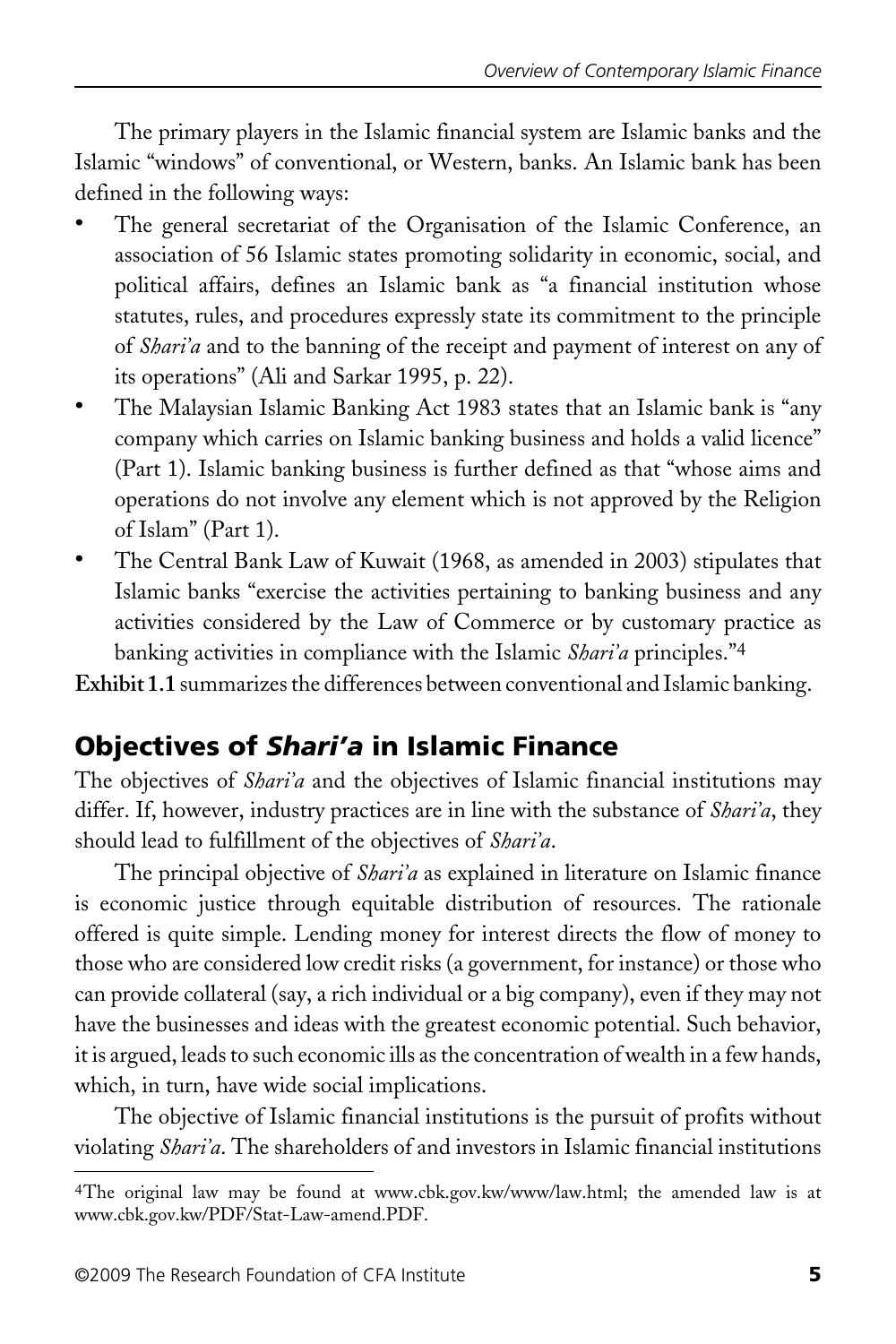| Characteristic                      | Islamic Banking System                                                                                                                                                                                                                                                                                                                                                                                                  | Conventional Banking System<br>(interest based)                                                                                                                                                                      |
|-------------------------------------|-------------------------------------------------------------------------------------------------------------------------------------------------------------------------------------------------------------------------------------------------------------------------------------------------------------------------------------------------------------------------------------------------------------------------|----------------------------------------------------------------------------------------------------------------------------------------------------------------------------------------------------------------------|
| Business framework                  | Functions and operating modes are based on<br>Shari'a, and Islamic banks must ensure that<br>all business activities are in compliance with<br>Shari'a requirements.                                                                                                                                                                                                                                                    | Functions and operating modes are<br>based on secular principles, not religious<br>laws or guidelines.                                                                                                               |
| Interest charging                   | Financing is not interest ( <i>riba</i> ) oriented and<br>should be based on risk-and-reward sharing.                                                                                                                                                                                                                                                                                                                   | Financing is interest oriented, and a<br>fixed or variable interest rate is charged<br>for the use of money.                                                                                                         |
| Interest on deposits                | Account holders do not receive interest<br>(riba) but may share risk and rewards of<br>investments made by the Islamic bank.                                                                                                                                                                                                                                                                                            | Depositors receive interest and a guar-<br>antee of principal repayment.                                                                                                                                             |
| Risk sharing in equity<br>financing | Islamic banks offer equity financing with<br>risk sharing for a project or venture. Losses<br>are shared on the basis of the equity partic-<br>ipation, whereas profit is shared on the basis<br>of a pre-agreed ratio.                                                                                                                                                                                                 | Risk sharing is not generally offered but<br>is available through venture capital firms<br>and investment banks, which may also<br>participate in management.                                                        |
| Restrictions                        | Islamic banks are allowed to participate only<br>in economic activities that are Shari'a com-<br>pliant. For example, banks cannot finance a<br>business that involves selling pork or alcohol.                                                                                                                                                                                                                         | Conventional banks may finance any<br>lawful product or service.                                                                                                                                                     |
| Zakat (religious tax)               | One of the functions of the Islamic banks is<br>to collect and distribute zakat.                                                                                                                                                                                                                                                                                                                                        | Conventional banks do not collect any<br>religious tax.                                                                                                                                                              |
| Penalty on default                  | Islamic banks are not allowed to charge<br>penalties for their enrichment. They may,<br>however, allow imposition of default or late-<br>payment penalties on the grounds that these<br>penalties discourage late payments or<br>defaults, which impose administrative costs<br>on banks for processing and collecting the<br>amount owed. Penalties may be donated to<br>a charity or used to offset collection costs. | Conventional banks normally charge<br>additional money (compound interest)<br>in case of late payments or defaults.                                                                                                  |
| Avoidance of <i>gharar</i>          | Transactions with elements of gambling or<br>speculation are discouraged or forbidden.                                                                                                                                                                                                                                                                                                                                  | Speculative investments are allowed.                                                                                                                                                                                 |
| Customer relationships              | The status of an Islamic bank in relation to<br>its clients is that of partner and investor.                                                                                                                                                                                                                                                                                                                            | The status of a conventional bank in<br>relation to its clients is one of creditor<br>and debtor.                                                                                                                    |
| Shari'a supervisory<br>board        | Each Islamic bank must have a supervisory<br>board to ensure that all its business activities<br>are in line with <i>Shari'a</i> requirements.                                                                                                                                                                                                                                                                          | Conventional banks have no such<br>requirement.                                                                                                                                                                      |
| Statutory requirements              | An Islamic bank must be in compliance with<br>the statutory requirements of the central<br>bank of the country in which it operates and<br>also with Shari'a guidelines.                                                                                                                                                                                                                                                | A conventional bank must be in compli-<br>ance with the statutory requirements of<br>the central bank of the country in which<br>it operates and in some places, the bank-<br>ing laws of state or other localities. |

#### **Exhibit 1.1. Comparison of Islamic and Conventional Banking**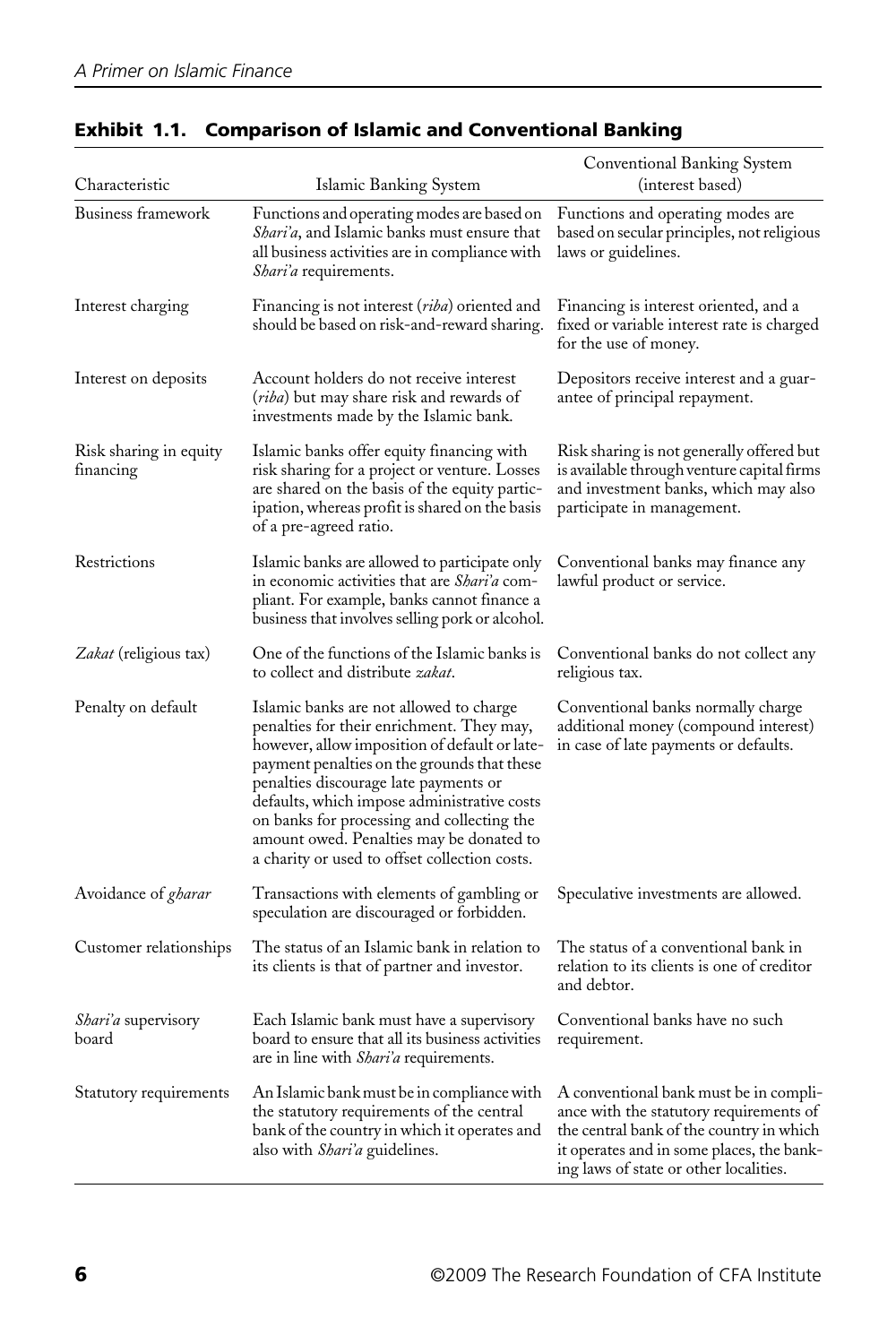may have purely economic considerations and not be concerned with the objectives of *Shari'a*. Among the most important policies or goals pursued by the Islamic financial system are the following:

- *Shari'a***-compliant financial products and services.** To be *Shari'a* compliant, the financial products and services must not be based on the payment or receipt of interest. Kuran (2004) quotes the Islamic economist Afzalur Rahman as saying that interest "inculcates love for money and the desire to accumulate wealth for its own sake. It makes men selfish, miserly, narrow-minded, and stonehearted" (p. 8). This view corresponds roughly to the persona of the money lender Shylock in Shakespeare's *The Merchant of Venice*. Indeed, literature in various cultures, including South Asia, portrays individual money lenders in a negative light. Not surprisingly, "usurer" has particularly negative connotations.
- **Stability in money value.** Stability in the value of money is believed to be enhanced by requiring that currency be backed by an underlying asset, which enables the medium of exchange to be a reliable unit of account. Islam recognizes money as a store of wealth and as a means of exchange but does not view money as a commodity that should be bought and sold at a profit (Ismail 2005).
- **Economic development.** Participatory-type financing for infrastructure projects, based on *mudharabah* (profit sharing) and *musyarakah* (joint venture), is designed so that investment returns to both the provider and the user of funds will reflect the success of the project. The mechanism of sharing profits leads to a close working relationship between bank and entrepreneur and is believed to encourage economic development as a result of the bank's equity-type stake in the financed project (versus an interest-only or fixed profit potential).
- **Social development.** *Zakat* (a religious tithe) is paid by Muslims and deposited into a fund that is distributed to the poor directly or through religious institutions. *Zakat* is imposed at a rate roughly equivalent to 2.5 percent of the market value of an individual's real and financial property. *Zakat* may also be imposed on the initial capital of an Islamic bank, its reserves, and its profits. *Zakat* is one of the five main pillars of Islam and is one of the most significant manifestations of social solidarity in Islam. The understanding is that social welfare and development of the poor are improved through the collection of *zakat*.
- **Resource optimization.** Funding is provided only for projects that, in the bank's estimate, have the most favorable return-for-risk forecasts, in addition to meeting the criterion of being socially beneficial. Projects are selected primarily on the basis of their anticipated profitability rather than the creditworthiness of the borrower (Al-Omar and Abdel-Haq 1996).
- **Equitable distribution of resources.** One of the aims of Islamic banking is to serve the less fortunate by promoting the equitable distribution of resources. The distribution of income and resources of Islamic financial structures is intended to be proportionate to the value offered by participating parties.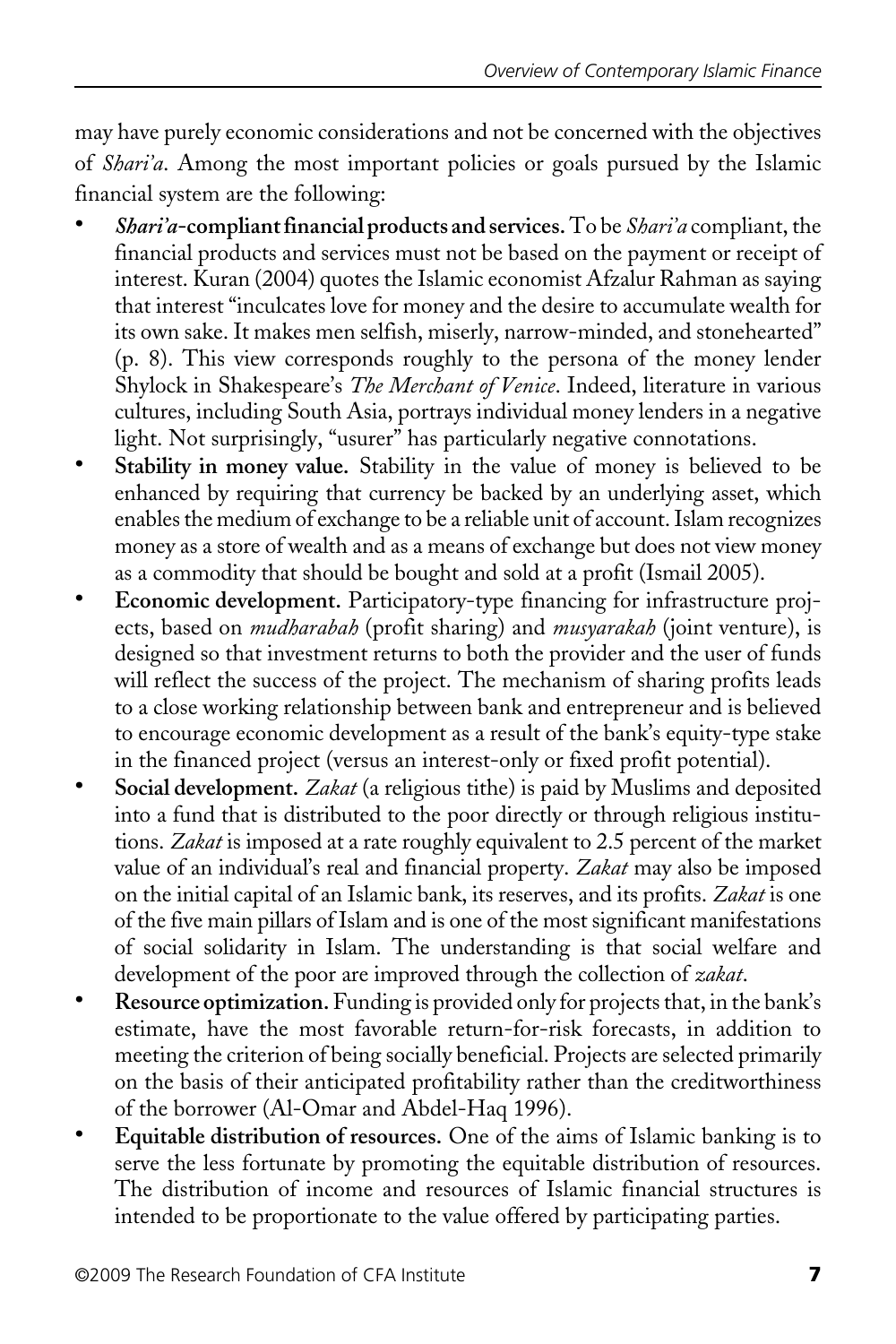# **Principles of Islamic Finance**

Islamic finance is based on the themes of community banking, ethical banking, and socially responsible investing. Its goal is to be an ethical, indigenous, and equitable mode of finance. The five key principles that govern Islamic finance are as follows.

**Freedom from** *Riba***.** *Riba* is Arabic for "growth" or "increase" and denotes the payment or receipt of interest for the use of money. The Quran, the Muslim holy book, expressly forbids *riba*, which includes any payment of interest (not only excessive interest) on monetary loans. The Quran states, "O You who believe! Fear Allah and give up what remains of your demand for usury, if you are indeed believers." (Recall the previous comment that in its traditional definition, "usury" encompasses *any* payment of interest.) Muslim scholars have interpreted *riba* to mean any fixed or guaranteed interest payment on cash advances or on deposits (Mahmood 2004).

In prohibiting *riba*, Islam seeks to foster an environment based on fairness and justice. A loan with a fixed return to the lender regardless of the outcome of the borrower's course of action is viewed as unfair. *Riba* is also believed to be exploitative and unproductive because it is considered to represent sure gain to the lender without any possibility of loss as well as a reward in return for no work. These factors are believed to lead, in turn, to inflation and unemployment and to stifle the social and infrastructural development of a nation.

**Risk-and-Return Sharing.** *Shari'a* prohibits Muslims from earning income by charging interest but permits income generation through the sharing of risks and rewards (*mudharabah*) between the parties to a transaction. This profitsharing mechanism is believed to encourage people to become partners and work together rather than to enter into a creditor–debtor relationship. Partnership promotes mutual responsibility for the outcome of the financed project, which is believed to increase the likelihood of success of the venture. A tangential aim of the partnership approach is that such increases in successful projects also provide stimulus to the economy.

*Shari'a***-Approved Activities.** Islamic banks may engage in or finance only activities that do not violate the rules of *Shari'a* and are permitted by Islam. To ensure that all products and services offered are *Shari'a* compliant, each Islamic bank has an independent *Shari'a* supervisory board.

**Sanctity of Contract.** Islam views contractual obligations and the related full disclosure of information as a sacred duty. Full disclosure is intended to reduce financial speculation (*gharar*), which is strictly prohibited by Islam, by providing as much information as possible for investors to make accurate assessments about the risks and rewards of an investment. The conditions that are necessary for a contract to be valid include a competent understanding of the underlying asset(s) and the profit-sharing ratio, as well as the presence of a willing buyer and seller. Contracts must also not offend Islamic religious and moral principles; if they do, they will be deemed illegal and unenforceable.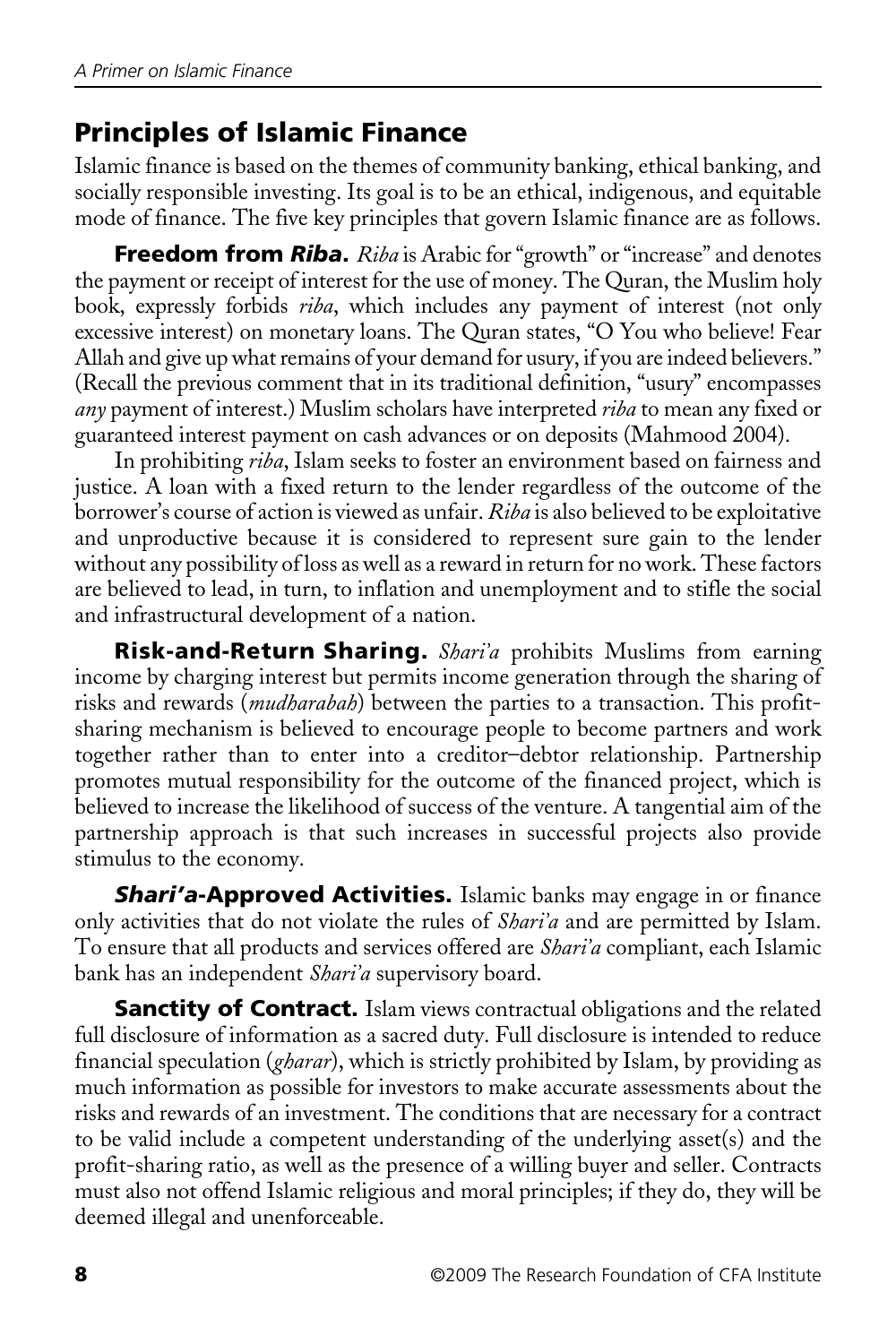**Avoidance of** *Gharar***.** *Shari'a* prohibits financial transactions that involve *gharar*, which is often translated as "deception," "excessive risk," or "excessive uncertainty." Examples of *gharar* are the sale of fish in the sea, of birds in the sky, and of unripe fruits on the tree, which cause excessive and avoidable uncertainty.

Unlike *riba*, which involves the question of the presence or absence of interest, *gharar* raises the question of degree. And it does not apply to noncommutative contracts (i.e., those, such as gifts, that do not involve an exchange). It is not as well defined as *riba*, and a ruling of permissibility based on *gharar* could take into account a cost–benefit analysis. For instance, *gharar* is present in contracts where the object of the sale is not in the possession of the seller or does not exist at the time the parties enter into the contract but such contracts are permissible.

To minimize *gharar*, contracts must carefully state the terms of the agreement, particularly by giving a thorough description of the asset that is the subject of the contract and the asset's transaction price. In a sale, if the asset being sold and its price are not clearly defined or specified, the sale contract would be considered to have excessive *gharar*.5

#### **Forces Strengthening Islamic Finance**

A number of forces have combined recently to cause Islamic finance to grow sharply.

Transnational bodies have been established to overcome the challenges faced by Islamic finance. For example, the Islamic Financial Services Board and the Accounting and Auditing Organization for Islamic Financial Institutions have been established to standardize, respectively, practices and accounting policies for Islamic financial institutions. They have succeeded in eliminating or at least minimizing many of the obstacles facing the Islamic financial system, thereby enhancing its growth.

The skill level of Islamic bankers and other Islamic capital market participants has steadily improved through greater intrabank (Islamic) and interbank (conventional) competition. Market competition has also spurred the creation of new product structures to satisfy client demands. Such progress is an essential factor in the continued development and sustainability of the Islamic financial system.

The general deregulation of the global banking sector has also assisted Islamic banking by making room for the implementation of new ideas and allowing flexibility within the system. Hence, establishing new Islamic banks (or, at least, Islamic windows in conventional banks) has been relatively easy in, for example, Southeast Asia.

Globalization has also played an important part in the growth of the Islamic financial system. Globalization has resulted in increased opportunities for Muslim countries to assist and cooperate with one another in the development of an Islamic banking system and capital market. An excellent example is the growth in the *sukuk*

<sup>5</sup>See also El-Gamal (2006), pp. 58-59.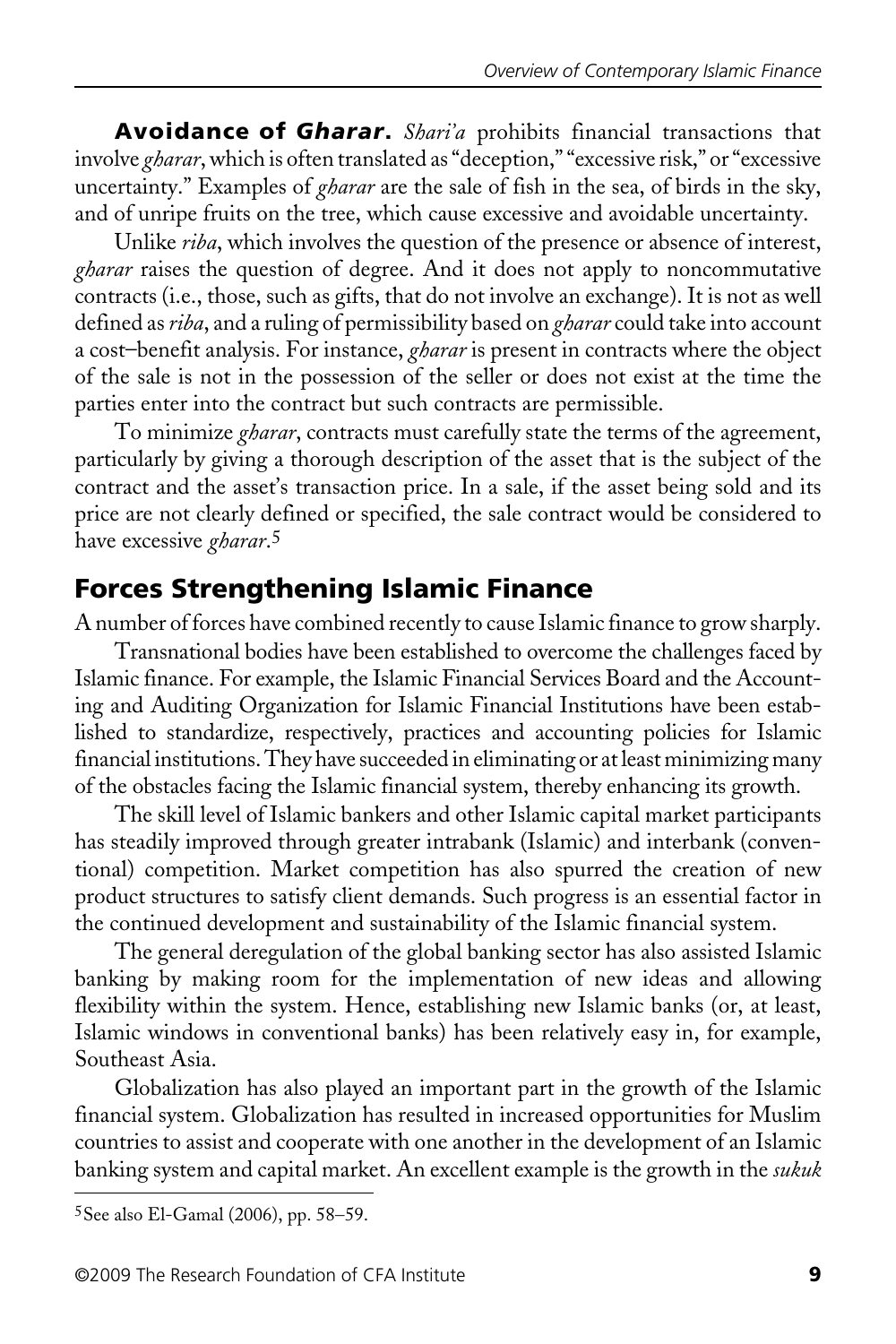(Islamic bonds) market. Currently, much discussion surrounds the possibility of establishing an international Islamic interbank market to cater to the liquidity needs of Islamic banks.

Finally, information technology (IT), as well as facilitating banking operations, has greatly helped in disseminating information to clients, capital markets, and investors. As in conventional banking and finance, the use of IT has greatly reduced the cost of operations for Islamic financial institutions and improved the convenience of banking operations for bankers and customers. Thanks to IT, data and information on Islamic finance can now be obtained in real time from various sources for free or at a low cost. This development has allowed more and more people to understand and use Islamic finance.

**Exhibit 1.2** summarizes these drivers and lists other drivers of growth in Islamic finance in recent years.

| Economic growth and liquidity                           | Strengthened oil prices<br>Solid economic growth in the Gulf Cooperation Council (GCC)<br>Increased wealth being retained in the region as investment<br>٠<br>opportunities improve<br>Increased government spending and investment in infrastructure/<br>development projects      |
|---------------------------------------------------------|-------------------------------------------------------------------------------------------------------------------------------------------------------------------------------------------------------------------------------------------------------------------------------------|
| Investor appetite for Shari'a-<br>compliant instruments | Shari'a-compliant instruments becoming increasingly popular with<br>$\bullet$<br>investors<br>Testified to by rapid emergence of <i>sukuk</i> (Islamic bonds)<br>٠<br>Increase in desire of family enterprises to tap liquidity in order to<br>٠<br>go public                       |
| Privatization and foreign direct<br>investment (FDI)    | Increased GCC privatization initiatives accelerating project finance<br>and structured finance activity<br>Strong and improving FDI potential in the region because of rising<br>٠<br>sovereign ratings and human development                                                       |
| Regulatory changes                                      | Improving regulatory infrastructure<br>٠<br>Liberalization of country markets and increased investor friendliness<br>٠<br>Increased foreign participation<br>٠                                                                                                                      |
| Diversification                                         | Movement of GCC countries' investments into nonoil sectors<br>٠<br>Investor funds diversifying regionally throughout the GCC and<br>٠<br>greater Middle East region                                                                                                                 |
| Globalization                                           | Islamic financial instruments increasingly accepted globally because<br>٠<br>of globalization<br>Foreign regulators (e.g., in United States, United Kingdom,<br>٠<br>European Union, Canada, and Singapore) accepting Islamic finance<br>Entry of global players in Islamic finance |

**Exhibit 1.2. Drivers of Growth in Islamic Finance**

*Note*: The GCC consists of Bahrain, Kuwait, Oman, Qatar, Saudi Arabia, and the United Arab Emirates. *Source*: Dauphine (2007).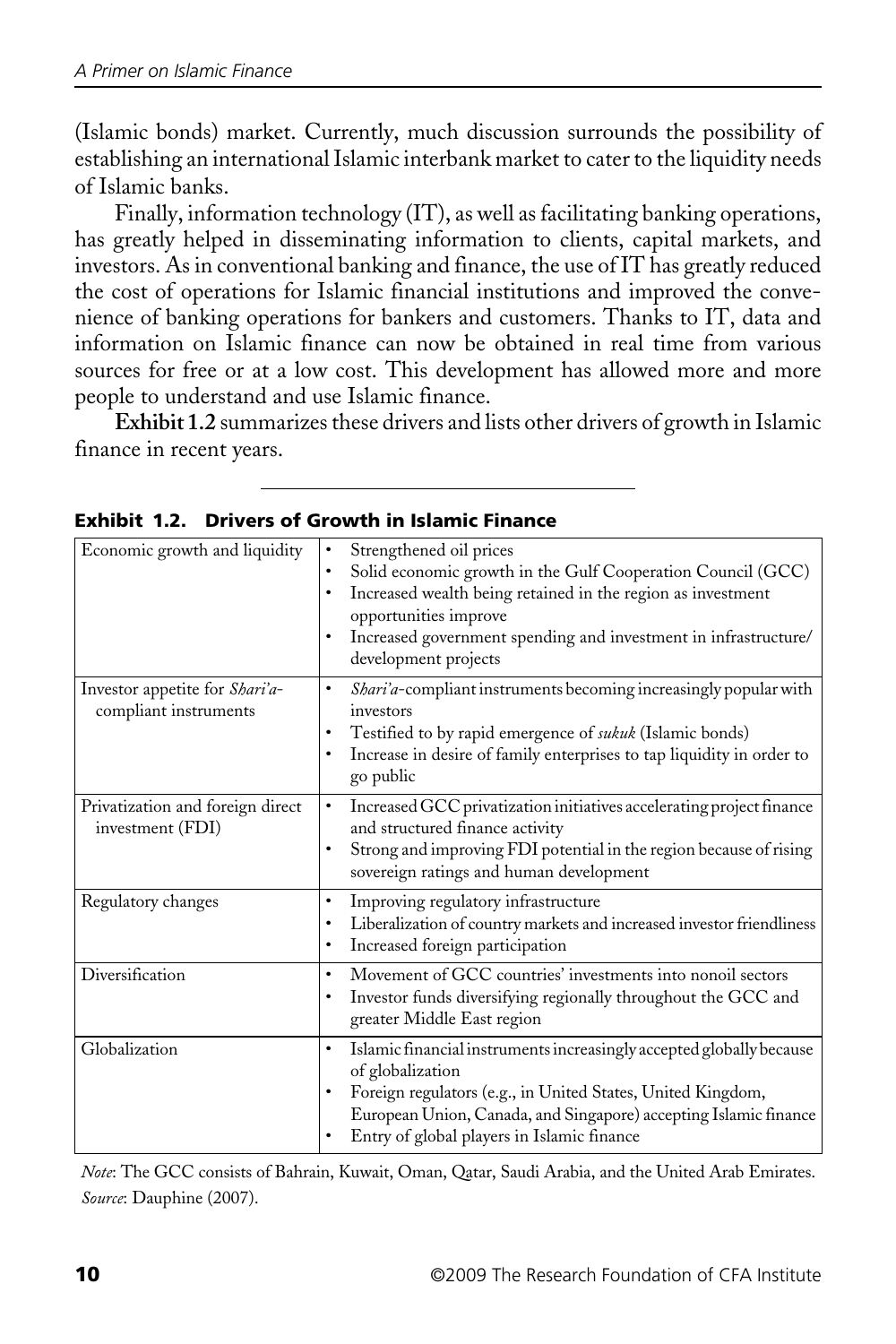# **Chapter 2. Islamic Law and Financial Services**

*Shari'a*, Islamic religious law, forms the foundation of Islamic finance. *Shari'a* attempts to promote equality and fairness in society by emphasizing moral, social, ethical, and religious factors. This chapter covers the relationship between *Shari'a* and Islamic finance.

In general, Islamic finance refers to financial market transactions, operations, and services that comply with Islamic rules, principles, and codes of practice. In other words, Islamic finance is that which is guided by the ethos and value system of Islam. The goal of Islamic finance is to stress risk and reward sharing over exploitation, community well-being over materialism, and the brotherhood of humankind over the fragmentation of society.

*Shari'a* is not the law of the land, even in countries where Muslims make up a majority of the citizens. It is a body of religious law, aspects of which are incorporated into some countries' legal systems.

### **The Islamic Faith: Foundation of Islamic Law**

The word "Islam" is derived from the word "*salaam*," which means submission or peace. A person who believes in and consciously follows Islam is a Muslim, a word that also comes from the same root of *salaam* (Khir, Gupta, and Shanmugam 2007). *Shari'a*, or the divine law in Islam, is based on the Quran and the *Sunnah*, the reported sayings of the Prophet Muhammad.

**Figure 2.1** and **Figure 2.2** illustrate how *Shari'a* embraces most aspects of a Muslim's life—worship, personal attitude and conduct, social norms, politics, economic conventions, and family, criminal, and civil law. The religion of Islam encompasses three basic elements—*aqidah*, *akhlaq*, and *Shari'a* , which are the roots of Islamic banking and finance.

*Aqidah* is an Islamic term meaning "a creed" and, by definition, excludes any supposition, doubt, or suspicion on the part of the believer (Al-Qari, no date). It concerns all aspects of the faith and beliefs of a Muslim.

*Akhlaq* defines the Islamic ethical code and says how it relates to a Muslim's personal conduct. The term is derived from the Arabic *khuluq*, which aligns a person's character with his or her personal qualities and morals. *Akhlaq* includes the commands and prohibitions that govern a Muslim's personal and professional behavior, attitude, transactions, and work ethic.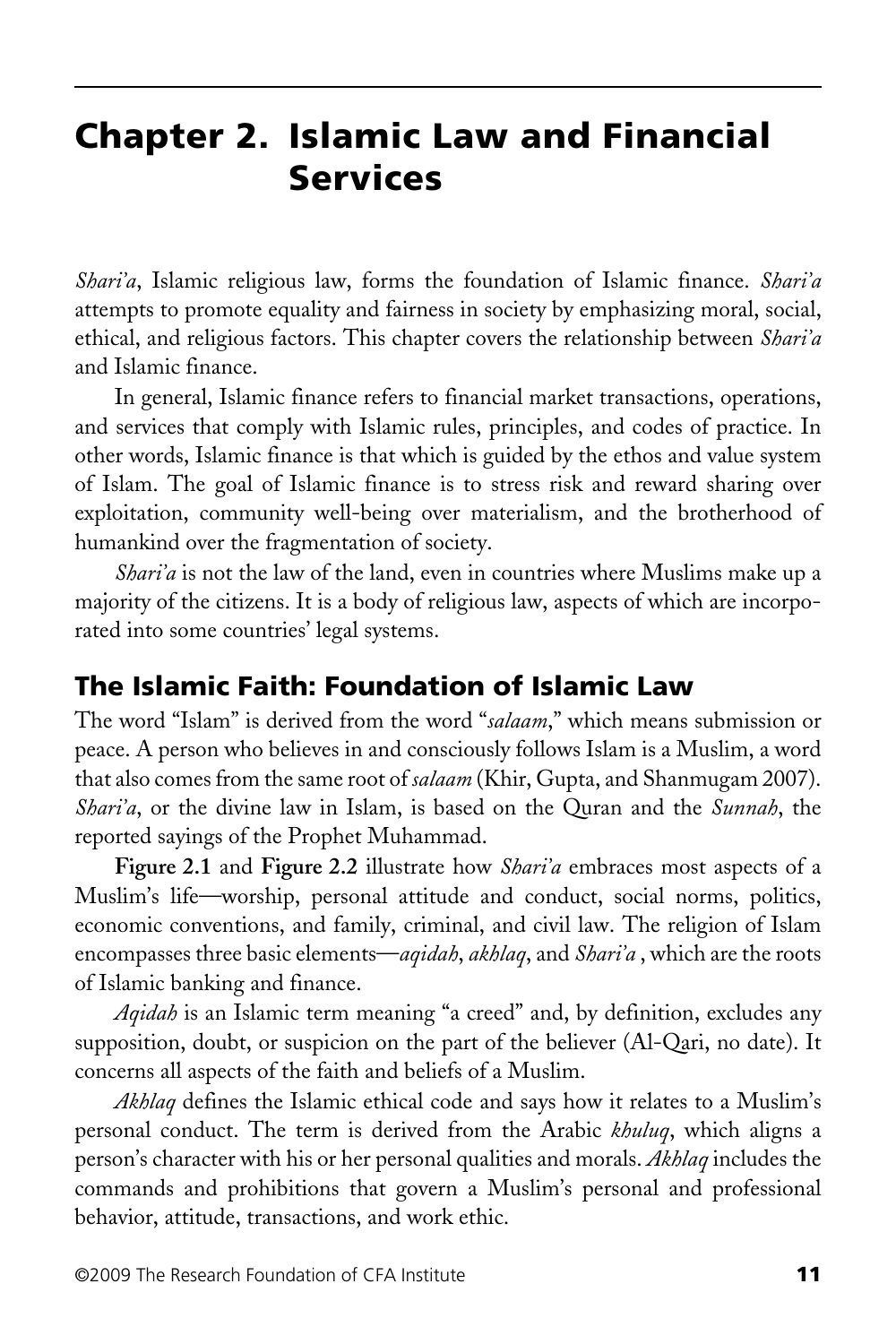



*Source*: Bank Islam Malaysia (1994).

**Figure 2.2. Major and Minor Sources of** *Shari'a*

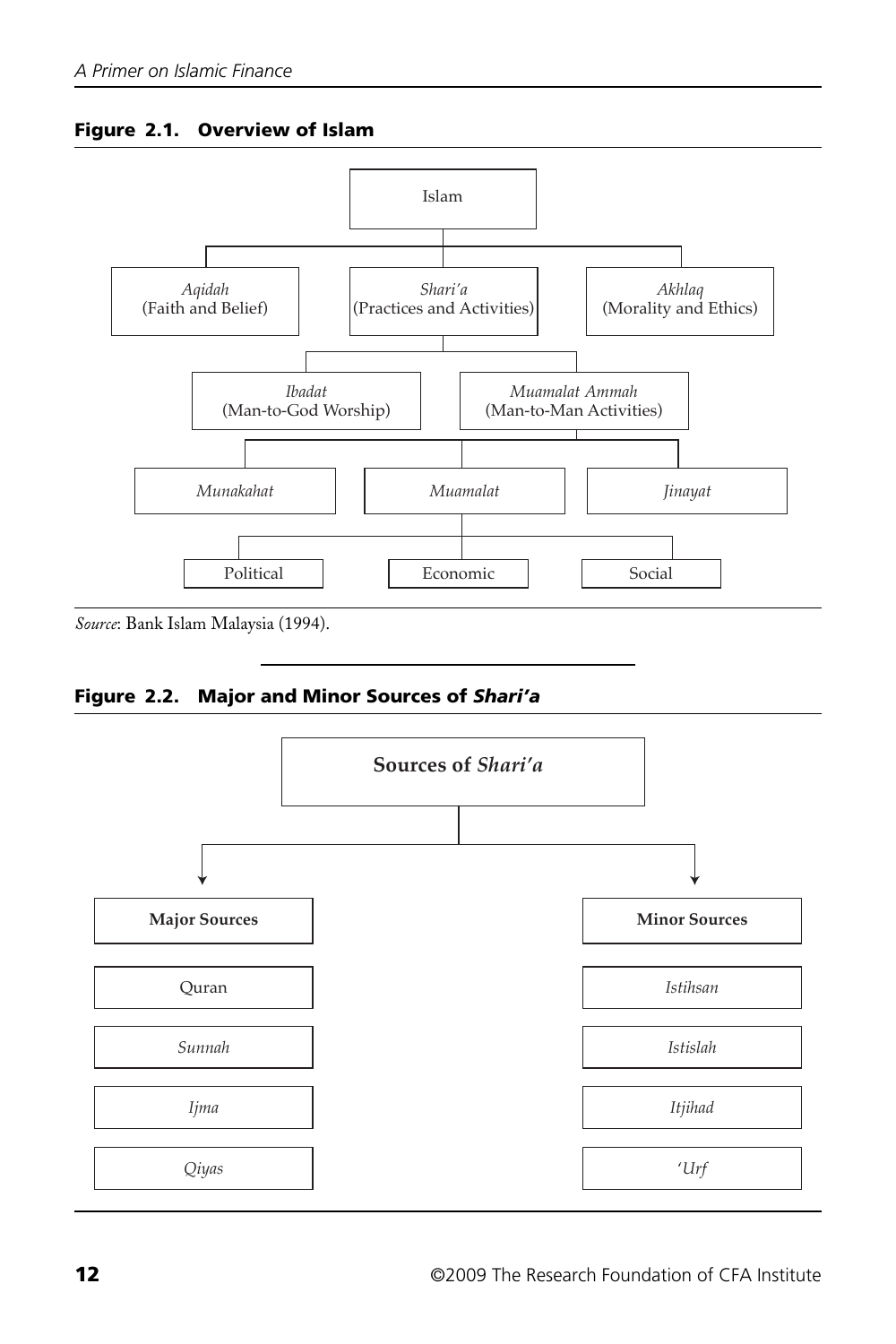*Shari'a*, defined previously, is the law of Allah and concerns all aspects (material and spiritual) of a Muslim's life and actions. Its basic values are permanent and universal and are not confined to a specific place or time. According to the teachings of Islam, *Shari'a* protects and promotes religion, life, progeny or family, the intellect, and property or wealth (Abdullah 2005). The Islamic banking system is linked to *Shari'a* through the concept of *muamalat*, which encompasses a broad range of activities—political, economic, and social. *Muamalat* is concerned with the humanto-human relationship, in contrast to the human-to-God relationship known as *ibadat*. *Muamalat* addresses the practicalities of a Muslim's daily life, including the Muslim's relationship with not only other humans but also with animals, plants, and nonliving things.

# *Shari'a***: Islamic Law**

*Shari'a* rulings categorize the nature of a person's actions—namely, whether the action is obligatory, recommended, permissible, reprehensible, or prohibited—as follows:

- *Wajib* is an obligatory act. Performing an act that is *wajib* leads to reward from Allah; failing to perform the act, such as prayer, attracts a penalty in this world and in the hereafter. For the Islamic faithful to practice their religion is obligatory.
- *Sunnat/mandub* is a commendable act, one that is recommended but not binding. A Muslim will be rewarded by Allah for performing an act that is *sunnat*, such as extra prayers and charitable acts, but will not be penalized for failing to perform it.
- *Mubah/harus* is a permissible act, one about which *Shari'a* is neutral. Acting or not acting upon something *mubah*, such as eating, attracts no reward or penalty.
- *Makruh* is an act that is discouraged but not explicitly forbidden. No reward or penalty is associated with performing a *makruh* act, such as divorce.
- *Haram* is a forbidden activity and is considered a major sin. A *haram* activity is punishable by Allah, and avoidance of *haram* activities, such as gambling and drinking, is rewarded.

# **Sources of** *Shari'a*

Muslims believe that Islamic law was revealed by Allah to the Prophet Muhammad. The law consists of a set of rules dealing with how Muslims should conduct their lives in this world. Figure 2.2 lists the major and minor sources of Islamic law.

First, the Quran is regarded by followers of Islam as the immutable and final revelation of Allah. It is considered to be both divine and eternal because it represents the true words of Allah (Al-Omar and Abdel-Haq 1996). Muslims believe that it is the only book of God that has not been distorted and that it awakens in humans the higher consciousness of their relationship with Allah and the universe. The Quran serves as guidance for Muslims' success in both the material and spiritual realms of their lives.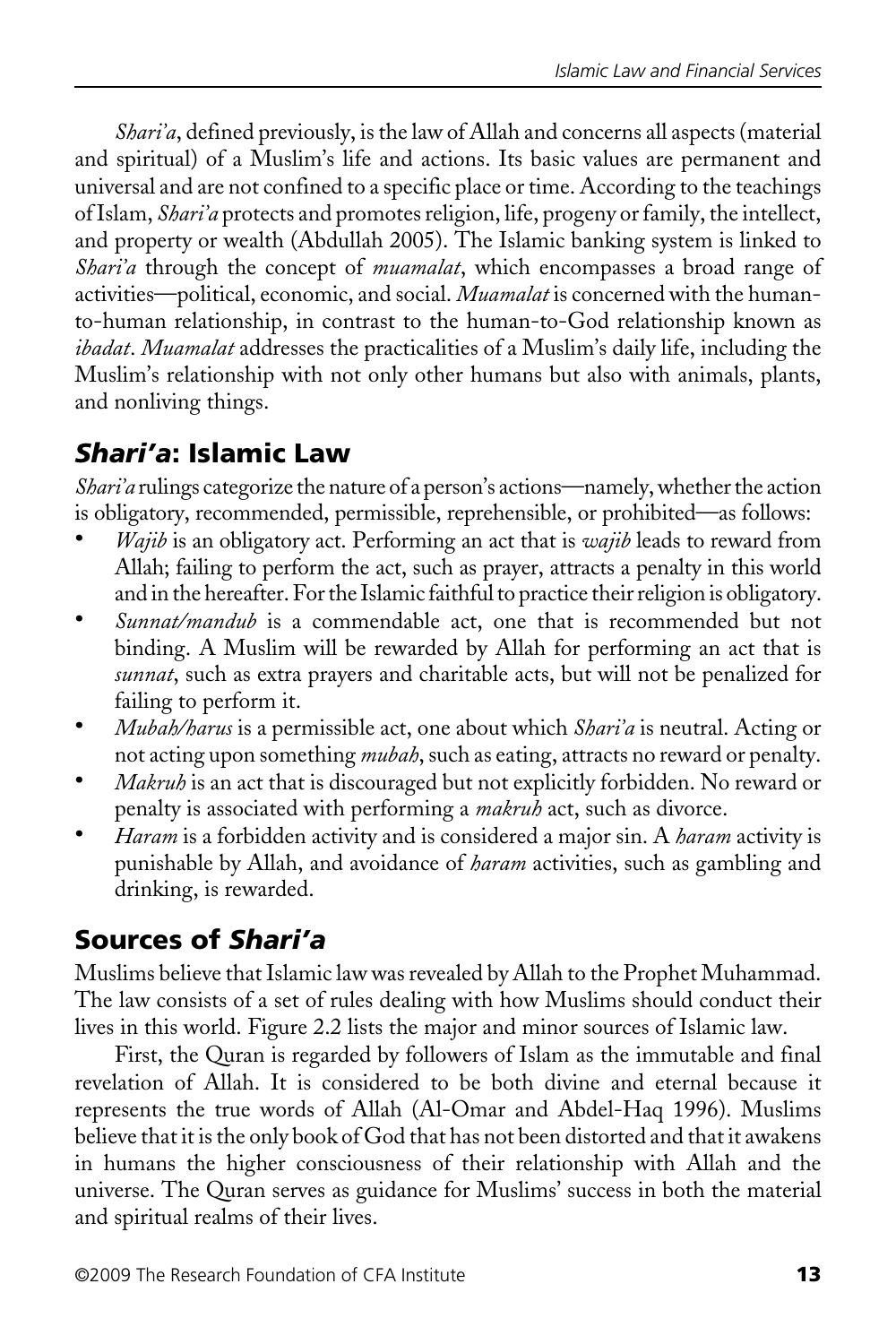The Quran is the primary source of Islamic law. It provides not only directives relating to personal conduct but also principles relating to all aspects of the economic, social, and cultural lives of Muslims. The Quran consists of 114 chapters, of unequal lengths, called *sura* (the singular form is *surat*), which literally means "eminence" or "high degree." The chapters are divided into verses called *ayah* (the singular form is *ayat*), which means "sign" or "communication from Allah."

The Quran is the principal guidance for structuring Islamic banking products and services. It contains a number of divine injunctions forbidding *riba* (charged interest) and the inappropriate consumption of wealth. It also advocates that commercial engagements be conducted through written contracts.

Second, *Sunnah* is believed by Muslims to be the authentic sayings and reported actions of the Prophet Muhammad (whereas the Quran is considered to be the actual words of Allah). *Sunnah* is Arabic for "method" and explains the instructions of the Quran by making certain implicit Quranic injunctions explicit by providing essential elements and details to facilitate their practice. The three kinds of *Sunnah* are as follows (Nyazee 2002):

- *qual*, or a saying of the Prophet Muhammad that has a bearing on a religious question,
- *fi'l*, an action or practice of the Prophet, and
- *taqrir*, or silent approval of the Prophet of the action or practice of another.

Third, *ijma* is derived from the Arabic *ajma'a*, which means "to determine" and "to agree upon something." It originally referred to the infallible consensus of qualified legal scholars in a certain time period over a particular religious matter. *Ijma* is needed to address the practical problems in the implementation of *Shari'a*, and today, it denotes the consensus of scholars and the importance of delegated legislation to the Muslim community. It is considered sufficient evidence for legal action because, as stated in the *Sunnah*, the Prophet Muhammad said, "My community will never agree in error" (Enayat 2005, p. 20). Thus, the agreement of the scholars of Islam on any religious matter is a source of law in Islam (Kamali 2005).

Fourth, *qiyas* is a method that uses analogy (comparison) to derive Islamic legal rulings for new worldly developments. Qualified legal scholars use *qiyas*, or preceding rulings (precedents), to derive a new ruling for situations that are not addressed by the Quran or the *Sunnah*. Essentially, *qiyas* is the process of taking an established ruling from Islamic law and applying it to a new case that shares the same basic elements addressed by the original ruling. Scholars have developed detailed principles of *qiyas* in the books of Islamic jurisprudence.

The four minor sources of *Shari'a* are the *istihsan*, *istislah*, *itjihad*, and *'urf*.

*Istihsan* is the use of personal interpretation to avoid the rigidity and unfairness that might result from the literal application of Islamic law. *Istihsan* is an Arabic word that means "to deem something preferable." Based on *istihsan* and a consensus among Islamic jurists, certain forms of contracts that do not conform to the accepted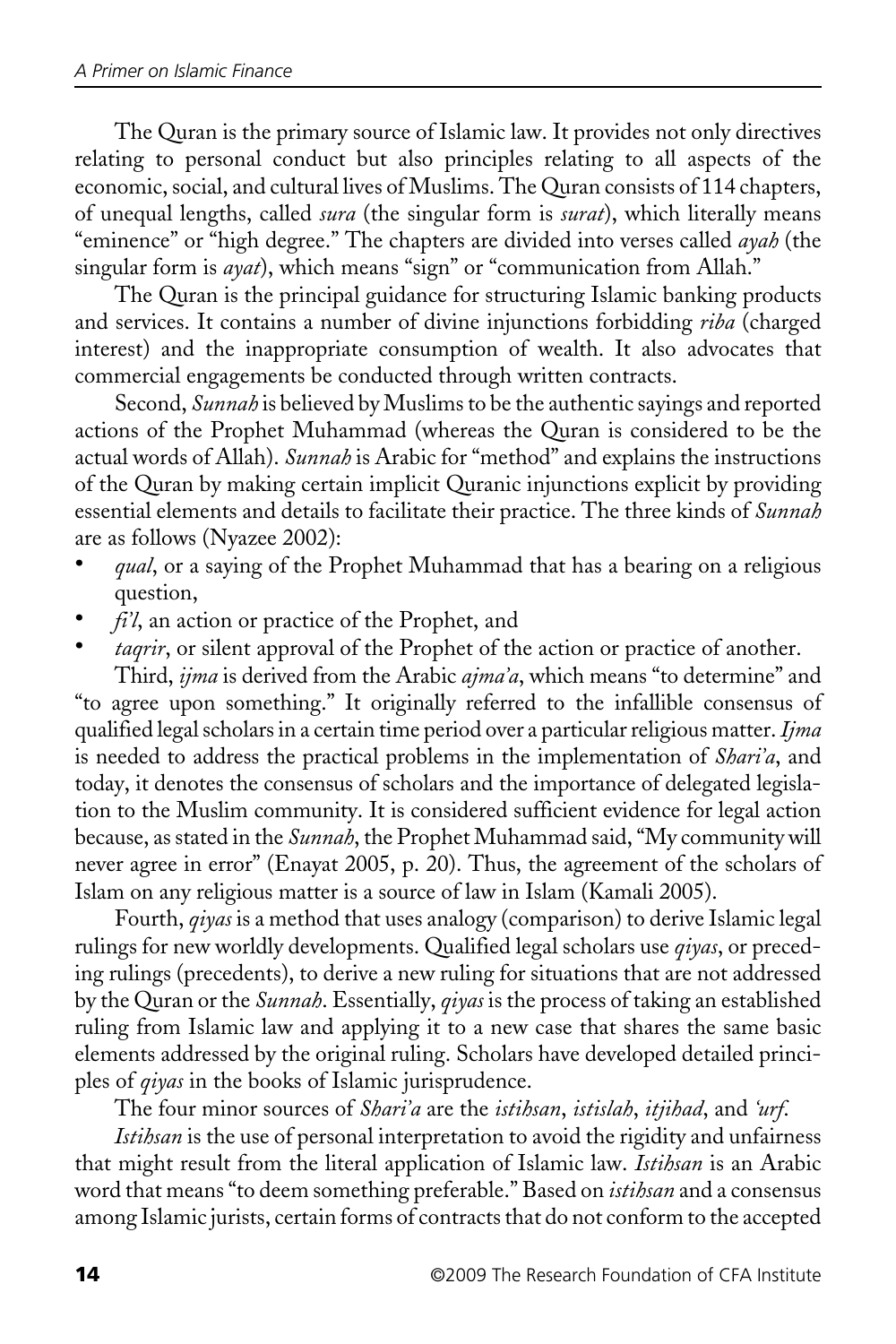principles of *Shari'a* are permitted. Some legal experts consider the concept of *istihsan* to be similar to the concept of equity in Western law. *Istihsan* plays a prominent role in adapting Islamic law to the changing needs of society.

*Istislah* is a method used by Muslim jurists to solve perplexing problems that have no clear answers in sacred religious texts. It is related to the Arabic *maslahat*, which can be interpreted as being "in the public interest." The Islamic scholar Abu Hamid Muhammad ibn Muhammad al-Ghazali describes *maslahat* as that which secures a benefit, or prevents harm, and it is associated with the protection of life, religion, intellect, lineage, and property. Any measure that secures these five essential values falls within the scope of *maslahat*. *Maslahat* applies only if it is in compliance with *Shari'a* (Tamadontas 2002).

*Itjihad* literally means "striving" or "self-exertion." It is the concept that allows Islamic law to adapt to situations or issues not addressed in the Quran or the *Sunnah* (or *hadith*, the oral traditions relating to the words and deeds of Muhammad). The propriety or justification of *itjihad* is measured by its harmony with the Quran and the *Sunnah* (Khir et al. 2007).

*'Urf*, or custom, can be defined as recurring practices that are acceptable to people of sound nature. It is accepted as a basis for rulings and judgments as long as it does not contravene or contradict Islamic values and principles. Islamic jurists have described *'urf* as the words and deeds acceptable to the citizens of a given region (Shakur 2001). It is based on the principle that "what is proven by custom is alike that proven by *Shari'a*" if that custom is not in conflict with the rules, essence, and spirit of *Shari'a* (Khir et al. 2007, p. 23). *'Urf* is essentially local or regional practice, whereas *ijma* is based on the agreement of the community of legal scholars of Islam and *Shari'a* across regions and countries.

## **Islamic Contract Law**

Islamic banking operates under Islamic commercial law, or *fiqh-al-muamalat*, which deals with contracts and the legal ramifications of contracts. Contracts may be categorized as valid, invalid, or void. The contract is the basis of Islamic business and is the measure of a transaction's validity. A contract also means an engagement or agreement between two persons in a legally accepted, meaningful, and binding manner.

*Aqad* is the Arabic term for contract and means a tie or a knot that binds two parties together. The word *aqad* is also used in the sense of confirming an oath. In legal terminology, *aqad* refers to a contract between two parties on a particular matter, which is to be concluded upon the offer and the acceptance of the parties concerned (Billah 2006).

The various forms of commercial contracts in Islam can be identified in the Quran and in the jurisprudence of ancient and modern Islamic scholars.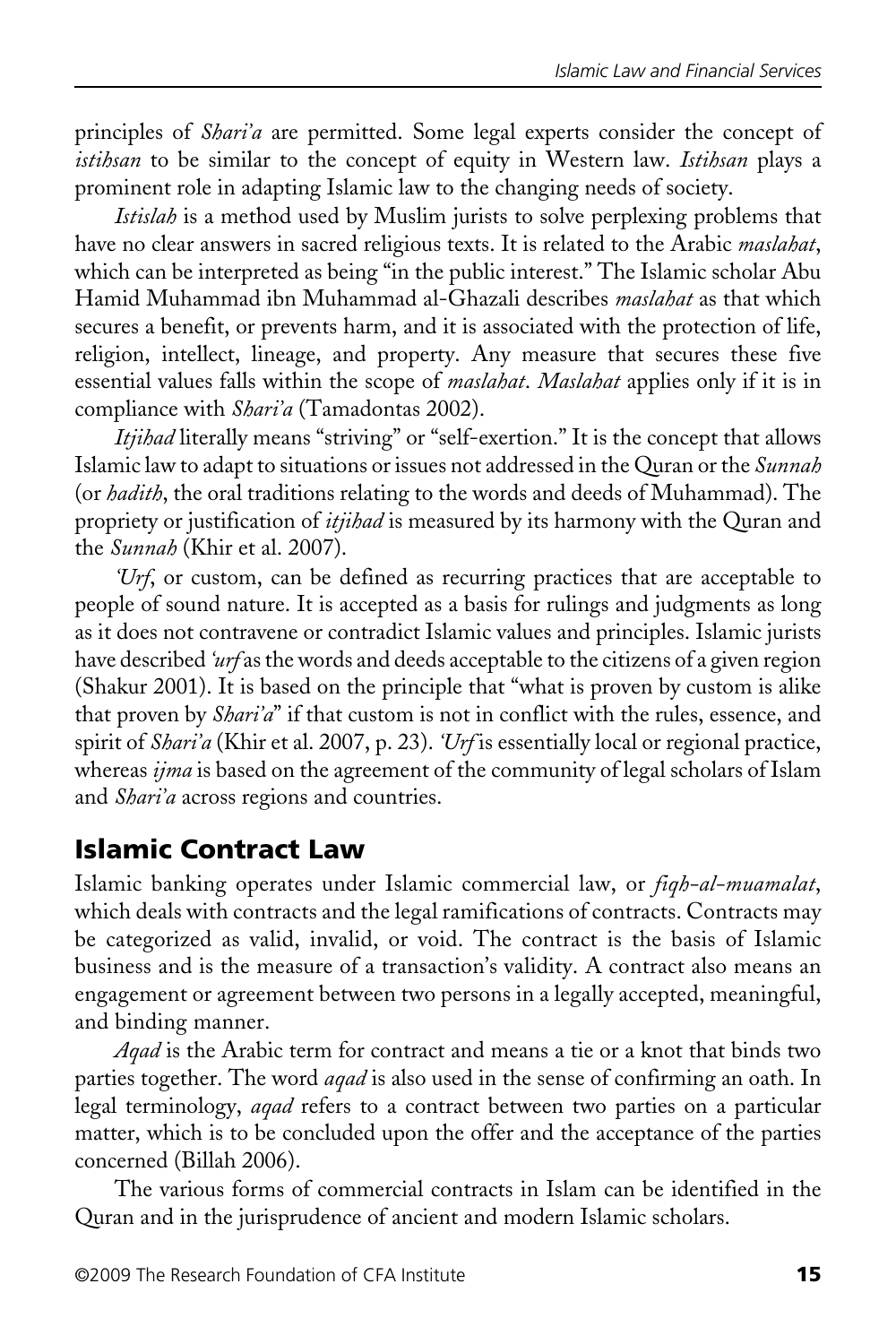**Essential Elements of a Valid Islamic Contract.** Islamic banking deals with many types of contracts and other documentation related to deposit, financing, and investment products. Certain conditions must be met for an Islamic contract to be valid. The contract must include the following essential elements to ensure transparency and, if adopted in the true spirit of the elements, to reduce the potential for disputes:

- Offerer and offeree: A contract cannot be formed in the presence of a single party. Although a single person's intent may lead to a number of self-imposed obligations, such as remitting a debt or declaring a charitable donation, these commitments are not considered to be a contract according to *Shari'a*.
- Offer and acceptance: A contract must have an offer (*ijab*) and an acceptance (*qabul*), and both must be executed at the same time. Either party to the contract—buyer or seller—may make an offer. The offer and acceptance may be oral or in writing and may be made by signs or gestures or executed through an agent. A contract is binding upon acceptance regardless of whether it is written or oral.
- Subject matter and consideration: The subject matter and consideration must be lawful under *Shari'a* and must not involve materials or acts that are not *Shari'a* compliant. They should also exist at the time the contract is made and be deliverable. In addition, the quality, quantity, and specifications of the subject matter should be known to both parties. The price, or consideration, must be determined when the contract is made.

In addition, the parties to an Islamic contract must be legally knowledgeable (Bakar 2005) and should not be a minor, insolvent, prodigal, intoxicated, or of unsound mind. No party to the contract should be under any kind of duress or force. If any of the preceding situations apply, the contract will be null and void.

**Classification of Islamic Contracts.** Contracts in *Shari'a* can be classified in a variety of ways, as listed in **Figure 2.3**. The following three contract classifications are said to be based on "nature" (that is, on an offer, an acceptance, and some consideration, which are regarded as validating a contract in most cultures):

• A *unilateral* contract is a contract written entirely by one party (the offerer) with the second party (the offeree) having only the option to accept or reject the terms of the contract. The contract is binding upon the offerer, is conditional on performance by the offeree, and stipulates compensation for the accomplishment of a specified task. (This type of binding promise in Islamic law is called *wa'd*. An example of a unilateral contract under Islamic law is the contract offered by a real estate agent to find a house for the offerer. The real estate agent's commission for doing so is stipulated in the contract. When the agent finds a house that meets the parameters outlined in the contract, he or she is entitled to the commission. Other examples of unilateral contracts are gifts, wills, and endowments.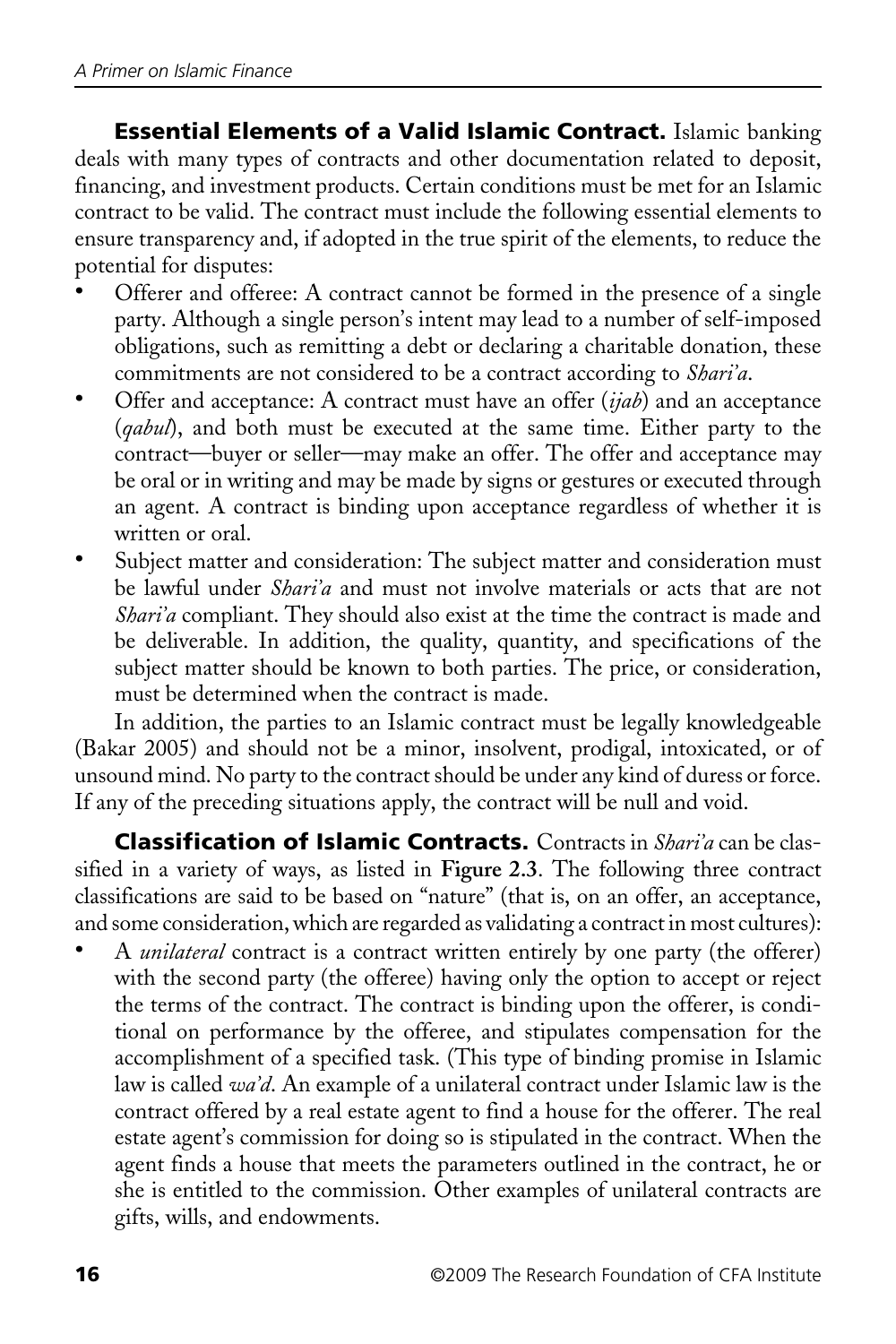

**Figure 2.3. Classifications of** *Shari'a* **Contracts**

*Sources*: Billah (2006) and Nyazee (2002).

- A *bilateral* contract is a promise made by one party in exchange for the performance of a stated act by another, and both parties are bound by their exchange of promises. It includes contracts of exchange, partnership, and usufruct (the legal right to use and derive profit or benefit from property belonging to another person or entity). The contract comes into existence the moment the promises of the offerer and offeree are exchanged. A common example of a bilateral contract under Islamic law is the agreement of two parties on the sale/purchase of a car. One party consents to sell the car to a second party who consents to buy the car with an obligation to pay the agreed-upon consideration.
- A *quasi contract* is not considered a true contract under Islamic law, but the agreement of the parties gives rise to an obligation similar to that of a contract. In a quasi contract, the terms are accepted and followed as if a legitimate contract exists. Many casual employment arrangements are quasi contracts because, although a formal contractual arrangement is absent, a contract is "apparently present" and accepted by the parties.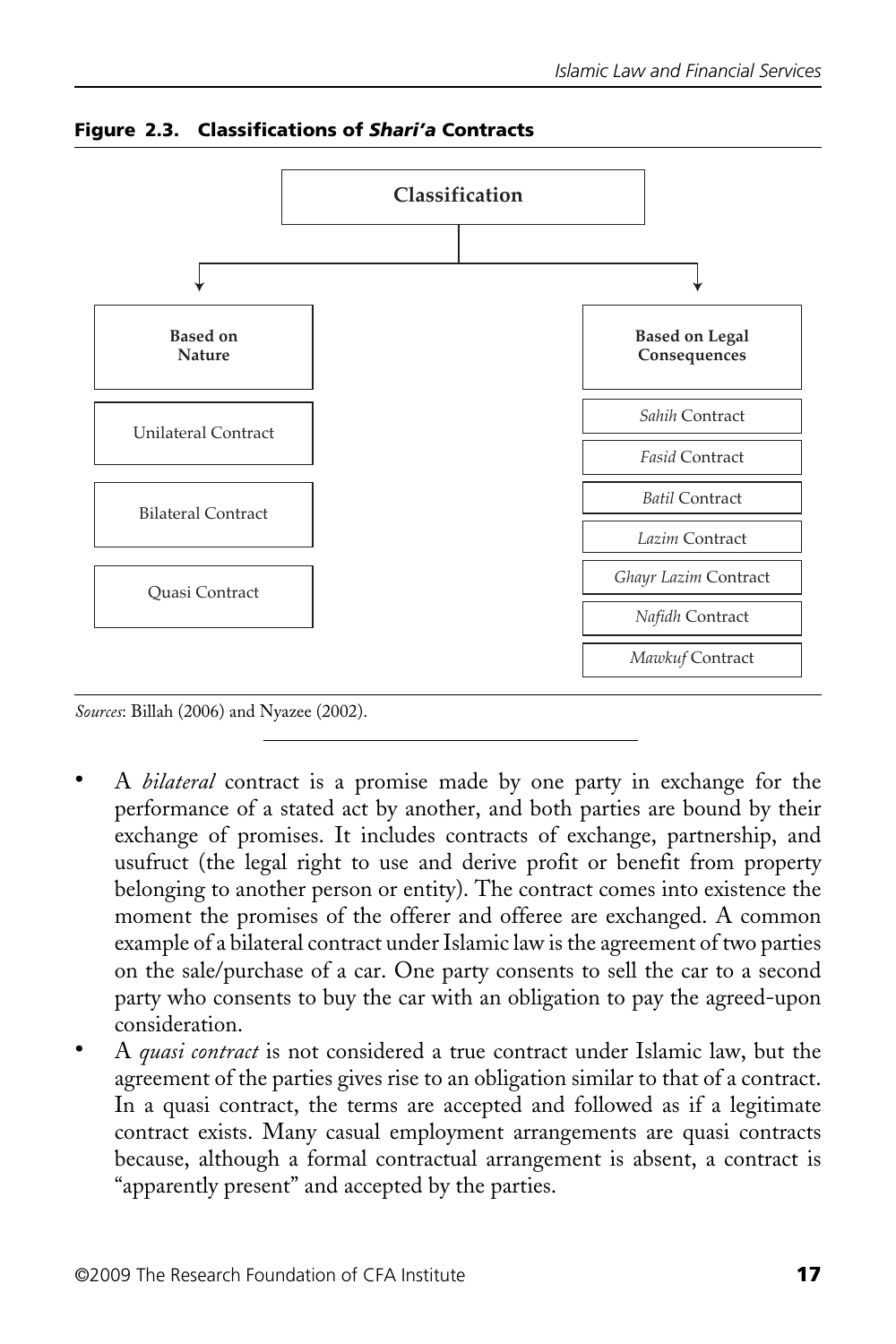Seven classifications of contracts are based on legal consequences—that is, on compliance with the essential requirements and conditions of the contract.

- A *sahih* contract (valid contract) is one that contains no element prohibited under *Shari'a*. The contract is enforceable and creates an obligation and legal liability for the contracting parties. Three conditions must be met in a *sahih* contract (Nyazee 2002): (1) All the elements required by law must be complete; (2) the additional conditions must be fulfilled; (3) the purpose of the contract and its subject matter must be legal and in compliance with *Shari'a*.
- A *fasid* contract (invalid contract) fulfills all the essential conditions of a *sahih* contract, but because of an irregularity, it lacks validity. The irregularity could be a forbidden term in the contract or an external attribute attached to the contract that is prohibited by Islamic lawmakers. Examples include a contract signed under coercion and a sale contract for which the object of sale does not exist.
- A *batil* contract (void contract) is void because its elements and conditions are not in compliance with *Shari'a*. Such a contract has no legal effects and is invalid and unenforceable (Khir et al. 2007). Ownership is not transferable, nor is any other obligation of performance created in a *batil* contract. Examples are contracts to sell liquor and those signed by a minor.
- A *lazim* contract is binding and irrevocable, retrospectively and prospectively, for both parties. Neither party has the right to terminate the contract without the consent of the other unless the option to revoke the contract has been granted beforehand (Nyazee 2002). Examples are sales and lease contracts.
- A *ghayr lazim* (or *jaiz*) contract provides that either party may unilaterally terminate it at any time on the basis of the conditions specified in the contract. Examples of such nonbinding contracts are agencies and partnerships.
- A *nafidh* contract is an immediate agreement that does not involve a third party.
- A *mawkuf* contract is a valid but suspended contract. Examples include a contract that lacks proper authority and a contract in which one party suffers from a terminal illness.

# **Contracts in Islamic Banking**

In Islamic banking, contracts play an important role in ensuring transparency and structuring transactions so that conformity with Islamic law is maintained. In Islamic law, rules are prescribed for specific contracts as illustrated in **Figure 2.4.**

**Contract of Exchange.** The sales contract (*bai* contract) is the primary contract of exchange in Islamic commercial law. It involves the transfer of ownership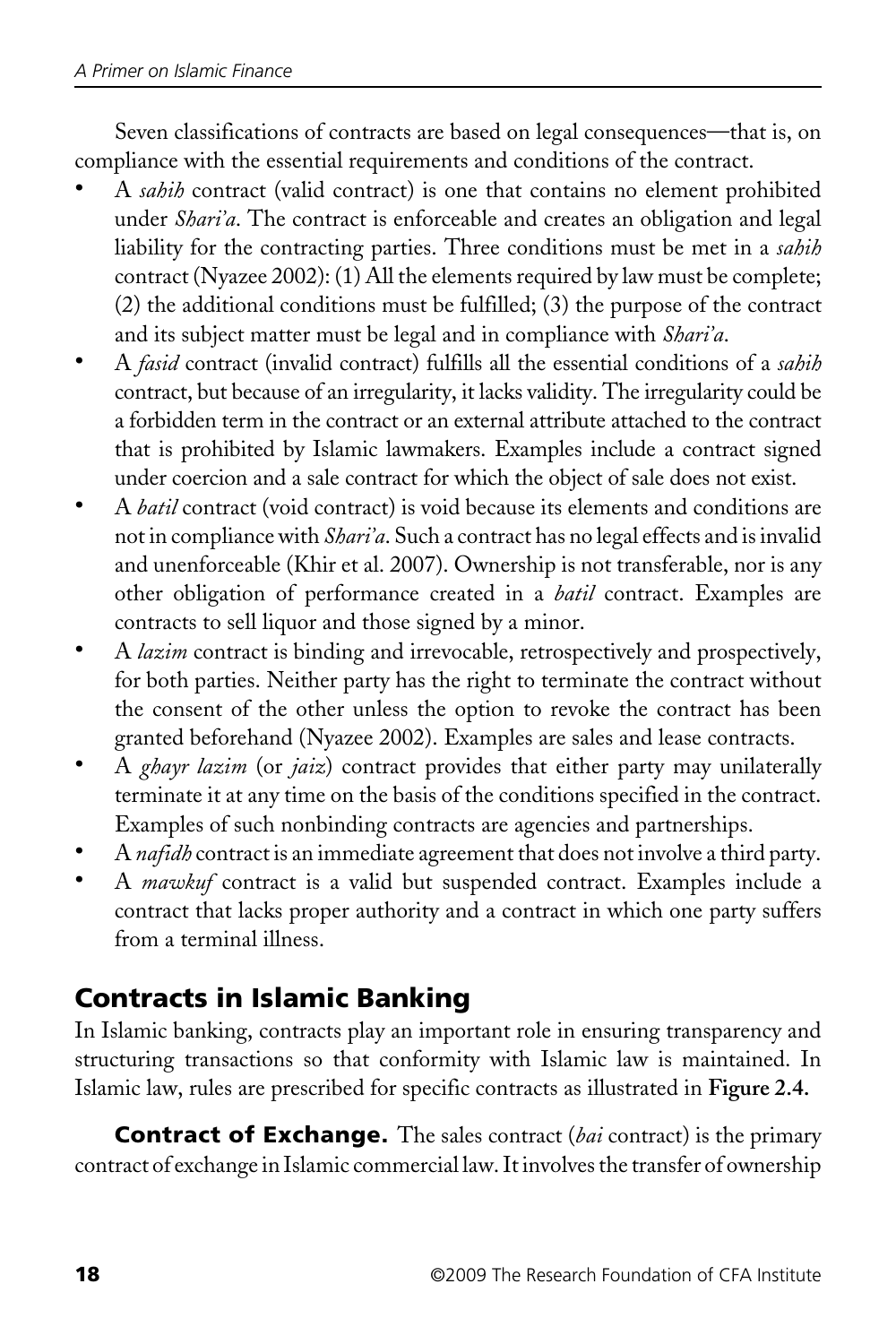| Contract of<br>Exchange | Contract of<br>Usufruct                        | Gratuitous<br>Contract | Participation<br>Contract | Supporting<br>Contract |
|-------------------------|------------------------------------------------|------------------------|---------------------------|------------------------|
| Murabahah               | Ijarah                                         | Hibah                  | Mudharabah                | Kafalah                |
| Bai' Bithaman Ajil      | Al-Ijarah Thumma                               | Oard                   | Musagat                   | Rahnu                  |
| Bai' Salam              | Al-Bai<br>Ijarah Muntahia<br><b>Bittamleek</b> | Ibra                   | Musyarakah                | Hiwalah                |
| Bai' Istisna            |                                                |                        |                           | Wakalah                |
| Bai' Istijrar           |                                                |                        |                           | Wadiah                 |
| Bai' Inah               |                                                |                        |                           | Jualah                 |

**Figure 2.4. Key Types of Islamic Contracts in Islamic Banking**

*Source*: Adawiah (2007).

of a lawful commodity for a fixed price or for another commodity (barter trade). Sales contracts are used extensively in Islamic banking and include the following:

- *Murabahah* contract (cost-plus-markup contract) involves the sale of lawful goods at a price that includes an agreed-upon profit margin for the bank (seller). It is mandatory for the bank to declare to the customer the cost and profit. Payment can be, depending on the agreement between the parties, spot or deferred.
- *Bai' bithaman ajil* contract (deferred-payment sale) is a sale of goods on a deferred-payment basis. The bank purchases an asset and sells it to the customer at cost plus a profit margin agreed to by both parties. The bank is not required to disclose the price and profit margin. Payments can be monthly, quarterly, or semiannually.
- *Bai' salam* contract (forward contract) refers to an agreement whereby payment is made in advance for delivery of specified goods in the future. The underlying asset does not exist at the time of the sale. This type of contract is used in agricultural financing. Funds are advanced to farmers who deliver their harvested crops to the bank to sell in the market.
- *Bai' istisna* contract (supplier contract) is an agreement in which the price of an asset is paid in advance but the asset is manufactured or otherwise produced and delivered at a later date. This type of contract is typically used in the manufacturing and construction sectors.
- *Bai' istijrar* contract (also a type of supplier contract) refers to an agreement between a purchaser and a supplier whereby the supplier agrees to deliver a specified product on a periodic schedule at an agreed-upon price rather than an agreed-upon mode of payment by the purchaser.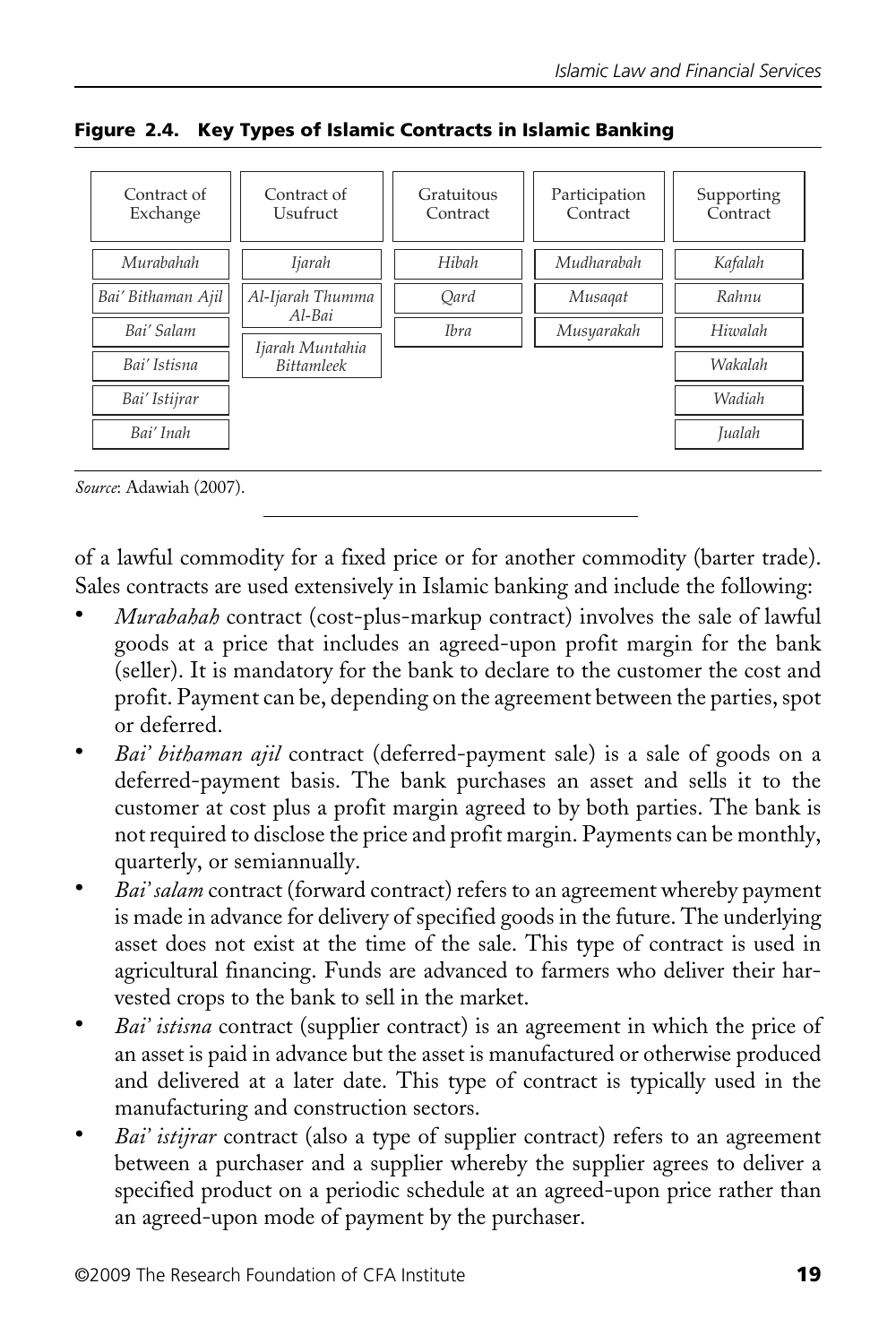• *Bai' inah* contract (sale and buyback contract) involves the sale and buyback of an asset. The seller sells the asset on a cash basis, but the purchaser buys back the asset at a price higher than the cash price on a deferred basis. This type of contract is primarily used in Malaysia for cash financing; it is also used for Islamic credit cards.

**Contract of Usufruct.** Usufruct contracts govern the legal right to use and profit or benefit from property that belongs to another person. The key usufruct contracts in practice in Islamic banking are the following:

- *Ijarah* (leasing) refers to an arrangement in which a bank (the lessor) leases equipment, a building, or other facilities to a client (the lessee) at an agreedupon rental fee and for a specified duration. Ownership of the equipment remains in the hands of the lessor.
- *Al-ijarah thumma al-bai* (leasing and subsequent purchase) is a type of *ijarah* contract in combination with a *bai* (purchase) contract. Under the terms of the *ijarah* (leasing) contract, the lessee leases the goods from the owner, or lessor, at an agreed-upon rental fee for a specified period of time. Upon expiry of the leasing period, the lessee enters into the *bai* contract to purchase the goods from the lessor at an agreed-upon price. This concept is similar to a hire/purchase contract or closed-end leasing as practiced by conventional banks.
- *Ijarah muntahia bittamleek* (buyback leasing) involves an *ijarah* (leasing) contract that includes a guarantee by the lessor to transfer the ownership in the leased property to the lessee, either at the end of the term of the *ijarah* period or by stages during the term of the contract.

**Gratuitous Contracts.** A gratuitous contract is entered into for a benevolent purpose, such as for making a charitable donation. The following are the gratuitous contracts currently used by Islamic banks:

- *Hibah* refers to a gift awarded by a bank without any commensurate exchange. For example, a bank gives *hibah* to a savings account holder as a token of appreciation for keeping money in the account.
- *Qard* involves an interest-free loan that is extended as good will or on a benevolent basis. The borrower is required to repay only the principal amount of the loan. The borrower may choose to pay an extra amount, however, as a token of appreciation for the lender. No extra payment over the principal amount can be charged by the bank; any such extra charge is considered *riba* (charged interest), which is prohibited under Islamic law. These loans are intended for individual clients in financial distress.
- *Ibra* occurs when a bank withdraws its right to collect payment from a borrower. The computation of *ibra*, a rebate, is based on the terms and conditions set forth in the governing contract.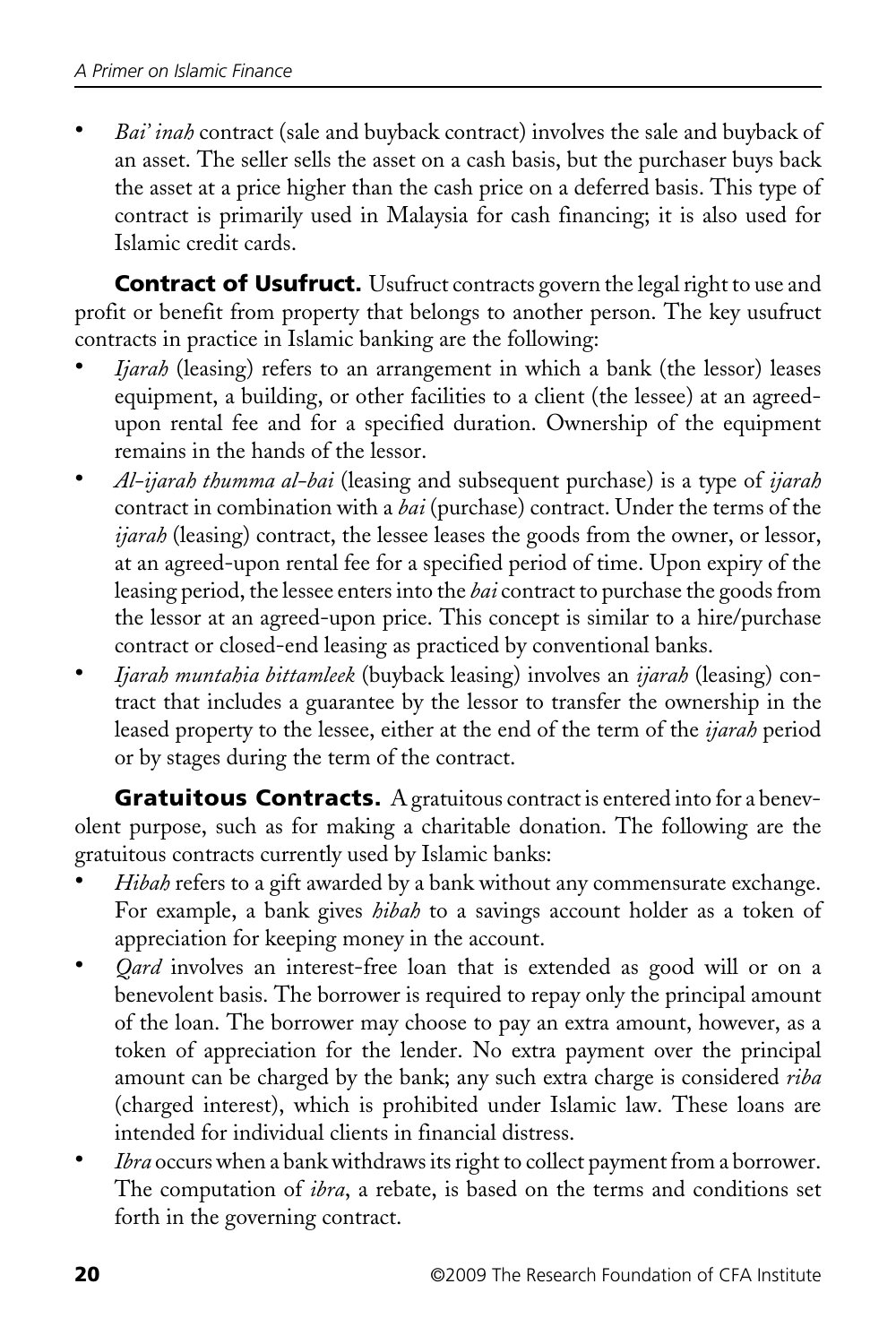**Participation Contracts.** *Shari'a*, in order to promote risk-andreward sharing consistent with the principles of Islam, encourages wealth creation from partnership arrangements that are governed by the following types of participation contracts:

- *Mudharabah* (trust financing) is a partnership between a bank and a customer in which the bank provides the capital for a project and the customer or entrepreneur uses his or her expertise to manage the investment. Profits arising from the investment are shared between the bank and the entrepreneur on the basis of an agreed-upon profit-sharing ratio. If the project results in a loss, it is borne solely by the bank.
- *Musyarakah* (partnership financing) refers to an investment partnership in which all partners share in a project's profits on the basis of a specified ratio but losses are shared in proportion to the amount of capital invested. All parties to the contract are entitled to participate in the management of the investment, but they are not required to do so. A *musyarakah mutanaqisah* (diminishing partnership) is an agreement in which the customer (the partner of the bank) eventually becomes the complete and sole owner of the investment for which the bank has provided the funds. The profits generated by the investment are distributed to the bank on the basis of its share of the profits and also a predetermined portion of the customer's profits. The payment of this portion of the customer's share of profits results in reducing the bank's ownership in the investment.
- *Musaqat*, a form of *musyarakah*, refers to an arrangement between a farmer, or garden owner, and a worker who agrees to water the garden and perform other chores in support of a bountiful harvest. The harvest is shared among all parties according to their respective contributions.

**Supporting Contracts.** The supporting contracts used in Islamic banking include the following:

- *Kafalah* contract (guaranteed contract) refers to a contract in which the contracting party or any third party guarantees the performance of the contract terms by the contracting party.
- *Rahnu* (collateralized financing) is an arrangement whereby a valuable asset is placed as collateral for payment of an obligation. If the debtor fails to make the payments specified in the contract, the creditor can dispose of the asset to settle the debt. Any surplus after the settlement of the sale is returned to the owner of the asset.
- *Hiwalah* (remittance) involves a transfer of funds/debt from the depositor's/ debtor's account to the receiver's/creditor's account; a commission may be charged for the service. This contract is used for settling international accounts by book transfers. It obviates, to a large extent, the necessity of a physical transfer of cash. Examples are a bill of exchange and a promissory note.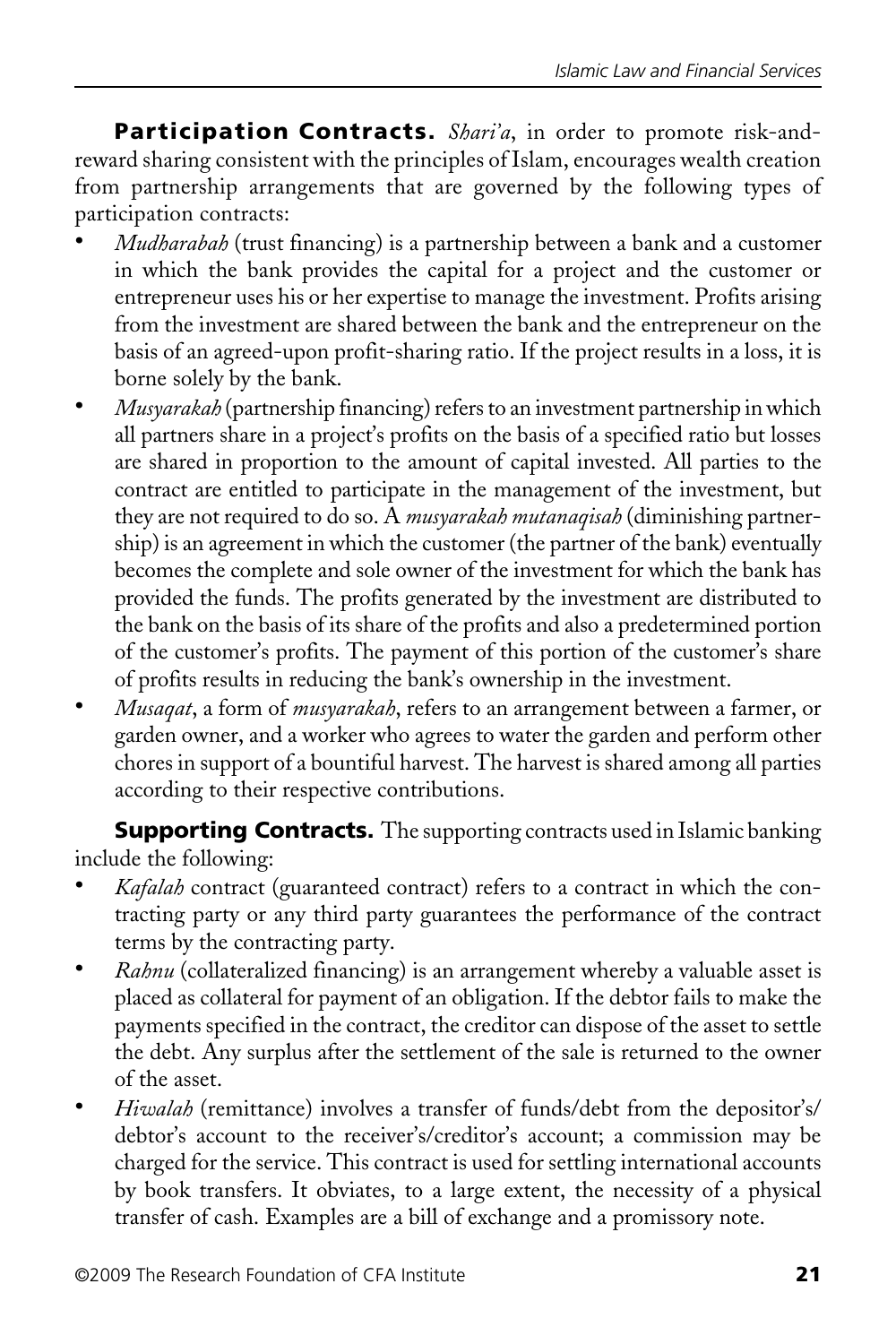- *Wakalah* (nominating another person to act) deals with a situation in which a representative is appointed to undertake transactions on another person's behalf, usually for a fee.
- *Wadiah* contract (safekeeping contract) refers to a deposit of goods or funds with a person who is not the owner for safekeeping purposes. This type of contract is used for savings and current accounts in Islamic banks. Because *wadiah* is a trust, the depository institution (bank) becomes the guarantor of the funds, thus guaranteeing repayment of the entire amount of the deposit, or any part of it outstanding in the account of depositors, when demanded. The depositors are not entitled to any share of the profits earned on the funds deposited with the bank, but the bank may provide *hibah* (a monetary gift) to the depositors as a token of appreciation for keeping the money with the bank.
- *Jualah* contract (a unilateral contract for a task) is an agreement in which a reward, such as a wage or a stipend, is promised for the accomplishment of a specified task or service. In Islamic banking, this type of contract applies to bank charges and commissions for services rendered by the bank.

#### **Summary**

*Shari'a* provides the foundation for modern *Shari'a*-compliant economic and financial transactions. Thus, *Shari'a* supplies the philosophy and principles underpinning Islamic banking products and services. Islamic banking, based on Islamic law, is an integral part of the attempt to develop the Islamic ideal in social and economic terms.

In this chapter, we reviewed the sources of *Shari'a*, the types of Islamic contracts, and the specific contracts used in Islamic banking. The Islamic legal system possesses a certain flexibility that provides for adaptation to new socioeconomic situations in that Islamic law deals differently with permanent aspects of legal issues and changeable aspects of legal issues. Islamic law allows room for reasoning and reinterpretation in areas of law that are changeable and progressive in character. For example, *riba* (interest) is a fixed prohibition whereas the ruling of permissibility for *gharar* (uncertainty) takes into account a cost–benefit analysis. Hence, permissibility changes with changing technology, the legal framework, customary practice, and so forth (see, for example, Bakar 2005).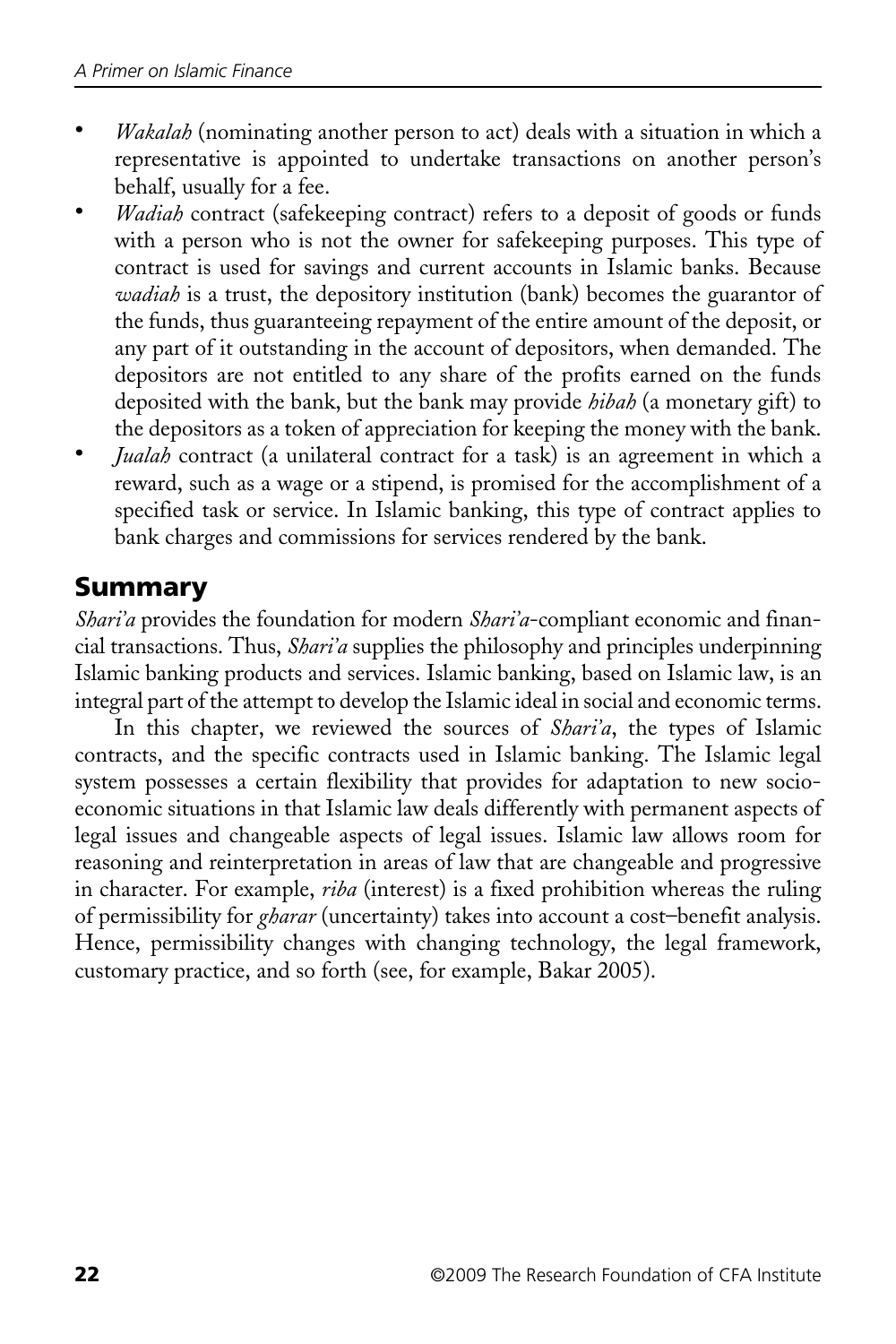# **Chapter 3. Islamic Banking: Sources and Uses of Funds**

Once regarded as a specialized backwater of global banking, Islamic banking has gained substantial strength in the world of international finance. It is developing into a full-fledged financial system offering a broad range of *Shari'a*-compliant products and services to meet the needs of individuals and institutions. At year-end 2007, global Islamic banking assets totaled approximately US\$500 billion, a growth rate of nearly 30 percent in 2007 alone (Eaves 2008). And according to Standard & Poor's, over the last decade, *Shari'a*-compliant financial assets have grown at a 10 percent annual clip (Robinson 2007). In September 2008, Morgan Stanley forecasted that *Shari'a*-compliant banking deposit assets would reach US\$1 trillion in 2010 ("Morgan Stanley Says . . ." 2008).

Since its inception in the early 1960s, modern Islamic banking has been widely adopted throughout the Muslim world. In this period, Islamic finance has expanded in complexity through the creation of new *Shari'a*-compliant products in response to the increasing global demand for such products. Viewed by many as a financing system that encourages entrepreneurship, Islamic banking and finance are making inroads into the areas of commercial and investment banking.

This chapter focuses on how Islamic financial products are structured and explains the mechanics of Islamic banking, which operates without charging interest on borrowed funds.

#### **Islamic Banking Overview**

Unlike conventional banks, Islamic banks are not allowed to charge interest by lending money to their customers because, under Islamic commercial law, making money from money (*riba*) is strictly prohibited. In Islamic finance, money is not considered a commodity and, therefore, cannot be "rented out" for a fee. In lieu of charging interest on money lent, Islamic banking practices and financial transactions are based primarily on sharing (for instance, *musharka*), trading (for example, *murabahah*), or leasing (*ijarah*). The contracts for profit-and-loss sharing are preferred from a *Shari'a* perspective, although in practice, industry relies on trading or leasing, in which the bank sells an asset to the customer on an installment basis or leases the asset to the customer and earns a fixed return in that way.

In contrast, conventional banks charge interest on loans made to customers and pay interest on customers' deposits. The bank charges a higher rate of interest on loans made than it pays on deposits and thus earns a profit from the spread between the interest rate on its assets (the rate on the loans it makes) and the rate on its liabilities (the rate it pays depositors).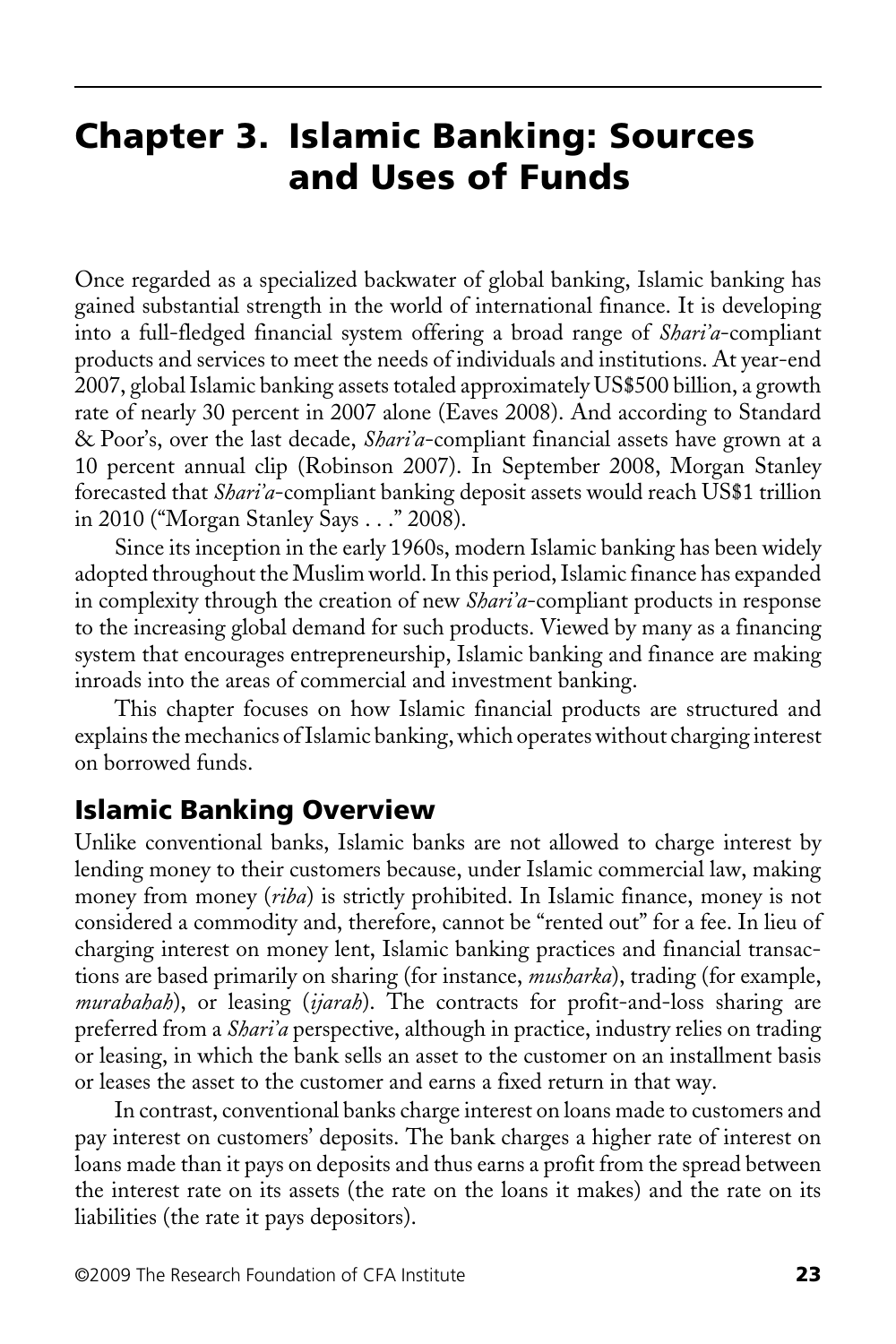Another difference between Islamic and conventional banking is that Islamic banks do not follow the principle of having a fractional reserve requirement. Conventional banks operate with a fractional reserve requirement that is applied to transaction accounts (commonly referred to as checking accounts). Savings accounts and time deposits are not subject to a reserve requirement.

In a fractional reserve system, a bank can loan funds equal to the reciprocal of the reserve requirement. For example, a 10 percent reserve requirement on a deposit of \$100 allows the bank to loan up to \$90 while maintaining the other \$10 of the \$100 deposit to meet normal withdrawal requests. If the full \$90 is loaned out and deposited in another bank, that bank, which is also subject to the 10 percent reserve requirement, can then make new loans of \$81. The process continues until the initial deposit of \$100 has been multiplied 10 times to \$1,000. The rationale behind a fractional reserve banking system is that under normal circumstances, only a portion of a bank's deposits will be needed to meet customer redemptions. The central bank acts as a lender of last resort if a bank is unable to replenish a low reserve position by borrowing in the money markets, selling assets, or drawing on lines of credit.

Fractional reserve banking is not *Shari'a* compliant because it is accomplished through the creation of loans on which interest is charged. This interest is strictly prohibited under Islamic banking.

Islamic finance comprises features of both commercial and investment banking. **Figure 3.1** outlines the general approach to profit generation for an Islamic bank, beginning with the sources of funds. The figure shows that Islamic banks make a profit by mobilizing the savings of investors to meet the financial requirements of borrowers. The sources of funds of an Islamic bank include deposits in various accounts and deposits in special investment accounts that are earmarked for borrowing by corporate investors to fund specific projects. Shareholder funds are also a source of funds for Islamic banks. All of these sources of funds are channeled into general financing, trade financing (working capital, domestic and international import- and export-related financing, and so forth), country treasury products (Islamic money market instruments), and other services.

An Islamic bank shares in the profit and loss of each borrower's business transaction. In turn, the bank divides its share of profits and losses with its general and special investors who have deposited funds in the bank. Profit is calculated *ex post* and is determined by the outcome of the borrowers' business transactions. The profit earned by a bank is reduced by the bank's operating expenses, by *zakat* (the Islamic welfare tax), and by government taxes before it is shared with shareholders as dividends (Shanmugam and Gupta 2007).

**Sources of Funds.** Islamic banks are deposit-taking institutions but do not pay interest on deposits. Their sources of funds include shareholder investments, savings accounts, current accounts, and investment accounts, classified as either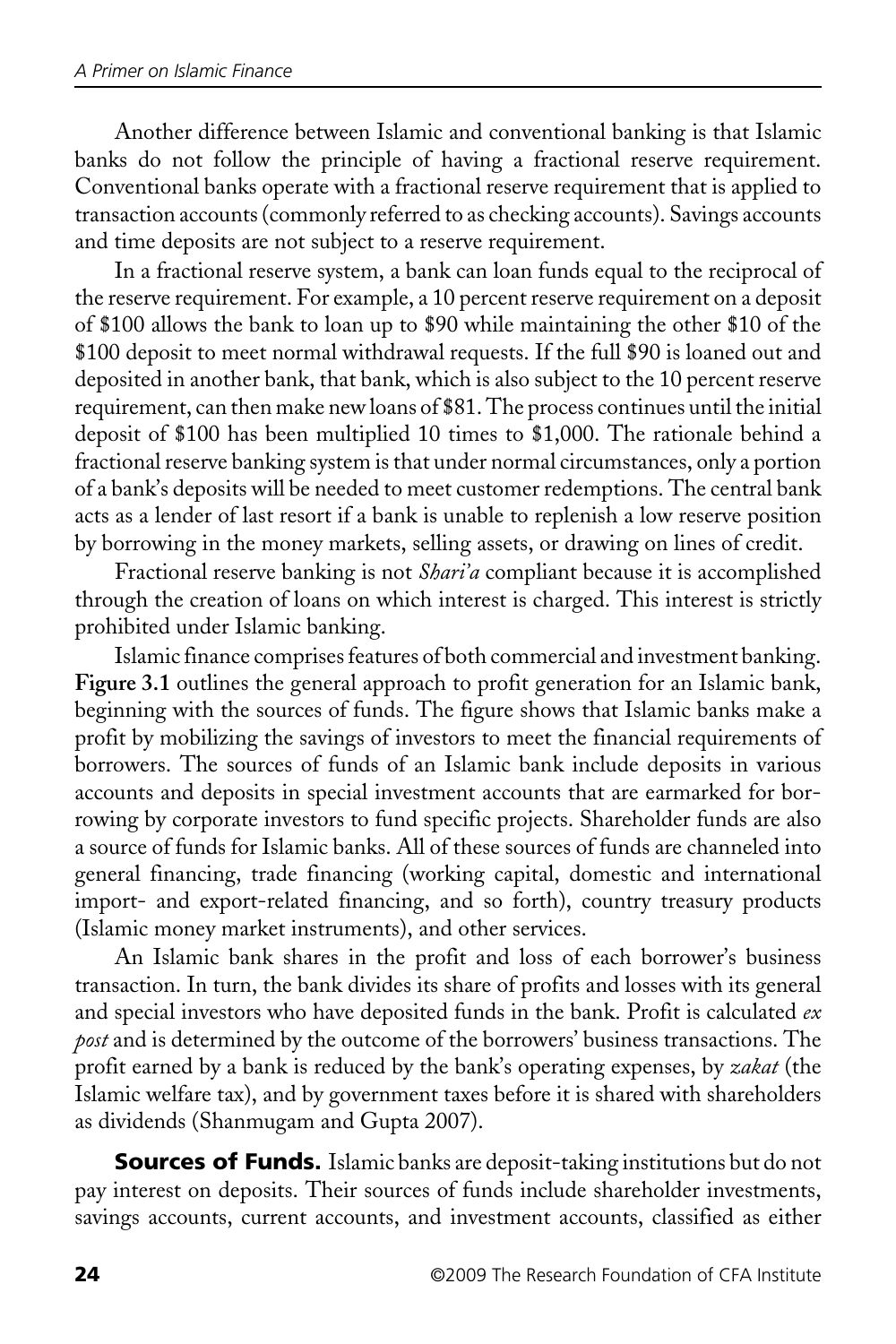

**Figure 3.1. Overview of Profit Mechanism in Islamic Banking** 

Source: "Islamic Banks Are on the Rise" (2008).

general or special. Similar to conventional bank depositors, Islamic banking depositors are seeking safe custody of their funds and convenience in using their funds. Islamic banking depositors may also expect to earn some profit on deposit balances, but this profit is not guaranteed. Account holders may use automated teller machine (ATM) facilities, internet and mobile banking, and international debit cards.

*Shareholder funds*. An Islamic bank may raise initial equity by following the principle of *musyarakah* (equity participation). Under this principle, the capital owner enters into a partnership with the bank by contributing equity in return for a share of the bank's profit or loss on the basis of a predetermined ratio (for example, 70 percent/ 30 percent or 60 percent/40 percent), with the larger fraction due the investor.

■ Wadiah *savings accounts*. Islamic banks practice the principle of *wadiah* in operating customer savings accounts. The structure of the *wadiah* savings account offering is illustrated in **Figure 3.2**. The bank may request permission to use customer funds deposited in these accounts as long as these funds will remain within the bank's discretion. The bank does not share with the customer profits earned from the use of the customer's funds but does guarantee the customer's deposits. The bank may, however, reward customers with a *hibah* (gift) as a token of its appreciation for being allowed to use the funds. *Hibah* could be a portion of the profit generated from the use of the funds. *Hibah* may be paid at any time, but in practice, most Islamic banks pay *hibah* at a regular periodic interval, such as quarterly or semiannually.

*Current accounts*. The current account is a deposit account that can be used for business or personal purposes and, like a savings account, is based on the Islamic principle of *wadiah*. Account holders are not guaranteed any return for keeping their funds with the bank, but they may be rewarded with *hibah*. Customer current account balances are guaranteed. The primary distinction between savings and current accounts is that minimum balance limits and withdrawals are more flexible for current accounts.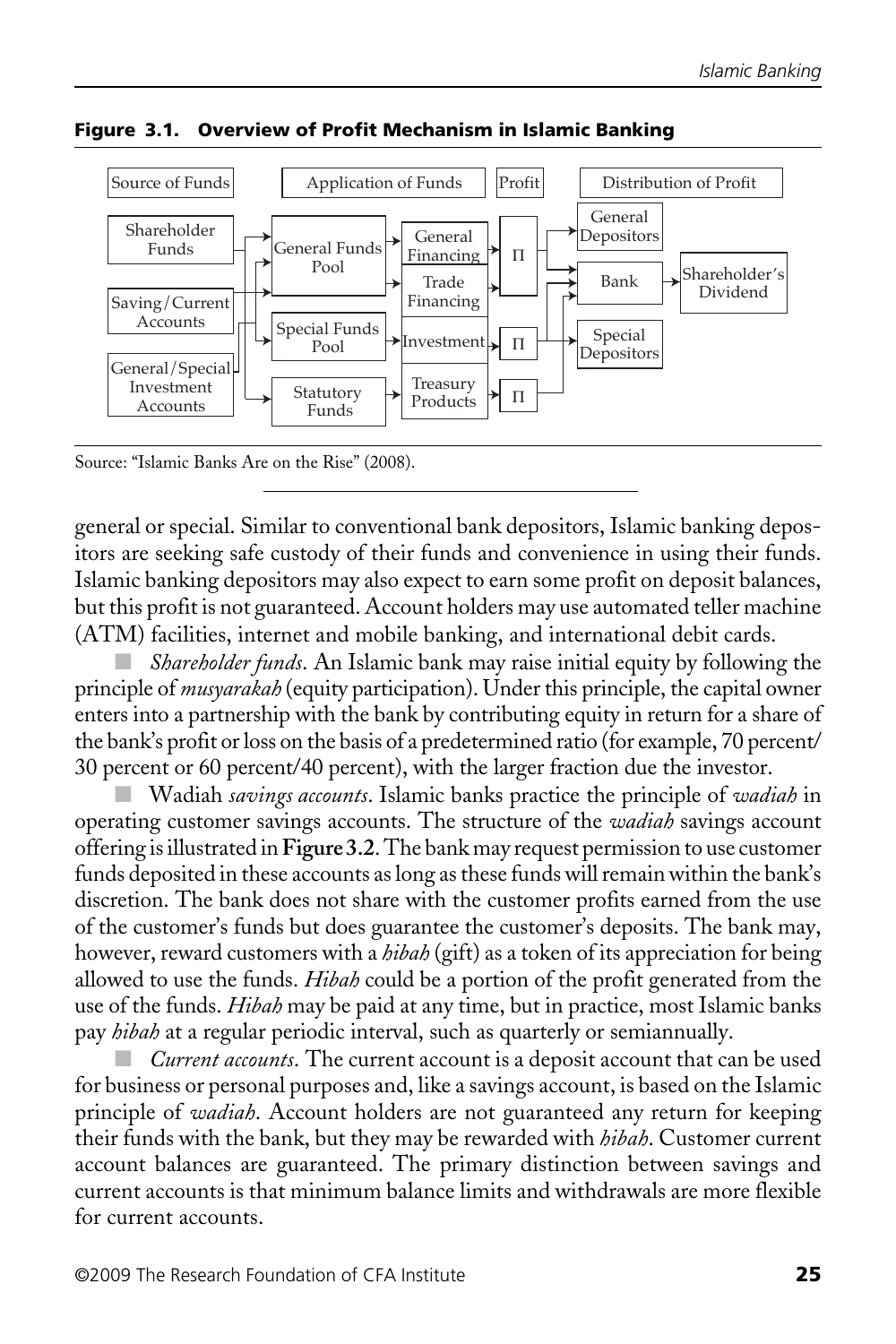| Depositor | 1. The depositor signs a contract with bank<br>and deposits a certain amount of money                           | Islamic Bank                                                                     |
|-----------|-----------------------------------------------------------------------------------------------------------------|----------------------------------------------------------------------------------|
|           | 2. Permission is given to the bank to make<br>use of funds                                                      |                                                                                  |
|           |                                                                                                                 | 3. The bank uses the<br>money in various<br>forms of investments<br>or financing |
|           | 5. <i>Hibah</i> (gift) is paid to depositor, is based on the bank's<br>discretion, and is not promised up front | 4. Profit is earned by<br>the bank                                               |

**Figure 3.2. Structure of** *Wadiah* **Savings Account**

In certain countries, such as Iran, the principle of *qard hassan* (a benevolent or interest-free loan) governs the use of depositors' funds by the bank. In this case, deposits are treated as benevolent loans by the depositor to the bank, so the bank is free to use the funds in a *qard hassan* current account without permission of the depositor. The depositor (in the role of lender) is not entitled to any return on the use of the funds, which would constitute *riba*. As in the *wadiah* savings account, the bank guarantees that the amount deposited will be returned.

Investment accounts. Investment accounts operate on the principle of *mudharabah* (profit sharing), with banks accepting deposits from investors for either a fixed or unlimited period of time. Investment accounts are also known as "profitand-loss–sharing" deposits. The ratio for sharing profits and losses identifies the only return guarantee the account holder receives from the bank.

For this kind of arrangement, the customer is referred to as an "investor" (*rabbul-mal*) with the characteristics of a silent partner. The bank acts as an agent (*mudarib*) for the investor in the management of the funds and invests them in *Shari'a*-compliant stocks, economic projects, and so forth. Although these accounts are known as profit-and-loss–sharing accounts, all investment losses are borne solely by the investor, except when the loss results from the bank's misconduct or negligence. In general, Islamic banks do not charge any investment management fee; the returns are mainly from shared profits (Ebrahim and Joo 2001). Investment accounts are an important source of funds for Islamic banks and are used for investment and financing activities. According to Björklund and Lundstrom (2004), Islamic banks seek to earn a profit on investment accounts, in contrast to their expectations for savings or current account deposits, which are more likely to be held for precautionary or transaction purposes to serve the needs of customers. The transaction structure for *mudharabah*-based financial products is illustrated in **Figure 3.3**.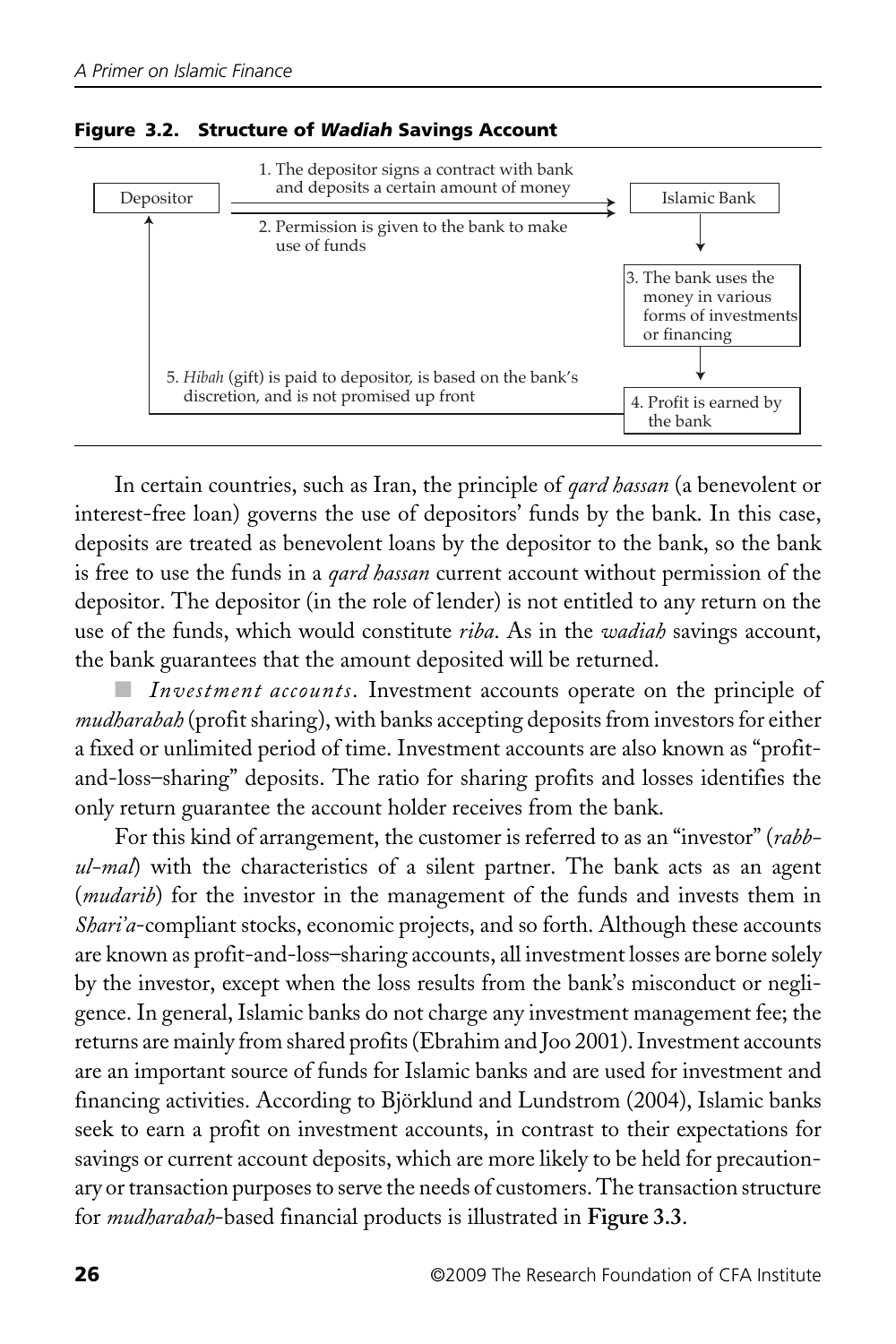**Figure 3.3. Structure of** *Mudharabah***-Based Financial Products**



An investment account may be classified as follows:

- *Mudharabah mutlaqah* (general investment account): In this type of account, the investor, or account holder, authorizes the bank to invest the funds in any *Shari'a*-compliant investment manner deemed appropriate by the bank. No restrictions are imposed on the use of the funds.
- *Mudharabah muqayyadah* (special investment account): In this type of account, the investor, or account holder, may impose conditions, restrictions, or preferences regarding where, how, and for what purpose the funds are to be invested. The bank is required to fulfill the investor's requests and ensure that the investments are *Shari'a* compliant.

Recently, banks have chosen to operate savings accounts on the principle of *mudharabah* to provide better returns to account holders and to gain a competitive edge in the market.

**Table 3.1** summarizes the main sources of funds for Islamic banks and compares their account features.

**Applications of Funds.** Recall that the basis of Islamic finance is risk sharing between the parties in an underlying asset-based transaction, so profit-andloss sharing is a prominent feature of Islamic finance. Recall also that Islamic financial products and practices must avoid *gharar* (uncertainty, risk, and speculation) and pursue investment in *halal* (religiously permissible) activities. Islamic modes of finance fall into the following three broad categories (Al-Jarhi, no date):

• *Equity financing and profit sharing*: In both equity financing and profit-sharing activities, the bank provides funds to an enterprise in return for a share of the profits generated by the borrowed funds. The distinction between the two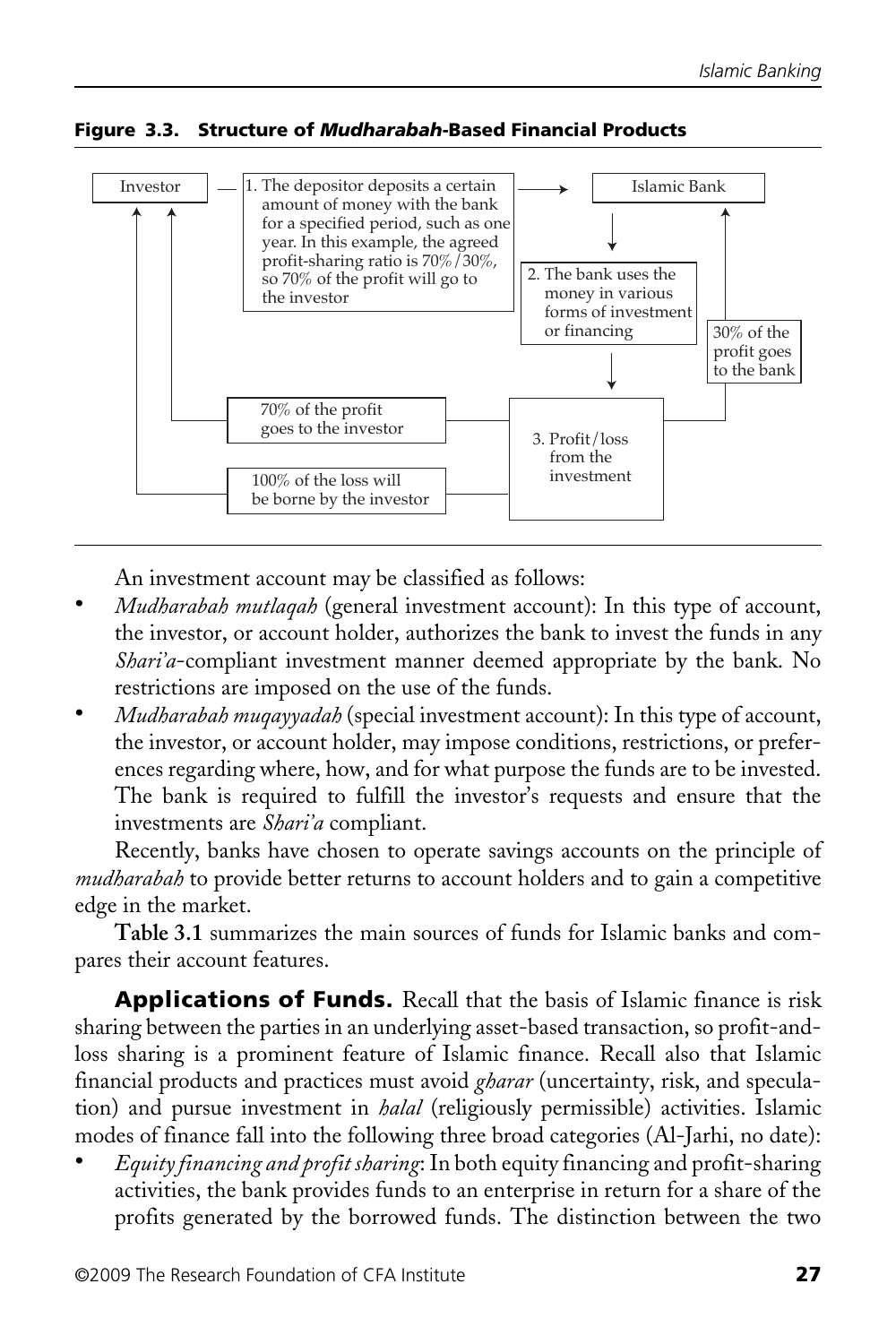| Account Type                          | Objective                                | Principal Value<br>Guaranteed? | Profit-Sharing<br>Method              | Risk |
|---------------------------------------|------------------------------------------|--------------------------------|---------------------------------------|------|
| <i>Wadiah</i> savings<br>account      | Precaution and to earn<br>a profit       | <b>Yes</b>                     | <i>Hibah</i> at bank's<br>discretion  | None |
| <i>Wadiah</i> current<br>account      | To have liquidity<br>available on demand | <b>Yes</b>                     | Generally no profit<br>sharing        | None |
| <i>Oard hassan</i> current<br>account | To have liquidity<br>available on demand | <b>Yes</b>                     | Generally no profit<br>sharing        | None |
| General investment<br>account         | To earn a profit                         | No                             | Profit sharing at<br>negotiated ratio | High |
| Special investment<br>account         | To earn a profit                         | No                             | Profit sharing at<br>negotiated ratio | High |

**Table 3.1. Sources of Funds in Islamic Banking**

*Source*: Björklund and Lundstrom (2004).

structures is that equity financing allows the bank to participate in the enterprise's decision making. Profit-sharing arrangements preclude bank participation in the borrower's management decisions.

- *Credit purchases*: For credit purchase transactions, the bank provides immediate delivery of the goods or services sought by the customer in exchange for the customer promising to make a series of deferred payments to the bank equal to the cost of the goods or services plus a markup.
- *Leasing*: In leasing arrangements, the bank purchases a durable asset and leases it to the customer in return for regular payments that reflect the cost of holding and maintaining the asset.

In general, penalties imposed by Islamic banks for late payment or default are not collected for the bank's own benefit but are donated to charity. Some Muslim countries allow banks to charge a penalty to recoup the costs of collecting the missed payment.

**Financing Structures.** Islamic banks offer a broad spectrum of financial structures, ranging from simple *Shari'a*-compliant retail products, such as savings and current accounts, to leasing, trust financing, and large-scale infrastructure financing. Not all of the financial structures described are acceptable to all Muslim investors. This controversy is a byproduct of the different schools of Islamic thought and their various interpretations. No single body currently serves as the mediator of these differences of opinion. Financing structures include the following.

*Bai' bithaman ajil***.** *Bai' bithaman ajil* (BBA) financing refers to the sale of goods by a bank to a customer on a deferred-payment basis over a specified period at a price that includes a markup or profit margin agreed to by both parties. Deferred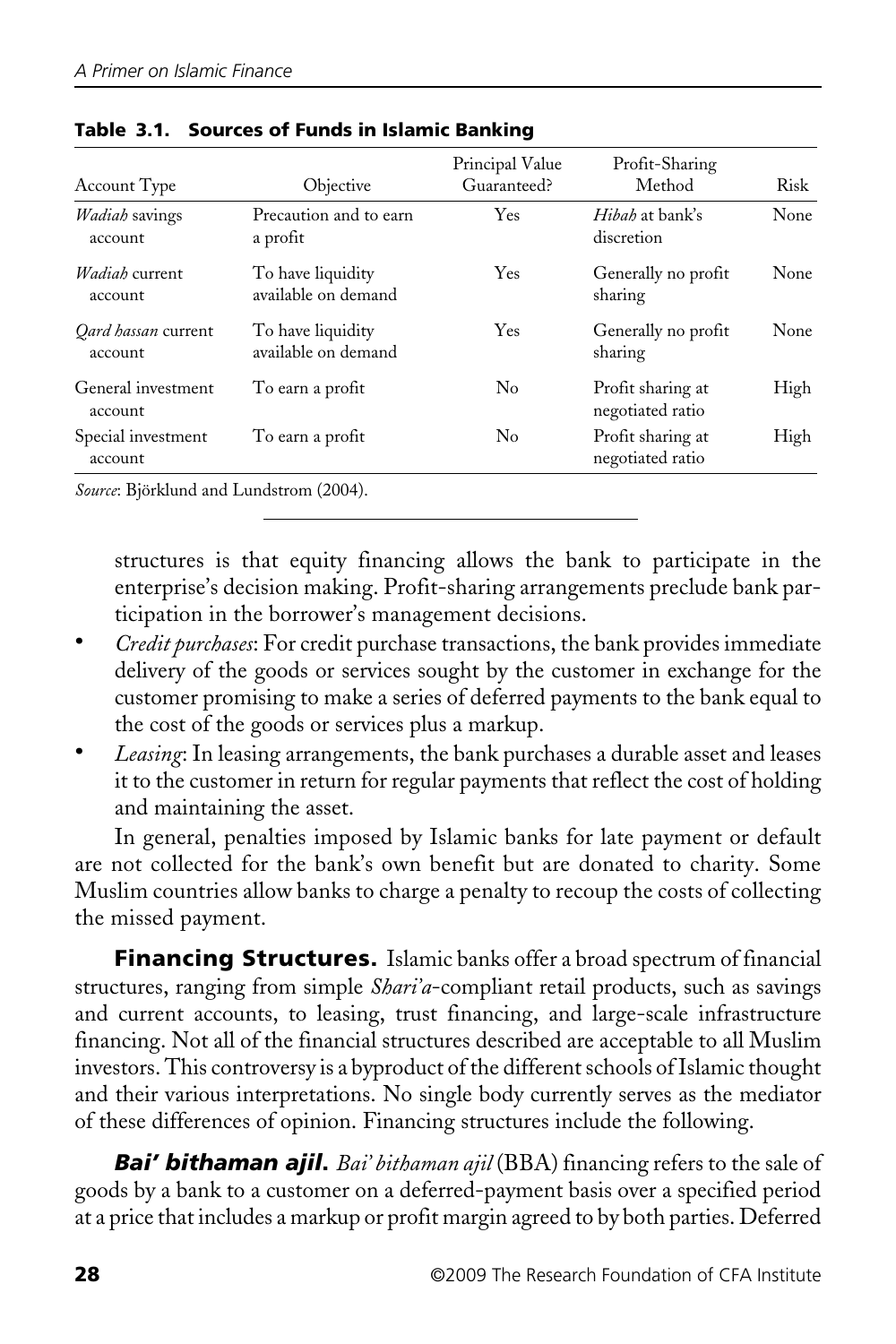payments may be made in monthly installments. A BBA plan is commonly used for financing the purchase of real property, vehicles, or consumer goods and is predominantly a Malaysian practice. The BBA structure is controversial; supporters of the structure argue that the profit earned is justified under *Shari'a* because it is derived from a buy-and-sell transaction and is not considered interest accrued from the lending of money.

BBA financing involves essentially three separate agreements. In the case of real property, the first agreement details the bank's purchase of the property from the developer. In the second agreement, the bank sells the property to the customer. And the third agreement stipulates that the bank can sell the property in the event of default by the customer. **Figure 3.4** depicts such a typical BBA transaction structure.

**Figure 3.4. Structure of Fixed-Rate** *Bai' Bithaman Ajil* **Financing** 



At year-end 2003, according to statistics compiled by Malaysia's central bank, Bank Negara Malaysia, 87.8 percent of total Islamic financing was in fixed-rate instruments, 58.8 percent of which were long term in nature.6 Therefore, in 2003, Bank Negara Malaysia introduced a variable-rate BBA product to:

enable the Islamic financial institutions which operate in a dual banking environment [Islamic and conventional banking] to . . . match the current market financing rate in order to give matching returns to their depositors. . . . ("Introduction of Islamic Variable Rate Mechanism" no date, p. 1)

<sup>6</sup>See "Introduction of Islamic Variable Rate Mechanism" (no date).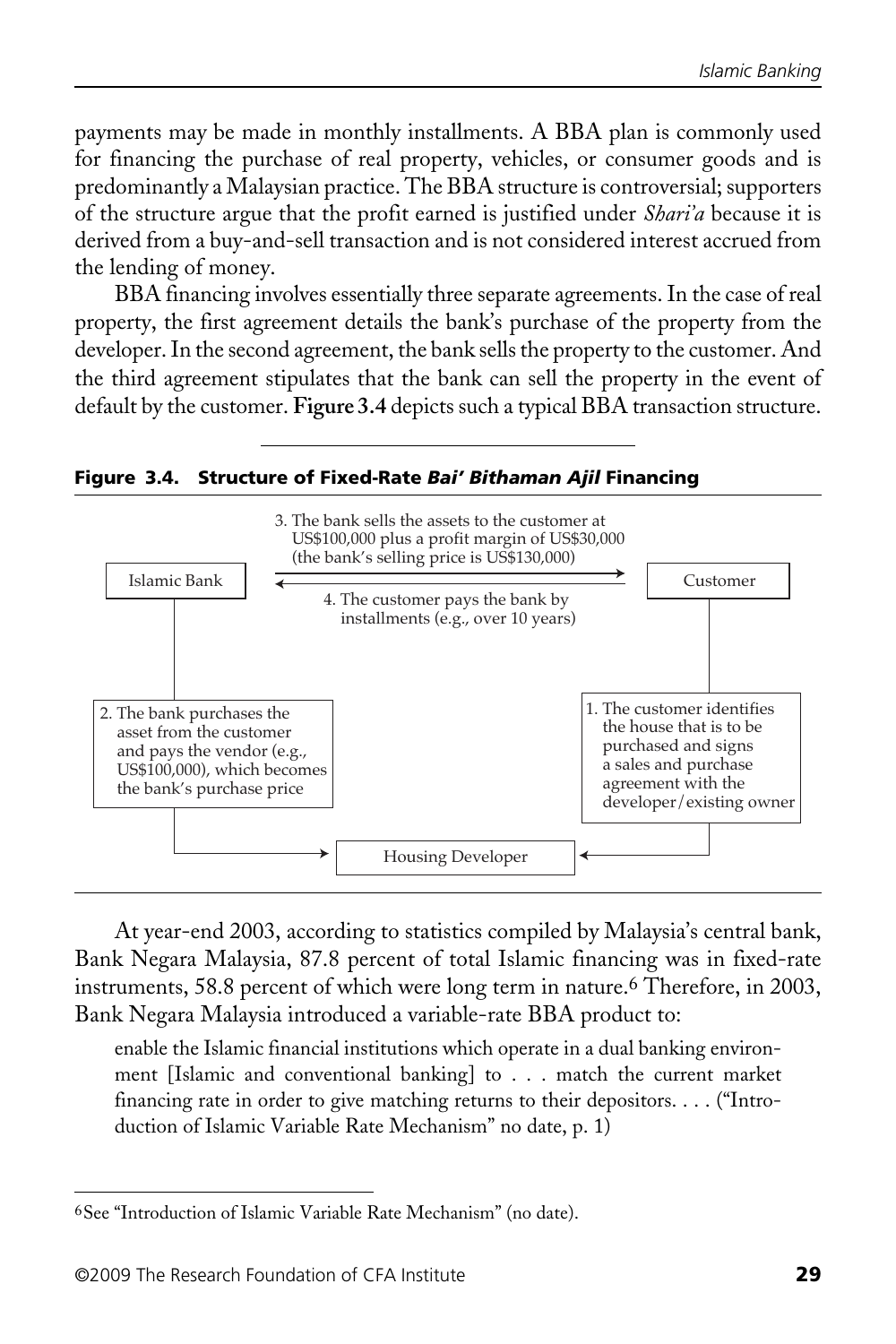In a variable-rate BBA, the contractual selling price and the customer's payment installments are higher than in a fixed-rate BBA, which guarantees the bank a profit (the ceiling profit rate) higher than that of a fixed-rate BBA. A waiver of the right to claim unearned profit is given to the bank by the customer to permit the bank to grant rebates (*ibra*) of the unearned profit to the customer by reducing the contracted monthly installment amount that the customer must pay. This flexibility in determining the monthly installment amount gives the BBA its variable-rate characteristic.

**Figure 3.5** explains the mechanics of a variable-rate BBA. The financing is created when the bank purchases the asset for cash and immediately sells the asset to the customer on deferred-payment terms. In this example, the ceiling profit rate is set at 12 percent a year and the selling price of the asset is higher than in the case of a fixed-rate BBA. Both parties to the transaction agree on the amount of the monthly installments—in this case, 2,000 Malaysian ringgits (RM2,000)—and on the repayment period.

Assume that in the first month of the repayment period, the benchmark in the pricing calculation is 10 percent a year. The benchmark is the base lending rate (BLR), or market rate, plus the predetermined profit margin. Although the ceiling profit rate is typically capped at 400 bps above the BLR, the effective profit margin is usually required to be observed at 250 bps above the BLR.



**Figure 3.5. Variable-Rate** *Bai' Bithaman Ajil* **Financing Structure**

*Source*: Bank Negara Malaysia (2004).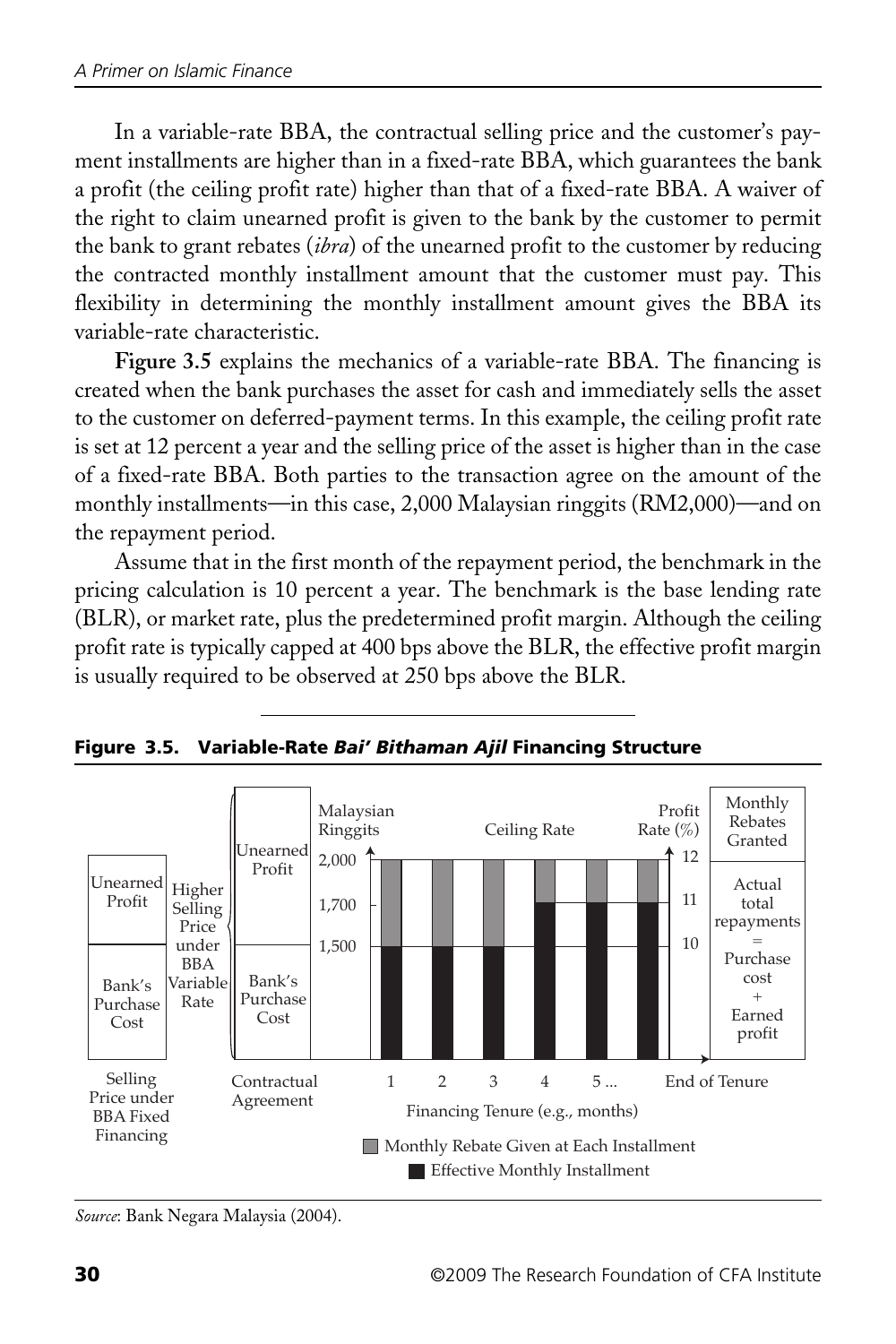The result is that the bank will give a rebate to the customer in the first month in the amount of RM500. The rebate represents the difference between the ceiling profit rate of 12 percent a year and the effective profit rate of 10 percent a year. If in the fourth month of the repayment period the BLR or market rate rises so that the effective profit rate increases to 11 percent a year, the monthly rebate will be reduced to RM300.

*Murabahah***.** *Murabahah* financing is a popular method used by an Islamic bank to meet the short-term trade-financing needs of its customers. It is often referred to as "cost-plus financing" or "markup financing." In this type of financing, the bank agrees to fund the purchase of a specific asset or goods from a supplier at the request of the customer. Upon acquiring the asset, the bank sells it to the customer at a predetermined markup. **Figure 3.6** illustrates the transaction structure of *murabahah*-based products.

A bank practices *murabahah* financing when it has obtained a legally enforceable promise by the client buyer that he or she will buy the good from the bank once the bank has purchased the good. In this case, because the bank takes constructive or physical receipt of the goods before selling them to its customer, the bank accepts whatever risk is inherent in the transaction, such as the risk that the asset is destroyed while in the bank's possession. Thus, any profit from the transaction is considered to be derived from a service and is legitimate under Islamic law. The customer's repayment schedule may be in equal or staggered installments or in a lump sum. The goods must be in the possession of the bank before being sold to the customer; this aspect is the critical element that allows the transaction to be *Shari'a* compliant (Ahmad 1993).



#### **Figure 3.6. Structure of** *Murabahah* **Financing**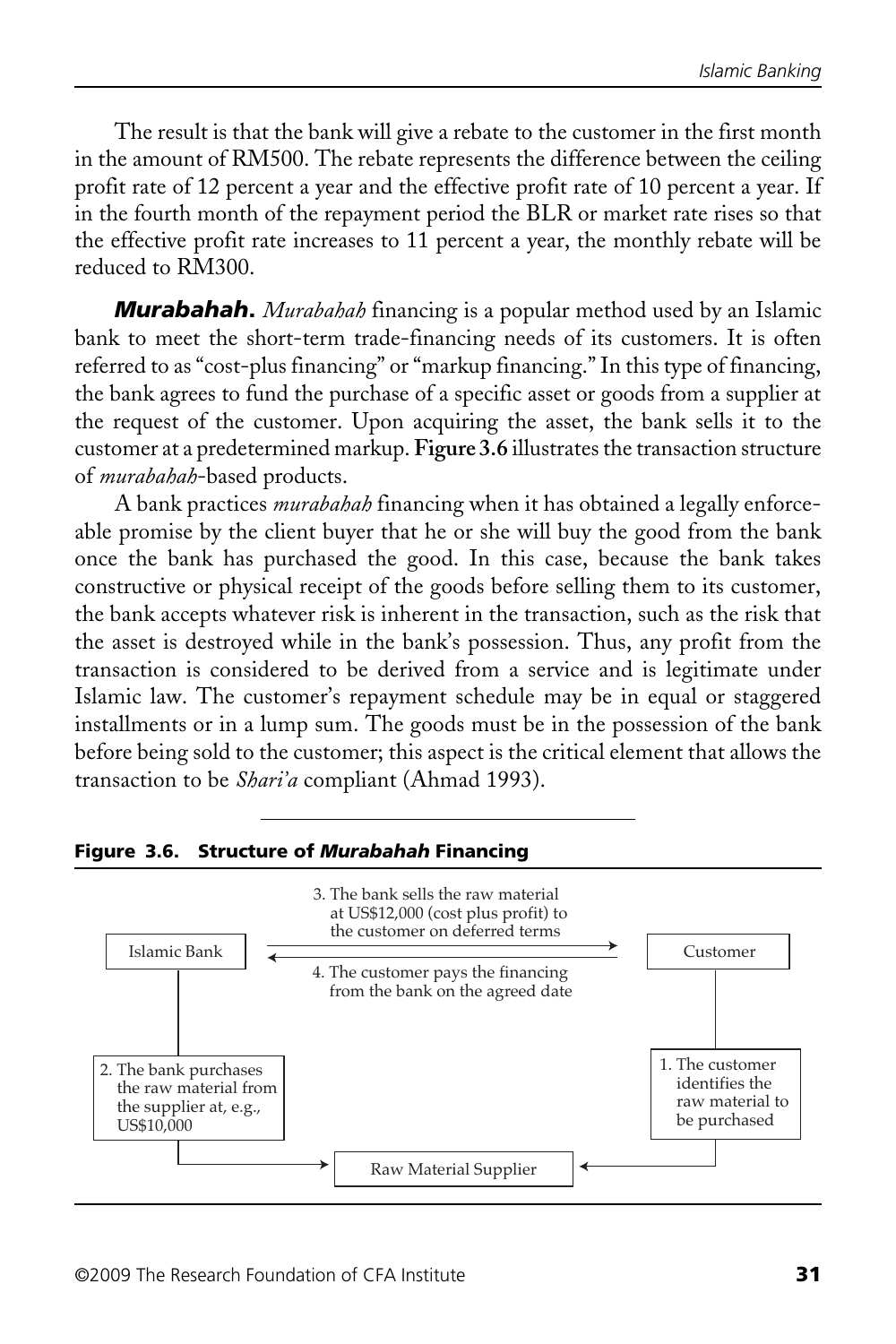*Murabahah* financing has become the backbone of contemporary Islamic banking. It is commonly used for financing the purchase of raw materials, machinery, equipment, and consumer durables. The profit margin is mutually agreed between the client and the bank.

Critics argue that the substance of a *murabahah* transaction is no different from that of a conventional loan because the Islamic bank purchases the goods only after it has obtained a promise from the client that he or she will purchase those goods from the bank; the purchase and sale are processed as quickly as possible so that the length of time goods are owned by the bank is minimized; the trade takes place only if credit is involved; the markup is usually benchmarked to prevailing interest rates; and the amount payable to the bank tends to depend on the length of the credit period. Together, all these elements make the substance of *murabahah* trade the same as a conventional loan, which carries credit risk rather than the risk associated with the ownership of an asset or a business enterprise.

The current form of *murabahah* financing—also known as "*murabahah* to the purchase orderer"—is also materially different from classic *murabahah* financing, which took place before there were banks. Sellers carried inventories and assumed ownership risk of the goods being sold, credit was an exception, spot trading was the rule, and unilateral promises to purchase were not systematically used in conjunction with a sales contract.

*Ijarah***.** *Ijarah* financing or leasing is growing in popularity in the Muslim community. In Arabic, the word "*ijarah*" means "to give something on rent." Under an *ijarah* financing arrangement, the bank purchases a tangible asset based on the client's specifications and leases it to the client. The lease duration varies from three months to five years or more, depending on the nature of the asset and the lessee's requirements.

The Islamic lease differs from a conventional hire/purchase in that the ownership of the asset remains with the bank during the lease period. The bank gives the right of use of the asset to the lessee, as well as physical possession of the asset. In return, the lessee makes rental payments based on an agreed schedule. Upon expiration of the lease, the lessee returns the asset to the lessor (the bank).

*Ijarah* is typically used for high-cost assets with long life spans. The financing structure for *ijarah*-based products is illustrated in **Figure 3.7**. The owner of the asset, or lessor (the bank), bears all the risks associated with ownership, such as asset maintenance, while the user of the asset (lessee) pays a fixed price (rent) for enjoying the benefits of the asset.

Many scholars are critical of a practice whereby the Islamic bank makes the lessee the actual payer of the *takaful* (Islamic insurance) contribution or premium by passing on the premium costs as part of the lease installments to be paid by the lessee (Ayub 2007). The problem is that some of the risks of ownership may be assumed by the bank but the cost of the transfer of these risks is actually borne by the lessee.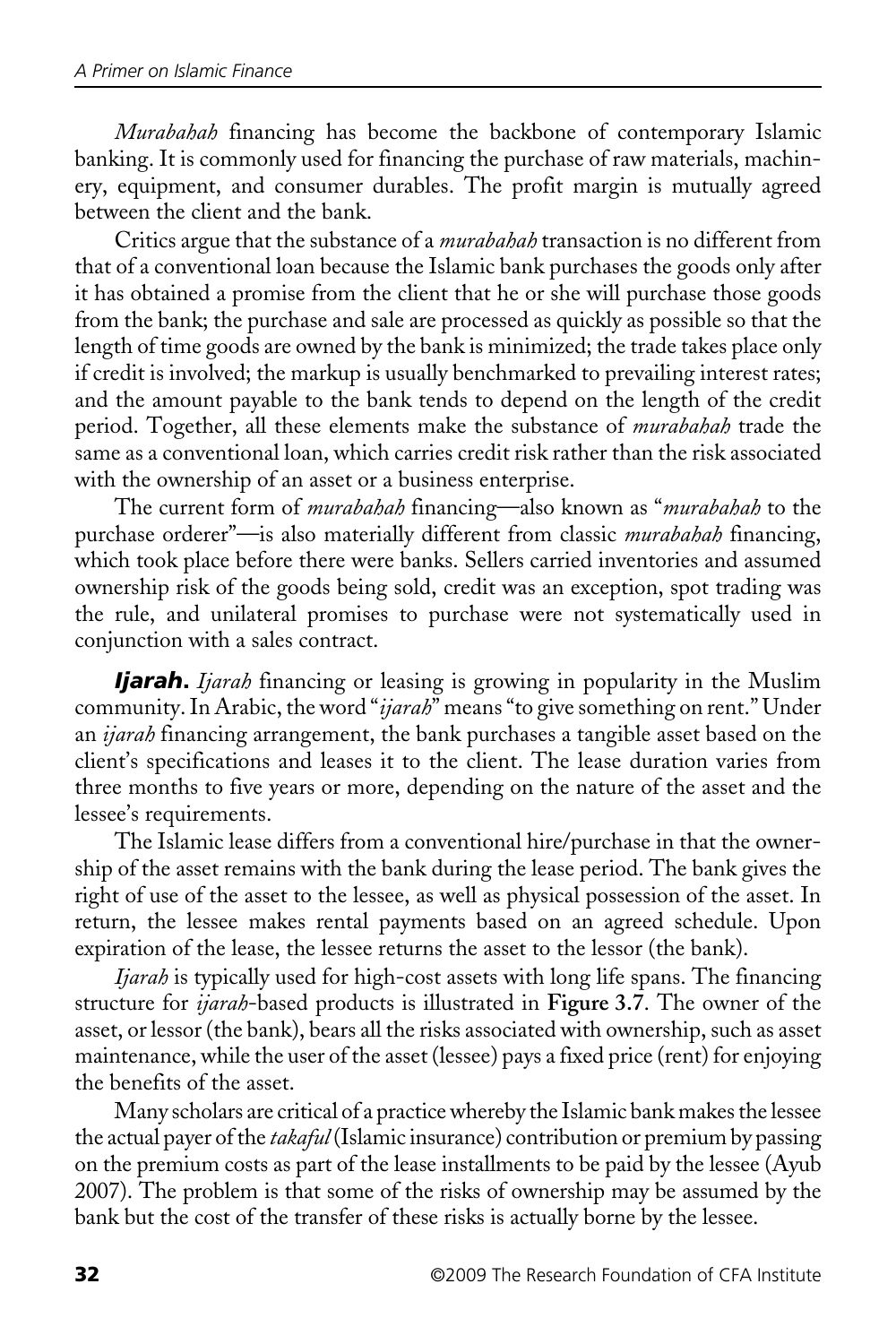



To summarize, an *ijarah* contract is essentially the sale of the usufruct of the asset for a specified period of time. The bank receives profit from the rental of the asset and retains ownership of the asset. The lessee enjoys the immediate benefits of using the asset without incurring a large capital expenditure.

*Al-ijarah thumma al-bai***.** *Al-ijarah thumma al-bai* (AITAB) financing is essentially an *ijarah* (leasing) contract combined with a *bai* (purchase) contract. Under the first contract, the purchaser (customer) leases the goods from the owner (the bank) at an agreed rental price for a specified period. Upon expiration of the leasing period, the purchaser enters into a second contract to purchase the goods from the owner at an agreed price. The transaction can also be referred to as an "*ijarah* contract ending with purchase." The structure for AITAB financing is illustrated in **Figure 3.8**.

As with a straight *ijarah* contract, the bank owns the asset during the leasing period. The purchase agreement (*bai*), which is executed automatically at the end of the leasing period, transfers ownership of the asset to the customer. If the customer fails to carry out the obligation to pay the rental price or otherwise breaches the terms and conditions of the AITAB contract, the bank has the right to exercise reasonable actions to mitigate its losses (Bank Negara Malaysia 2005). The amount of the lease payments is based on the profitability of the asset, not on the bank's capital investment in the asset (Zineldin 1990).

AITAB financing is practiced mainly in Malaysia. Similar products found in the Middle East and other parts of the world are usually based on the principle of *ijarah wa iqtina*—a lease contract with a put and/or call option on the leased asset held by the customer. There is a unilateral undertaking by the bank whereby at the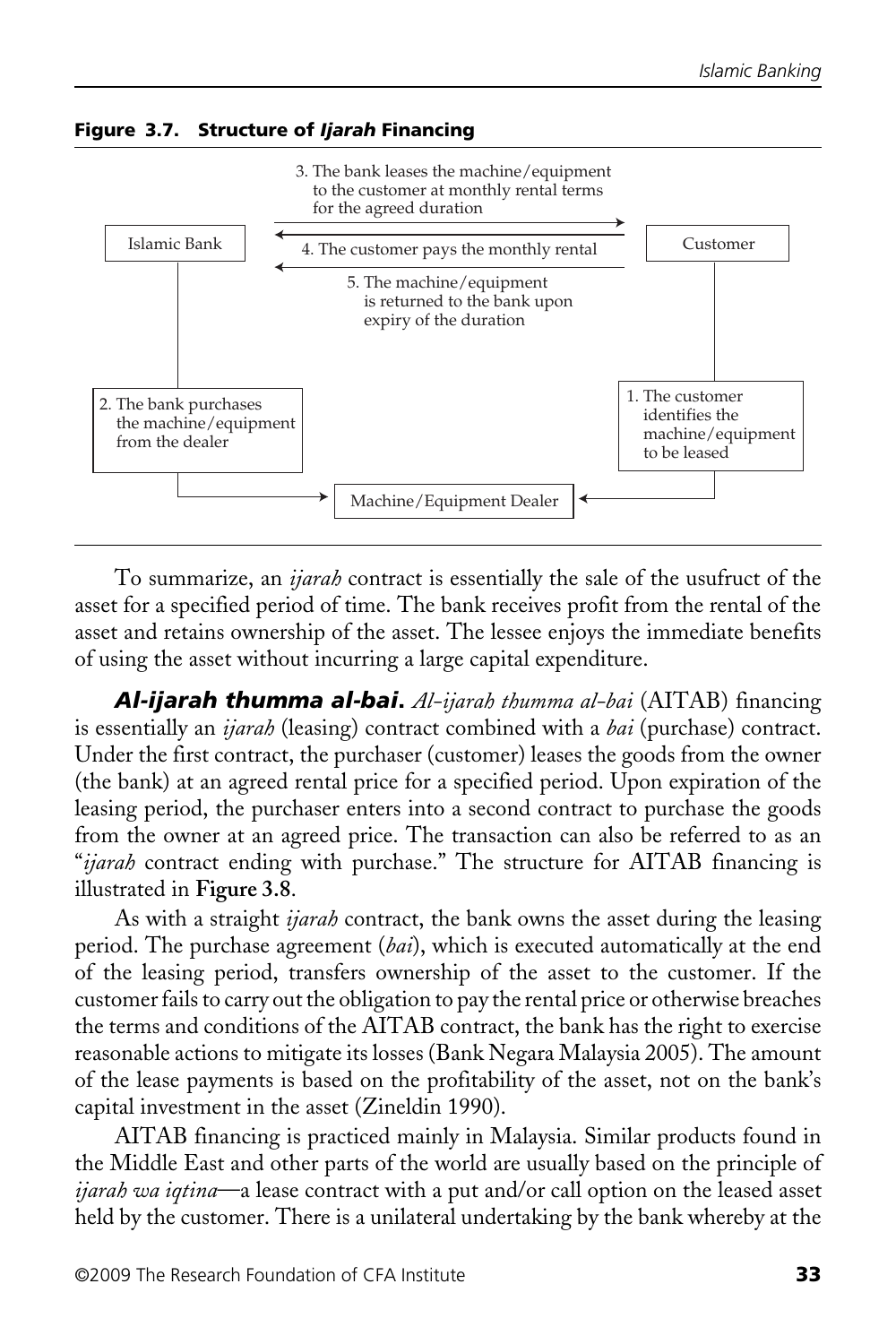



end of the lease period, the ownership of the asset will be transferred to the lessee. The undertaking or the promise given is unilateral and does not become an integral part of the contract. Hence, the undertaking or promise does not become an integral part of the lease contract, whereby it would be conditional.

 The rental payments and the purchase price are determined in such a manner that the bank receives its principal invested in the asset plus a profit, or markup.

*Musyarakah***.** *Musyarakah* financing is a type of partnership financing in which one of the partners is an Islamic bank. Profits and losses are shared among the partners according to a predetermined formula. Profit sharing need not be based on the proportion of shares owned, but liability is limited to the contributions of the shareholders. In other words, investors cannot be held liable for more than the amount of capital they invest in the partnership (Shanmugam and Gupta 2007).

The structure of *musyarakah* financing is illustrated in **Figure 3.9**. The partners are entitled to participate in the management and audit operations of the venture, but it is not mandatory that they do so. In addition, the partners are allowed to charge a fee for any managerial efforts or other forms of labor they contribute to the project. The bank may act as a passive (silent) partner while the customer manages the venture. In practice, most banks closely monitor the venture to ensure that it is well managed.

A *musyarakah* partnership or joint venture is often regarded as the purest form of Islamic finance. Only selected banks offer it, however, because many banks consider it highly risky.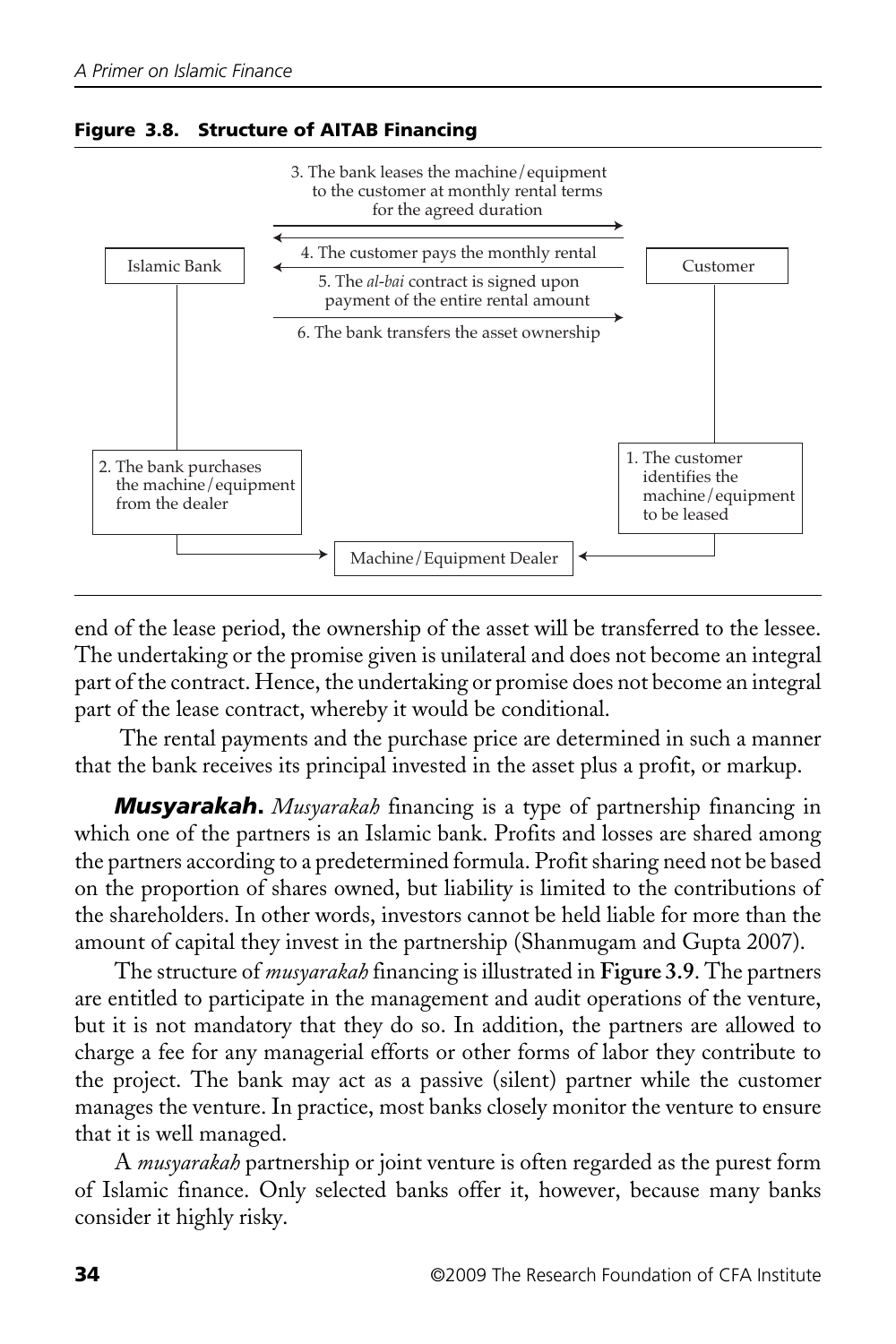

#### **Figure 3.9. Structure of** *Musyarakah* **Financing**

Diminishing *musyarakah* financing is a special form of partnership that culminates in the bank's client owning the asset or project being financed. One partner (the client) promises to gradually buy the shares of the other partner (the bank) until ownership of the asset is completely transferred to the client. This type of financing is widely used in Malaysia to finance the purchase of homes and involves the use of two written contracts, an *ijarah* agreement and a *musyarakah*diminishing-ownership agreement.7

In a *musyarakah*-diminishing-ownership agreement, the bank purchases the house and leases it to the customer on the basis of *ijarah*. Concurrent with the rental payments during the term of the lease, the customer also pays installments to the bank to buy the bank's ownership stake in the property. The bank's ownership stake is divided into a specified number of units, which the client agrees to purchase gradually within a specified time period. Each installment reduces the bank's ownership share in the property. At the end of the financing term, the title of the property passes to the customer.

*Istisna***.** *Istisna* financing involves a contract of exchange providing for deferred delivery of the good or the asset that is being financed. In *istisna* financing, a commodity is purchased or sold before it comes into existence, which is an exception to the *Shari'a* principle requiring that an underlying asset be present in order for a financial transaction to take place. The fact that nothing is exchanged on the spot or at the time of contracting is the unique feature of an *istisna* contract. Both parties agree on the price of the good or asset. The bank purchases the good or asset for sale to the customer on deferred-payment terms.

<sup>7</sup>See Meezan Bank (2008).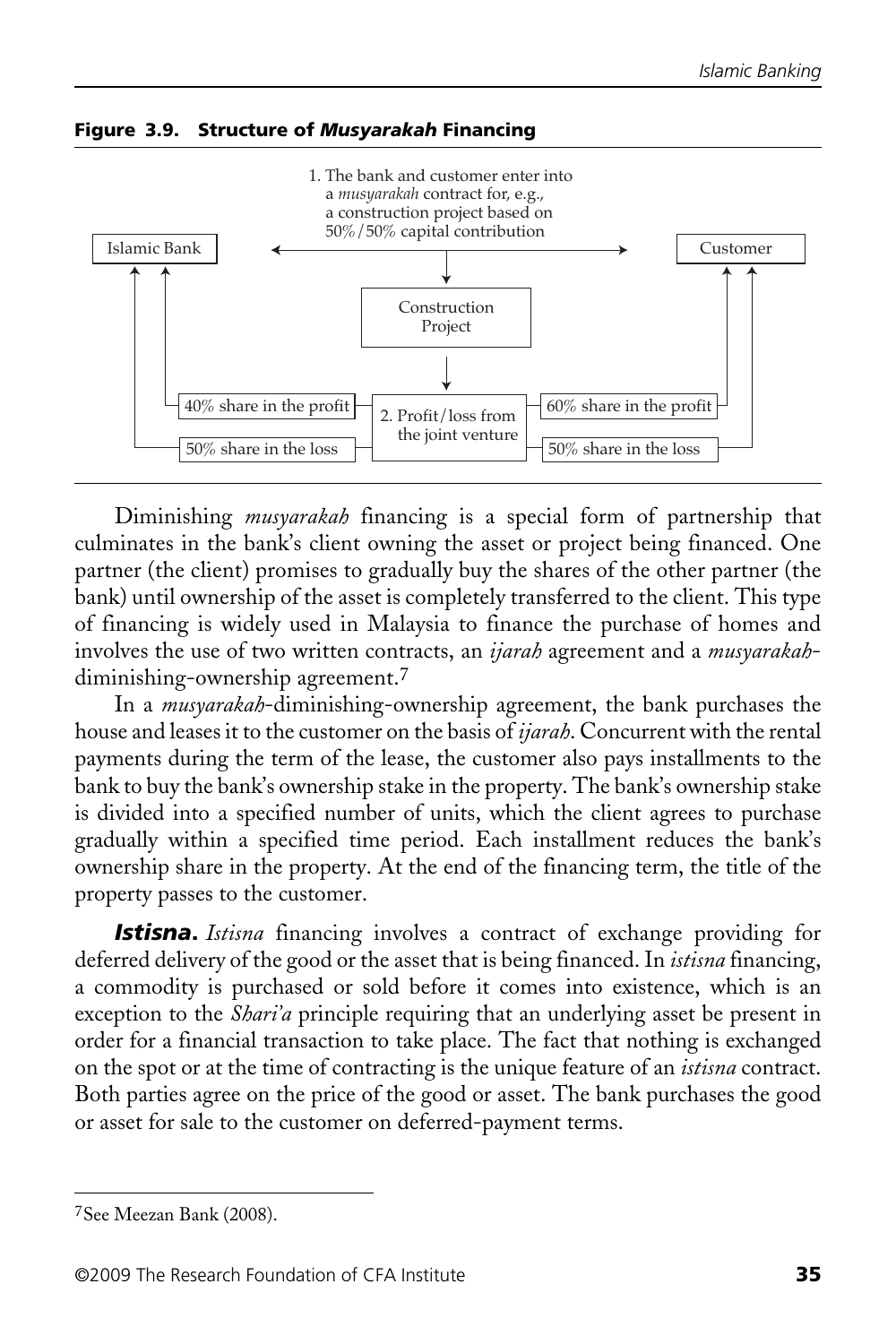*Istisna* financing is most often used to finance construction, shipbuilding, manufacturing projects, or turnkey infrastructure projects. The *istisna* agreement provides flexibility by permitting a transaction to be structured with payment made in advance and delivery of the good or asset at a future date or with both payment and delivery made at a future date.

**Commodity** *murabahah***.** A commodity *murabahah* contract replicates short-term money market deposits for fixed terms of one week to one year. The underlying asset in this structure is a commodity, such as copper, aluminum, lead, palm oil, or crude oil. The structure works as follows. A bank buys the commodity at the spot price, or current price, and sells the commodity to another bank on a deferred-payment basis, perhaps for three months, at the spot price plus a markup (profit). The bank that buys the commodity on a deferred basis immediately sells it to a broker or another institution at the spot price. The first bank makes a profit from the markup in the transaction, and the second bank raises funds it can use immediately for investment.

This financing structure is considered *Shari'a* compliant because the bank's markup is considered profit rather than interest. The portfolio does not include tangible assets; rather, it comprises cash or receivable debts, neither of which are negotiable.

Many scholars criticize commodity *murabahah* financing because it involves trading of commodities that are not needed for use by either party to the contract and because the underlying objective is to lend/borrow money at interest. Nevertheless, it is widely practiced by Islamic banks in many locations.

*Tawarruq***.** Islamic banks use the *tawarruq* structure to facilitate cash financing to their clients. *Tawarruq* financing structure is illustrated in **Figure 3.10**. In this structure, the bank directly or indirectly buys an asset and immediately sells it to a customer on a deferred-payment basis. The customer then sells the same asset to a third party for immediate delivery and payment. The result is that the customer receives an immediate cash payment with an obligation to make deferred payments to the bank for the marked-up price of the asset.

The asset financed is typically a freely tradable commodity, such as platinum or copper. Gold and silver are treated by the *Shari'a* as currency and cannot be used. In modern Islamic banking, the bank usually performs all the transactions needed for *tawarruq* financing.

*Tawarruq* financing is somewhat controversial and has been the subject of debate in Islamic financial circles because the customer involved has no real intention of buying or selling the underlying commodity that supports the financial transaction. Because of the absence of any exchange of actual goods, *tawarruq* financing is prohibited by the Islamic Fiqh Academy of Jeddah, Saudi Arabia. *Tawarruq* generates debts, adding to the gap between the real sector and the financial sector of the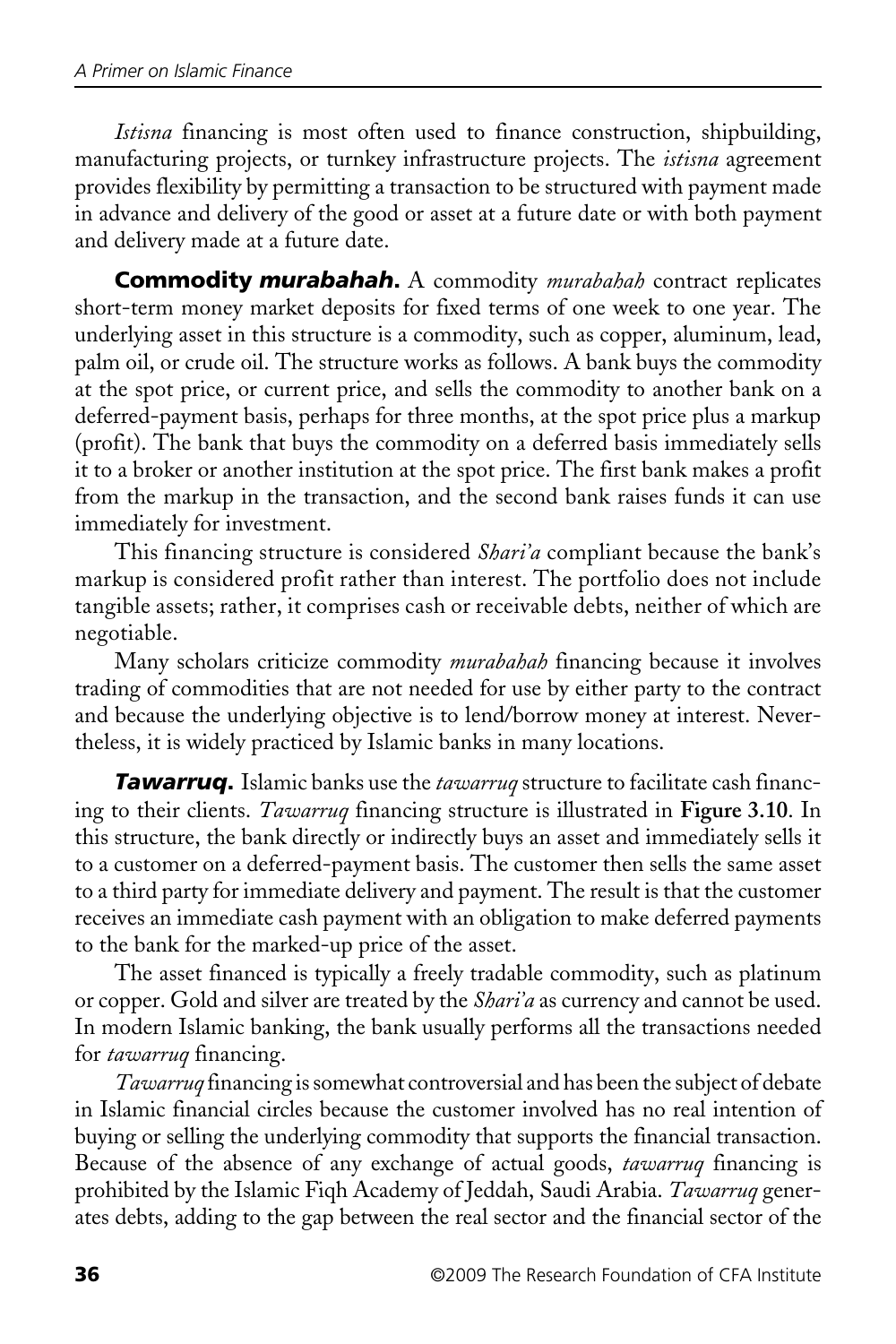



economy. It leads to a debt market, and a debt instrument does not represent any real asset. The customer's purpose when engaging in the transaction is merely to generate cash, which can be construed as inconsistent with *Shari'a*. Mohammad Nejatullah Siddiqi, a prominent researcher in Islamic finance, has said:

The introduction of *tawarruq* into the body of Islamic economy is sure to act like a virus destroying the immune system that would protect it from increasing indebtedness leading to speculation, monetary fluctuations, instability and inequity. (Siddiqi 2007, p. 4)

*Bai' inah***.** *Bai' inah* financing is a sale-and-buyback transaction that involves two back-to-back *aqad* (agreements). The structure is designed to provide the customer with a cash sum. The bank sells an item to the customer at an agreed price (first agreement) and then buys it back from the customer at a lower price (second agreement). The difference is the bank's profit on the transaction and is predetermined. **Figure 3.11** depicts the structure of *bai' inah* financing.

*Bai' inah* financing is very similar to *tawarruq* financing, but it is practiced mainly in Malaysia. And like *tawarruq* financing, the *bai' inah* product is somewhat controversial because of its abstract or intangible nature.

*Mudharabah***.** *Mudharabah* financing, which is also known as "trust financing," is based on the *mudharabah* principle of profit sharing. *Mudharabah* financing is a commercial activity in which an Islamic bank entrusts funds to an entrepreneur. The arrangement enables the entrepreneur to carry out business projects. Profits are distributed between the bank and the entrepreneur on the basis of a predetermined ratio. All losses are borne by the supplier of the funds (the bank) as long as there has been no negligence on the part of the entrepreneur.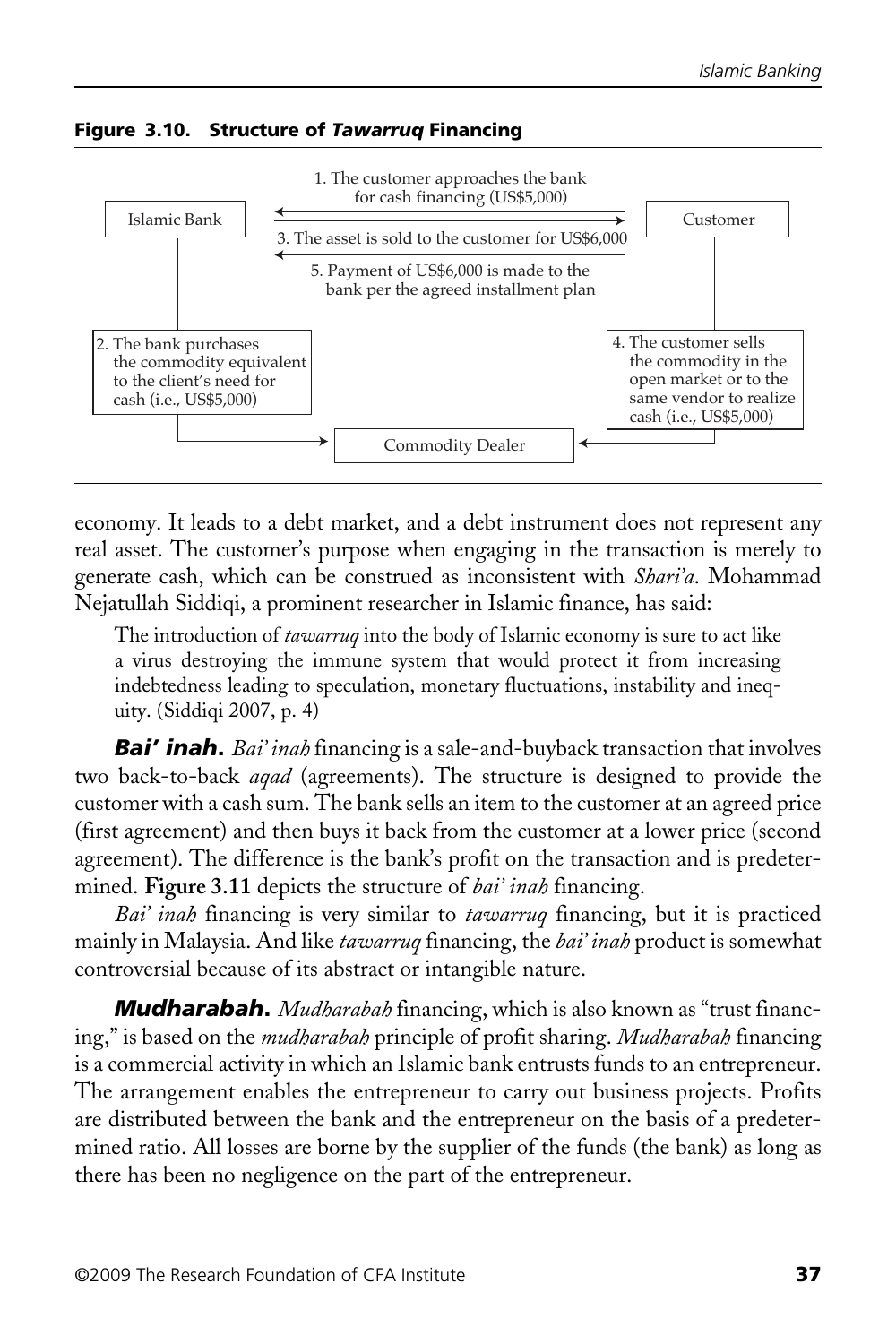



In this form of financing, the bank is the sole contributor of capital and the entrepreneur manages the project. The structure encompasses a two-tier *mudharabah* agreement. The first agreement is between the bank and the investor (who is a different individual from the entrepreneur); the agreement governs the bank's investment of funds in the project and specifies the profit-sharing ratio. The second agreement is between the bank and the entrepreneur; its purpose is to meet the financing needs of the entrepreneur for its *Shari'a*-compliant business activities. Hence, this model comprises both fund gathering (in the form of deposits from investors) and fund use (funds advanced to entrepreneurs). The model is thus based on profit sharing among three parties: the investor, the bank, and the entrepreneur. In a way, the bank acts as a financial intermediary to provide the mechanism for profit-and-loss sharing.

*Bai' salam***.** *Bai' salam* financing is a forward financing transaction frequently used in the agriculture industry. In this structure, the bank purchases specified assets in advance of a predetermined delivery date. Typically, the bank receives a discount for the advance payment plus a profit margin. The quality of the commodities that are being purchased is fully specified so as to leave no room for ambiguity. The agreement is structured to benefit both parties to the transaction (Rosly 2005).

The following mandatory conditions must be met in *bai' salam* arrangements (Gulaid 1995):

- Payment is immediate unless otherwise stipulated in the contract. If not immediate, payment must be made when the seller submits the goods to the buyer.
- Delivery of the goods is at a future date.
- The deliverable goods are specific and can be clearly defined physically and quantitatively.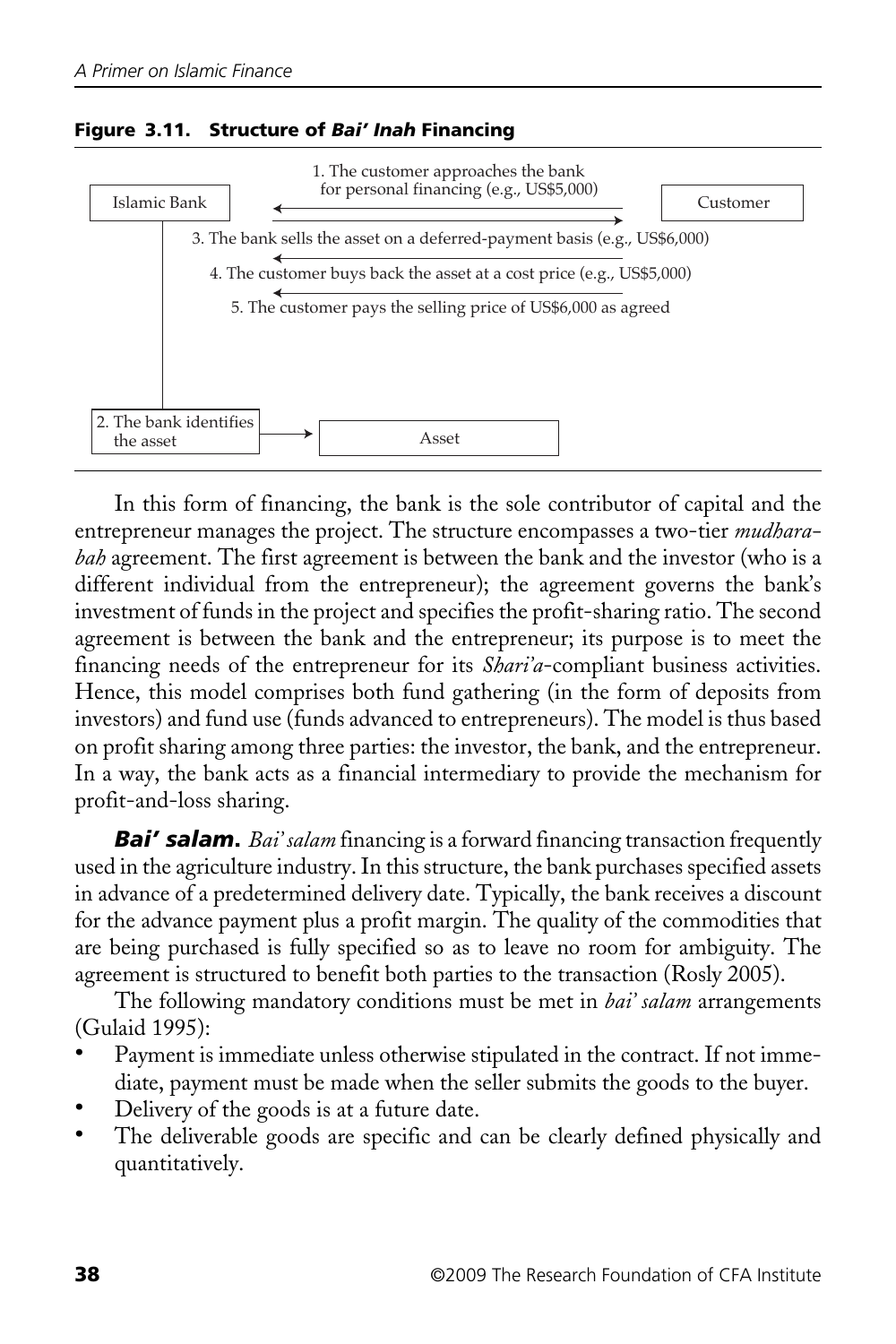*Qard hassan***.** *Qard hassan* financing refers to a gratuitous, or charitable, contract in which the borrower is required to repay only the amount borrowed with no profit (markup) to the lender. It may also be described as a form of benevolent financing extended on a goodwill basis. Such loans may be given to the needy for a fixed term.

*Qard hassan* literally means "good loan." The word "*qard*" is derived from the Arabic "*qirad*," which means "to cut." The use of *qard* refers to the fact that the giving of the loan depletes a certain amount of the lender's property. The word "*hassan*" derives from the Arabic "*ihsan*," which means kindness to others. So, *hassan* is an act that benefits a party other than the party from whom the act proceeds and requires no obligation from the receiving party.

### **Growth of Islamic Banking**

From its inception four decades ago in Egypt, the Islamic banking and finance movement is expected to top US\$1 trillion in banking assets by 2010.8 The Islamic banking industry now encompasses Muslim and non-Muslim participants, including major Western financial institutions, such as Citibank, HSBC, Standard Chartered Bank, the Royal Bank of Scotland, the Australia and New Zealand Banking Group, and JPMorgan Chase.

According to *Asian Banker Journal*, the world's 100 largest wholly Islamic banks held almost US\$350 billion in assets in 2006 ("Islamic Banks Are on the Rise" 2008). In 2006, the annual rate of growth of these 100 Islamic banks' assets outpaced asset growth at the world's 100 largest conventional banks by a margin of 26.7 percent versus 19.3 percent. The 100 key Islamic banks are located throughout 24 countries in Asia, the Middle East, and Europe. **Figure 3.12** shows the location of the top 100 Islamic banks and the aggregate size of banking assets managed according to Islamic principles, by country, as of 2007.

Figure 3.12 shows that Iran has a total of 14 state-owned and privately managed banks on the list of the top 100. Combined, the 14 Iranian banks hold nearly half of the 100 largest Islamic banks' assets. Malaysia, which is the dominant Islamic financial market in Asia and which aims to be the international hub for Islamic finance, has 10 full-fledged Islamic banks. Their total assets at the time of the survey (2007), however, accounted for only 5.2 percent of Malaysia's entire banking assets.

**Table 3.2** lists and describes the world's top 25 Islamic banks. Bank Melli Iran (BMI) is the largest Islamic bank; it is followed by Saudi Arabia's Al Rajhi Bank.

The Islamic banking landscape in Southeast Asia at year-end 2007 is outlined in **Exhibit 3.1**. In Southeast Asia, the primary banking centers are Singapore and Kuala Lumpur, Malaysia, but Islamic banking services are currently offered in

<sup>8&</sup>quot;Morgan Stanley Says …" (2008).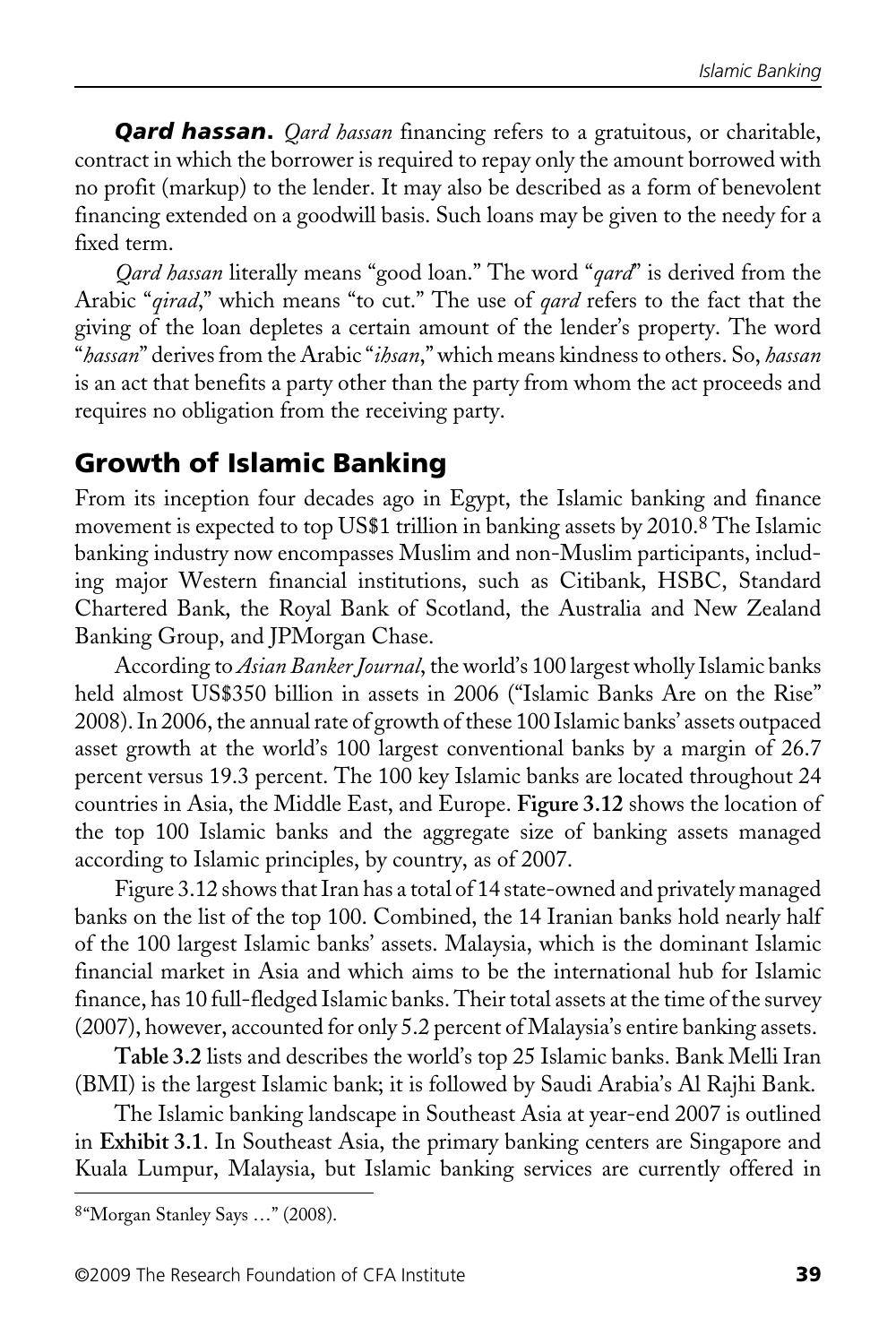Brunei, Indonesia, Malaysia, the Philippines, Singapore, and Thailand. According to Kuo (2008), Malaysia, with roughly 15 percent (about US\$62 billion) of the entire assets of the Malaysian banking system attributable to *Shari'a*-compliant products, leads the region in terms of total Islamic banking assets.





*Source*: "Islamic Banks Are on the Rise" (2008).

|  |  | Exhibit 3.1. Islamic Banking Presence in Southeast Asia, Year-End 2007 |  |  |
|--|--|------------------------------------------------------------------------|--|--|
|--|--|------------------------------------------------------------------------|--|--|

| Country     | Major Participants                                                                                                               | Market Penetration                                                      |
|-------------|----------------------------------------------------------------------------------------------------------------------------------|-------------------------------------------------------------------------|
| Brunei      | Bank Islam Brunei Darussalam                                                                                                     | Market share is 36%; approximately<br>US\$4 billion in assets.          |
| Malaysia    | 11 full-fledged Islamic banks; 7 Islamic<br>banking units of conventional banks; 1<br>development bank                           | Market share is 15.4%; approximately<br>US\$62 billion in assets.       |
| Philippines | Development Bank of the Philippines, which<br>acquired Al-Amanah Islamic Investment<br>Bank of the Philippines in 2005           | Market share and asset size are insignificant.                          |
| Indonesia   | 3 full-fledged Islamic banks; 26 Islamic<br>banking units of conventional banks                                                  | Market share is less than 2%; approximately<br>US\$3 billion in assets. |
| Singapore   | The Islamic Bank of Asia (established in<br>2007)                                                                                | Market share and asset size are insignificant.                          |
| Bangladesh  | Islami Bank Bangladesh (established in<br>1983); 5 full-fledged Islamic banks; 20<br>Islamic banking units of conventional banks | Market share is 25%.                                                    |
| Thailand    | Islamic Bank of Thailand                                                                                                         | Market share and asset size are insignificant.                          |

*Source*: Adapted from Kuo (2008).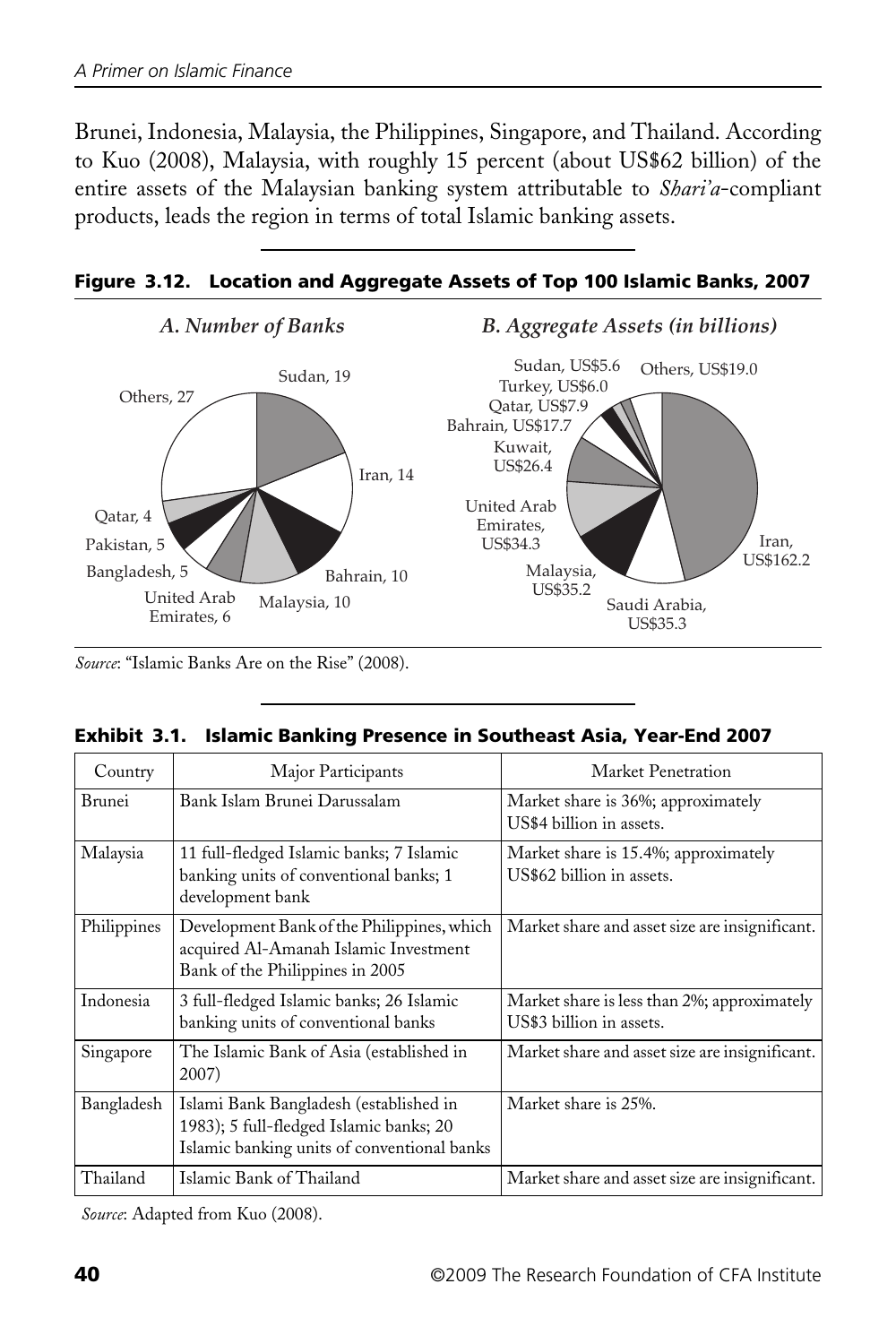|                 |                                                             |               | Assets               | Islamic Financing       | Islamic Deposits        | Net Profit After<br>Tax and Zakat | <b>ROA</b>                                 | <b>ROE</b>                                                   |
|-----------------|-------------------------------------------------------------|---------------|----------------------|-------------------------|-------------------------|-----------------------------------|--------------------------------------------|--------------------------------------------------------------|
| Rank            | $\vec{a}$<br>$\mathbf{\Omega}$                              | Country       | $(\$\text{minutes})$ | $(\$ \text{ millions})$ | $(\$ \text{ millions})$ | $(\text{$\frac{1}{2}$ million})$  | (%)                                        | (%)                                                          |
|                 | Bank Kerjasama Rakyat Malaysia                              | Malaysia      | 7,796.3              | 5,392.1                 | 6,437.6                 | 109.6                             |                                            | 10.6                                                         |
|                 | Maybank Islami                                              | Malaysia      | 7,077.1              | 5,193.5                 | 4,703.5                 | 55.1                              |                                            | 6.6                                                          |
|                 | laysia<br>Bank Islam Mal                                    | Malaysia      | 5,533.9              | 2,460.6                 | 5,098.5                 | 72.7                              |                                            | 24.1                                                         |
|                 | Bank Muamalat Malaysia                                      | Malaysia      | 3,808.8              | 1,457.8                 | 3,477.0                 | 20.5                              | 0.5                                        | 10.1                                                         |
|                 | AmIslamic Bank                                              | Malaysia      | 3,048.4              | 1,853.1                 | 1,474.7                 |                                   | $\begin{array}{c} 1.3 \\ 1.3 \end{array}$  |                                                              |
|                 | Bank Islam Brunei Darussalam                                | <b>Brunei</b> | 2,910.0              | 1,295.4                 | 2,293.2                 |                                   |                                            |                                                              |
|                 | RHB Islamic Bank                                            | Malaysia      | 2,291.5              | 1,174.5                 | 2,017.6                 | 3<br>3 5 7 9 9 1<br>3 9 7 9 7 1   | $\Xi$                                      | $10.1$<br>$7.3$<br>$13.3$                                    |
|                 | ngladesh<br>Islami Bank Bar                                 | Bangladesh    | 2,175.5              | 1,644.5                 | 1,904.4                 |                                   |                                            | $\begin{array}{c} 14.0 \\ 32.8 \\ 9.5 \\ 3.1 \\ \end{array}$ |
|                 | Faysal Bank                                                 | Pakistan      | 1,894.9              | 1,222.4                 | 1,463.6                 |                                   | $0.9$<br>$2.5$                             |                                                              |
|                 | Hong Leong Islamic Bank                                     | Malaysia      | 1,801.8              | 1,063.3                 | 1,541.7                 |                                   | 0.9                                        |                                                              |
|                 | $\mbox{Bank}$<br>Eoncap Islamic                             | Malaysia      | 1,454.1              | 1,158.0                 | 1,106.1                 | $16.4$<br>$3.6$<br>$4.8$          | 0.2                                        |                                                              |
|                 | <b>Bank</b><br>CIMB Islamic                                 | Malaysia      | 1,261.1              | 458.8                   | 688.1                   |                                   | 0.4                                        |                                                              |
|                 | Affin Islamic Bank                                          | Malaysia      | 1,106.3              | 362.1                   | 768.2                   | 10.4                              | 0.9                                        |                                                              |
| 국               | landiri<br>Bank Syariah M                                   | Indonesia     | 1,059.3              |                         | 916.3                   |                                   | 0.7                                        |                                                              |
| ≌               | luamalat Indonesia<br>Bank Syariah M                        | Indonesia     | 928.0                | 792.8<br>720.6<br>443.7 | 781.8                   | $7.3$<br>12.0                     | $\begin{array}{c} 2.5 \\ -1.5 \end{array}$ | $18.4$<br>$9.4$<br>$13.3$<br>$13.3$                          |
| $\frac{6}{2}$   | Meezan Bank                                                 | Pakistan      | 771.7                |                         | 635.4                   | 11.5                              |                                            |                                                              |
| $\overline{1}$  | nk of Asia<br>The Islamic Ban                               | Singapore     | 500.0                | na                      | na                      | na                                | n <sub>a</sub>                             | na                                                           |
| $\frac{8}{3}$   | Oriental Bank Bangladesh                                    | Bangladesh    | 358.5                | 277.1                   | 359.2                   | $-6.7$                            | $-1.9$                                     | 31.0                                                         |
| $\overline{1}$  | Social Investment Bank                                      | Bangladesh    | 309.4                | 252.3<br>224.7          |                         | $6.8\,$                           |                                            | 27.8<br>38.4                                                 |
| $\infty$        | <b>Bank</b><br>Shahjalal Islami                             | Bangladesh    | 309.0                |                         | 240.0<br>278.9          | 6.7                               | $2.2$<br>$2.2$                             |                                                              |
| $\overline{z}$  | $\mathbf{Al}\text{-}\mathbf{Arafah}$ Islami $\mathbf{Bank}$ | Bangladesh    | 285.1                | 221.7                   | 231.8                   | $\overline{0.8}$                  | 0.3                                        | 5.9                                                          |
| $\frac{23}{23}$ | Islamic Bank of Thailand                                    | Thailand      | 149.2                | 93.3                    | 134.0                   | $-3.9$                            | $-2.6$                                     | $-34.5$                                                      |
|                 | lega Indonesia<br>Bank Syariah M                            | Indonesia     | 91.3                 | $25.0$<br>17.6          | 16.9                    | 0.3                               | 0.4                                        | $\ddot{4.7}$                                                 |
| $\mathcal{Z}$   | Bank Islami Pakistan                                        | Pakistan      | 66.1                 |                         | 30.4                    | $-5$                              | $-0.2$                                     | $-0.4$                                                       |
| 25              | First Dawood Islamic Bank                                   | Pakistan      | 44.3                 | 0.2                     | ra                      | na                                | na                                         | na                                                           |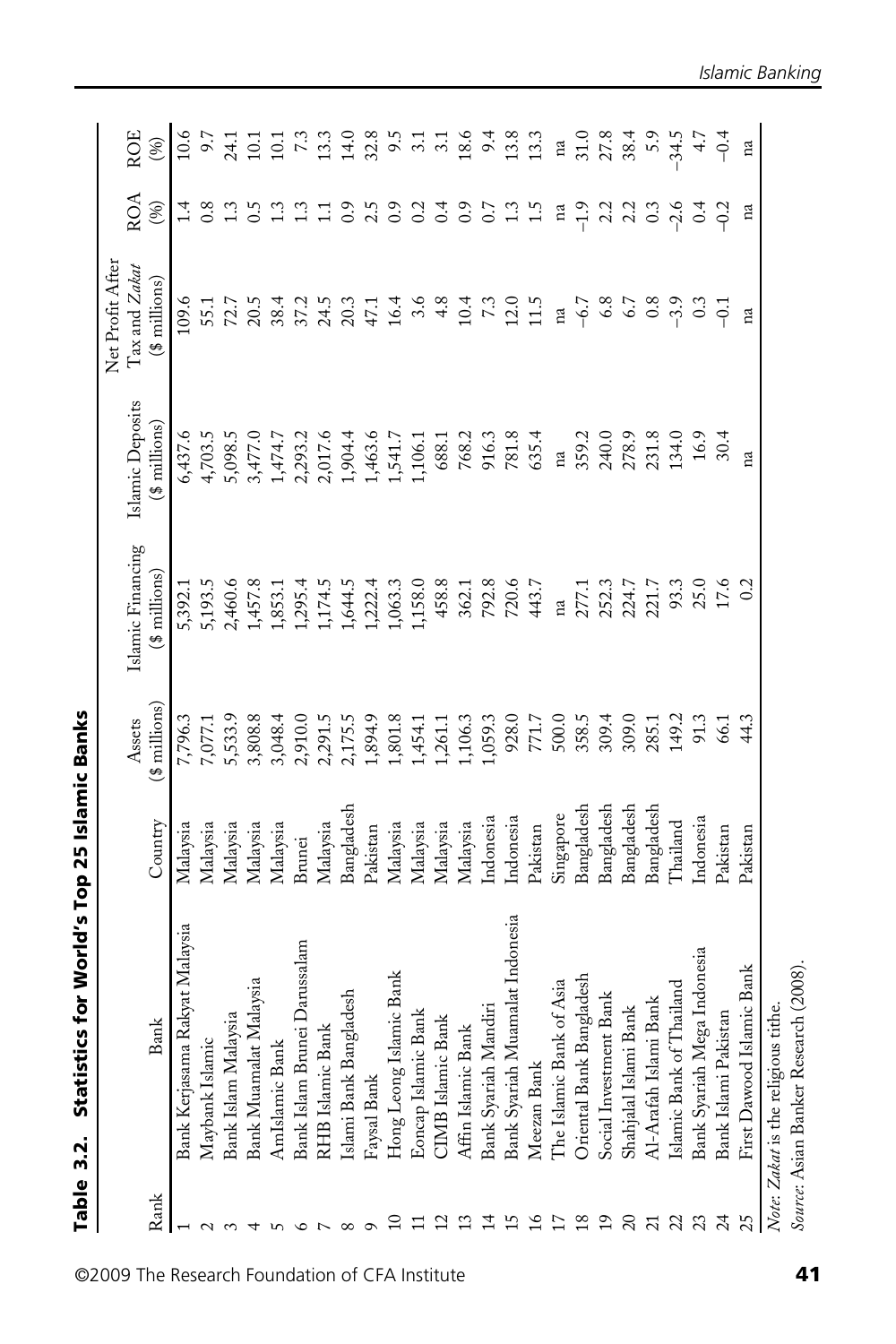The Islamic banking share of the total banking system in Indonesia is currently less than 2 percent (US\$3 billion), but the Bank of Indonesia, the central bank, aims to increase the market share of Islamic banking in Indonesia to 5 percent by 2010 (Suharmoko 2008). Islamic financing has grown at a competitive clip, increasing by 30 percent in 2007. This growth rate is higher than that of conventional bank lending in Indonesia (which, according to Suharmoko, grew by 25.5 percent in the same year). The Philippines, Singapore, and Thailand each have only one dedicated Islamic bank, and although the share of Islamic banking assets in Brunei is 36 percent, the absolute size, at US\$4 billion, is small.

The national Islamic banking markets have been developing at varying paces for different reasons, such as the size of each nation's Muslim population, government initiatives, and the availability of new products and services. Malaysia has perhaps the most developed market in the world for Islamic financial products, partly because of the presence of a significant number of players and partly because of strong government support (Cook 2008). The forecast is for the Islamic banking business in Malaysia to grow to 20 percent of its entire banking system by 2010.9

In the oil-rich Gulf Cooperation Council countries—Bahrain, Kuwait, Oman, Qatar, Saudi Arabia, and the United Arab Emirates (UAE)—Islamic banking is expected to grow to 40 percent of the banking system by 2010 from 30 percent in 2005 (Grail Research 2007). Until recently, the Islamic finance industry in the Persian Gulf, a major growth area, has been somewhat fragmented, with each country having a single predominant bank. Doha in Qatar, Manama in Bahrain, and Dubai in the UAE are the main Islamic banking centers in the region. In 2008, Dubai and Saudi Arabia launched large government-backed Islamic banks. This move changed the traditional face of the Islamic banking industry, which has traditionally been populated by many small institutions ("Dubai Forms Islamic Banking Body" 2008).

In the UAE, total Islamic banking assets, including *takaful*, are projected to rise at a 28 percent annual rate to a total of US\$87 billion (319 billion dirhams) by 2010, raising the country's global market share of Islamic banking assets to around 11.5 percent (Augustine 2008). An additional goal is to have 20 percent of the nation's banking industry *Shari'a* compliant by 2010 (Grail Research 2007). The share of Islamic banking assets in Kuwait rose from 8.8 percent in 2002 to 13.4 percent in 2008 ("Islamic Banking Statistics" 2008).

In Southeast Asia, Pakistan has experienced solid growth in Islamic banking over the past five years. In 2003, the market share of the Islamic banking system in Pakistan was only 0.5 percent. The country had only one full-fledged Islamic bank and one branch of a conventional bank that offered Islamic banking services. Five years later, Islamic banks in Pakistan had garnered a 4.5 percent market share with

<sup>9</sup>Grail Research (2007).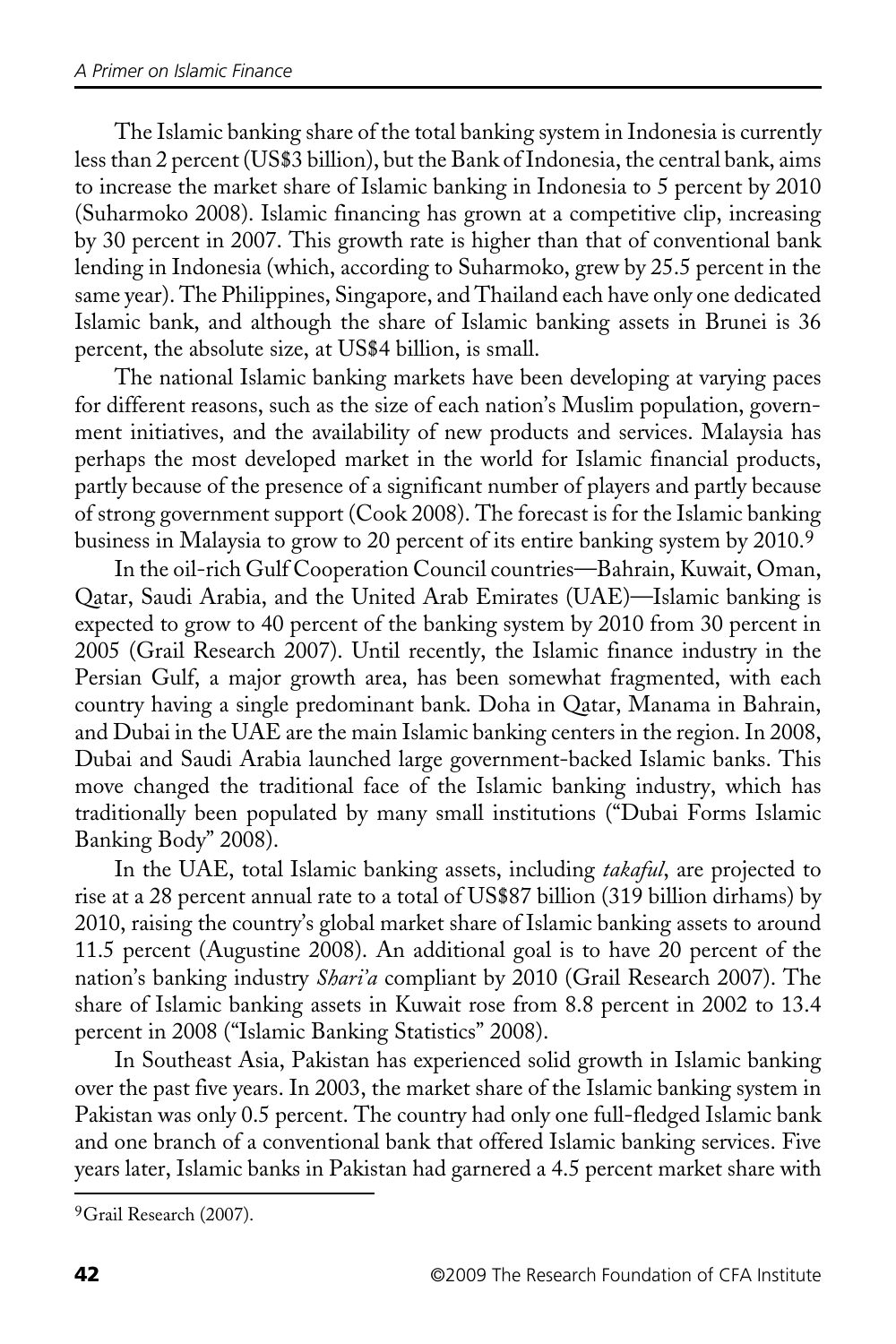deposits of 160 billion rupees, or US\$2.6 billion ("Islamic Banking Captures 4.5% Market Share" 2008). The nation now boasts six full-fledged Islamic banks with 230 branches and 12 conventional banks with 103 Islamic branches. The State Bank of Pakistan, the central bank, plans to strengthen regulation of Islamic banking while expanding market share of the sector to 12 percent by 2012 (Al-Huda 2008).

In Turkey, banks that operate under Islamic principles are known as "participation banks." They are a small but rapidly expanding segment of the Turkish financial sector. As of October 2008, the participation banks—Albaraka Türk, Bank Asya, Kuveyt Türk, and Türkiye Finans—administered about US\$21.5 billion in assets, representing 5 percent of the Turkish banking system. The Islamic banking market share in Turkey is expected to double within the next 10 years ("Islamic Finance in Turkey 2009" 2009).

In Europe, London is vying to be the gateway to the continent for Islamic finance. The United Kingdom hosted the first purely Islamic banks in Europe, the Islamic Bank of Britain (which began operations in September 2004) and the European Islamic Investment Bank (which opened its doors in 2006). London is emerging as a hub for Islamic finance because of the financial center's wellestablished depth and breadth of investment and banking skills and its historical links to the Middle East and Asia.

The future of Islamic banking is bright, with 50 percent of the estimated 1.3 billion to 1.5 billion Muslims worldwide expected to deposit their money in Islamic banks by 2015. The future is even brighter in Asia, where 50–60 percent of all Muslim saving is forecasted to be managed by Islamic financial institutions by the end of the next decade (Murugiah 2007).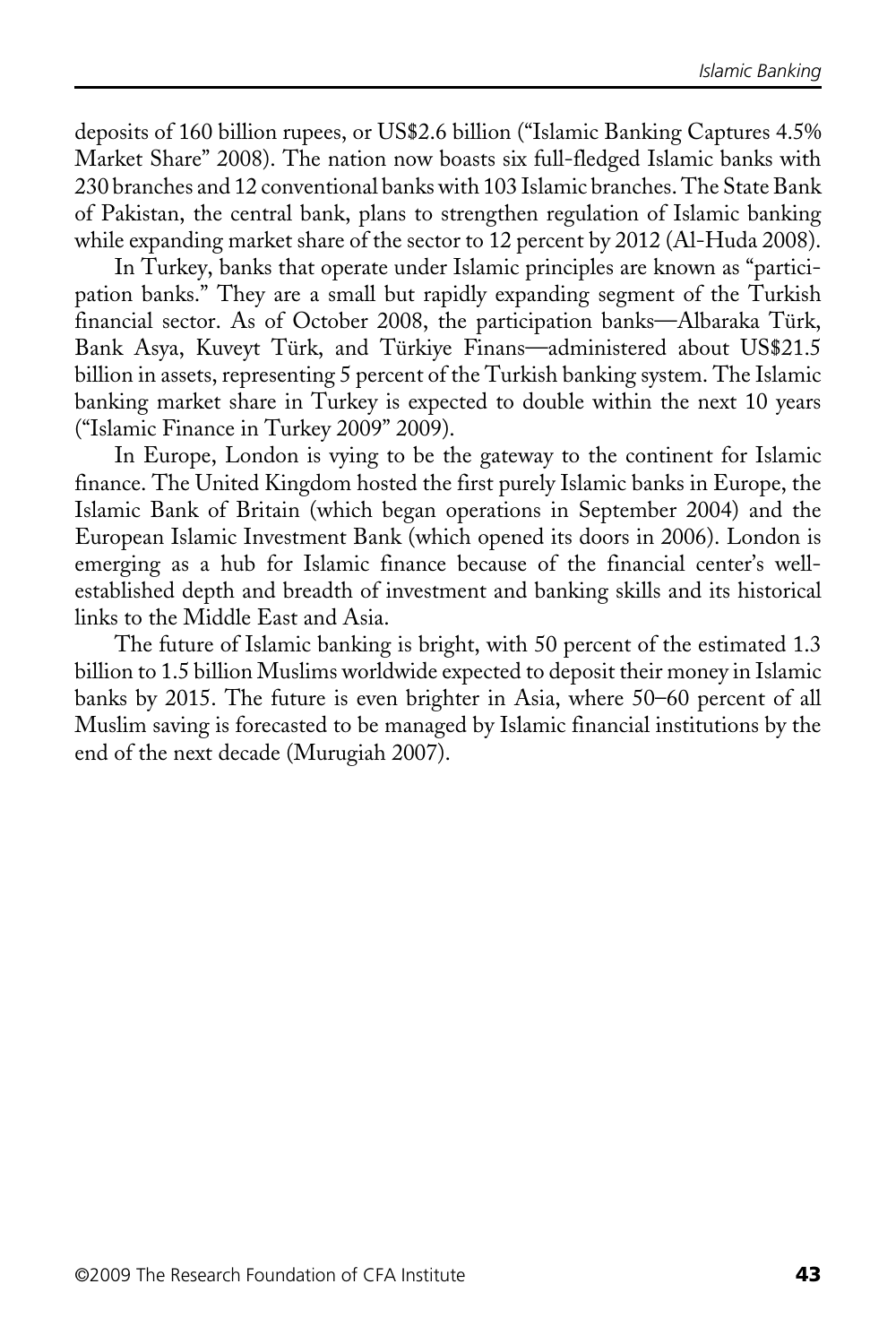# **Chapter 4. The Islamic Capital Market**

The Islamic capital market plays a pivotal role in the growth of Islamic financial institutions. Like any capital market, its primary function is to allow people, companies, and governments with surplus funds to transfer them to people, companies, or governments who need funds. The Islamic capital market functions as a parallel market to the conventional capital market for capital seekers and providers. The Islamic capital market attracts funds from outside as well as inside the market. The international sources might include high-net-worth (HNW) individuals, predominantly Muslims from the oil-rich countries, and others involved in the corporate and business sector. The Islamic capital market does not prohibit participation by non-Muslims, which has increased the growth potential for Islamic products.

Little, if any, consensus exists about the size of the Islamic capital market. Cerulli Associates has estimated the market value of *Shari'a-*compliant assets at year-end 2008 to be US\$65 billion, a figure much smaller than often estimated.<sup>10</sup> This amount does not include the market capitalization of equities that are not specifically "Islamic" but in which Islamic financial institutions are permitted to invest (because the business activities of the companies are *Shari'a* compliant). Standard & Poor's (S&P) estimated that as of the third quarter 2008, roughly US\$5.2 trillion in market value of *Shari'a*-compliant equities was lost as a result of the global financial crisis that unfolded in 2008.11 If approximately 40 percent of market value disappeared during the crisis, by inference the current market value would be in the range of US\$6 trillion to US\$7 trillion. In contrast, as noted, some analysts estimate Islamic banking assets to range between US\$500 billion and US\$700 billion and expect bank assets to rise to US\$1 trillion in 2010 ("Morgan Stanley Says . . ." 2008). Banks have yet to move most of these deposits into managed investments. If the banks require *Shari'a*-compliant products for such investments, the implication is that the Islamic capital market has significant potential for continued growth.

### **Origin and Growth of the Islamic Capital Market**

Although the origins of contemporary Islamic banking and finance may be traced to the early 1960s, the first wave of oil revenues did not wash over the Middle East until the 1970s, when the idea of investing in products conforming to Islamic principles really gained momentum. Individuals in the region began to accumulate large amounts of wealth by the 1980s and began to seek *Shari'a*-compliant financial products in which to invest their savings. Western banks began servicing HNW

<sup>10</sup>De Ramos (2009). This article was in the *CFA Institute Financial NewsBrief* of 9 January 2009. 11Lacey (2009).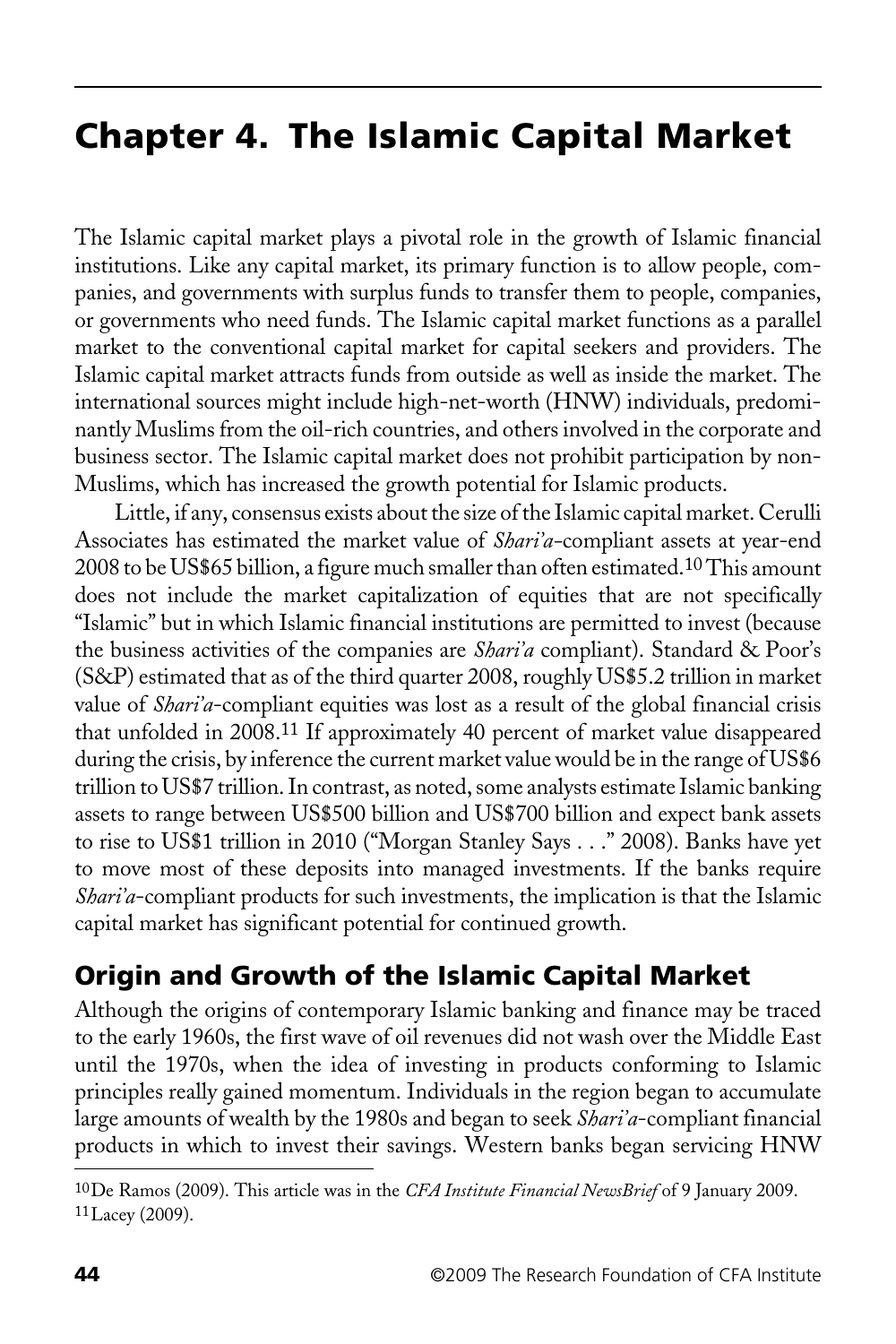Muslim clients through their Islamic "windows" and were quickly joined in the marketplace by newly organized Islamic banks eager to participate in the growing faith-based demand for *Shari'a*-compliant financial products. As of the end of 2008, the Islamic capital market has largely resulted from retail, not institutional, demand (De Ramos 2009). Institutional demand has developed, however, as Islamic banks and *takaful* (Islamic insurance) operators have sought to invest their surplus funds in *Shari'a*-compliant instruments that are liquid and have long-term maturities to match the long-term liabilities of these institutions.

Through the 1990s, Islamic banking deposits sufficed to provide the capital demanded by the Islamic financial markets, but demand for funds was quickly outstripping the supply of funds. New Islamic financial products that could compete with the flexibility and innovation of conventional financial products were needed, but two factors hindered the ability of the Islamic capital market to deliver such products. The first was that the conventional financial markets were developing with tremendous speed and in many different directions. Challenged to adapt these new products to *Shari'a*, the Islamic financial markets struggled to maintain a competitive pace. The second factor slowing the pace of Islamic capital market development was the conflict surrounding interpretation of what constitutes *Shari'a* compliance (Iqbal and Tsubota 2006; Khan 2006).

Yet, for the Islamic capital market to achieve sustainability, finding new and competitive products was imperative. Deregulation in several Muslim nations opened the door to the creation of two products largely responsible for the serious growth of the Islamic capital market—*Shari'a*-compliant equity funds and *sukuk* (Islamic bonds) (Iqbal and Tsubota 2006; Khan 2006).

Since 1999, the Islamic capital market has attracted non-Muslim as well as Muslim issuers and investors, and it now includes numerous products that can replicate the returns and characteristics of conventional financial products. In addition to equity and bond products, the market has expanded to include exchangetraded funds, derivatives, swaps, unit trusts, real estate investment trusts (REITs), commodity funds, and a range of Islamic indices and index products. The Islamic capital market comprises active primary and secondary markets that deal in the Islamic products described in this section.

# **Overview of the Islamic Capital Market**

Not all the financial products discussed in this overview are acceptable to all Muslim investors. The controversy over what is and what is not *Shari'a* compliant is a byproduct of the existence of different schools of Islamic thought. No single body is currently in place to mediate these differences of opinion.

**The Islamic Equity Market.** Islamic equities are shares of *halal* companies—that is, securities of companies operating in activities permissible under *Shari'a* principles and approved and periodically reviewed by *Shari'a* scholars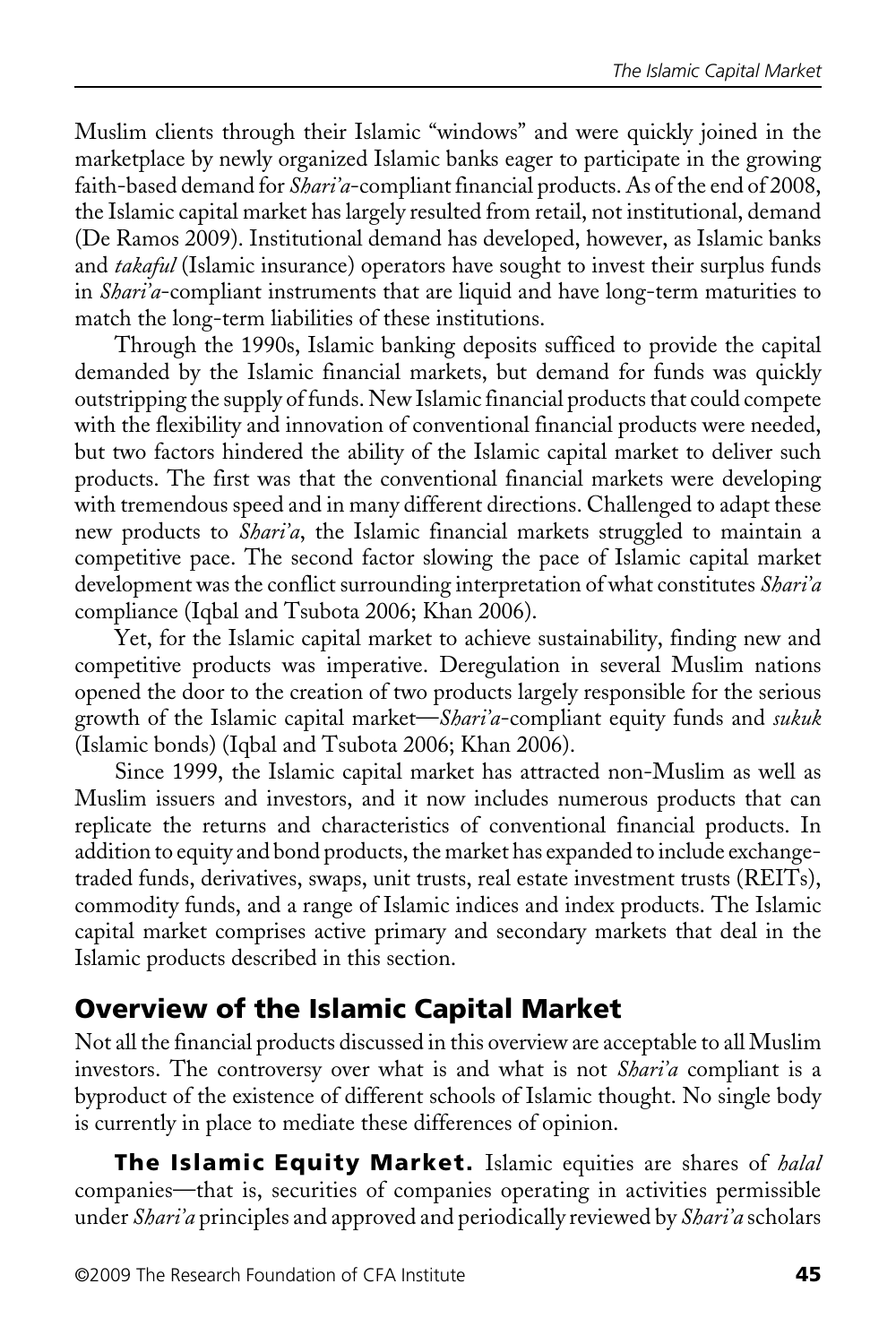through a process known as Islamic stock screening. For a company to be considered *halal*, the majority of its revenues must be primarily derived from activities other than the trading of alcohol, arms, tobacco, pork, pornography, or gambling or from profits associated with charging interest on loans.

The determination of *Shari'a* compliance rests with the judgment of Islamic scholars. In Malaysia, one of the most innovative providers of financial products, the body of Islamic scholars is the Malaysia Securities Commission *Shari'a* Advisory Council (SAC). Malaysia is one of only a few nations that has established a single governing body for this purpose. Other nations' decision making regarding *Shari'a* screening procedures is much more fragmented. The SAC has enumerated detailed criteria to be used in screening companies for compliance with Islamic principles. The SAC states that non-*halal* activities include manufacturing and trading of non*halal* goods; banking and financing involving interest or usury; hotels and resorts involved in the sale of liquor or alcoholic beverages; gambling or related activities; and activities involving elements of uncertainty (*gharar*).

The Malaysian stock-screening criteria are similar to the criteria adopted by the *Financial Times* (FTSE) and Dow Jones Islamic Market Indexes series, the major indices that provide Islamic screening filters.12 An exception, however, is that the Malaysian criteria specifically prohibit companies involved in meat production or sale if the animals are not slaughtered according to Islamic rites. (The major Islamic equity indices are discussed in greater detail later in this chapter.)

Following the approach of these two indices, the SAC determines compliance on the basis of the core activities of a company; it does not exclude a company if a minor portion of its business is derived from involvement in *haram* (not permissible) activities. The SAC has also adopted positive *Shari'a* screening criteria that require that the public perception or image of a company be good and that its core activities have importance to the Muslim *ummah*, the overarching global Muslim community. The company's guiding principles should conform to *maslahah*, the beliefs of Muslims. Companies that serve the non-Muslim community, such as those operated by the Chinese population in Malaysia, are regarded as legitimate for investment purposes as long as their business activities are consistent with activities customarily accepted by Muslims.

The *Shari'a* stock-screening criteria used by Malaysia's SAC, as well as other screening entities, are essentially qualitative, but some quantitative criteria are also used. Quantitative criteria include, for example, the calculation of certain financial ratios, such as the proportion of interest-bearing debt to assets or total debt to the average market capitalization of the company over a period of 12 months. (In Malaysia, screening by financial ratios is not used.)

<sup>12</sup>Descriptions of the FTSE *Shari'ah*-compliant indices can be found at www.ftse.com/Indices/ [index.jsp. A guide to the Dow Jones Islamic Market Indexes can be found at www.djindexes.com/](http://www.djindexes.com/mdsidx/?event=showIslamic) mdsidx/?event=showIslamic.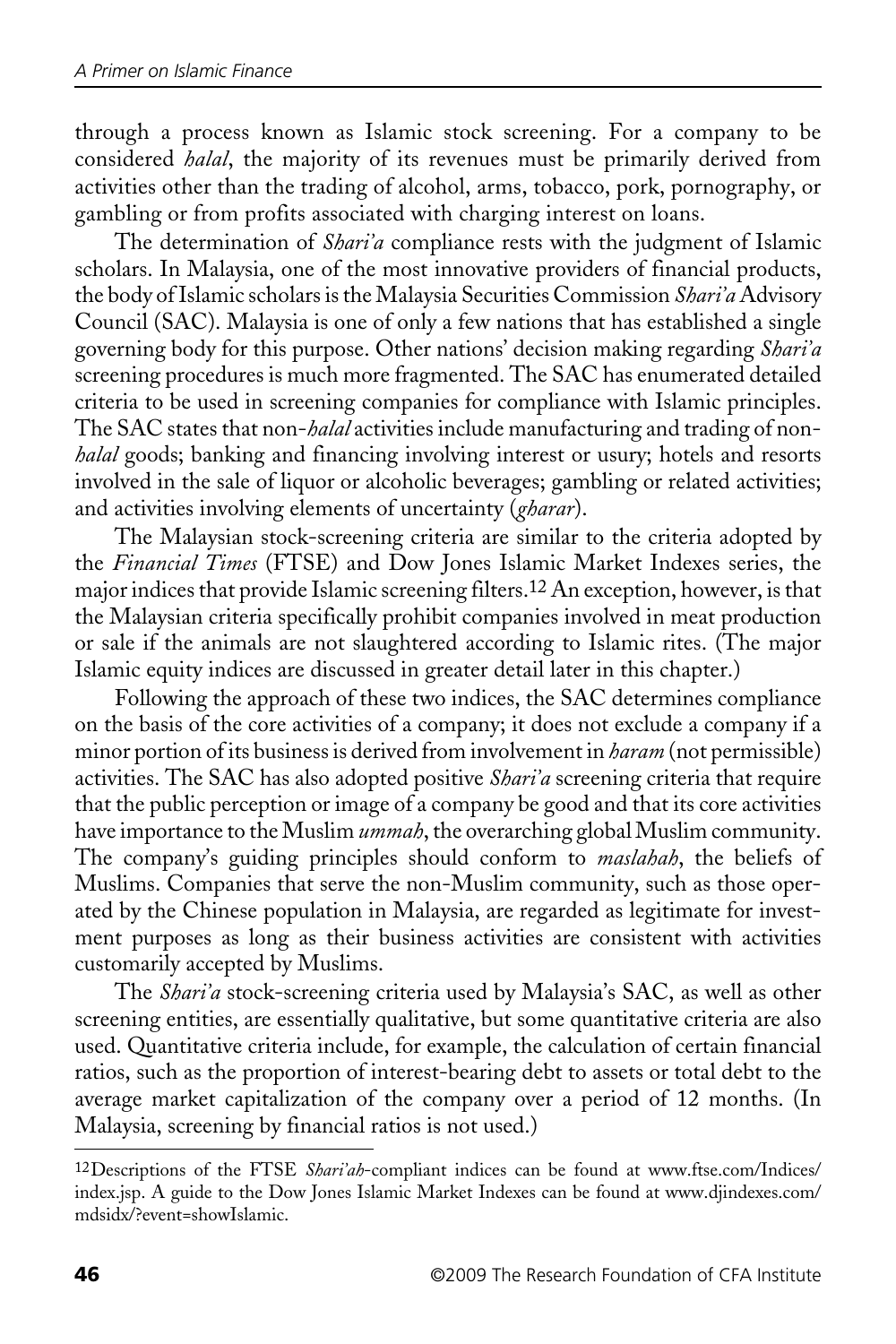The Islamic equity investment market is growing at a much faster rate than the overall Islamic sector as a whole because it started from a lower base. The total of funds under management in the Islamic finance sector is estimated at US\$1 trillion. Only about an estimated US\$20 billion of this is in equities, however, which is modest in comparison with the conventional equity sector with its market capitalization of almost US\$2 trillion. Global conventional equities are about US\$20 trillion, even after the crash (Parker 2008a).

Malaysia is seen as aggressive in listing Islamic equities; more than 80 percent of the stocks listed on the Bursa Malaysia are classified as *Shari'a*-approved by the SAC. These securities have a total market capitalization of 426.4 billion Malaysian ringgits (RM), or US\$129 billion, which is 64.2 percent of the total Malaysian stock market as of December 2008 (Ngadimon 2009). In Kuwait, Islamic and *Shari'a*compliant companies make up 57 percent of the country's total market capitalization ("Islamic, Sharia Firms . . ." 2009). Despite the recent huge decline in the financial markets, Islamic equity funds have been attracting global investors and more and more financial institutions are offering such funds to meet investor demand.

# **Islamic Bond (***Sukuk***) Market**

One of the fastest growing sectors in the Islamic capital market is the *sukuk*, or Islamic asset-backed bond, market. The *sukuk* market grew at about an 84 percent per year compound rate between 2001 and 2007 and was estimated to have a market value of US\$80 billion to US\$90 billion before the 2008 market crisis (Cook 2008). Over the first eight months of 2008, global *sukuk* issuance totaled roughly US\$14 billion, down from US\$23 billion for the same period a year earlier, mainly because of the global credit crunch ("Sukuk Issuance . . ." 2008). *Sukuk* are issued primarily by corporations, although sovereign issuers are becoming more common than in the past. About half of outstanding *sukuk*, mainly large U.S. dollar–based issues and Malaysian debt, are actively traded in the secondary market.

*Sukuk* are a relatively new financial instrument, first issued in the late 1990s. *Sukuk* were created in response to a need for *Shari'a*-compliant medium-term to longterm debt-like instruments that would have good liquidity in the marketplace (Iqbal and Tsubota 2006). The word "s*ukuk*" is the plural of the Arabic word "*sakk*," which means "certificate," so *sukuk* may be described as certificates of trust for the ownership of an asset, or certificates of usufruct. *Sukuk* differ from conventional bonds in that they do not pay interest. Islam forbids the payment of interest, but a financial obligation or instrument that is linked to the performance of a real asset is acceptable.

*Sukuk* returns are tied to the cash streams generated by underlying assets held in special purpose vehicles (SPVs). The cash stream can be in the form of profit from a sale, profit from a rental, or a combination of the two. The conventional asset securitization process is used in structuring *sukuk*. An SPV is created to acquire the assets that will collateralize the *sukuk* and to issue financial claims on those assets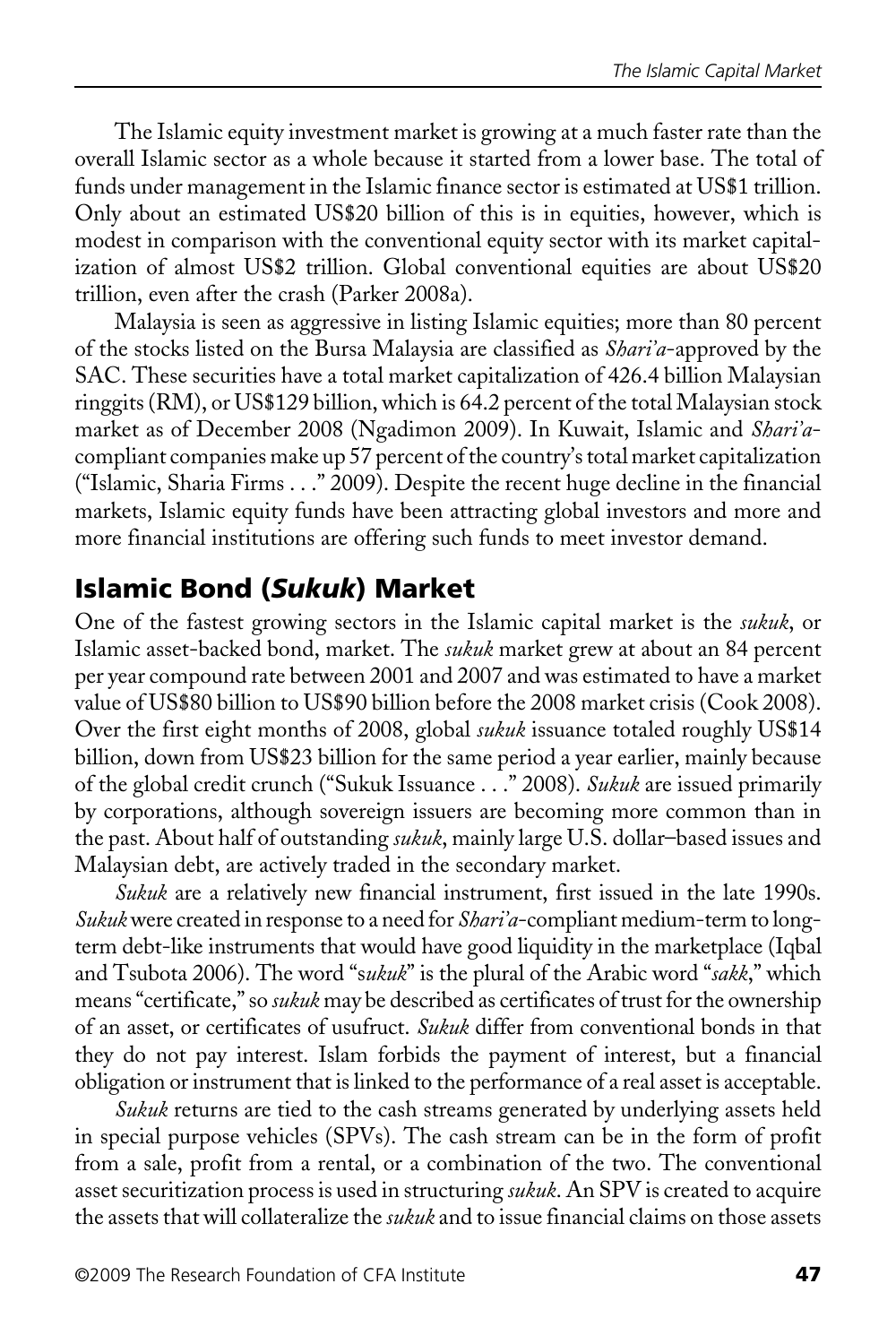over the defined term of the *sukuk*. A trust financing, or *mudharabah*, contract is used to create the SPV, otherwise known as a special purpose *mudharabah* (SPM). The asset collateral must be *Shari'a* compliant (Iqbal and Tsubota 2006). *Sukuk* are, therefore, monetized real assets that enjoy significant liquidity and are easily transferred and traded in financial markets. A *sukuk* issue can be structured in a variety of ways and can offer fixed- and variable-income options.

Several classes of assets typically collateralize *sukuk* issues. The first class has financial claims arising from a spot sale (*salam*) or a deferred-payment (*bai' mu'ajjal*) and/or deferred-delivery (*bai' salam*) sale. These securities are typically short term in nature, ranging from three months to one year, and are used to finance commodity trading. Because the risk-and-return characteristics of the structure are somewhat delinked from the risk-and-return characteristics of the underlying asset, the Gulf Cooperation Council (GCC) countries (see Exhibit 1.2) hold that trading these *sukuk* in the secondary market involves *riba*; hence, it is prohibited. Therefore, *salam*-based *sukuk* are typically held to maturity (Iqbal and Tsubota 2006).

A second class of assets that collateralize *sukuk* is leased, or *ijarah*-based, assets. The cash flows generated by the lease-and-buyback agreement, a combination of rental and principal payments, are passed through to investors. *Ijarah*-based *sukuk* have medium- to long-term maturities (Iqbal and Tsubota 2006), carry a put option, and can be traded in the secondary market. This type of *sukuk* has gained increasing acceptance by *Shari'a* scholars, particularly those from Middle Eastern countries. Recent successful issues include those by the Malaysian-based companies Al-'Aqar Capital (RM500 million, or US\$153 million) and Menara ABS (RM1.1 billion, or US\$337 million).

The structure of the *ijarah sukuk* is depicted in **Figure 4.1** and consists of the following steps:

1. The seller sells the assets to the issuer for a purchase price based on the value of the assets.



#### **Figure 4.1. Structure of** *Ijarah Sukuk*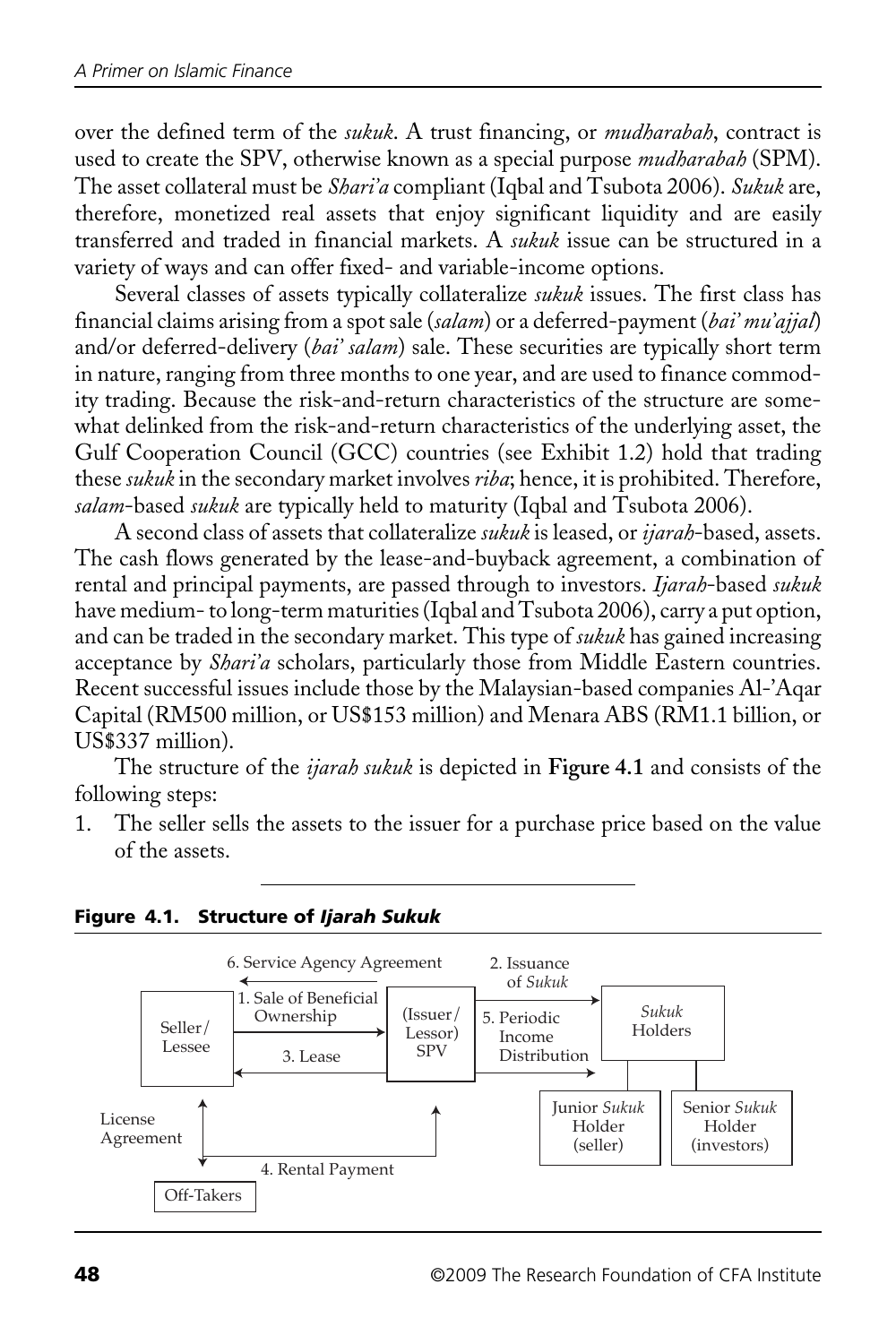- 2. To finance the purchase, the issuer raises *sukuk* of an equivalent amount through a combination of senior and junior *sukuk*. The senior *sukuk* are subscribed to by the investors, whereas the junior *sukuk* are solely subscribed to by the seller. (The *sukuk* represent the beneficial rights in the assets whereby the *sukuk* holders have an undivided proportionate beneficial interest in the assets. The issuer declares a trust via a trust declaration over the assets for the benefit of the *sukuk* investors. The *sukuk* investors, therefore, have a pro rata undivided beneficial ownership of the assets.)
- 3. Subsequent to the purchase, the issuer leases the acquired assets to the lessee under *ijarah* agreement(s) for an *ijarah* term of up to, perhaps, eight years.
- 4. The lessee makes *ijarah* rental payments to the issuer from the income received from the "off-takers" (tenants/customers of the financed project) arising from the license agreement.
- 5. The *ijarah* rental payments for the assets received by the issuer from the lessor are then distributed to the *sukuk* holders as a periodic income-distribution payment in proportion to their holdings in the *sukuk*.
- 6. The seller, in the capacity of service agent, enters into a service agency agreement with the issuer to provide major maintenance services and to maintain insurance for the assets.

A third class of assets used to collateralize *sukuk* is an asset supported by a *musyarakah* (joint venture) contract; these issues are called "investment *sukuk*" or "*sukuk al*-*musyarakah*." The structure, which is depicted in **Figure 4.2**, involves the issuer entering into a joint-venture *musyarakah* agreement with another party (the investor) and incorporates the use of an SPV. *Musyarakah* involves a partnership arrangement between two parties or more to finance a business venture to which all parties contribute capital, either in cash or in kind, for the purpose of financing the venture (refer to Chapters 2 and 3).

The bulk of *sukuk* have been issued in the Middle East and Malaysia, although the German state of Saxony and the World Bank have also issued *sukuk*. Malaysia offered the first sovereign *sukuk* in 2002. In March 2008, the first sovereign *sukuk* were listed on the London Stock Exchange (LSE) by Bahrain, which chose the LSE for listing its second *sukuk* issue (the first having been issued in Luxembourg in 2004) in order to encourage European and conventional investors to buy the *sukuk*. More than 50 percent of the issue was bought by European investors, with the remainder purchased primarily by banks based in the Middle East. The US\$350 million Bahrain issue raised the market value of *sukuk* listed on the LSE to US\$11 billion (Al Maraj 2008). In addition to Bahrain and Malaysia, Qatar and Pakistan have also issued sovereign *sukuk*. *Sukuk* have also been issued in the United States, with the first issue being that of the Texas-based oil and gas company East Cameron Partners—a US\$166 million deal in June 2006.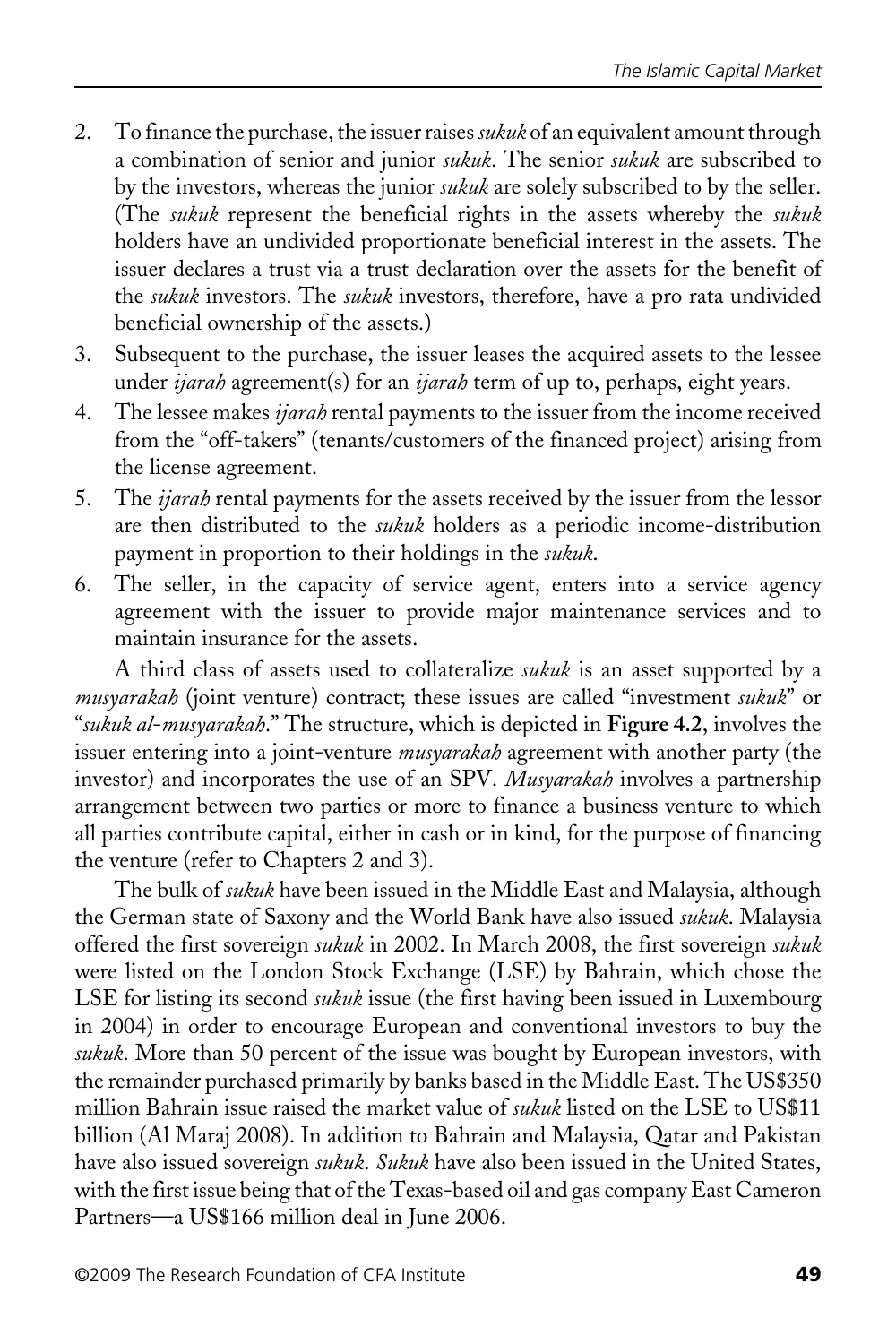

**Figure 4.2. Structure of** *Sukuk Al-Musyarakah* **Contract**

The majority of *sukuk* are issued in U.S. dollars, have maturities of three to five years, and have, each, a total issue size of only several hundred million dollars. Most are not rated by any of the big three rating agencies. When *sukuk* are rated, however, the depth of analysis is often handicapped by a lack of transparency. As a result of small issue size and limited ability to assess creditworthiness, most *sukuk* offer little secondary market liquidity. The NASDAQ Dubai, with 20 issues totaling US\$16 billion as of year-end 2008, is the largest *sukuk* listing platform.13

Nearly 70 percent of global outstanding *sukuk* have originated in Malaysia. **Figure 4.3** depicts the growth of the Malaysian *sukuk* market from 2001 to 2007. In 2007, the Malaysian market accounted for about half of the US\$51.5 billion *sukuk* issued. The Malaysia Securities Commission approved 22 *sukuk* issues worth RM17.7 billion, or US\$5.5 billion, in the first half of 2008, which accounted for 31 percent of total corporate bond issuance approved in Malaysia during the period.

<sup>13</sup>See the NASDAQ Dubai at [www.nasdaqdubai.com/home/home.html.](http://www.nasdaqdubai.com/home/home.html)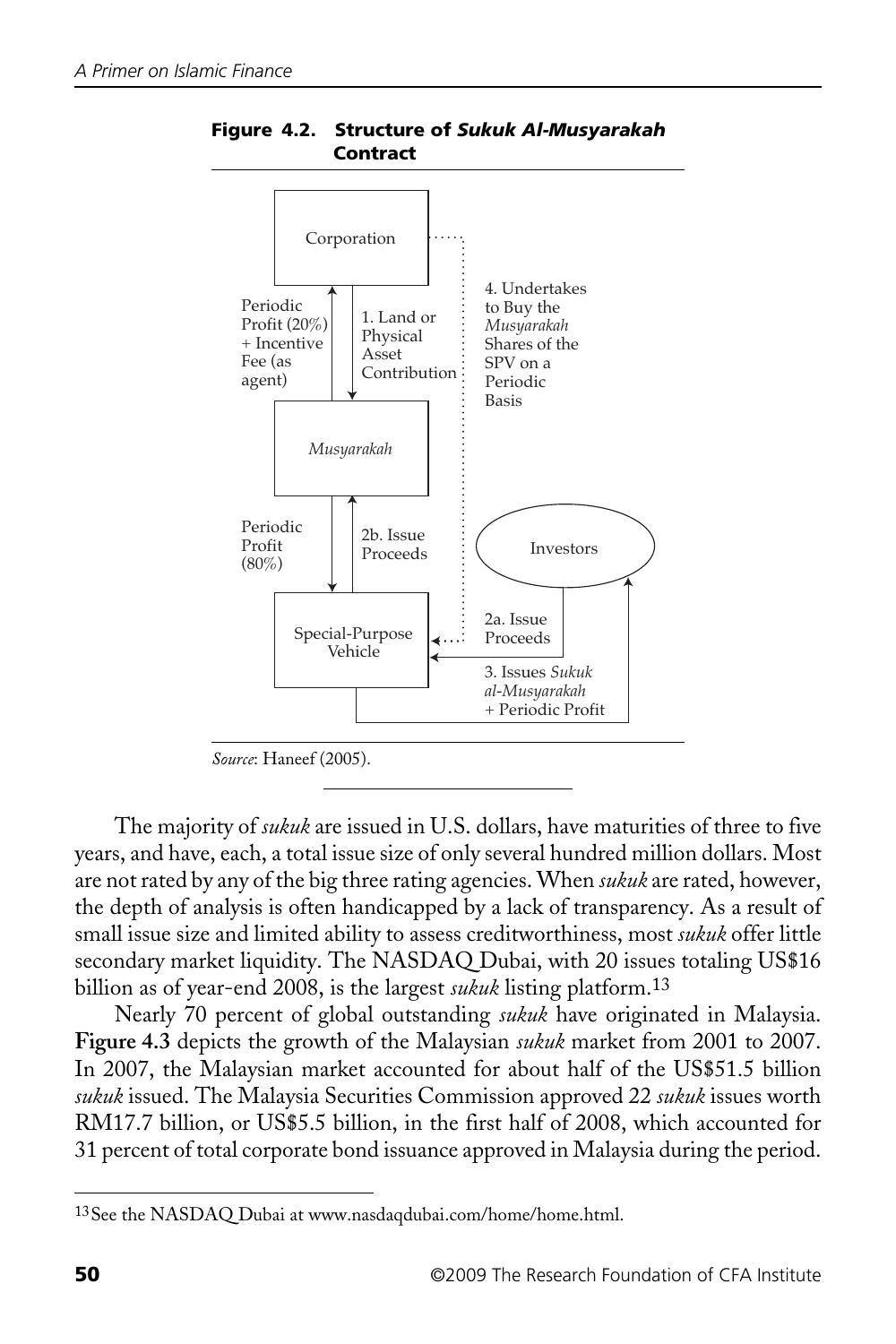

Malaysian Ringgits (billions) *A. Outstanding* **Sukuk** *vs. Bonds*

### 400 200 300 100  $\Omega$ 0201 03 0504 06 07 Bonds *Sukuk*

Malaysian Ringgits (billions) *B. Total Outstanding* **Sukuk**



*Source*: Bank Negara Malaysia (2008).

# **Islamic Derivatives Market**

A derivative, a financial instrument whose value is a function of the value of another asset, typically takes the form of a contract in which the investor promises to deliver, or take delivery of, an asset at a specific date and at a specific price. Conventional derivatives include call and put options, futures, forwards, and swaps and are used for hedging, arbitrage, and speculation. Islamic finance allows derivatives for the first two purposes—hedging and arbitrage—but prohibits their use for speculation or gambling (*maisir*). As long as *riba* (interest) and *gharar* (uncertainty) are avoided, the Islamic derivative structure used in hedging and arbitrage enjoys significant freedom of design.

The size of the Islamic derivative market is not known but is quite small. The development of Islamic derivative products will bring effective risk management to Islamic financial market participants.

Islamic derivative products include the structured *murabahah* deposit, structured options that operate on the principle of *wa'd* (promise), profit rate swaps, and cross-currency swaps, such as the foreign exchange (FX) *wa'd* (a *Shari'a*-complaint FX option) and the Islamic FX outright (a *Shari'a*-compliant FX forward contract that locks in the price at which an entity can buy or sell a currency at a future date).

Islamic derivatives are based on contracts that are supported by the principles of *bai' salam*, *bai' istisna*, or *urbun*. *Bai' salam* allows delivery of an asset at a future date at today's price and is similar to a forward contract except that in a *bai' salam* contract, only one party is deferring his or her obligation under the contract. *Bai' salam* requires that the asset be defined in quantity, quality, and workmanship and that the delivery date be fixed. The asset must be tangible, with the exception of gold and silver because these precious metals are regarded as money. Neither contracting party may rescind the contract unless the asset controlled by the contract is found to be defective.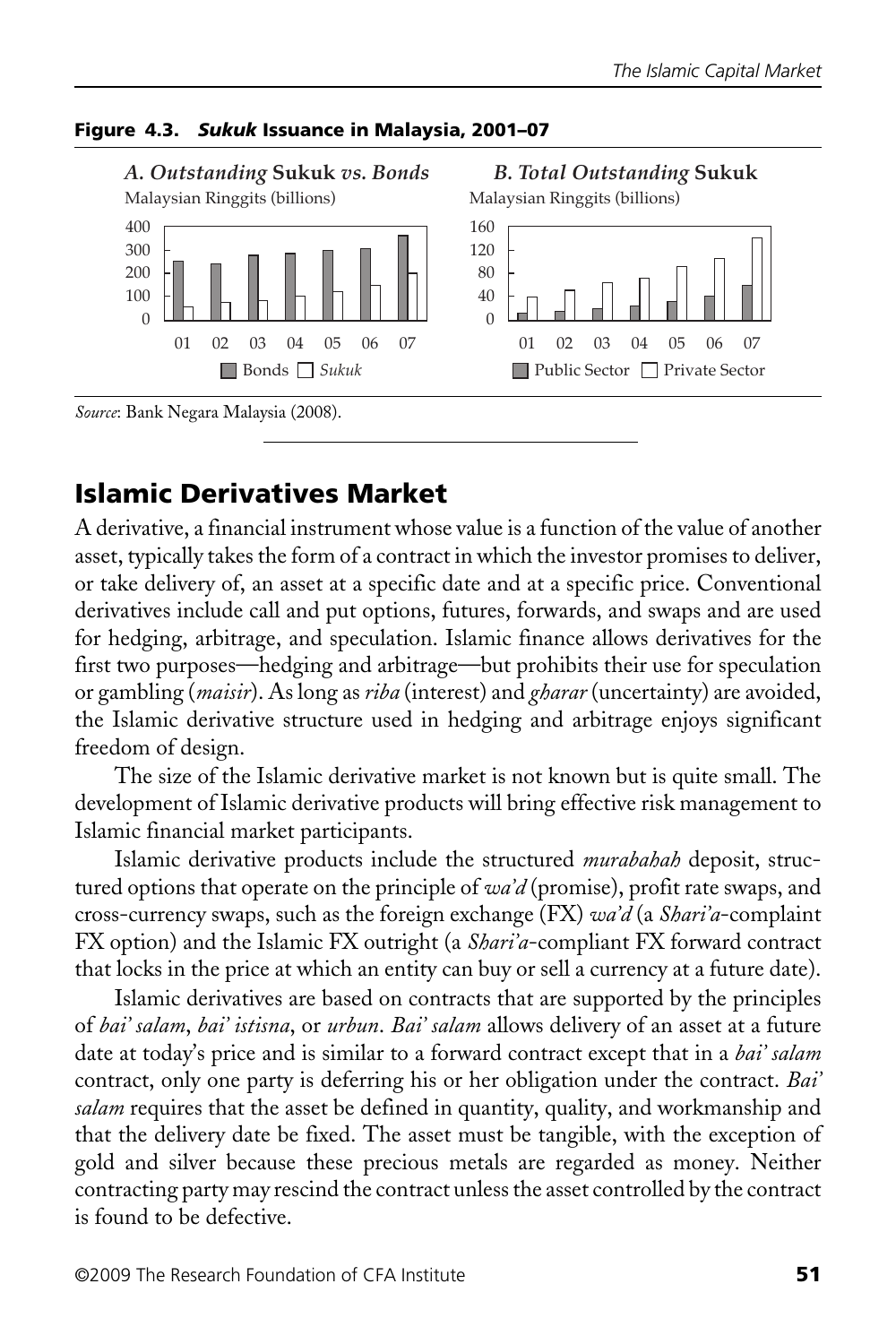A *bai' istisna* contract is a deferred-sale (a manufacture per specifications and sale) contract in which the price of an asset is paid in installments as the contract term progresses. The *bai' istisna* contract is typically used to finance manufactured assets and, unlike the *bai' salam* contract, can be canceled unilaterally if the manufacturing process has not yet begun (see Chapters 2 and 3 for details).

*Urbun* refers to a sale in which the buyer deposits money in advance with the seller as partial payment and agrees that if the buyer cancels the contract, the deposit will be forfeited and kept by the seller. If the buyer eventually decides to proceed with the transaction, the payment terms are reduced by the amount of the initial deposit. Some schools of Islam, such as Hanafi, Shafi'i, and Maliki, find *urbun*based contracts unacceptable on the ground that they involve *gharar* (uncertainty). The Hanbali school, however, believes an *urbun* transaction is *halal* (permissible).

### **Islamic Swap Market**

The Islamic swap market is a subset of the overall Islamic derivative market. A swap is a derivative instrument that is used to transfer risk. The two major Islamic swap structures are the profit rate swap, which is similar to a conventional interest rate swap, and a cross-currency swap. Total return swaps are also being used.

**Profit Rate Swap.** The Islamic profit rate swap is used as a hedge against fluctuations in borrowing rates. The swap is an agreement to exchange fixed for floating profit rates between two parties and is implemented through the execution of a series of underlying contracts to trade certain assets under the *Shari'a* principles of *bai* and *bai' bithaman ajil* (see Chapter 3 for the mechanics of these contracts). **Figure 4.4** depicts the structure of an Islamic profit rate swap.14 Each party's payment obligation is computed from a different pricing formula. The notional principal is never exchanged because it is netted out under the principle of *muqasah* (set-offs) (Sukri and Hussin 2006).

The profit rate swap gives Islamic investors a tool to help them match financing rates with investment return rates, lower their costs of funding, restructure an existing debt without altering their balance sheets, and manage exposure to interest rate movements.

The first Islamic profit rate swap was pioneered by CIMB Islamic in 2005. In 2007, Deutsche Bank closed a US\$500 million profit rate collar swap with Dubai Islamic Bank, which stretched the boundaries of Islamic derivative products farther than ever before.

<sup>14</sup>The presentation by Ghani (2004) entitled "Islamic Profit Rate Swap: Its Mechanics and Objectives" on the Resources page of the Islamic Interbank Money Market website ([http://iimm.bnm.gov.my/](http://iimm.bnm.gov.my/index.php?ch=20&pg=66) [index.php?ch=20&pg=66\) co](http://iimm.bnm.gov.my/index.php?ch=20&pg=66)ntains excellent information about the structure of profit rate swaps, including additional figures.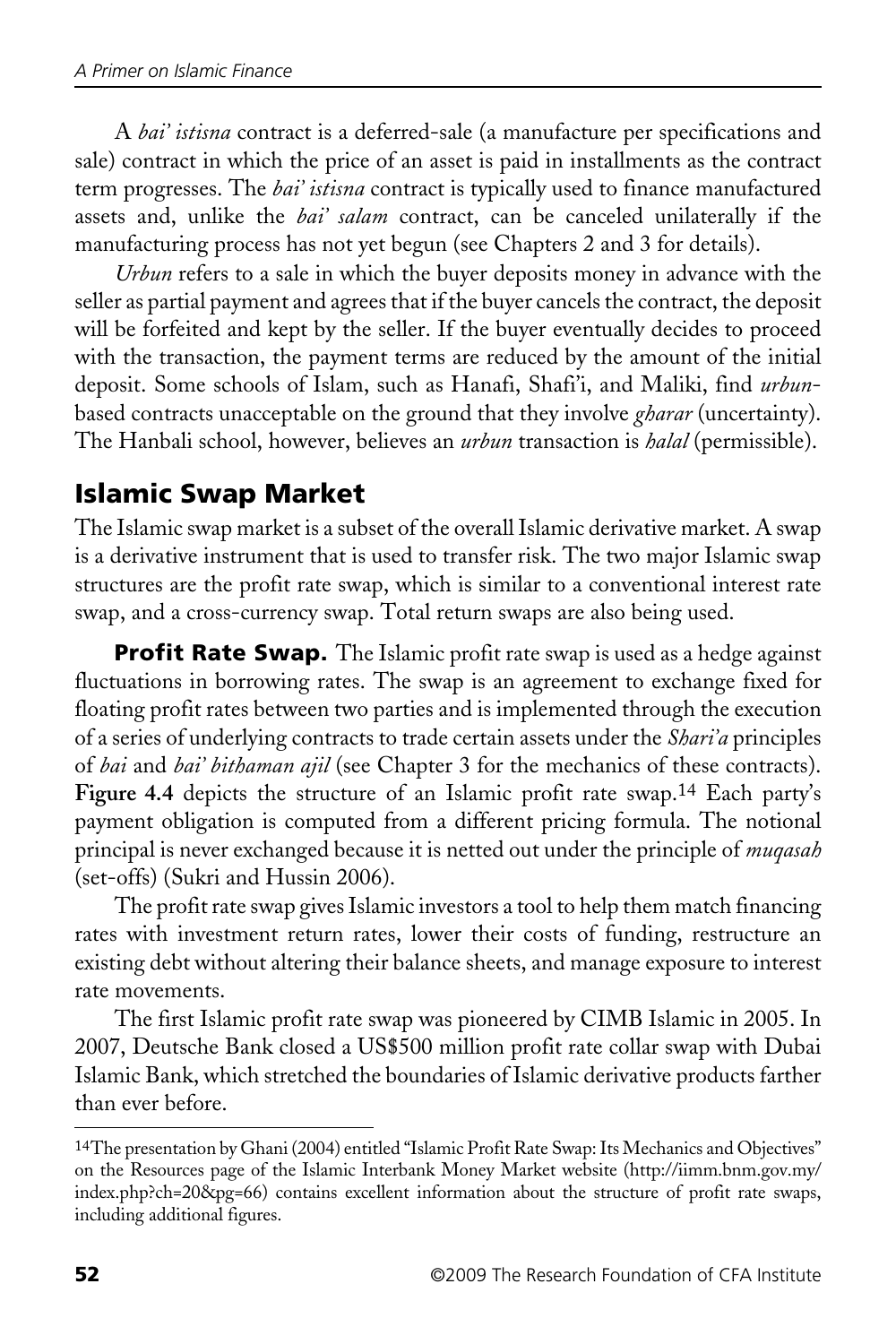

**Figure 4.4. Structure of Islamic Profit Rate Swap**

**Cross-Currency Swap.** The Islamic cross-currency swap is a vehicle through which investors can transfer the risk of currency fluctuation that is inherent in their investment or inventory positions. The structure involves two simultaneous *murabahah* transactions—one is a term *murabahah* and the other, a reverse *murabahah* (see Chapter 2 for the mechanics of a *murabahah*-based contract). The parties to the swap agree to sell *Shari'a*-compliant assets to each other for immediate delivery but on deferred-payment terms in different currencies.

The first cross-currency swap was done in July 2006 for US\$10 million between Standard Chartered Bank Malaysia and Bank Muamalat Malaysia.

### **Islamic Unit Trusts**

An Islamic unit trust is similar to a conventional unit trust in the United Kingdom and an open-end mutual fund in the United States except that the Islamic unit trust invests only in *Shari'a*-compliant securities; that is, the unit trust manager gives precedence to securities (stocks or bonds) of Islamic banks and financial institutions, securities of companies operated in accordance with Islamic principles, and securities included in Islamic equity indices. Islamic mutual funds (unit trusts) vary by investment type and financing method (*murabahah*, *musyarakah*, *bai' salam*, *bai' istisna*, or *ijarah*); field of investment (public works, real estate, or leasing); period of investment (short, medium, or long term); risk involved (low, medium, or high risk); and whether they are open or closed funds (Tayar 2006).

The contract governing the exchange of units between the unit trust manager and the investor usually conforms to the principle of *bai' al-naqdi* (buying and selling on a cash basis). When an investor purchases a unit of the trust, the investor is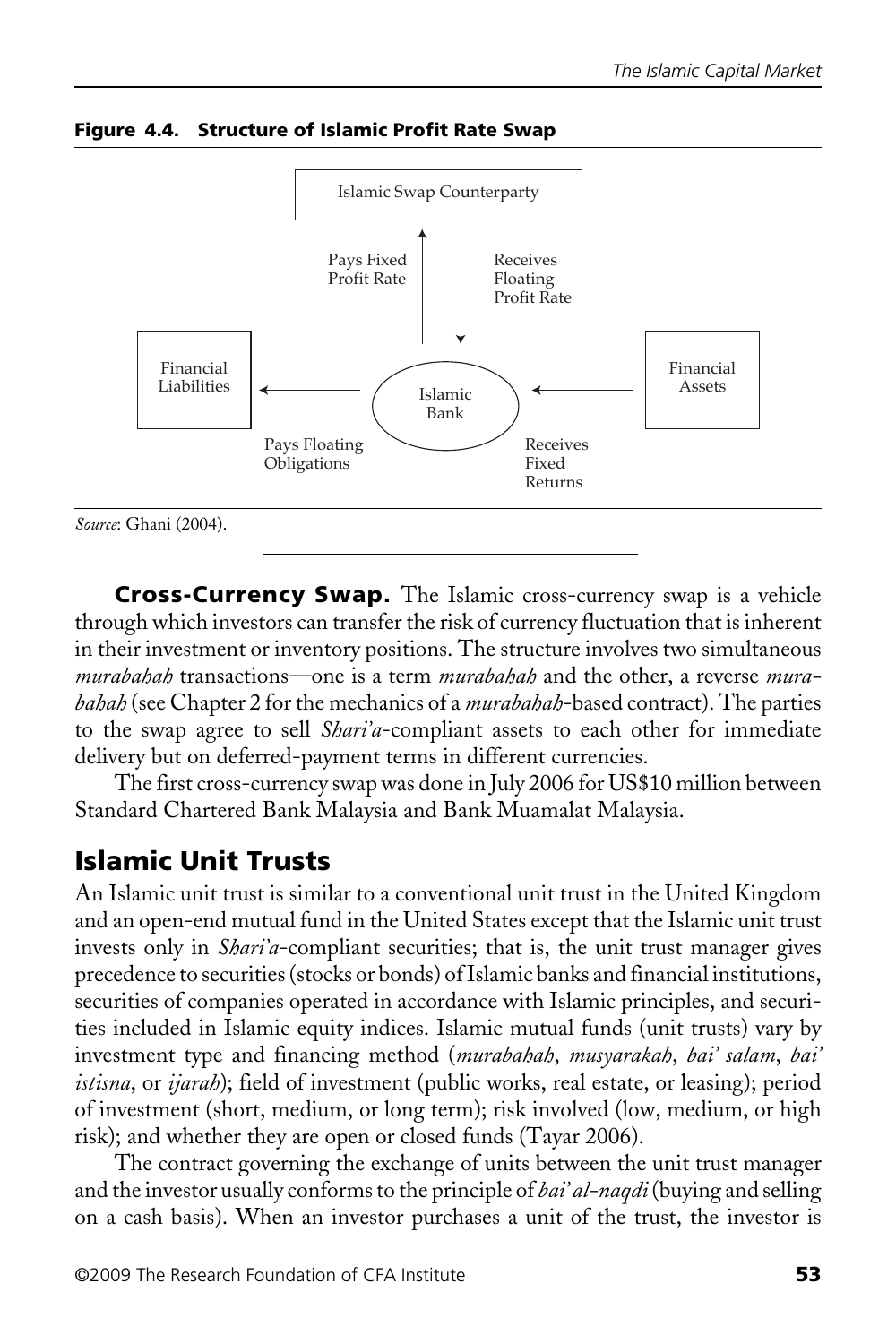actually sharing pro rata with other investors in ownership of the assets held by the trust. The manager receives a management fee under the concept of *al-ujrah* (or fee) for managing the unit trust.

An equity unit trust is the most common type of Islamic unit trust, but corporate and sovereign *sukuk* (bond) unit trusts are also available. Certain equity unit trusts invest in assets that closely track a particular index and are known as "index trackers." Specialist unit trusts invest in a single industry or similar group of industries. Balanced funds incorporate both equity and *sukuk* securities and are rebalanced periodically to retain the initial asset allocation. Islamic fund managers have less autonomy than conventional fund managers because they are usually accountable to a *Shari'a* committee or adviser who rules on the screening criteria for stock selection and how the criteria are to be interpreted in changing market conditions and company circumstances.

Muslims can, of course, make investments directly and manage their own portfolios rather than investing indirectly through fund management groups and incurring management charges. The search costs are higher for Muslim direct investors, however, if they want to satisfy themselves that the companies or businesses they are investing in are acceptable under *Shari'a*.

In addition, Islamic unit trusts may offer a better risk profile than Islamic investment products that expose investors to the counterparty risk of a bank ("Islamic Unit Trusts" 2007). For example, investors who place their money in restricted or *mudharabah* investment accounts, in which legal ownership lies with the bank, are exposed to the risk that the counterparty bank will go bankrupt. A unit trust structure in which investors own a pro rata share of the investment portfolio, however, does not expose the investor to such counterparty risk. **Figure 4.5** compares the two forms of investment account.

The first Islamic equity unit trust, Tabung Ittikal Arab-Malaysian, was established in Malaysia in 1993 (AMMB 2006). In recent years, growth in the equity funds market has been strong, particularly in Malaysia because of the country's tax incentives and favorable regulatory environment, although Saudi Arabia is the largest Islamic equity funds market in terms of asset size and number of funds. According to Cerulli Associates, as of year-end 2008, approximately 500 *Shari'a*-compliant fund products were in the market, totaling US\$35 billion (De Ramos 2009).

These data are consistent with data provided by Eurekahedge, which reports that the number of Islamic unit trust and investment funds stood at 504 worldwide as of April 2008, with total assets under management (AUM) at US\$33.9 billion. **Figure 4.6** shows that over the past decade (December 1997–April 2008), the number of Islamic funds worldwide grew at an annualized rate of 26 percent. In 2007, 111 new funds entered the market, up from 77 new entries in 2006.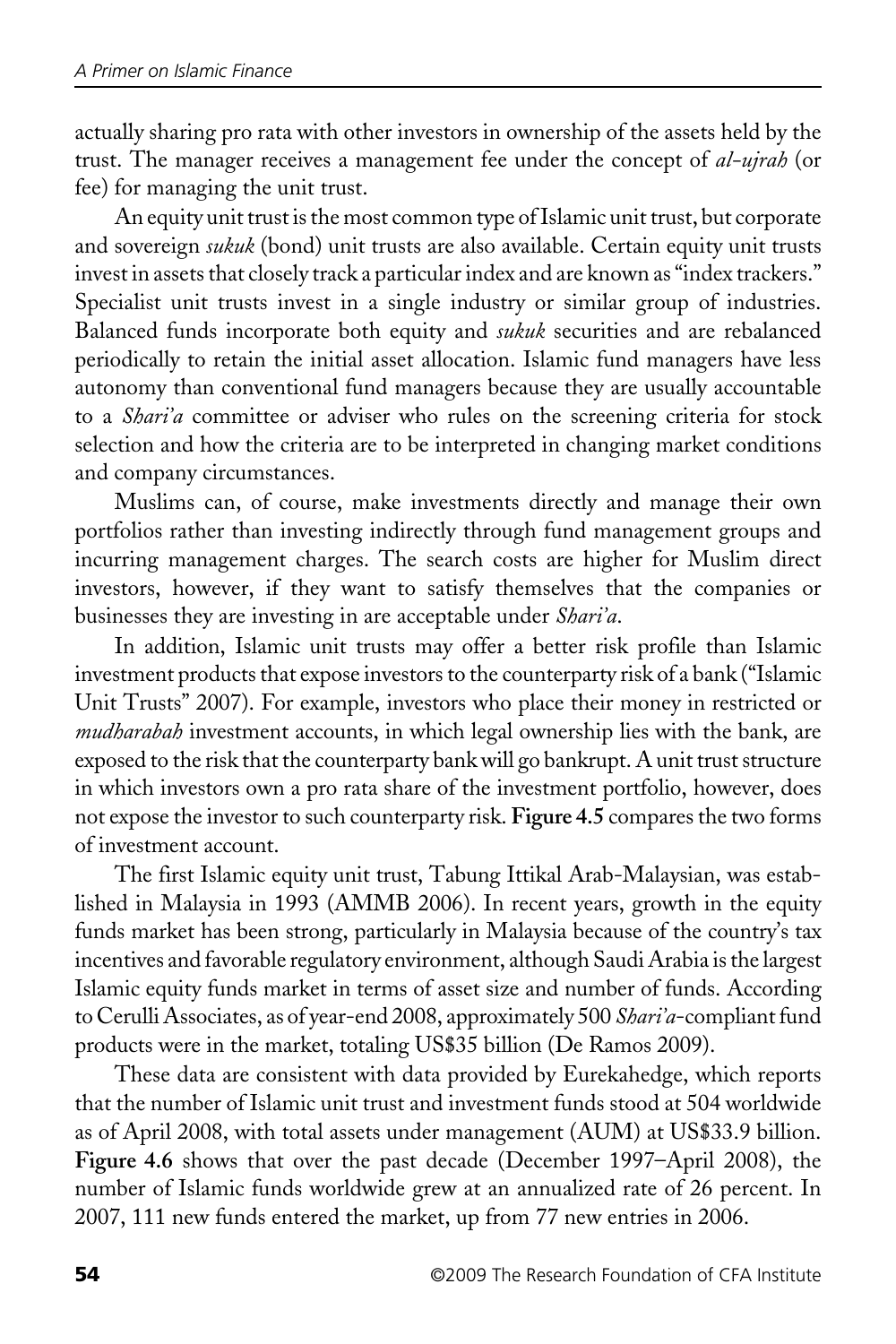#### **Figure 4.5. Comparison of** *Mudharabah* **Investment Account and Islamic Unit Trust**



*Source*: "Islamic Unit Trusts" (2007).

#### **Figure 4.6. Growth in Islamic Unit Trusts, 1997–April 2008**



*Source*: AmBank Group (2008).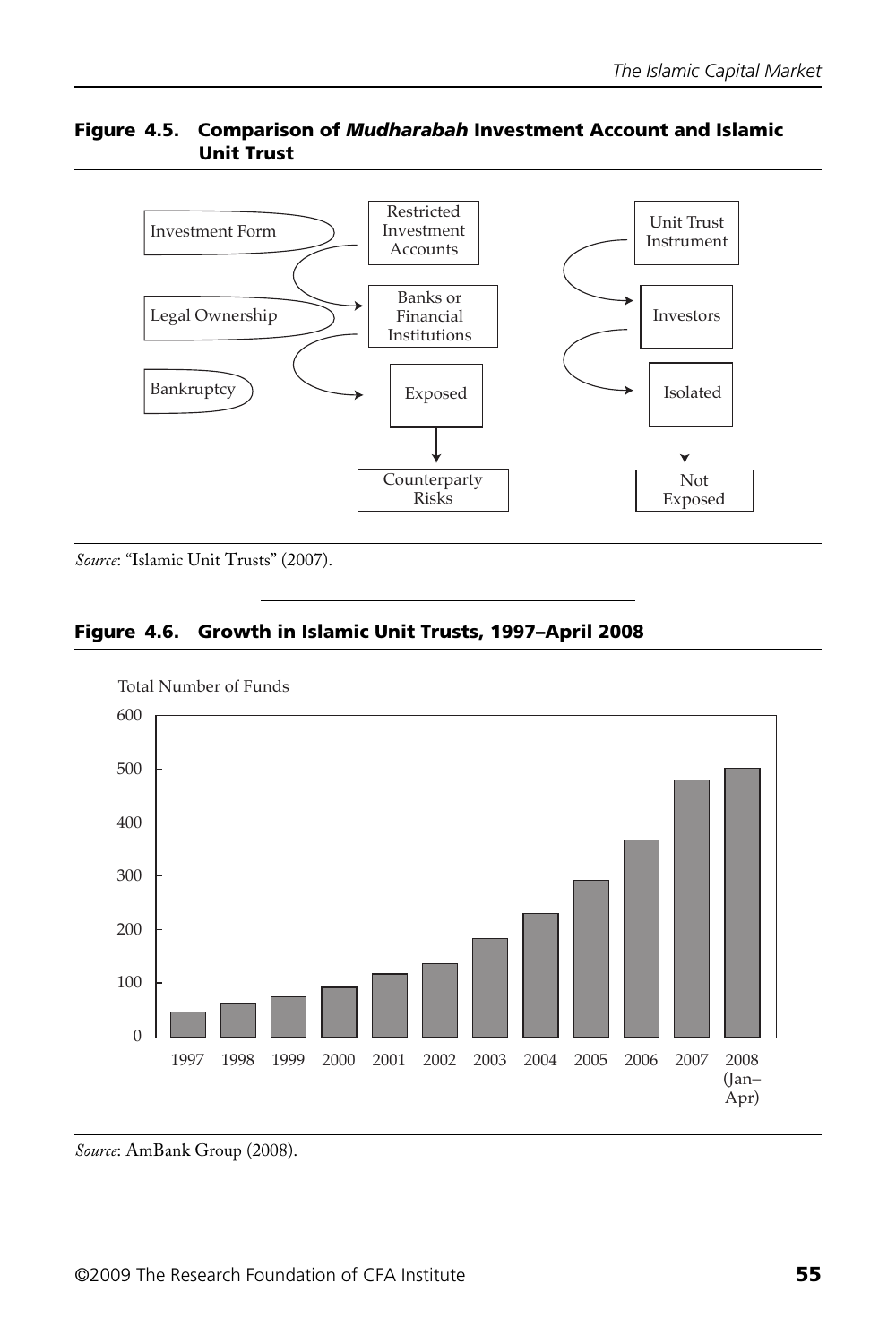The global Islamic fund industry is dominated by Saudi Arabia and Malaysia, which account for, respectively, 26 percent and 25 percent of the total number of funds as of April 2008. In terms of AUM, the two countries together held nearly three-quarters (US\$24.5 billion) of the market.15 In terms of number of funds, the countries with the next largest presence are Kuwait (15 percent market share), the United Arab Emirates (7.7 percent), and Indonesia (5 percent); in terms of AUM, the market share was Kuwait (10 percent), United Arab Emirates (6 percent), and Indonesia (less than 1 percent).

In the three-year period from 2005 to 2007, Saudi Arabia, Malaysia, and Kuwait hosted the launch of the greatest number of new funds, with Kuwait's total rising from 7 new funds in 2005 to 24 new funds in 2007. Saudi Arabia dominated in 2005 with 19 new funds, but in 2007, it dropped to third place, with 17 new funds, behind Malaysia and Kuwait with, respectively, 26 and 24 funds.

Equity funds are the most popular type of Islamic fund. Of the 504 funds existing as of April 2008, more than half (278) were equity funds, and they had total AUM equal to US\$18.3 billion. The money market and commodity trading fund mandate was a distant second at 70 funds (14 percent) with AUM of nearly US\$11 billion (32 percent). Jockeying for third place were balanced funds (with the number of funds at 55 [11 percent market share] and AUM of approximately US\$1.1 billion [3 percent market share]), real estate and private equity funds (at 45 [9 percent] with AUM of approximately US\$2.3 billion [6.7 percent]), and debt funds (at 36 [7 percent] with AUM of approximately US\$1.1 billion [3 percent]).

**Table 4.1** shows the number of new funds launched, by mandate, from 2000 through the first four months of 2008. In 2007, money market and commodity trading funds were the most popular type of new fund. Although the total number of new funds has risen dramatically over the past several years, the breakdown of new issuance by type of fund has remained relatively consistent. In 2007, equity funds made up 63 of the total 112 funds launched, thus making this category the most popular for number of funds launched.

As of April 2008, fund investments were geographically distributed as follows. Investments in the Middle East/Africa region dominated, with 155 funds and US\$22 billion in AUM (64.8 percent of the total Islamic fund asset size of US\$34 billion). Asia Pacific funds totaled 184 (36.5 percent) with AUM of US\$5 billion (roughly 15 percent). In third place were funds with a global mandate, which consisted of 117 funds (23 percent) with AUM of US\$4.9 billion (roughly 15 percent), and in fourth place were funds with investments in North America, which consisted of 32 funds (6.35 percent) with AUM of US\$1.5 billion (roughly 5 percent). Europe and the emerging markets represented, respectively, 11 funds with AUM of US\$143 million and 5 funds with AUM of US\$260 million.

<sup>15</sup>Data in this section are from AmBank Group (2008).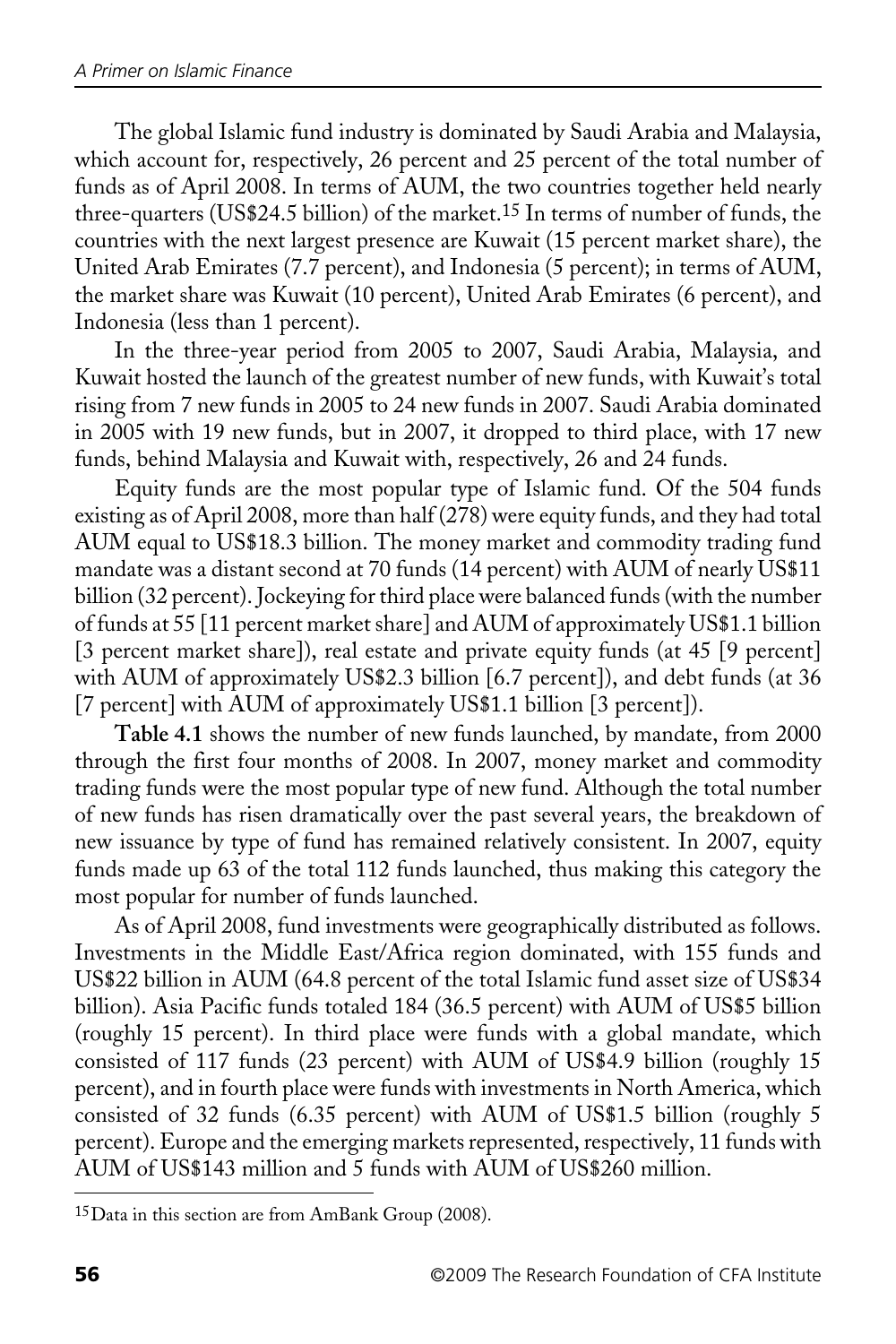| Calendar Year              | Equity | Money Market and<br>Commodities<br>Trading | Balanced | Real Estate and<br>Private Equity | Debt<br>Securities | Others |
|----------------------------|--------|--------------------------------------------|----------|-----------------------------------|--------------------|--------|
| 2000                       |        |                                            |          |                                   |                    | 13     |
| 2001                       |        |                                            | h        |                                   |                    |        |
| 2002                       |        |                                            |          |                                   |                    | 10     |
| 2003                       |        |                                            |          |                                   |                    | 22     |
| 2004                       |        |                                            | h        |                                   |                    | 21     |
| 2005                       |        |                                            |          | 9                                 | 8                  | 28     |
| 2006                       |        |                                            |          | h                                 |                    | 48     |
| 2007                       | 6      | 17                                         |          | 8                                 | 8                  | 63     |
| 2008 (Jan to Apr)          | 2      | 3                                          |          |                                   |                    | 10     |
| Source: AmBank Group 2008. |        |                                            |          |                                   |                    |        |

**Table 4.1. Islamic Mutual Funds Launched, by Mandate: 2000–April 2008**

**Table 4.2** shows the changing regional mandates of newly established funds from 2000 through the first four months of 2008. In 2007, the most popular new mandate was the Asia Pacific region, with 38 new funds out of a total of 111 launched—nearly one-third of all new funds. The second most popular mandate was global, followed by Middle East/Africa funds.

### **Islamic Exchange-Traded Funds**

An exchange-traded fund (ETF) is an open-ended fund composed of quoted securities—stocks or bonds—that are selected to closely mimic a benchmark, rather like an index-tracking mutual fund. Unlike an index mutual fund, an ETF is bought and sold on an exchange. The price of an ETF should closely track the weighted

| Calendar Year     | Asia Pacific | Emerging<br>Markets | Europe         | Global | Middle East/<br>Africa | North<br>America |
|-------------------|--------------|---------------------|----------------|--------|------------------------|------------------|
| 2000              |              | $\Omega$            | 4              |        |                        |                  |
| 2001              | 14           | 0                   |                |        |                        |                  |
| 2002              | 8            |                     | 0              |        | 6                      |                  |
| 2003              | 17           |                     | 4              | 11     | 13                     |                  |
| 2004              | 23           |                     |                | 6      | 13                     |                  |
| 2005              | 23           |                     | 4              | 29     | 0                      |                  |
| 2006              | 28           |                     | $\overline{c}$ | 16     | 25                     |                  |
| 2007              | 38           |                     | 8              | 36     | 27                     |                  |
| 2008 (Jan to Apr) | 8            |                     | 8              |        |                        |                  |
|                   |              |                     |                |        |                        |                  |

**Table 4.2. Islamic Mutual Funds Launched, by Geographical Area**

*Source*: AmBank Group 2008.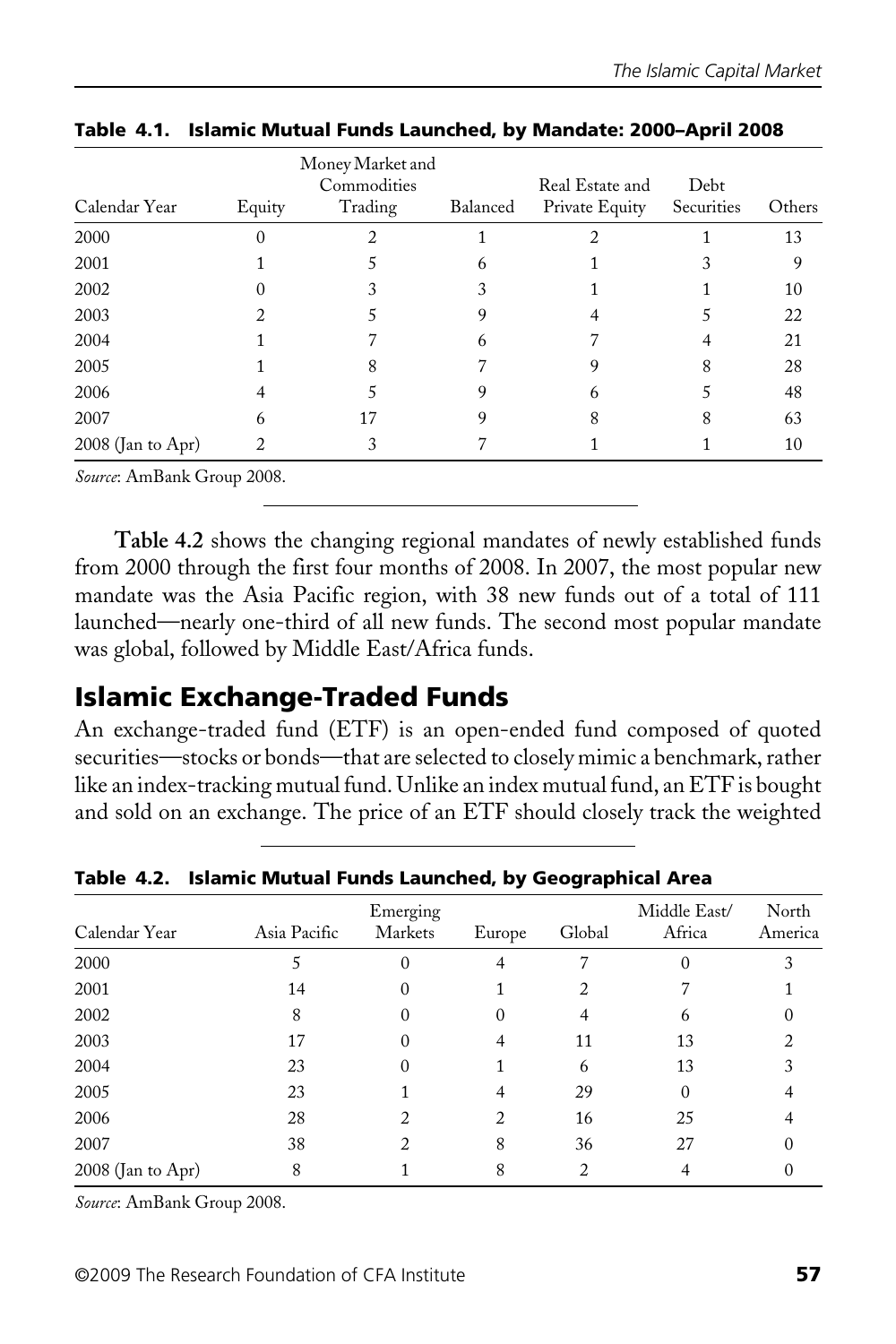net asset values of its portfolio of securities throughout the trading day. An Islamic ETF is structured exactly like a conventional ETF except that the benchmark used in constructing the fund is an index of *Shari'a*-compliant securities; that is, the index includes only those securities that have passed Islamic filters to ensure that companies are primarily engaged in permissible business activities and do not have high levels of debt.

Islamic ETFs made their debut in February 2006. Although it is a nascent market, Islamic ETFs have been issued by several major players in the global capital markets, such as iShares, BNP Paribas Bank, Daiwa Asset Management, and Deutsche Bank. As of year-end 2008, the three iShares ETFs totaled US\$25.8 million.16 **Exhibit 4.1** lists several major Islamic ETFs. JETS (Javelin Exchange Traded Shares), which is the first Islamic ETF expected to be issued in the United States and is to be made available by Javelin Investment Management and the Dow Jones Islamic Market (DJIM) International Index Fund, has been filed with the U.S. SEC and is anticipated to be launched on NYSE Arca in early 2009.17

**Figure 4.7** illustrates the structure of an ETF. Participating dealers or market makers deliver the exchange-traded securities selected for the ETF to the fund manager in exchange for units in the ETF. The ETF units, representing an ownership interest in the basket of securities, are then sold to investors via an exchange. When ETF units are redeemed, market makers return them to the fund manager in exchange for a proportionate share of the basket of securities.

| <b>DJIM Turkey ETF</b><br>EasyETF DJIM Titan 100 | DJIM Turkey<br>DJIM Titan 100           | Bizim Menkul<br><b>BNP</b> Paribas | Feb 2006/Istanbul<br>Feb 2007/Zurich |
|--------------------------------------------------|-----------------------------------------|------------------------------------|--------------------------------------|
| MSCI World Islamic                               | MSCI World Islamic                      | iShares                            | Dec 2007/London                      |
| <b>MSCI</b> Emerging Markets<br>Islamic          | <b>MSCI</b> Emerging Markets<br>Islamic | iShares                            | Dec 2007/London                      |
| MSCI USA Islamic                                 | MSCI USA Islamic                        | iShares                            | Dec 2007/London                      |
| MyETF DJIM Malaysia<br>Titans 25                 | DJIM Malaysia Titans 25                 | <b>CIMB</b>                        | Jan 2008/Kuala Lumpur                |
| Db x-tracker DJIM<br>Titan 100                   | DJIM Titan 100                          | Deutsche Bank                      | Aug 2008/London                      |
| Diawa FTSE Shariah<br>Japan 100                  | FTSE Shariah Japan 100                  | Daiwa Asset<br>Management          | Jun 2008/Singapore                   |

|  |  |  | <b>Exhibit 4.1. Principal Islamic ETFs</b> |  |  |
|--|--|--|--------------------------------------------|--|--|
|--|--|--|--------------------------------------------|--|--|

<sup>16</sup>See the iShares website at [http://us.ishares.com/home.htm.](http://us.ishares.com/home.htm)

<sup>17</sup>Rosenbaum (2008).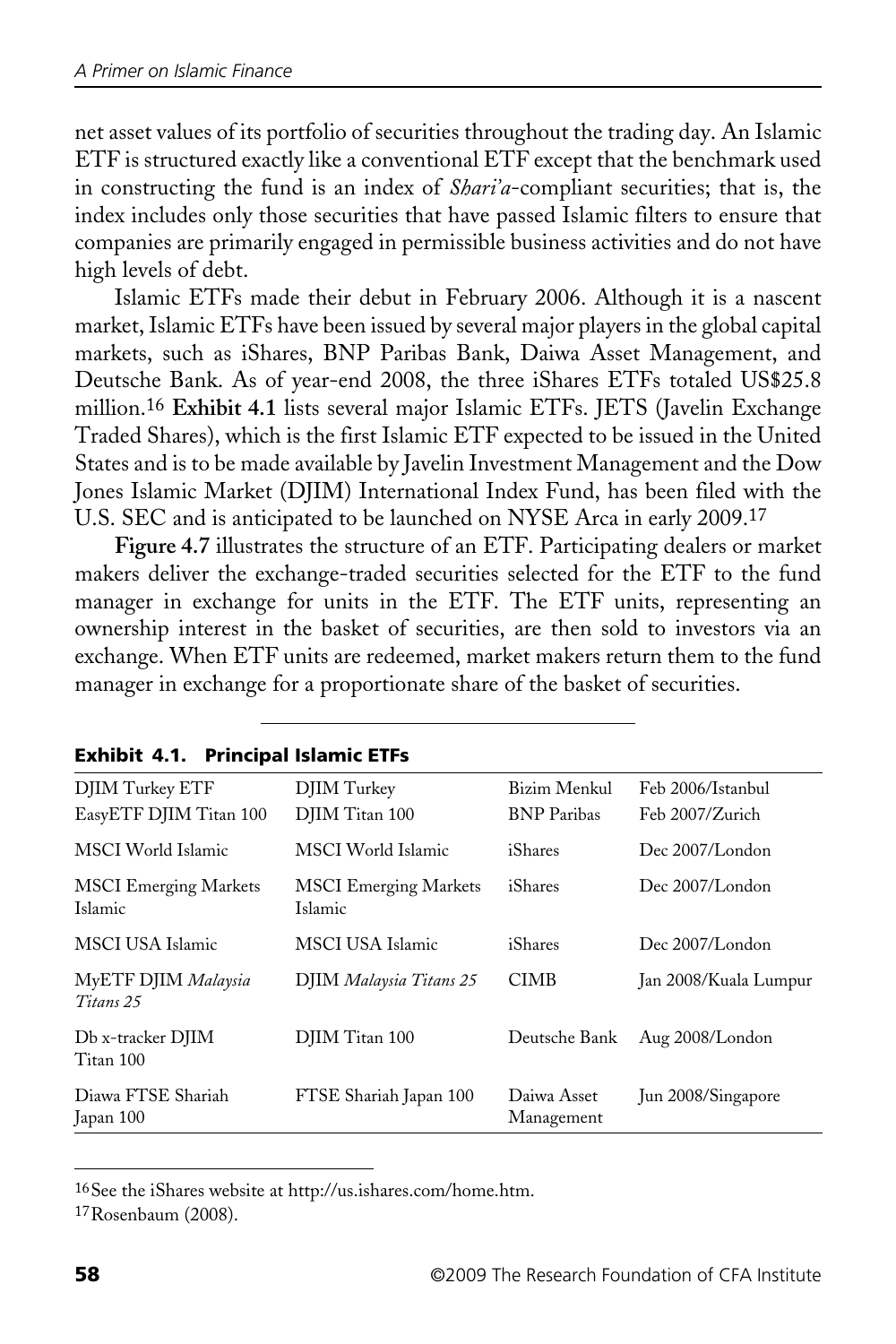**Figure 4.7. Structure of ETF**



The advantages of ETFs from the investor's viewpoint include tax efficiency, low cost, transparency, trading flexibility, and diversification. ETFs are often used as a hedging instrument as well as a means to obtain access to an asset class cheaply and quickly.

### **Islamic REITs**

Islamic REITs (I-REITs) are similar to conventional REITs. They are typically structured as property trusts except that they must hold investments that adhere to the principles of *Shari'a*. This requirement means that lease financing (*ijarah*) is used in lieu of an outright purchase of property. The economic, legal, and tax ramifications are effectively the same as in a conventional REIT.

An Islamic REIT invests primarily in physical real estate, but it may also hold *sukuk*, private companies whose main assets comprise real estate, *Shari'a*-compliant securities of property and nonproperty companies, units of other I-REITS, *Shari'a*compliant short-term deposits, and cash. I-REITs vary from country to country. The Malaysia Securities Commission defines an I-REIT as "an investment vehicle that proposes to invest at least 50 percent of its total assets in real estate, whether through direct ownership or through a single purpose company whose principal asset comprises a real asset" (Securities Commission 2005). The structure of an Islamic REIT is illustrated in **Figure 4.8**.

The key benefits of I-REITS are similar to those of conventional REITs and include the following advantages over physical properties (Jaafar 2007):

- higher current yields because of the requirement to distribute at least 90 percent of income annually,
- lower transaction costs and greater liquidity because most REITs are listed and traded on stock exchanges,
- scalability, unlike property investment companies, and
- diversification across properties with different lease periods and geographical locations.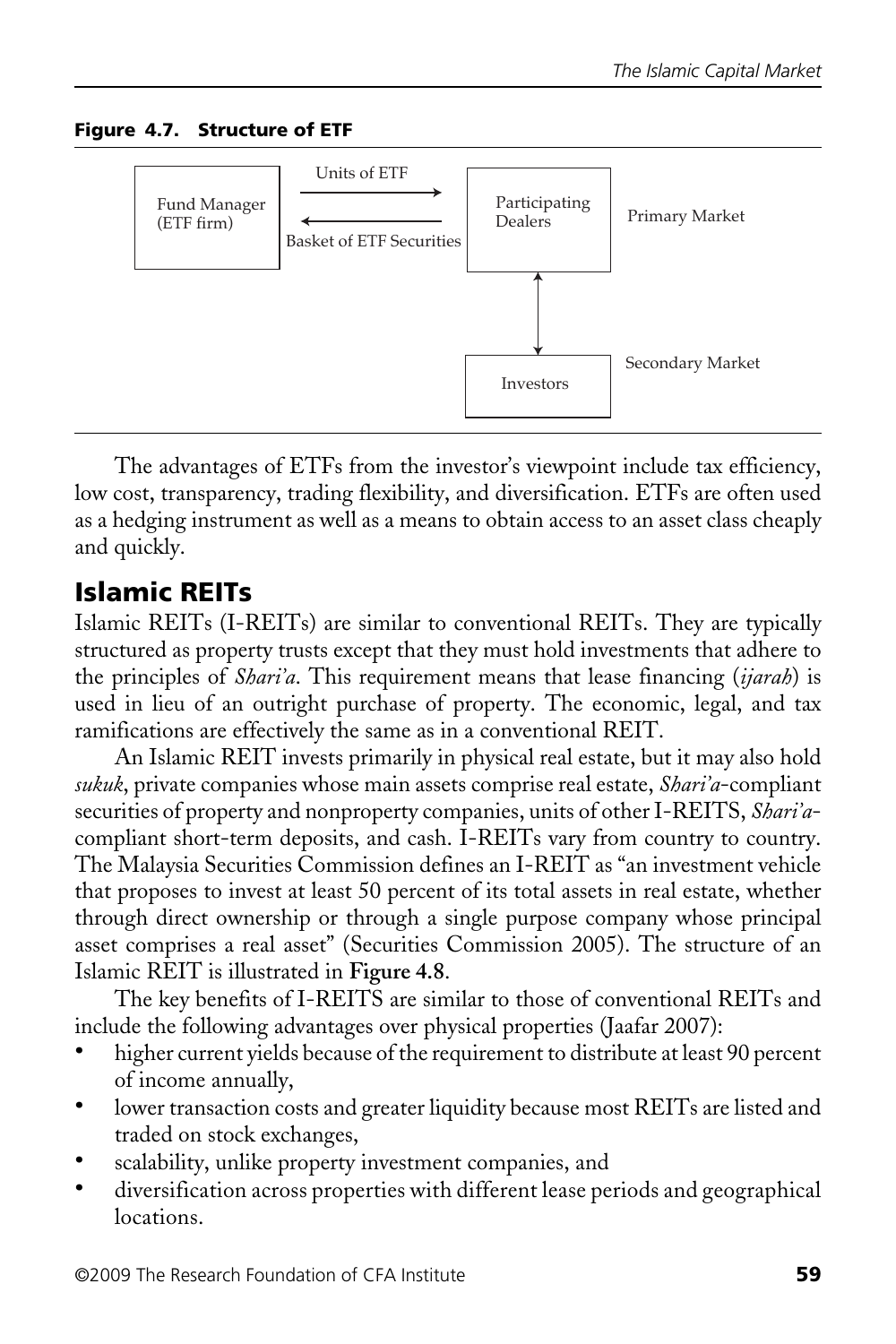

**Figure 4.8. Structure of an Islamic REIT**

I-REIT returns are earned through rental income, capital appreciation of physical property, and securities held as investments. I-REIT investments must be reviewed, monitored, and approved as complying with *Shari'a* principles by a *Shari'a* committee or adviser. In addition, an I-REIT is required to use a *takaful* (Islamic insurance) scheme to insure the real estate. The Malaysia Securities Commission permits up to 20 percent of REIT rental income to be derived from nonpermissible, or non-*Shari'a*-compliant, activities.

The first Islamic REIT, the Malaysian Al-'Aqar KPJ Healthcare REIT, was launched in Malaysia in 2006 with initial issuance of US\$130 million (Lerner 2006). Malaysia was the first country, in 2005, to issue *Shari'a*-compliant REIT guidelines. Malaysian issues are listed and traded on Bursa Malaysia and may also be dual listed (that is, listed on Bursa Malaysia and on another exchange). They are liquid securities that trade as any other stock trades. Having been in existence for only two years, the Islamic REIT market still remains quite small.

# **Islamic Commodity Funds**

An Islamic commodity fund, like all Islamic financial products, must comply with *Shari'a* principles; therefore, commodity fund transactions are governed by the following rules (Usmani, no date):

The commodity must be owned by the seller at the time of sale because short selling is not permitted under *Shari'a* but forward sales, allowed only in the case of *bai' salam* and *bai' istisna*, are permitted.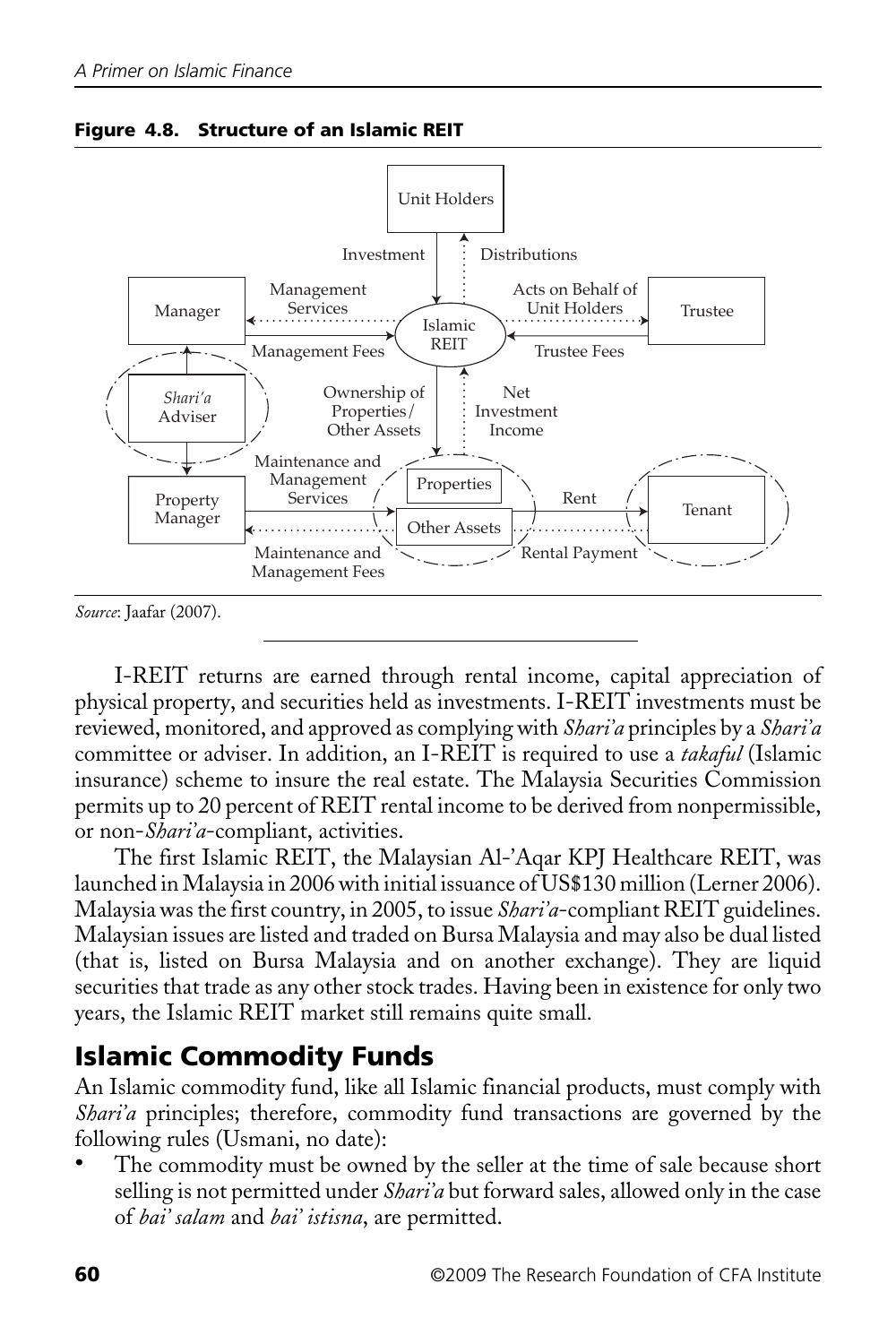- The commodity traded must be *halal* (permissible), which means that dealing in, for example, wine and pork is prohibited.
- The seller must have physical or constructive possession (that is, actual control without actually having physical control) of the commodity to be sold.
- The price of the commodity must be fixed and known to the parties involved.
- Any price that is uncertain, or that is determinable by an uncertain event, renders the sale invalid.

The performance of commodity prices in the years leading up to the 2008 bull market peak has been attributed to favorable demand conditions for raw materials and, in most cases, inelastic supply responses because of years of underinvestment in production capacity. This bull market was followed by an extremely sharp commodity price decline in 2008-2009, illustrating how volatile and unpredictable commodity prices are.

The advantage of a commodity fund is that it is not highly correlated with equity and fixed-income asset classes. Hence, it acts as a diversifying asset, particularly when the other assets held are equities and bonds (but commodities did not diversify equity risk in 2008-2009). A commodity fund aims to provide investors with regular income over the life of the fund—income that is linked to the performance of commodities through investments that conform with *Shari'a* principles. The commodity funds generate income from the potential appreciation in commodity prices**.**

### **Islamic Indices**

The Dow Jones Islamic Market Index and TII-FTSE Islamic Index, launched in 1999 and 2000, respectively, were the first global Islamic benchmarks. Since that time, Morgan Stanley Capital International (MSCI) and S&P have also developed Islamic indices.

In 2006, S&P began offering the S&P 500 Sharia Index, the S&P Europe 350 Sharia Index, and the S&P Japan 500 Sharia Index. At the initial launch of the S&P series, 295 stocks in the S&P 500 Sharia were deemed to be *Shari'a* compliant; 139 stocks, in the S&P Europe 350; and 286, in the S&P Japan 500. In 2007, MSCI entered the market with three indices—the MSCI Emerging Markets Islamic Index, MSCI USA Islamic Index, and MSCI World Islamic Index.

S&P followed the launch of their three broad indices with a series of narrower indices in 2007. The S&P/International Financial Corporation Investable GCC indices include six *Shari'a*-compliant country indices (one for each of the six Gulf Cooperation Council countries of Bahrain, Kuwait, Oman, Qatar, Saudi Arabia, and the UAE), a composite that excludes Saudi Arabia, and a composite that includes Saudi Arabia. The S&P Pan Asia Shariah Index includes *Shari'a*-compliant securities in China, Hong Kong, India, Malaysia, the Philippines, Singapore, South Korea, Taiwan, and Thailand. To be included, a stock must have at least US\$1 billion in float-adjusted market capitalization, and to expedite the *Shari'a* screening process, only the top 15 stocks in each country are evaluated.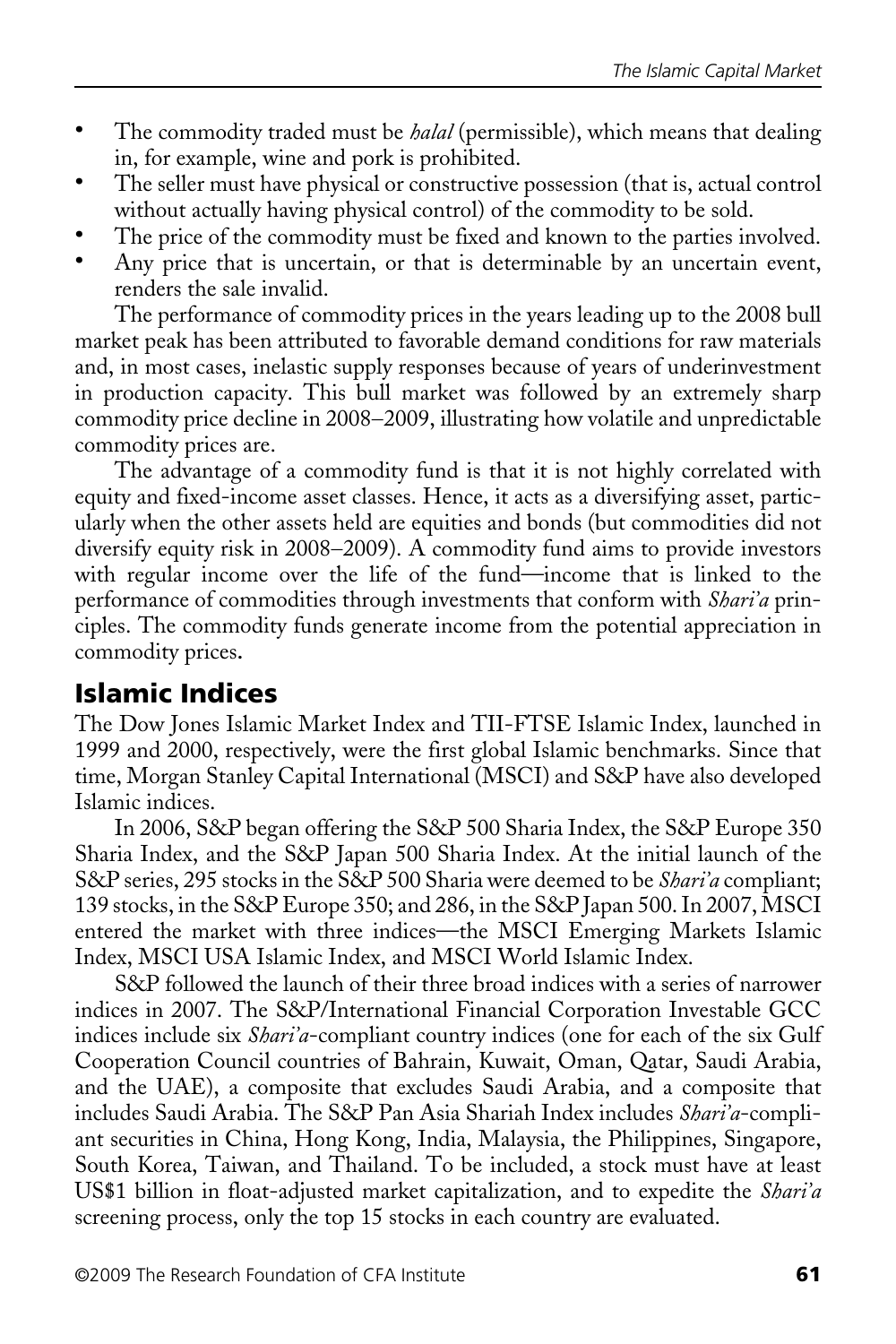By year-end 2008, the Dow Jones Islamic Market Index family had expanded to incorporate 70 indices at the regional, country, industry, and market-capitalization levels, including the markets of the United States, Europe and the Eurozone, the Asia Pacific region, the BRIC countries (Brazil, Russia, India, and China), and Canada, among others.18

The FTSE family of Islamic indices at year-end 2008 included the global FTSE Shariah All-World Index of large- and mid-cap stocks, begun in 2007, and the FTSE regional family of *Shari'a*-compliant indices, which includes (1) the first of the FTSE SGX (Singapore Stock Exchange) index series—namely, the FTSE SGX Asia Shariah 100 Index, which was launched in 2003 and includes 50 of the largest Japanese companies and 50 of the largest companies from Singapore, Korea, Taiwan, and Hong Kong; (2) the FTSE DIFX (Dubai International Financial Exchange) index series (soon to be renamed to reflect the Dubai exchange's new name, NASDAQ Dubai), which were the first tradable indices in the GCC region and which include the FTSE DIFX Kuwait 15 Shariah Index and FTSE DIFX Qatar 10 Shariah Index; and (3) the FTSE Bursa Malaysia index series, which includes the FTSE Bursa Malaysia EMAS (Exchange Main Board All-Shares) Shariah Index and the FTSE Bursa Malaysia Hijrah Shariah Index.

The Jakarta Islamic Index, which contains 30 companies listed on the Indonesia Stock Exchange, has been available since 2000.

**Table 4.3** compares the quantitative screens of the four major Islamic index families.

| Financial<br>Category | DJIM                 | <b>FTSE</b>  | S&P              | <b>MSCI</b>  |
|-----------------------|----------------------|--------------|------------------|--------------|
| Debt                  | 33%                  | 33%          | 33%              | 33.33%       |
|                       | Trlg 12m avg mkt cap | Total assets | Mkt value equity | Total assets |
| Receivables           | 33%                  | 50%          | 49%              | 70%          |
|                       | Trlg 12m avg mkt cap | Total assets | Mkt value equity | Total assets |
| Cash                  | 33%                  | 33%          | 33%              | 33.33%       |
|                       | Trlg 12m avg mkt cap | Total assets | Mkt value equity | Total assets |

**Table 4.3. Quantitative Screens of Major Islamic Index Families**

*Note*: "Trlg" stands for "trailing."

*Source*: Mansor (2008) from "Guide to the Dow Jones Islamic Market Indexes" (November 2007), "Ground Rules for the Management of FTSE Shariah Global Equity Index Series Version 1.2" (March 2008), "S&P Shariah Indices Index Methodology" (June 2007), and "MSCI Islamic Index Series Methodology" (April 2007).

[<sup>18</sup>An overview of the Dow Jones Islamic Market Indexes may be found at www.djindexes.com/](http://www.djindexes.com/mdsidx/?event=showIslamicOverView) mdsidx/?event=showIslamicOverView.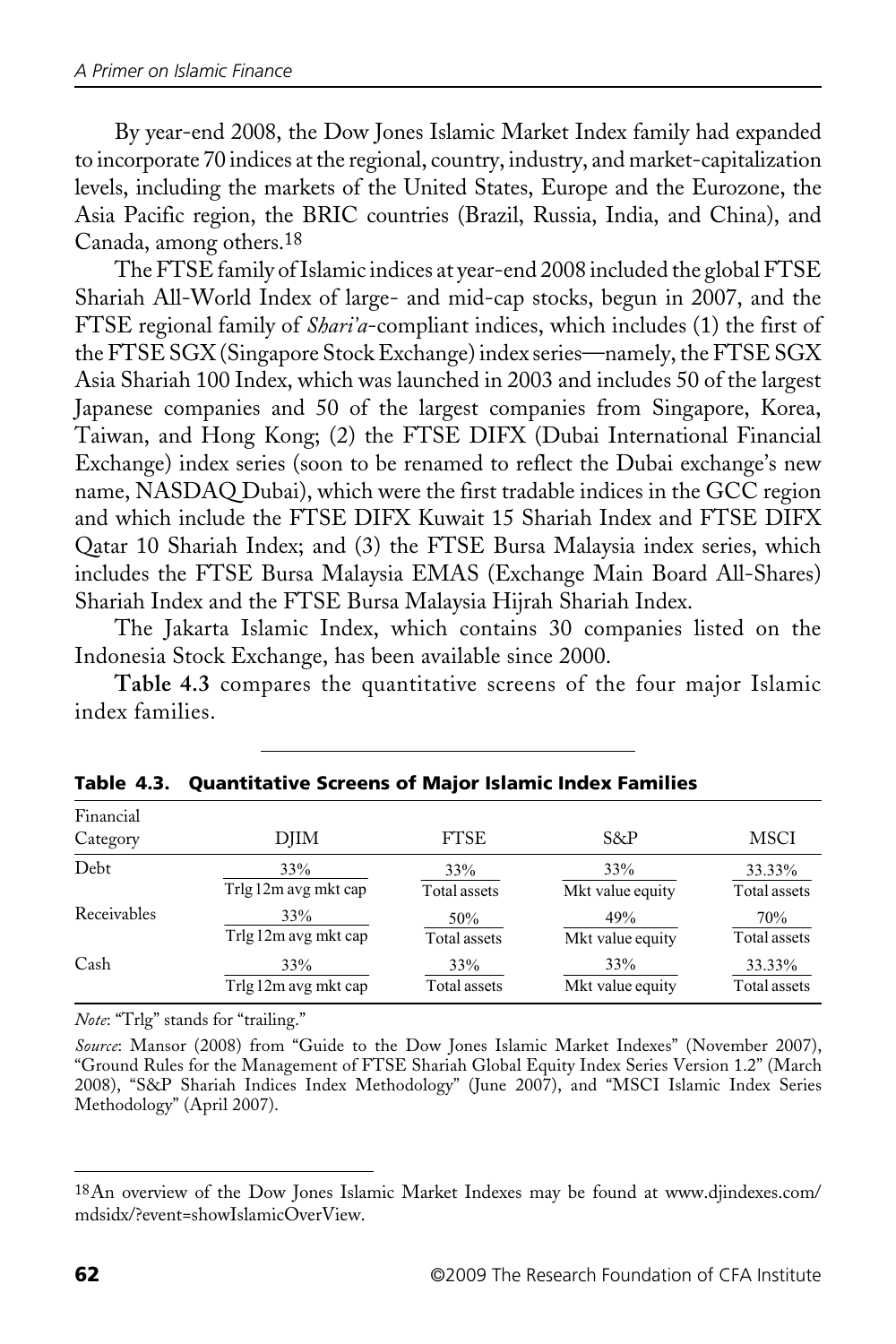These indices are not accepted as *halal* by all Islamic scholars. Because the screening criteria allow debt ratios of up to 33 percent, certain Islamic scholars argue that accepting the indices is akin to declaring a food *halal* if it contains only a small quantity of pork.

### **Continued Growth in the Islamic Capital Market**

Financial products that barely existed a few years ago have now penetrated the broad Islamic capital market. But some products, such as Islamic hedge funds, remain controversial in large portions of the Muslim community, which view hedge fund activities as simply simulating short selling in ways designed to be compatible with *Shari'a*. The five schools of Islam vary in their definition of what complies with *Shari'a*, which raises a key obstacle to the creation of universally acceptable Islamic hedging schemes.

Nevertheless, two investment firms, Barclays Capital and Shariah Capital, have launched a *Shari'a*-compliant hedge fund product that replicates shorting by using the *urbun* contract—that is, a sale in which the buyer deposits money in advance (Parker 2008b). In Islamic finance, an asset should be owned before it is sold, meaning that an investor cannot borrow shares from a brokerage house or a bank and sell them in the market for an eventual gain. In the *urbun* arrangement, the trader who wishes to short a stock can put a sell order through the brokerage house, which then records the transaction as a purchase, not a loan. This process establishes ownership of the asset before sale to the market, and thus, the arrangement is *Shari'a* compliant. The mechanics of this structure are different from conventional shorting, but the economic effect is similar to that of a conventional short sale.

Despite the controversy, lack of standardization, and fledgling size of many capital market sectors characterizing the Islamic capital market today, the market is likely to continue to grow as the demand for Islamic investment products expands. The drivers of growth are a mixture of heightened investor awareness of the market, a broad range of products and their increasing availability, and increased interest in Islamic investing. Rising wealth levels in oil-rich nations also create a demand for investment products that can generate returns that are competitive with those of conventional, or Western, products.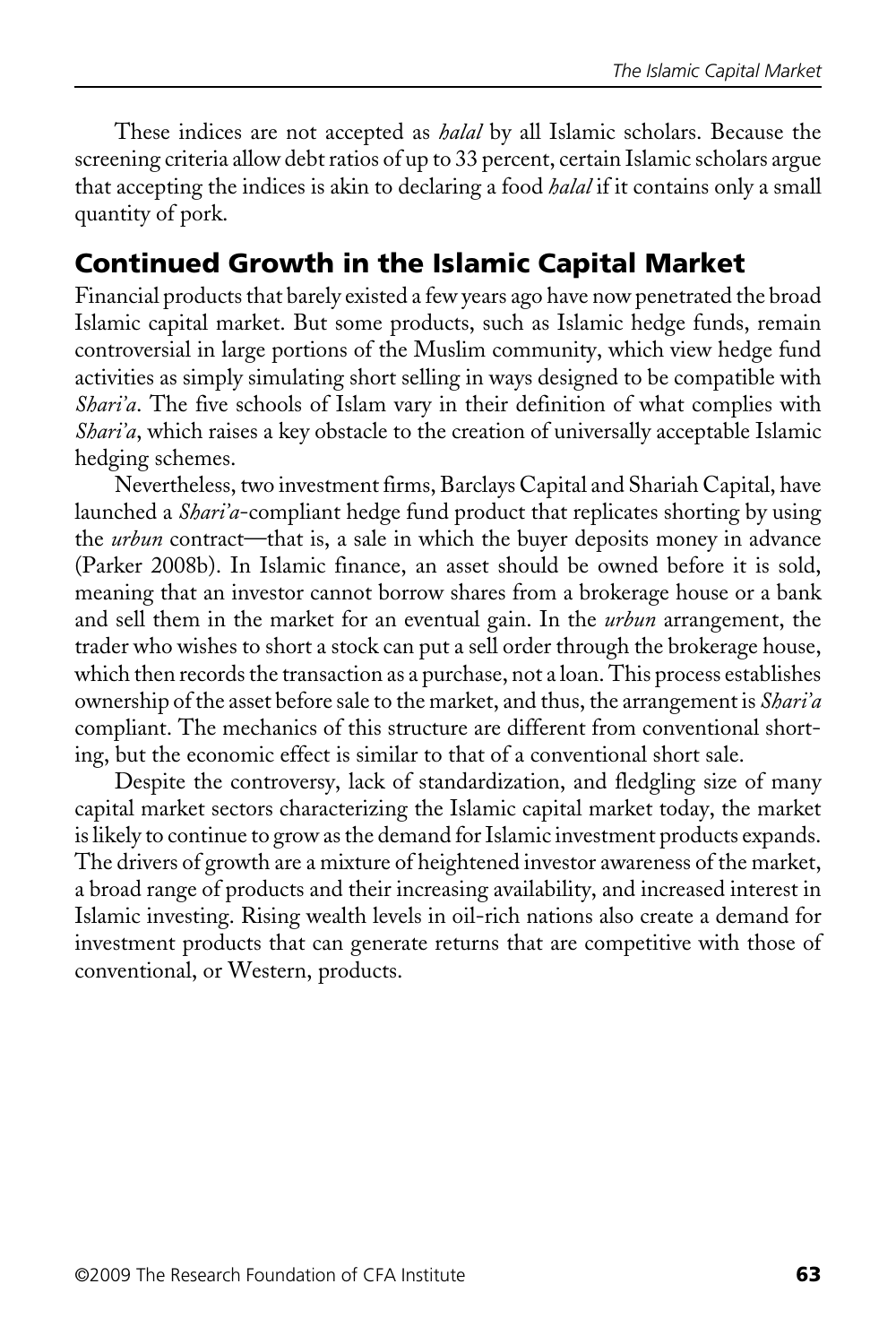# **Chapter 5.** *Takaful***: Islamic Insurance**

Islamic insurance, or *takaful*, has enjoyed remarkable growth in the past three decades in the Muslim community. Conventional, Western insurance is viewed by Islam as violating two of its primary tenets—the prohibitions against engaging in activities involving *gharar* (uncertainty) and *maisir* (gambling).19

In a conventional insurance system, the insured transfers the risk of loss or damage to an insurance company, which makes a profit if its premium and investment income exceed its incurred losses and underwriting expenses. In a *takaful* system, participants make payments to a common fund that is managed by a *takaful* operator under one of three models: *mudharabah* (profit sharing), *wakalah* (an agent who receives a management fee), or *wakalah* with *waqf* (a hybrid form of the *wakalah* model that uses a foundation, or *waqf*). The *takaful* operator does not assume the risk of loss or damage on the part of the participants. Rather, the risk is shared among the *takaful* participants whose contributions provide the means to cover any losses or damages incurred by themselves or others.

The first *takaful* company was established in 1979. As of 2006, more than 250 such companies operated around the world; in 2005, total premium income exceeded US\$2.0 billion ("Takaful: A Market with Great Potential" 2006). The global *takaful* industry has recently been growing by an impressive 20 percent per year globally and at 25 percent per year in the GCC (Bhatty 2008). Moody's Investors Service predicts that global *takaful* premiums will reach US\$7.0 billion by 2015. The Islamic insurance industry could be worth up to US\$15 billion globally within next 10 years (Bowman 2008).

This chapter explains the *takaful* models, types of *takaful*, and the system's growth prospects. The focus is on the *takaful* industry in Malaysia, the current leader in the market.

### **Definition of** *Takaful*

The word "*takaful*" is derived from the Arabic word "*kafalah*," which means "guaranteeing each other" or a "joint guarantee" and is based on the concept of social solidarity, cooperation, and mutual indemnification of losses. *Takaful* operates on the Islamic principles of *taawun* (brotherhood or mutual assistance) and *tabarru'* (donation, gift, or contribution). Thus, in *takaful*, the risk of loss is shared collectively and voluntarily by the participants, who guarantee each other against defined

<sup>19</sup>In 1985, the Islamic Fiqh Academy, a subsidiary of the Organization of the Islamic Conference, ruled that conventional commercial insurance is *haram* (forbidden) but that *takaful* is *halal* (permissible) because it is based on the application of shared responsibility, joint indemnity, common interest, and charitable donations.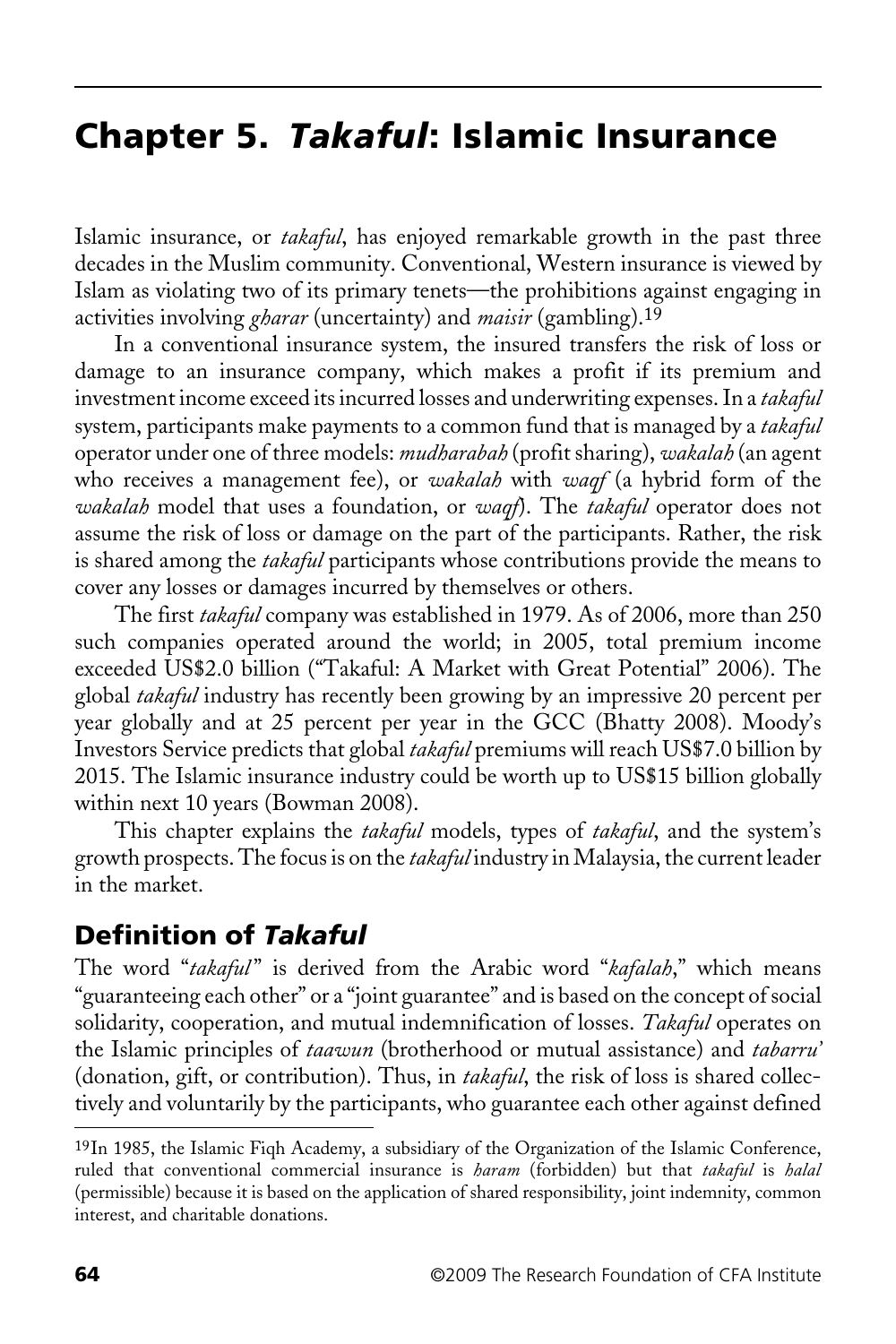losses or damages. Each participating member contributes resources (premium payments) and personal efforts to support the needy participants within the group. Consistent with Islamic beliefs, *takaful* is an example of how the fortunate may assist the unfortunate few.

The essence of *takaful* is to maintain equity among the members of a group and to assist those in the group who have suffered misfortune. Earning a profit is not the sole objective of the *takaful* operator or participants (who share in any surplus *takaful* funds). The *takaful* participant is viewed as both the insurer and the insured.

The following key elements must exist for a proper *takaful* system to be established:

- All *takaful* activities must be in compliance with *Shari'a*, which requires the presence of risk sharing based on the principles of *taawun* and *tabarru'*, coincidence of ownership, participation in management by policyholders, avoidance of *riba* (giving or receiving of interest) and prohibited investments, and inclusion of *mudharabah* and/or *wakalah* principles in management practices.
- *Takaful* participants must act with utmost sincerity (*neaa*) and adhere to the purpose and principles of *takaful*, which are cooperative and characterized by risk sharing and mutual assistance.
- All *takaful* dealings must be conducted in good faith and with honesty, transparency, truthfulness, and fairness, and all should be consistent with Islamic social and moral goals.
- All *takaful* activities must be free of *haram* (forbidden) elements.
- All *takaful* contracts must involve parties who have adequate legal knowledge and who are mentally competent.
- *Takaful* policies should be based on mutual consent and should specify a defined time period of policy coverage; the principle of indemnity must prevail.
- Oversight by a *Shari'a* advisory council must be provided because Islamic scholars have a role in defining what can be insured and also in approving the structure of final agreements.
- *Takaful* operations must undergo regular Islamic audits.

### **Precursors to** *Takaful*

The foundations of *takaful* predate the rise of Islam. In the pre-Islamic era, the practice of *aquila* was common among ancient Arab tribes. *Aquila* was a mutual agreement or joint guarantee among Arab tribes to spread the financial liability should a member of one tribe kill or injure a member of another. When someone was killed, blood money, or *diyah*, was to be paid to the heirs of the victim by the paternal relatives of the accused. To mitigate the financial burden, the members of the accused tribe who were participants in the scheme would contribute until the *diyah* had been satisfied. Participating tribal members, therefore, collectively shared responsibility for sums individually owed.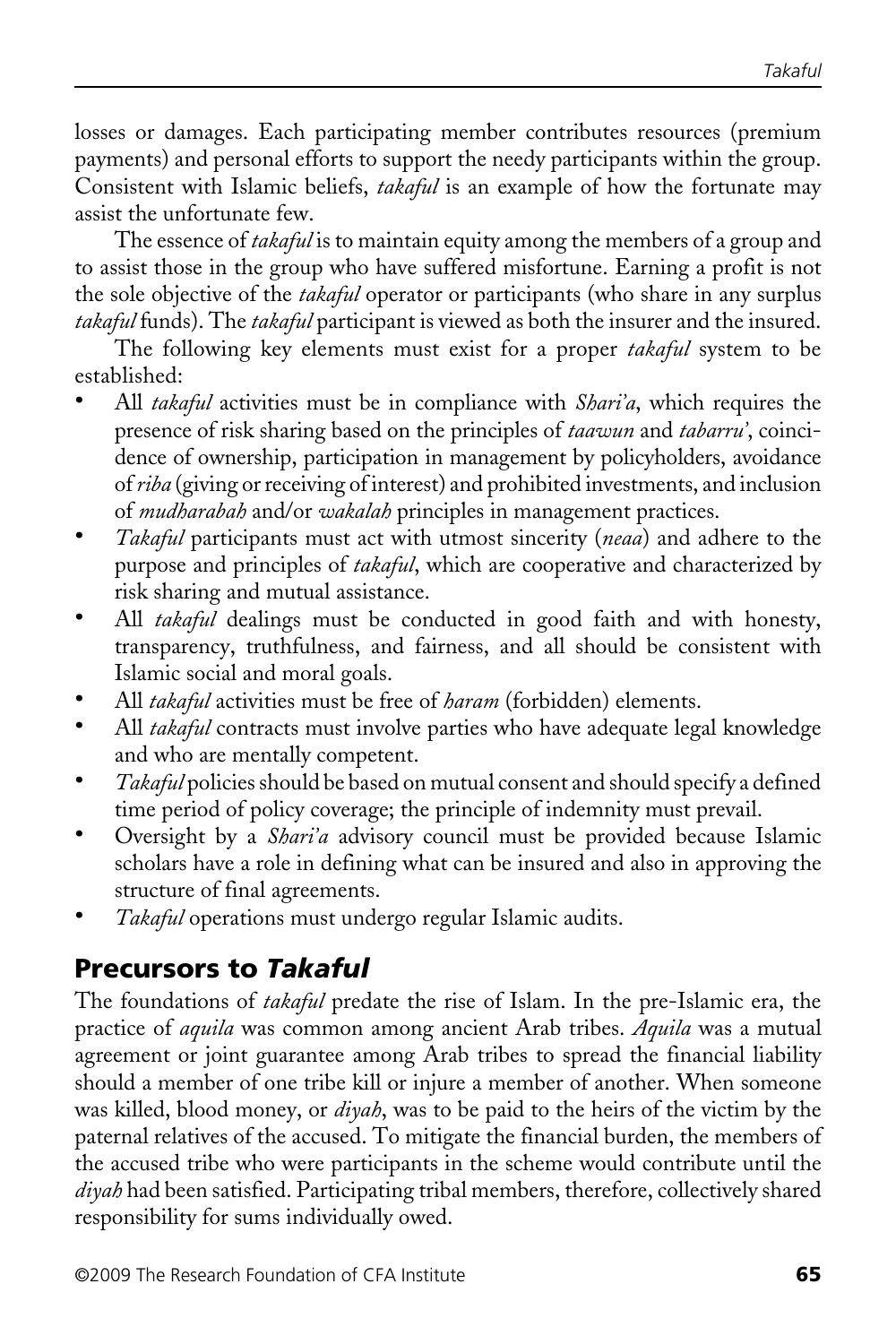Following the rise of Islam, Muslim Arab merchants who were expanding trade into Asia adopted the practice of *aquila*. They mutually agreed to contribute to a fund that would cover participants who incurred mishap or robbery during the numerous and dangerous sea voyages they undertook. The obligation to make regular financial payments to such a fund was similar to premiums paid for conventional insurance today. The compensation amount in the event of a mishap was similar to the indemnity or sum insured under modern insurance practices.

Today's *takaful* system incorporates many of the practices of its historical precedents.

## *Mudharabah* **Model of** *Takaful*

Under the concept of *mudharabah* (profit sharing), the *takaful* participants (*rabbul-mal*) provide funds to the *takaful* operator (*mudarib*), who manages the funds and generates profits through *Shari'a*-compliant investments or trade. The parties to the *takaful* transaction enter into cooperative risk-sharing and profit-sharing agreements. The *takaful* operator shares in the profits earned from investments but not in the losses; the participants bear the sole burden of losses. The *mudharabah* model is depicted in **Figure 5.1**.



**Figure 5.1. Simplified Form of** *Takaful* **Based on** *Mudharabah* **Model**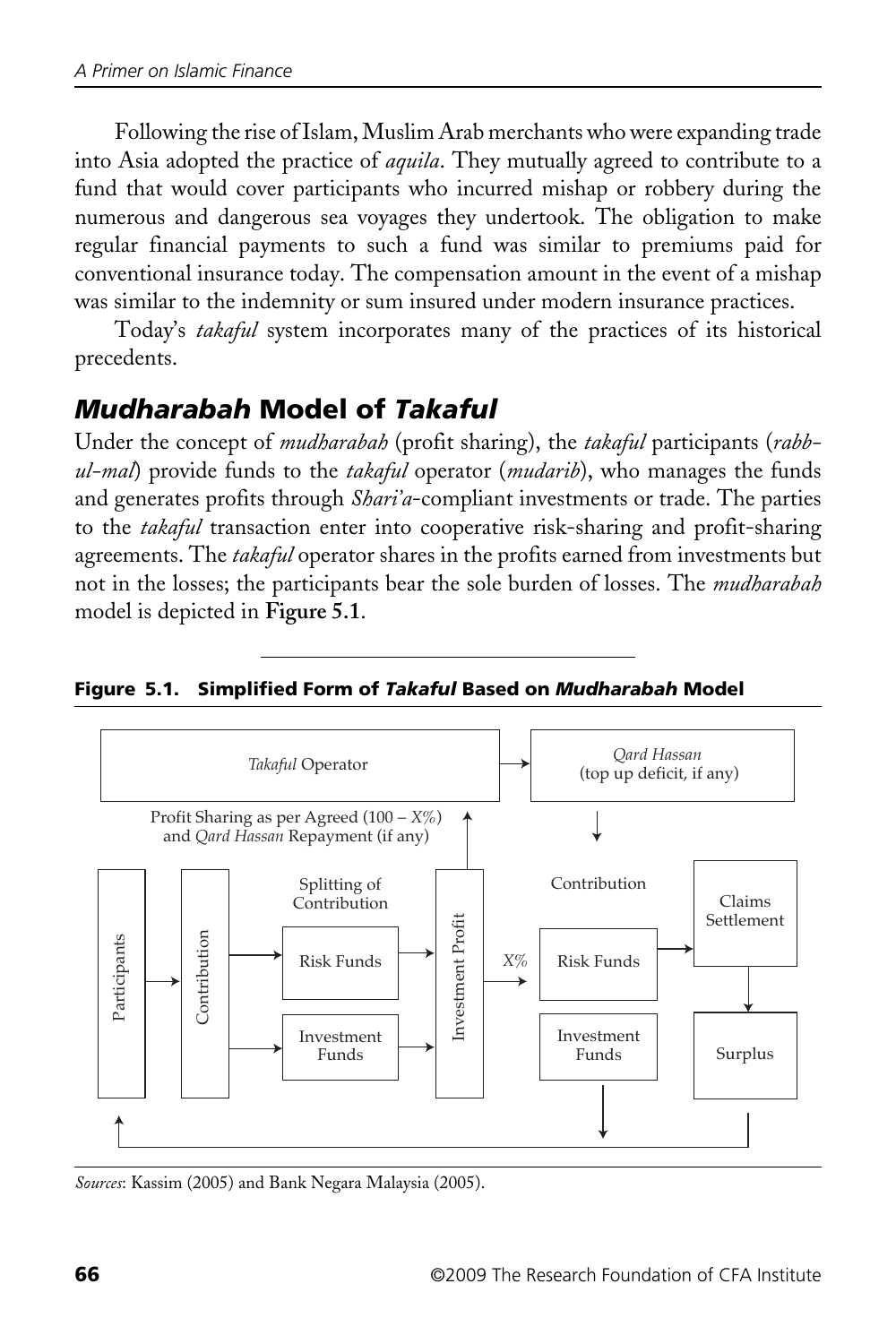Contributions are given on trust (*amanah*) to the *takaful* operator and, therefore, are repayable to the participants in due course minus the operator's costs. Contributions are split into two accounts—donations (*tabarru'*) and investment funds. These accounts must be clearly segregated to ensure that the participants are mutually insuring and bearing the risk of loss through their *tabarru'*.

*Tabarru'* **Contribution.** The *tabarru'* contribution, or risk fund contribution, is a donation dedicated to the compensation of *takaful* participants who experience losses or damages. The *takaful* participant agrees to relinquish as *tabarru'* a certain percentage of the total *takaful* contribution or premium. The *tabarru'* contribution fulfills the participant's obligation of mutual help and joint guarantee that is necessary in accordance with *Shari'a*.

**Investment Fund Contribution.** The investment fund contribution is the amount remaining after the total *takaful* contribution is reduced by the percentage designated as *tabarru'*. The *takaful* operator invests the funds in *Shari'a*-compliant investments for the purpose of generating profits. The investment profits are distributed, under the principle of *mudharabah*, among the participants and the operator on the basis of a predetermined percentage. All investment losses are borne entirely by the *takaful* participants; the *takaful* operator does not participate.

*Tabarru'* **Surplus.** The funds remaining in the *tabarru'* account after all claims and related expenses have been paid are considered the surplus or, if the amount is negative, the deficit. The surplus or deficit is shared collectively on the basis of a predetermined ratio among the participants (the operator is included in certain countries) at maturity of the policy. In the event of a loss in the *tabarru'* fund, the *takaful* operator typically offers participants financing to fund their portion of the loss on the basis of the principle of *qard hassan* (a benevolent, or profit-free, loan). The *qard hassan* loan has to be repaid when the *tabarru'* fund returns to profitability and prior to the distribution of any future *tabarru'* surplus.

# *Wakalah* **Model of** *Takaful*

In the *wakalah* model (the word "*wakalah*" is Arabic for "delegation" or "representation"), a contract provides that the *takaful* operator will manage the *takaful* fund on behalf of the participants and will be compensated by a fee called a *wakalah* fee. In effect, the operator is appointed as an agent (*wakalah*), and a fee (*ujr*) is paid for this agent's expertise. The fee may be a percentage of the *takaful* contribution (premium) or an absolute amount. **Figure 5.2** illustrates the simplified form of the *wakalah* model of *takaful*.

The *wakalah* model is gaining in popularity because of increasing objections to the practice of sharing the surplus funds with the *takaful* operator, as is provided for in the *mudharabah* model. In the *wakalah* model, the *takaful* operator acts as agent and does not share in any surplus funds earned from investing. The *wakalah*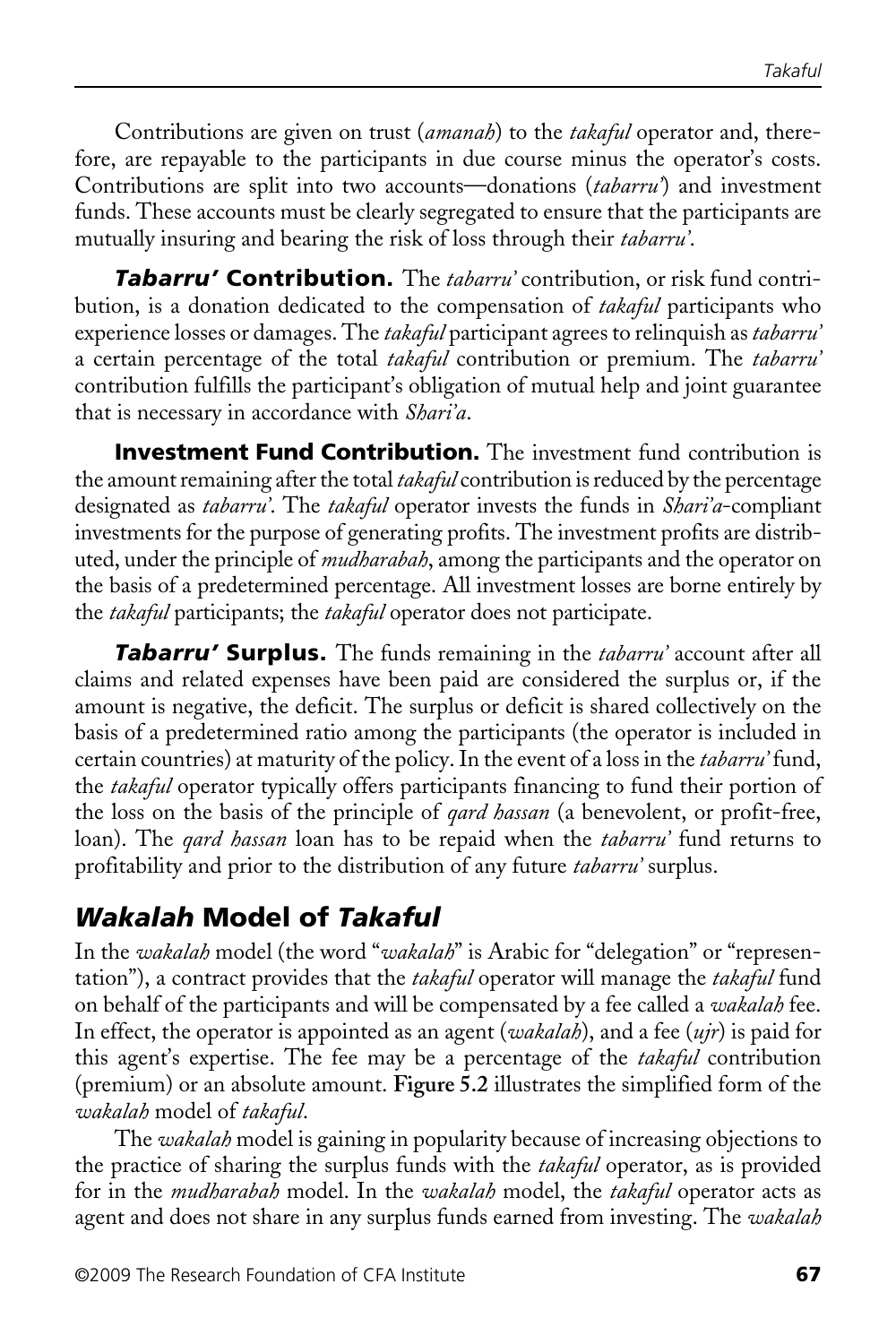

**Figure 5.2. Simplified Form of** *Wakalah* **Model of** *Takaful*

model of *takaful* is currently offered in 30 countries. The *wakalah* model is preferred also because it is regarded as providing better insurance protection than the *mudharabah* model, which is considered more friendly to the investment manager.

*Tabarru'* **Contribution.** As in the *mudharabah* model, a percentage of the total *takaful* contribution is segregated as *tabarru'*. The *tabarru'* contribution is further split into a risk fund and an investment fund. The rationale for having two funds is the same as in the *mudharabah* model. The risk fund is used to pay claims; it is treated as a donation to help the needy (participants who experience losses or damages) and to fulfill the *Shari'a* requirement of mutual risk sharing. The investment funds are invested in *Shari'a*-compliant investments.

**Expense Fund Contribution.** The *ujr* equals the difference between the total *takaful* contribution, or premium, and the amount of the *tabarru'* contribution. The *ujr* funds are segregated in the expense fund.

*Tabarru'* **Surplus.** Any surplus funds that are generated from the *tabarru'* funds may be used in one of three ways. First, the entire surplus may be kept in the *tabarru'* fund. Second, a certain portion may be kept in the fund as a contingency reserve, and the balance may be distributed to the participants. Third, after making provisions for a contingency reserve, the balance may be distributed among the participants and the *takaful* operator. The method by which surplus funds will be distributed is disclosed to participants prior to their participation in the plan.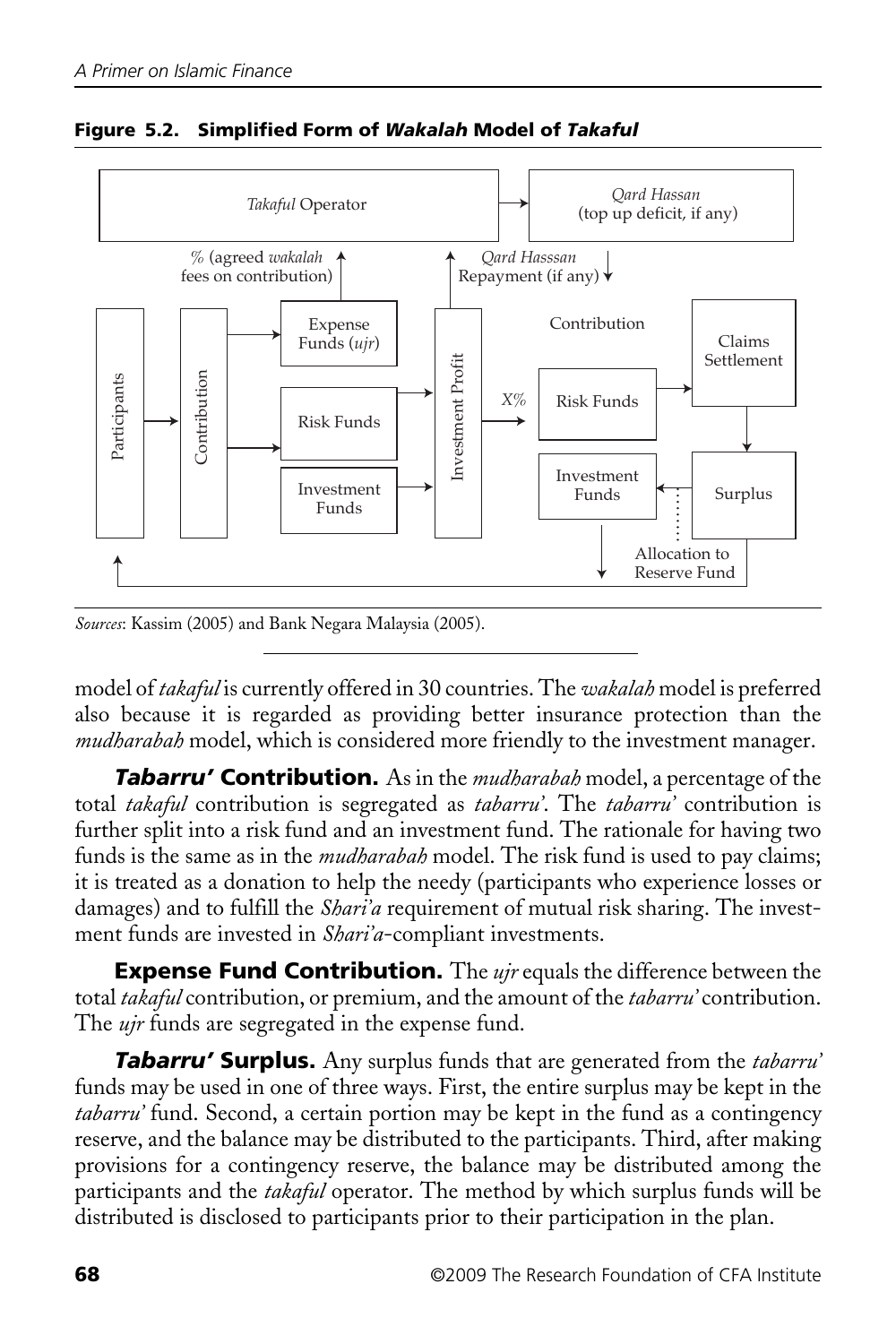As in the *mudharabah* model, any losses in the *tabarru'*, or risk, fund are borne by the participants. The *takaful* operator typically extends financing on the basis of the *qard hassan* (benevolent loan) principle. The loans must be repaid by participants before any future surplus is distributed to them.

# *Wakalah***-with-***Waqf* **Model of** *Takaful*

The *wakalah*-with-*waqf* model is a refinement of the *wakalah* model and incorporates a separate legal entity known as a *waqf* to hold shareholder donations and participant contributions. A *waqf* is essentially a gift of land or property intended for religious, educational, or charitable purposes, and the use of a *waqf* is an accepted practice in most Muslim countries. The *waqf* is a *Shari'a*-compliant entity that can operate under direct ownership of the *waqf* assets or, alternatively, with a third party that owns the assets. Unlike in the *mudharabah* and *wakalah* models, the participants do not own the *takaful* or *waqf* funds. **Figure 5.3** shows the simplified form of the *wakalah*-with-*waqf* model.

The *waqf* funds are managed on a fee basis by an appointed fund manager or administrator. The *takaful* operator, or *mudarib*, has its own shareholders and, in addition to receiving a fee to manage the *waqf* assets and to administer the *takaful* plan, shares in any profit from the *waqf*'s investments, which are funded by both shareholder donations and participant contributions. The profit or loss of the *takaful* operator is passed on to its shareholders.



**Figure 5.3. Simplified** *Wakalah***-with-***Waqf* **Model of** *Takaful*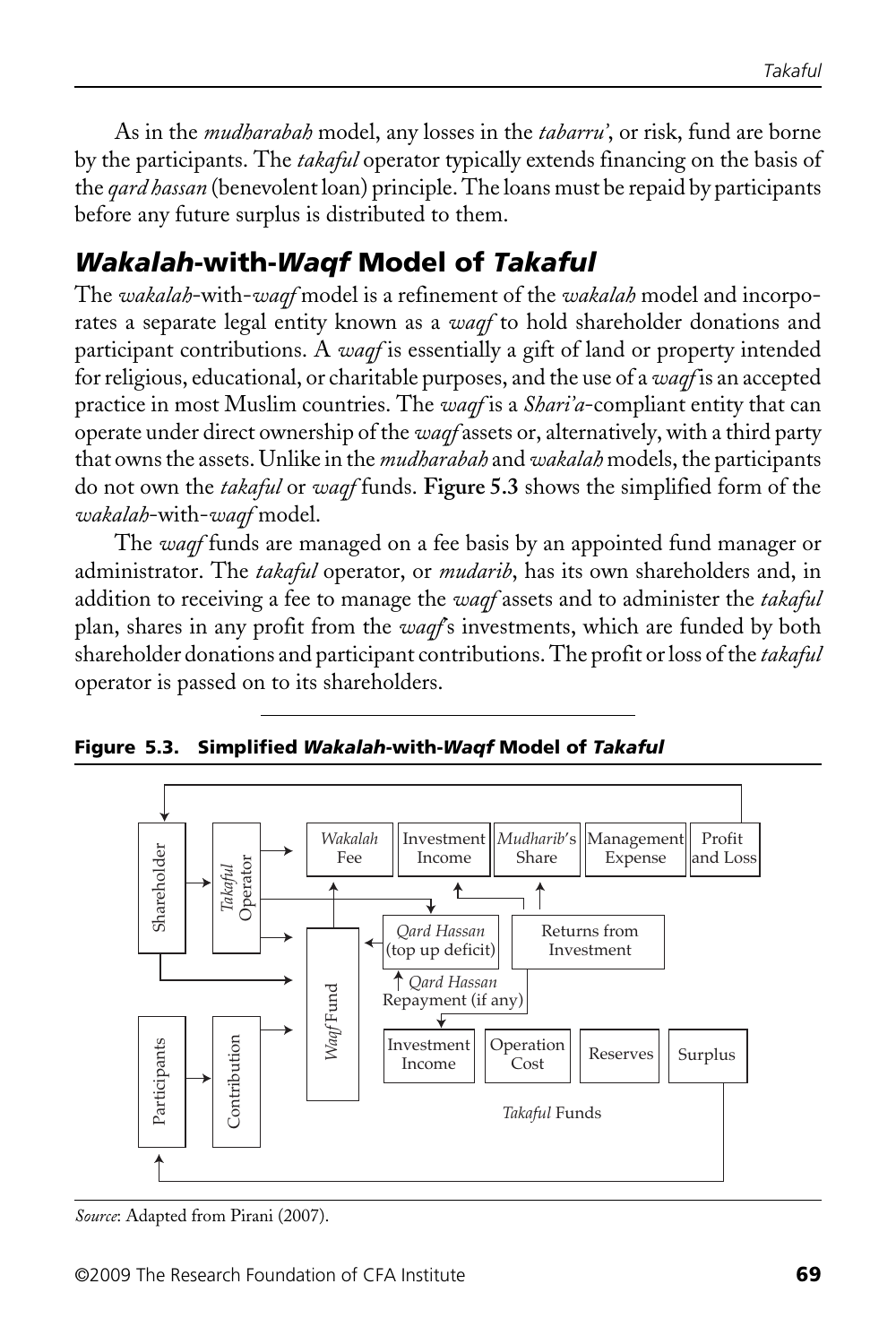**Shareholder Donations.** Shareholders of the *takaful* operator's company, who may also be *takaful* participants, make a donation (the amount may be specified by Islamic scholars) to establish the *waqf* fund. The shareholders have no ownership rights in the *waqf*, but they do have the right to administer the *waqf* funds and to develop the rules and regulations that govern it. The *waqf* funds are invested in *Shari'a*-compliant products, and the returns are used for the benefit of *takaful* participants. There is no obligation to distribute any surplus *waqf* funds to the shareholders.

**Participant Contributions.** The *tabarru'* contributions made by the participants are also deposited in the *waqf*. The *waqf* funds, after the *takaful* operator's fees to cover management, administration, and marketing expenses are deducted, are invested in *Shari'a*-compliant products. Any claims from participants to cover losses or damages are paid from the *waqf*. In addition, all operational costs, such as re-*takaful* (similar to re-insurance in the conventional insurance model) or the building up of reserves, are met from the *waqf*.

**Surplus Funds Distribution.** The rules of the *waqf* define the basis for compensation to participants for losses suffered and may also provide for the manner in which any surplus funds are to be shared, but no obligation exists to distribute surplus funds to *takaful* participants.

As in the case of the *mudharabah* and *wakalah* models, the *takaful* operator covers any losses in the *waqf* through a *qard hassan* (benevolent) loan. This loan is made to the *waqf* entity, however, not to individual participants. Such loans must be repaid by participant contributions before any future surplus funds can be distributed.

# **Types of** *Takaful*

*Takaful* plans can be divided into family *takaful* plans and general *takaful* plans.

**Family** *Takaful* **Plans.** A family *takaful* plan has three basic forms: the individual *takaful* plan, a mortgage *takaful* plan, and a health/medical *takaful* plan.

The individual *takaful* plan is a long-term savings and investment program with a fixed maturity period. It is similar in purpose to a term life insurance plan in the conventional insurance system but is entirely different in terms of mechanism and transaction structure. Its aims are

- 1. to encourage people to save regularly,
- 2. to earn and share profits from investing in *Shari'a*-compliant products, and
- 3. to pay *takaful* benefits to any heir(s) should a participant die before the maturity date of his or her *takaful* plan or to the participant in the case of disability.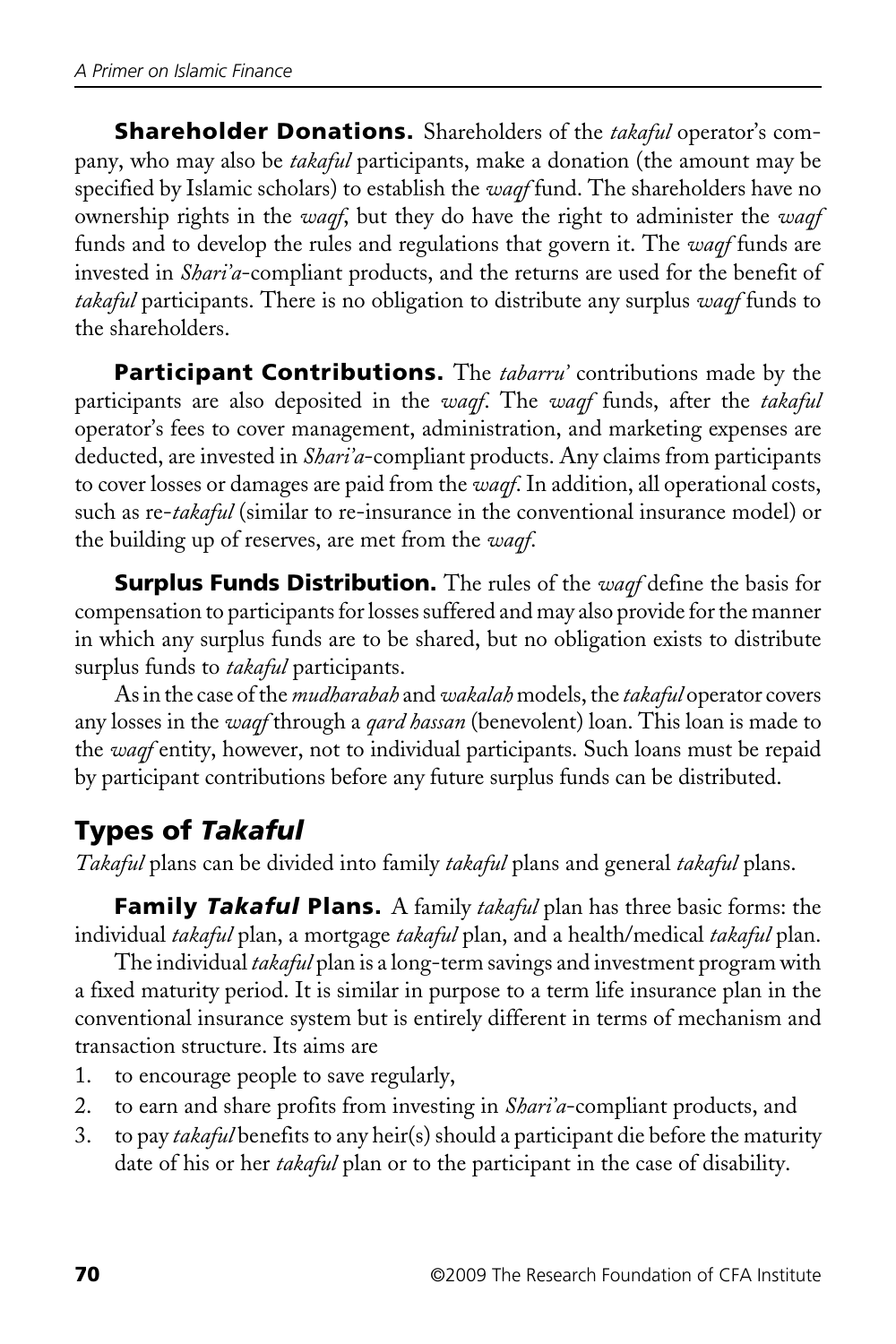If a participant dies before the end of the plan's terms, the participant's family members are entitled to the following benefits:

- the total contribution paid to date—that is, up to the due date of the installment payment just prior to the participant's death—plus the participant's share of the profits earned from investments credited to the account and
- the participant's remaining *takaful* installments under the term of the plan calculated from the date of death (these benefits are paid from the *tabarru'* fund). If a participant outlives the *takaful*'s term, the following benefits are paid to the participant:
- the total amount of contributions paid by the participant plus the share of profits earned from investments credited to the participant's account and
- any surplus *tabarru'* funds allocated to the participant's account.

Should the participant be compelled to surrender or withdraw from the *takaful* plan before the maturity of the plan, the participant is entitled to receive the proportion of *takaful* installments that have been credited to the account plus the participant's share of investment profits. The amount that has been relinquished as *tabarru'*, however, is not refunded.

Mortgage *takaful* is a family *takaful* plan that automatically settles the policyholder's house financing in the event of his or her death or permanent disability. In most cases, the policyholder needs to pay only a single contribution for the mortgage *takaful*. The contribution rate depends on the policyholder's age, the amount of protection bought, the profit rate, and the amount of time for which the protection is valid. If the policyholder sells the house or redeems the financing earlier than the term, the policyholder is entitled to receive a pro rata refund of the contribution for the unexpired period of *takaful* ("Home Takaful" 2007).

Health or medical *takaful* covers the cost of private medical treatment, such as the cost of hospitalization and a doctor's care, if the policyholder is diagnosed with certain illnesses or has an accident. The coverage could be on a stand-alone basis or could act as a supplementary contract to a basic family *takaful* plan ("Medical & Health Takaful" 2007).

**General** *Takaful***.** General *takaful* schemes are basically joint-guarantee contracts that provide compensation to participants in the event of a defined loss. They are short term in nature (normally one year), cover individuals or commercial entities, and insure real and personal property. The types of general *takaful* schemes offered include fire *takaful*, motor (automobile) *takaful*, and marine *takaful*.

# **History of** *Takaful* **in Malaysia**

Malaysia, with a penetration rate of about 30 percent compared with about 5 percent in other Muslim countries, is ahead of most Muslim countries in developing the *takaful* market. Malaysia's *takaful* industry began in 1985 when the country's first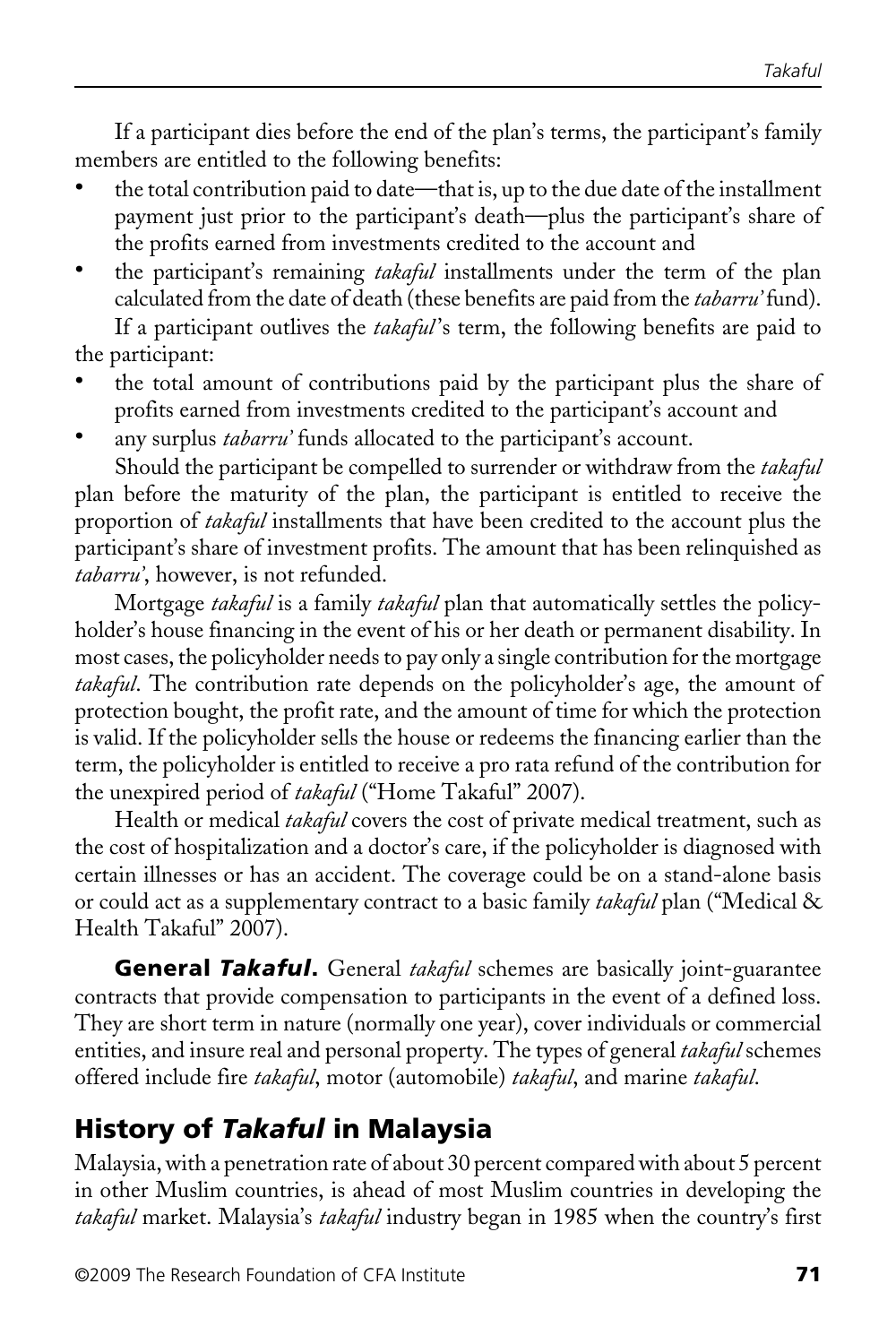*takaful* operator, Syarikat Takaful Malaysia, opened for business. This development followed the establishment in 1982 of a special task force to study the possibility of establishing Islamic insurance in the country.

The second *takaful* operator, MNI (Malaysia National Insurance) Takaful, opened its doors in 1994. Renamed Takaful Nasional in 1998, it is a subsidiary of a Malaysian conventional insurer. In 1997, a full-fledged re-*takaful* company, ASEAN Retakaful International, was incorporated in Malaysia's offshore financial center, Labuan, to support the re-*takaful* needs of the region's *takaful* operators. Its shareholders are *takaful* operators based in Malaysia, Brunei, and Singapore. In 2008, the country had eight *takaful* operators, twice the number in 2003.

At year-end 2007, total *takaful* contributions in Malaysia had risen 48.6 percent year-over-year to 2.6 billion Malaysian ringgits (RM), or US\$845 million. At yearend 2003, total *takaful* contributions in Malaysia stood at RM1.0 billion, or US\$264 million. And at year-end 2007, total *takaful* fund assets in Malaysia had climbed 18.6 percent year-over-year to RM8.8 billion, or US\$2.65 billion, and accounted for 7.2 percent of total Malaysian insurance company assets. Approximately 85 percent of *takaful* assets were held in family *takaful* plans, with the remaining assets in general *takaful* plans. In 2003, total *takaful* fund assets were RM4.4 billion, or US\$1.16 billion—that is, 5.6 percent of the total Malaysian insurance industry's assets (Ernst & Young 2007).

Malaysia actively promotes *takaful* products, especially family *takaful* plans, as a tool to increase savings within the Muslim community and as an essential component in ensuring economic growth and accelerating the investment potential of the *ummah*—the Muslim community as a whole.

#### **Prospects for Global** *Takaful* **Growth**

*Takaful* market growth is forecasted to increase substantially over the next decade. Moody's Investors Service projects global *takaful* premiums to rise to US\$7.4 billion in 2015; Ernst & Young estimates that global *takaful* premiums will reach US\$4.3 billion in 2010 if Iran is excluded and reach almost US\$15 billion if Iran is included (Ernst & Young 2007).

The greatest prospects for growth in the *takaful* market are in the countries of the Middle East, which have historically had a low level of insurance penetration—conventional or *takaful* (Ernst & Young 2007).

**Figure 5.4** compares the prospects for *takaful* by 2015 in various countries as projected by premium revenues in U.S. dollars. Malaysia is expected to continue to dominate the market, but Indonesia is expected to follow closely on its heels, with Saudi Arabia, the United States, and Iran rounding out the top five nations in terms of projected *takaful* premium revenues in 2015.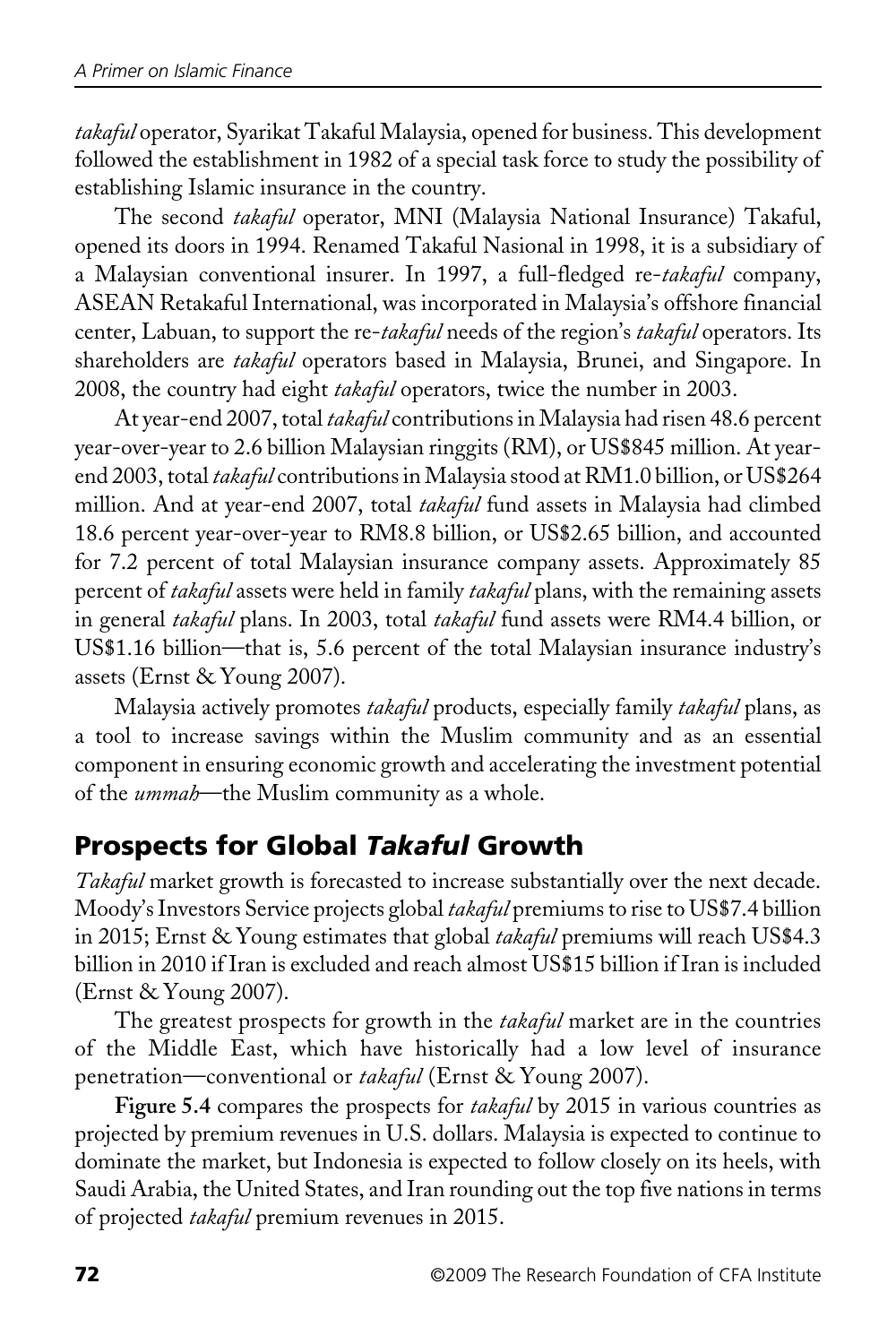

**Figure 5.4. Potential for** *Takaful* **by Year 2015 for Selected Countries**

*Source*: Reorient Legal (no date).

The following factors point to the potential for growth in the *takaful* market over the next five years:

- The global trend of a Muslim preference for Islamic financial products, including *takaful*, will continue.
- Banca*takaful* (*Shari'a*-compliant bancassurance) offers a venue for *takaful* to expand by tapping into a bank's infrastructure and marketing mechanism.20
- Support by regulators, such as Bank Negara Malaysia, the Islamic Financial Services Board, and the Accounting and Auditing Organization for Islamic Financial Institutions, is facilitating the development of all Islamic financial products, including *takaful*.
- A broad range of products is needed to stimulate new demand as conventional insurers enter the market.

<sup>20</sup>Bancassurance (a term for the Bank Insurance Model) is the term used to describe the partnership or relationship between a bank and an insurance company whereby the insurance company uses the financial institution's sales channels to sell insurance products.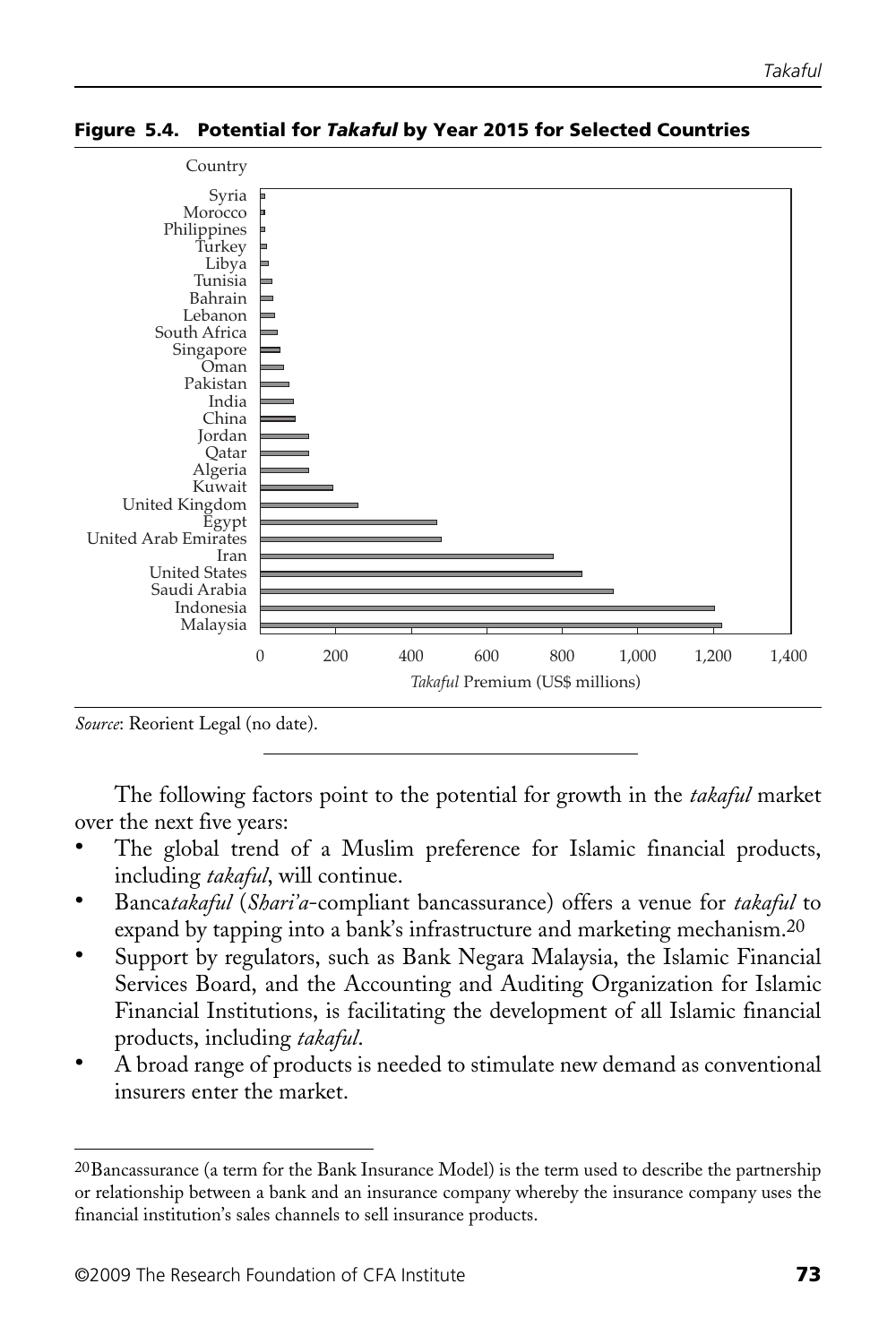- Global insurance giants, such as Prudential and Allianz, are raising awareness of the Islamic insurance industry through their significant brand recognition.
- An active marketing appeal to non-Muslims is being undertaken. In Malaysia, non-Muslims account for around 35 percent of the *takaful* customer base; in Sri Lanka, some 15 percent of *takaful* policyholders are non-Muslims.
- There is a shift in perception toward the idea that *takaful* is both an investment solution and an insurance product.

#### **Challenges for the** *Takaful* **Industry**

Although growth in the *takaful* industry has been strong in certain countries and the prospects for broader, more sustained growth are positive, the *takaful* industry still faces a number of challenges.

First, because *takaful* is a fairly young industry, corporate governance policies for *takaful* operators are still developing. Regulatory bodies must step in to implement appropriate policies and standards to ensure *Shari'a* compliance and to avoid conflicts between the operators, shareholders, and policyholders.

Second, a greater number of well-known, established credit-rating agencies need to rate *takaful* companies regarding their *Shari'a* compliance, financial strength, and solvency to strengthen consumer confidence in them. Currently, only the Islamic International Rating Agency and Moody's offer such ratings.

Third, consumers need more information about the benefits and mechanics of *takaful*. The three *takaful* business models—*mudharabah*, *wakalah*, and *wakalah* with *waqf*—create confusion among consumers and doubt about *Shari'a* compliance.

Fourth, more *takaful* products are needed that are competitive with conventional insurance products, particularly in meeting the needs of commercial customers. More investment needs to be made in cost-effective technology and methods to take advantage of new distribution channels, such as the internet and banca*takaful*, to reach more customers.

Fifth, a shortage of skilled *takaful* staff exists.

Sixth, the pace has been slow in solving a combination of technical, legal, tax, *Shari'a*, and accounting issues in certain Muslim countries, such as Indonesia, which has hampered the entry of international *takaful* players into potentially strong markets.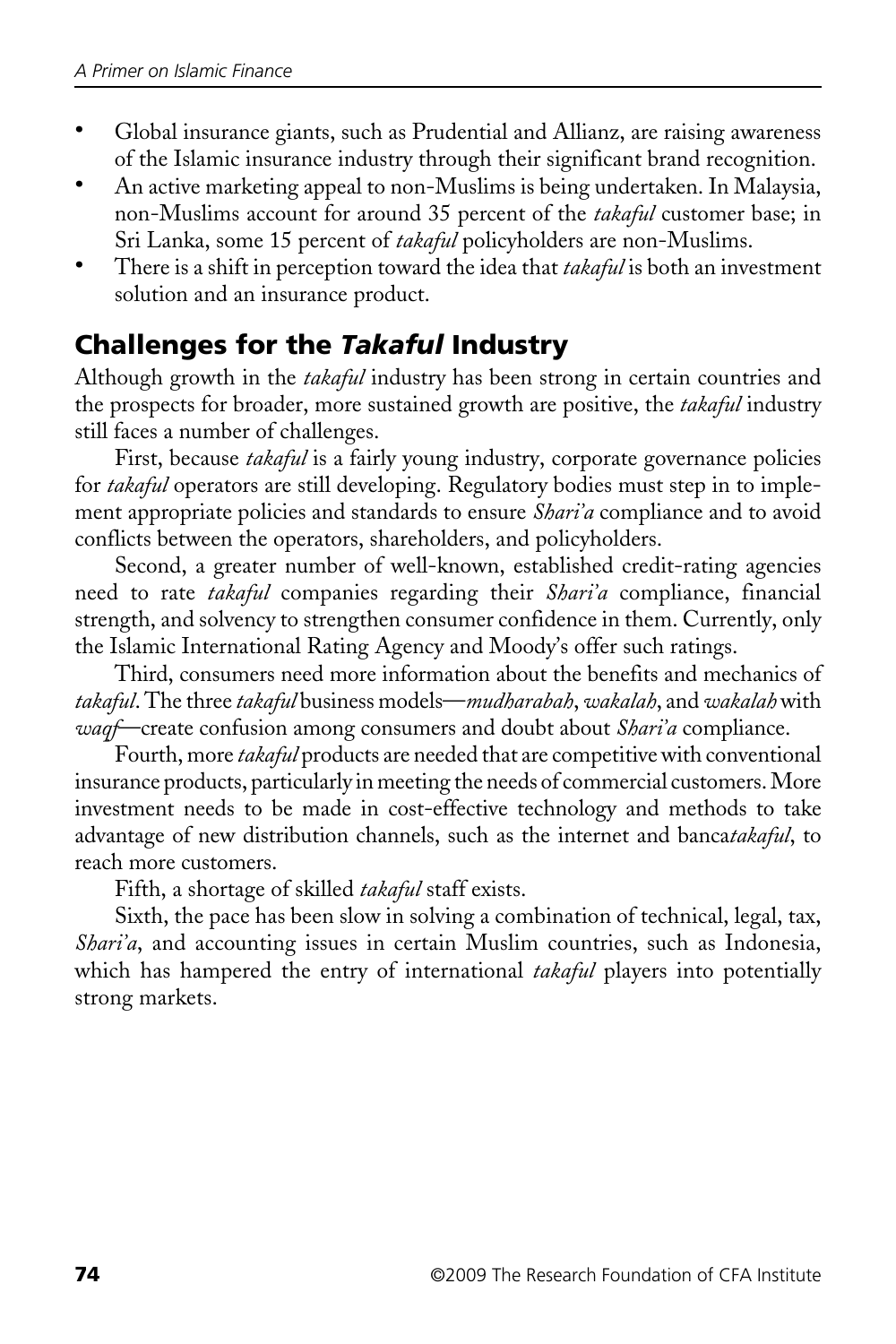# **Chapter 6. Islam and Private Wealth Management**

The Islamic wealth management (IWM) industry is the fastest growing segment of Islamic finance. The segment represents an estimated US\$1.3 trillion of personal Muslim wealth in the Gulf Cooperation Council (GCC) countries alone.21 In addition, significant wealth is being created in India, Malaysia, and Indonesia.

 The growth of the IWM sector of financial services has been fueled by rising personal wealth in the Middle East and Southeast Asia as oil prices have dramatically risen, coupled with strengthening demand for *Shari'a*-compliant wealth generation products as Muslims seek to identify with the teachings of Islam. In addition to unprecedented oil-related wealth creation, wealth has multiplied in the Muslim community because of widespread robust macroeconomic growth in emerging Asian nations, diversification in business and financial investment in the Middle East, and new foreign direct investment in Southeast Asia driven by rising commodity prices (Lim 2008; KFH Research 2008).

The scope of IWM, as in conventional private wealth management or private banking, is much wider than simply investment management. It encompasses liability and risk management as well as inheritance and tax planning for high-networth (HNW) individuals. Practically speaking, however, other than overlaying Islamic principles on investment selection and obeying religious restrictions on wealth transfer in a decedent's estate, Islamic private banking essentially shares the same goals and practices as conventional private banking.

This chapter focuses on the Islamic definition of wealth, the Islamic wealth creation and management cycle, Islamic inheritance law, the size of and prospects for this market sector, and the drivers of and challenges to the continued growth of global Islamic wealth and Islamic wealth management.

#### **Wealth and Islam**

Islam teaches that wealth can be obtained through effort or through inheritance but that all wealth (*maal*) belongs to Allah and that mankind is only a trustee of this wealth. In Islam, wasting wealth is scorned. Money should be earned, invested, and spent in approved (*halal*) ways—that is, in compliance with Islamic principles. Only in this way will a Muslim, his or her family, and society (*ummah*) obtain rewards in this life and also hereafter (Salim 2006).

<sup>21</sup>The GCC consists of Bahrain, Kuwait, Oman, Qatar, Saudi Arabia, and the United Arab Emirates. See Nambiar (2008).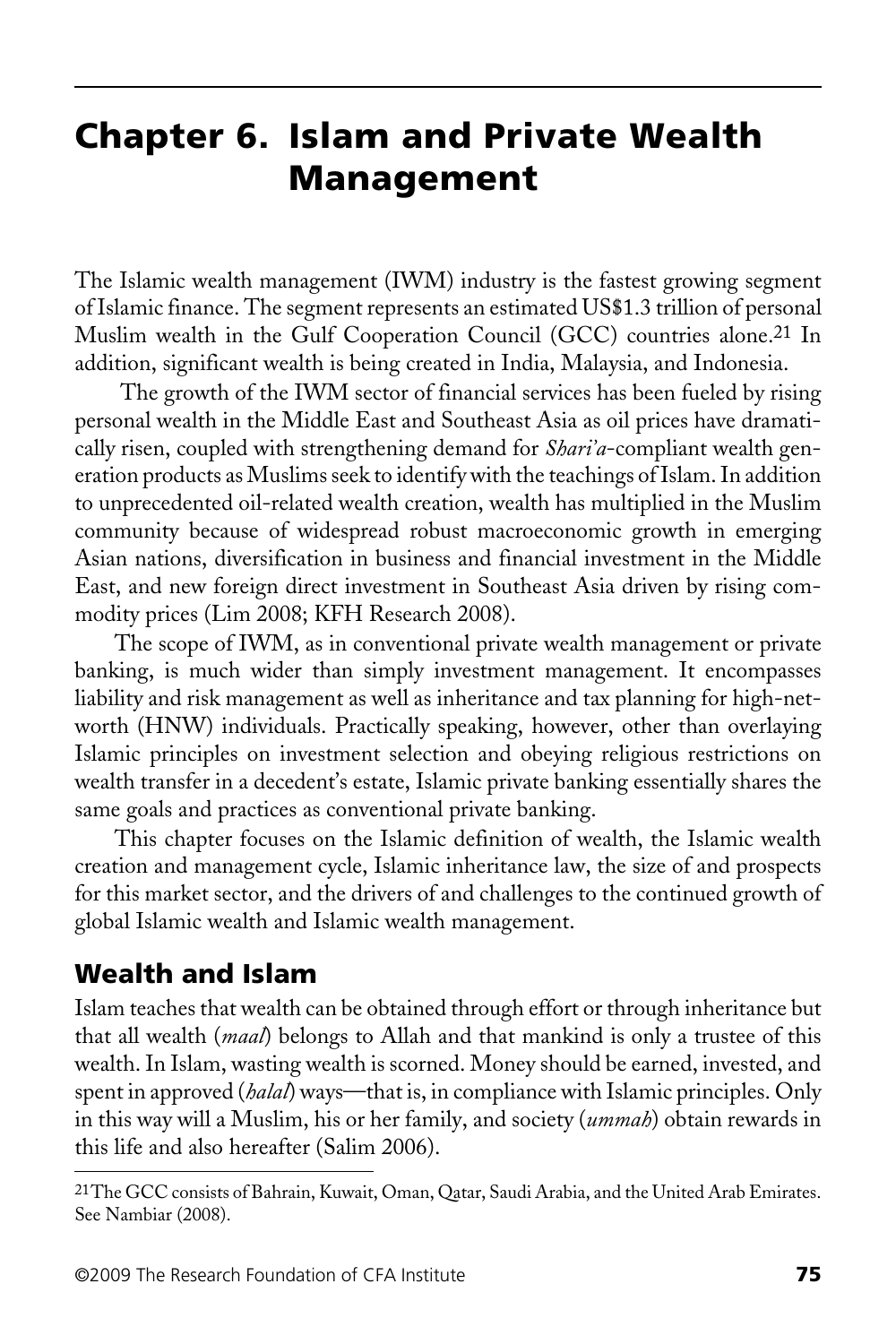Islam does not discourage the acquisition of wealth, but it maintains that obsessive preoccupation in accumulating and building wealth by an individual leads to the sidelining of the most essential part of the self—one's spirituality. The same is considered true for a government or a society. And although Islam does not view the accumulation of wealth negatively, it does frown on excessive accumulation of wealth in the hands of a few. The *zakat* tax system, which effectively redistributes wealth from the "haves" to the "have-nots," is one of the five pillars of Islam. Inheritance rules also ensure that wealth is evenly shared among the *ummah*.

Islam requires that Muslims seek to acquire enduring *and endearing* wealth. For this purpose, Islam encourages Muslims to work and earn a legitimate income for themselves and their families and implores every Muslim to work hard to achieve perfection and excellence in his or her chosen profession. Thus, the practices of Islamic wealth management incorporate the creation, enhancement, protection, distribution, and purification of wealth.

#### **The Islamic Perspective on Wealth Creation, Management, and Distribution**

*Shari'a* teaches that wealth serves many purposes and should neither be expended on unlawful products and services nor spent in vain or ostentatiously. According to *Shari'a*, the need to attain wealth provides the motivation to work hard. The ability of a person to create and to equitably distribute wealth gives hope to the poor and needy, and the need to manage wealth provides the discipline to save in order to support family and society. By saving even a small portion of income or profits and eschewing wasteful spending, a Muslim can help fight consumerism and inflation (Salim 2006). **Figure 6.1** portrays the cycle of wealth creation, enhancement, protection, and distribution with which all private banking functions, conventional and Islamic, are concerned.

**Wealth Creation.** In Islam, Allah owns the wealth and bestows it on mankind. Allah is the absolute owner of wealth; mankind is the trustee of wealth. Wealth should be earned and multiplied in an Islamically permissible way, which means income and capital appreciation must not be generated from prohibited business activities.

**Wealth Enhancement.** Enhancement of wealth in Islam is achieved through investing only in *Shari'a*-complaint financial products—that is, products entirely free from *riba* (usury) and largely free of *gharar* (uncertainty) and *maisir* (gambling); moreover, the investing must not involve *haram* (forbidden) products, such as pork and alcohol. Such financial products include stocks, investment funds, bonds (*sukuk*), insurance (*takaful*) plans, *wadiah* and *mudharabah* savings plans, and the funding of new investment through *Shari'a*-compliant financing arrangements. The goal of IWM, which is similar to the goal of conventional wealth management, is to garner reasonable capital growth while preserving accumulated wealth.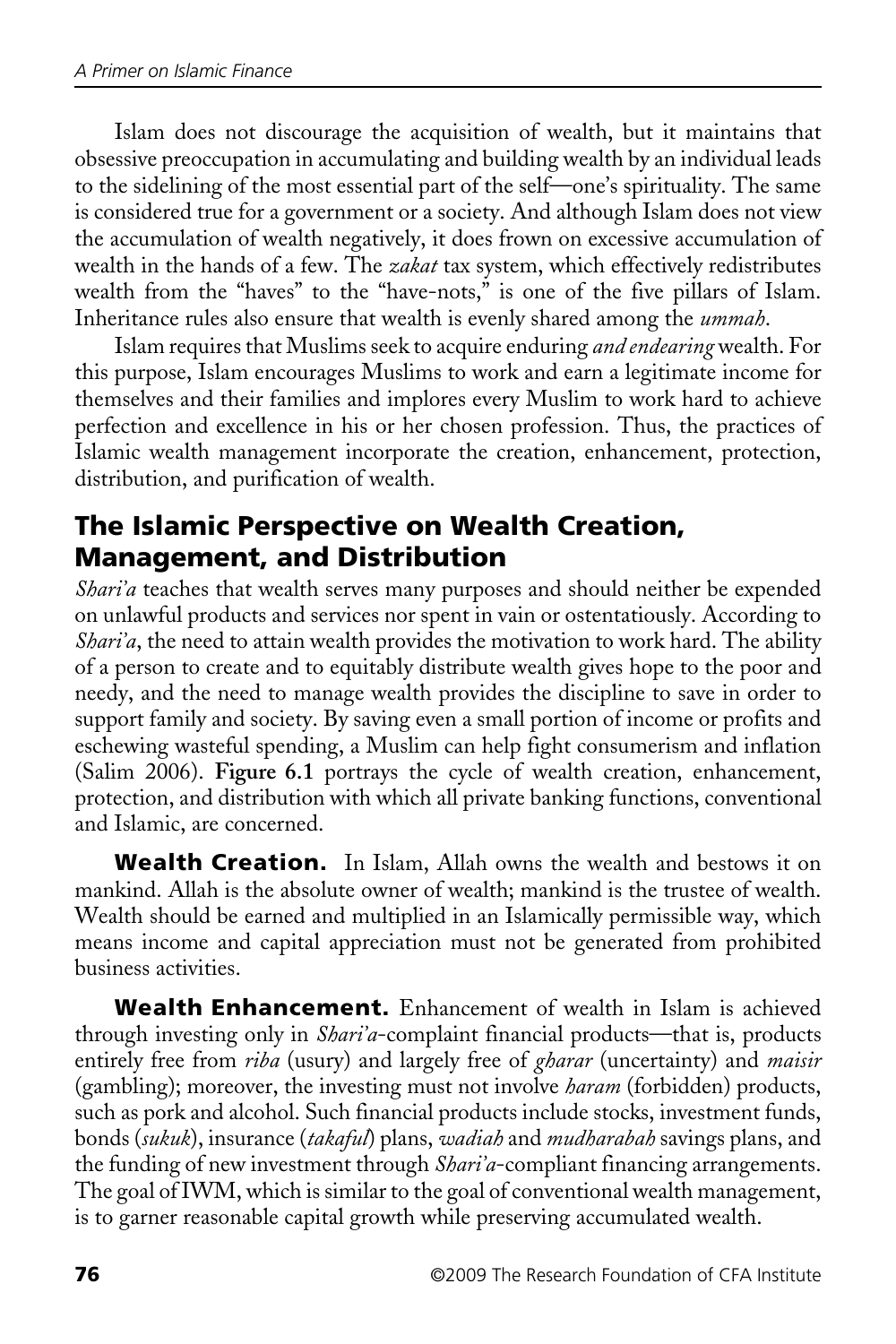#### **Figure 6.1. Cycle of Wealth Creation, Enhancement, Protection, and Distribution**



**Wealth Protection.** The protection of wealth is crucial according to Islam; every conceivable financial risk and threat must be considered and provided for. Therefore, risk management and Islamic insurance (*takaful*) play an important role in the practice of IWM. And investing in *Shari'a*-compliant financial products that are viewed as being structured to avoid *gharar* is consistent with the Islamic admonishment to protect wealth.

**Wealth Cleansing and Distribution.** Islam requires both physical and spiritual cleanliness. Cleanliness of the spirit involves cleanliness of the mind, so that it is free of bad intent or desire to commit unlawful acts, and cleanliness of the heart, so that it is free from jealousy, hypocrisy, and evil desires. Spiritual cleanliness is associated with hope, truthfulness, forgiveness, and compassion. To aid Muslims in achieving spiritual cleanliness and wealth purification, Islam espouses the *zakat* tax system. It is mandatory for every Muslim whose wealth has reached a certain level to pay *zakat*, which is fixed at a rate equivalent to 2.5 percent of a person's or household's financial assets or tradable goods. *Zakat* is a means of narrowing the gap between rich and poor and a way to help meet the needs of less fortunate members of society.

Wealth distribution also takes place through the inheritance law, or *faraid*, which governs the distribution of the estate of a Muslim after death.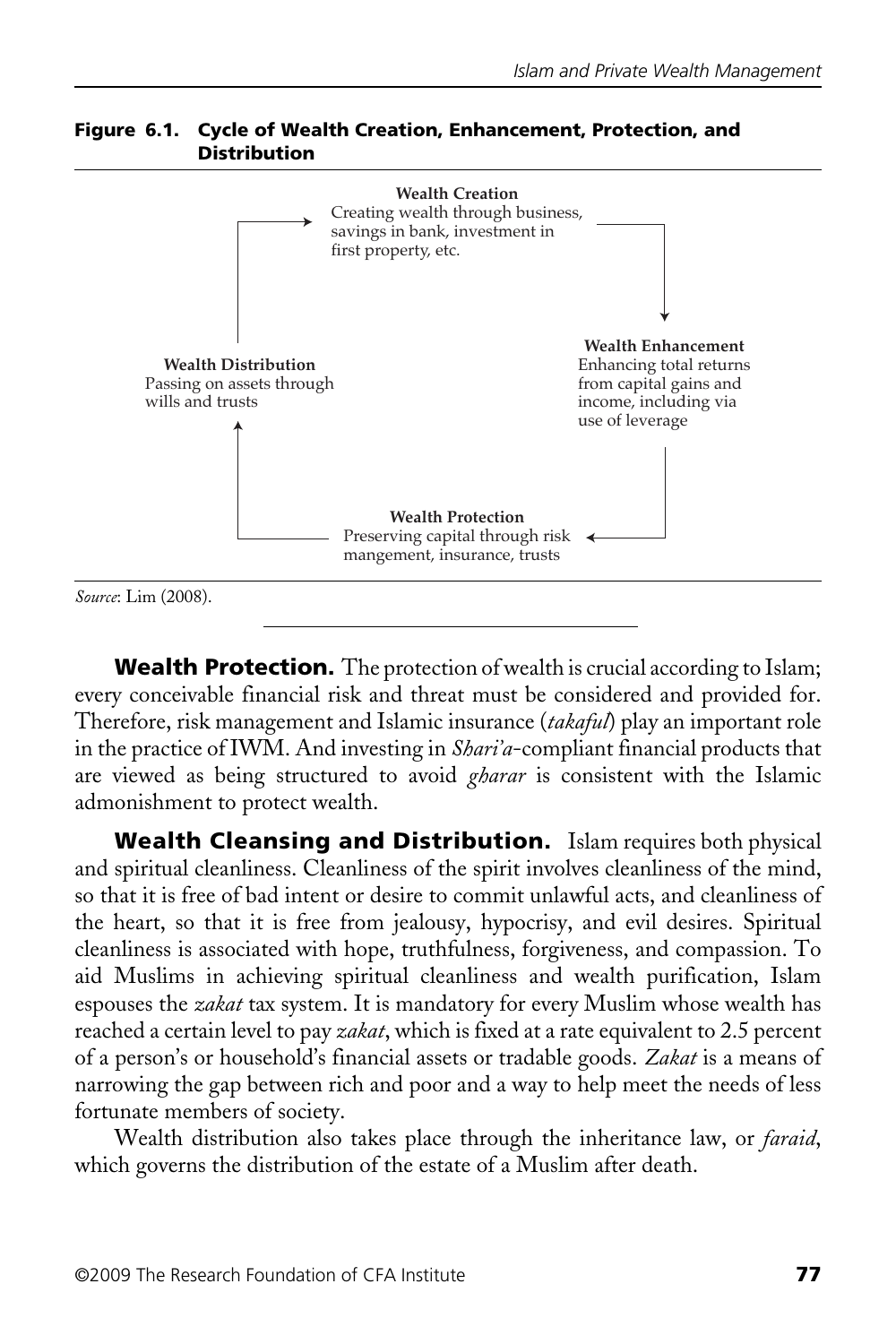# *Faraid*

*Faraid*, or the Islamic law of inheritance, automatically includes the spouse, parents, and children (known as Quranic heirs) of the decedent as the heirs to the decedent's estate. Grandchildren, adopted children, illegitimate children, foster parents, non-Muslim parents, non-Muslim children, and non-Muslim family members are not automatically included as heirs under Islamic law. A Muslim may dispose of onethird of his or her estate as he/she wishes. Therefore, up to one-third of a decedent's estate may be bequeathed among non-*Shari'a* heirs through the provisions of a will. A will (*wasiyat*) is considered to be a religious obligation of all Muslims, but it may be either oral or written. Normally, the will must be declared in the presence of two witnesses in order to be valid, but an exception exists, according to the Islamic schools of Maliki and Hanbali—namely, a will is still acceptable if it is written in the known handwriting of the testator or bears his or her known signature.

The size of the estate is determined after payment of funeral expenses and debts and the discharging of spousal rights to mutually acquired properties, incomplete lifetime gifts (*hibah*) and after-death legacies to nonheirs (made via the *wasiyat*). The majority view is that debts to Allah, such as *zakat*, should be paid regardless of their mention in the will, although this view is a matter of debate among Muslim jurists (Hussain, no date).

The differences between Muslim and non-Muslim wills are enumerated in **Exhibit 6.1**.

| Islamic Will                                                                                                                                                                                                             | Non-Islamic Will                                                                                                                                |
|--------------------------------------------------------------------------------------------------------------------------------------------------------------------------------------------------------------------------|-------------------------------------------------------------------------------------------------------------------------------------------------|
| Islamic law determines the disposition of the majority<br>of a decedent's assets.                                                                                                                                        | The disposition of all the decedent's assets is<br>determined by the decedent.                                                                  |
| Distribution of a decedent's estate to Quranic heirs<br>(spouse, children, and parents) is provided for under<br>the inheritance law. No changes can be made to this<br>predetermined distribution by a decedent's will. | A decedent has full discretion in determining the<br>distribution of the estate to spouse, children,<br>parents, and any other heirs specified. |
| Only one-third of a decedent's estate can be<br>distributed to non-Quranic heirs without the consent<br>of the Ouranic heirs.                                                                                            | A decedent may determine the disposition of<br>100 percent of his or her estate.                                                                |

**Exhibit 6.1. Differences between Islamic and Non-Islamic Wills**

# *Zakat*

Paying *zakat* is considered to be a form of worshipping Allah. The original meaning of the word *zakat* is both "purification" and "growth." Paying *zakat* is an obligation for Muslims to fulfill. It is the third of the five pillars of Islam, and its importance is no different from that of the other obligations.22 Giving *zakat* means "giving a

<sup>22</sup>The other pillars of Islam are faith, prayers, fasting, and *hajji* (or pilgrimage).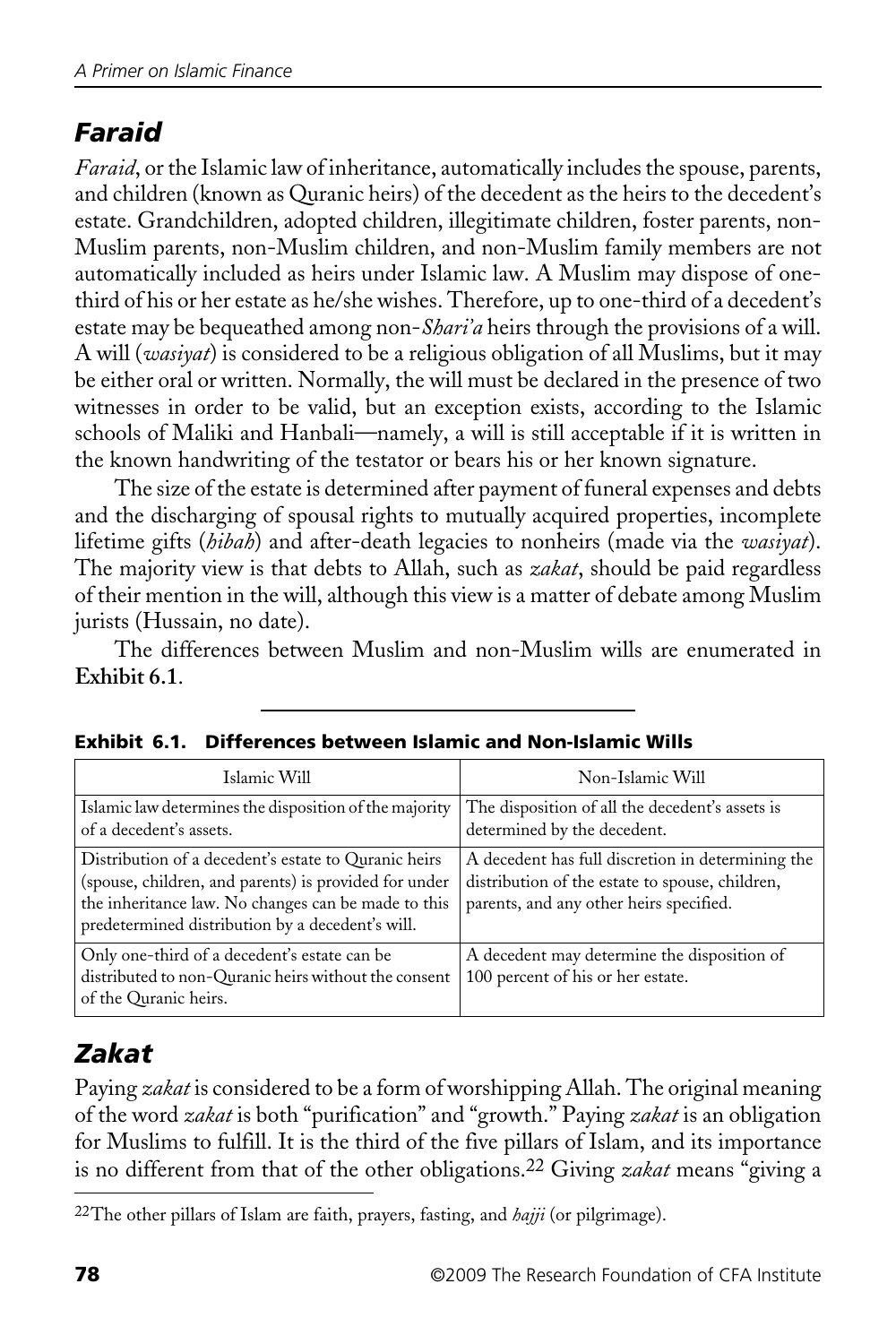specified percentage of certain assets to certain classes of needy people." Muslims believe that payment of *zakat* leads to cleansing the heart from evil. There are two main types of *zakat*:

- Zakat fitr is due from the start of Ramadan until the prayer ending Ramadan (*eid al-fitr*). Every Muslim except those living in absolute poverty must contribute a certain amount of staple foods or the equivalent in money.
- *Zakat* on *maal*: This type of *zakat* is payable on traditional types of wealth, such as agricultural produce, reared animals, a business, gold, and silver.

The belief is that wealth is a gift from Allah; if able, one has the duty to use part of it to help one's needy brethren. This redistribution of wealth is a way to reduce social inequality.

#### **Prospects for Islamic Wealth Management**

The report "Tapping Global High Net Worth Individuals" (KFH Research 2008) states that more and more Muslim HNW individuals are turning to Islamic wealth management. Many are strongly committed to using financial services that are fully compatible with *Shari'a* principles and are shunning investments in industries viewed as unethical, such as alcohol or gambling. Increased financial transparency and disclosure and regular monitoring for compliance by the relevant *Shari'a* boards have also encouraged demand. In general, acceptance of Islamic financial services and products, such as *sukuk*, private equity, and structured products, has been growing.

In 2008, Muslim private wealth is estimated to have represented some 5 percent (US\$2.1 trillion) of global private wealth, up from an estimated 4.8 percent (US\$1.9 trillion) in 2007. And Muslim private wealth is projected to rise by 2020 to an estimated US\$4 trillion as the world's Muslim population increases to an estimated 2.5 billion, up from the current estimate of 1.5 billion (KFH Research 2008).

Although growth of the Islamic wealth management sector has been strong, IWM faces the same challenges that Islamic finance, in general, faces if it is to expand to its full potential. A major hurdle for future growth of the industry is a skills shortage. The number of religious scholars with sufficient credentials to issue rulings on new products is limited, as is the number of well-trained lawyers, bankers, and technical staff who are needed to implement contracts and develop new products. An Islamic scholar must train for about 15 years in Islamic jurisprudence and finance. Players in the industry often lack the necessary information, and academic research and market data are often incomplete and inconsistent.

In addition to skilled and educated human capital, for IWM to advance, it needs a higher level of standardization in investment products and consistency in the application of screening criteria for *Shari'a* compliance. Often, no single interpretation of Islamic law prevails throughout a particular jurisdiction, so each financial institution in that jurisdiction has its own board of religious scholars to determine which products are *halal* (permissible) under Islam.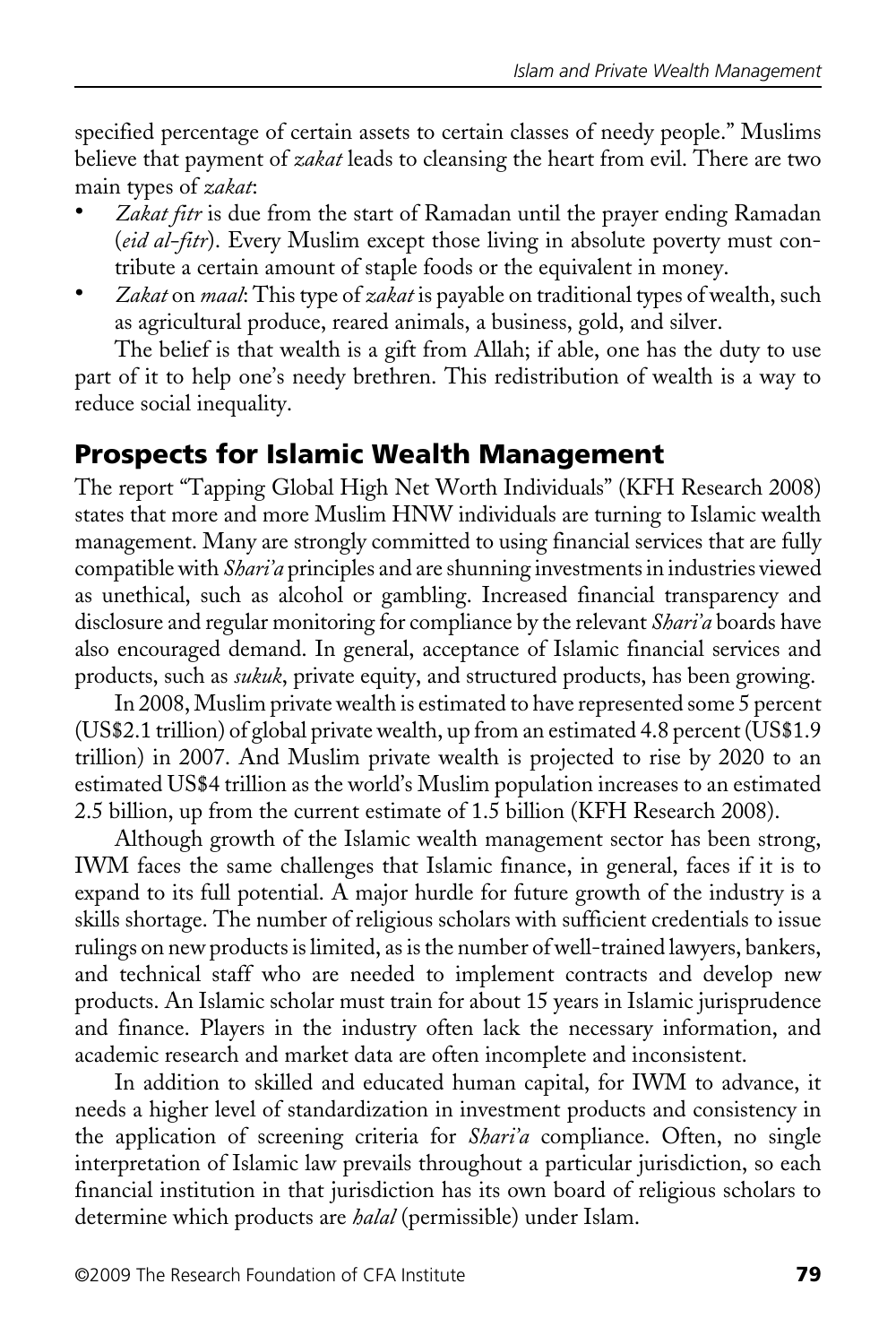Affluent and HNW Islamic investors are becoming markedly more sophisticated and adventurous in their financial demands than in the past, however, and are turning to hedge funds and other complex capital market products to earn a competitive return. Although the religious credentialing of financial products is important to these investors, the potential for return may be the deciding factor. A common position taken by private and institutional investors is that they prefer to invest in Islamic funds when possible, so long as they do not have to sacrifice return to do so.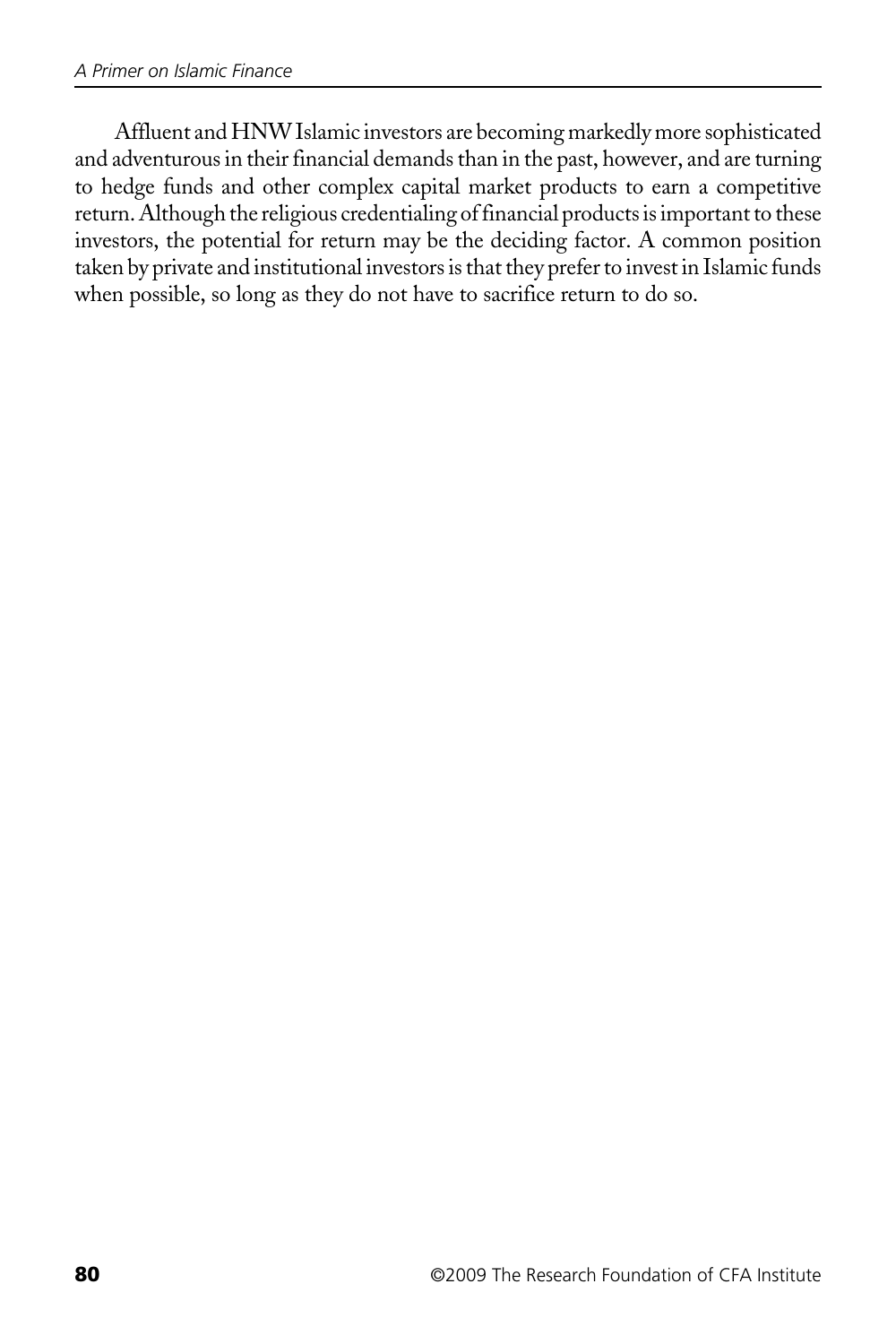# **Chapter 7. Corporate Governance for Islamic Financial Institutions**

For Islamic financial institutions, the adoption of best practices for corporate governance is crucial for competing effectively on the world stage and to preserve the institutions' reputations. Sound corporate governance—for Islamic and conventional enterprises—is an imperative for long-term success. By fostering a culture based on ethics and accountability, strong governance policies and practices serve to enhance corporate value and support stakeholder interests.

Good corporate governance is needed to address the opaqueness inherent in the management of financial institutions. Particularly for an outsider (potential and existing customers and investors), assessing investment performance, the performance or profitability of the institution itself, the risks taken, and the presence of outright ethical or legal violations is hard. Therefore, regulatory bodies play an important role as watchdogs for both conventional and Islamic banks. Because of their profit-and-loss–sharing model and newness on the scene, however, Islamic banks pose special corporate governance challenges, especially with regard to the rights of investment account holders and in the setting up of a *Shari'a* supervisory board to ensure compliance with *Shari'a* principles.

#### **Corporate Governance**

The term "corporate governance" refers to the way an organization is directed, administered, or controlled. It includes the set of policies and practices that affect managers' decision making and contribute to the way a company is perceived by current and potential stakeholders. Good corporate governance procedures ensure that the management team is held properly accountable and promote personal integrity, strong internal controls, and appropriate risk management practices at the institution.

Corporate governance generally has two components: self-governance and statutory regulation. Self-governance relates to areas that are difficult to legislate, such as leadership transition, independence of the board of directors, appraisal of directors' performance, and directors' relationships with managers (Nordin 2002). Statutory regulation encompasses the rules and regulations of governing authorities that companies must comply with. Regulatory statutes typically cover the duties, obligations, rights, and liabilities of directors, controlling shareholders, and company officers. They also generally apply to the timeliness and quality of corporate disclosures, as well as accounting standards and practices.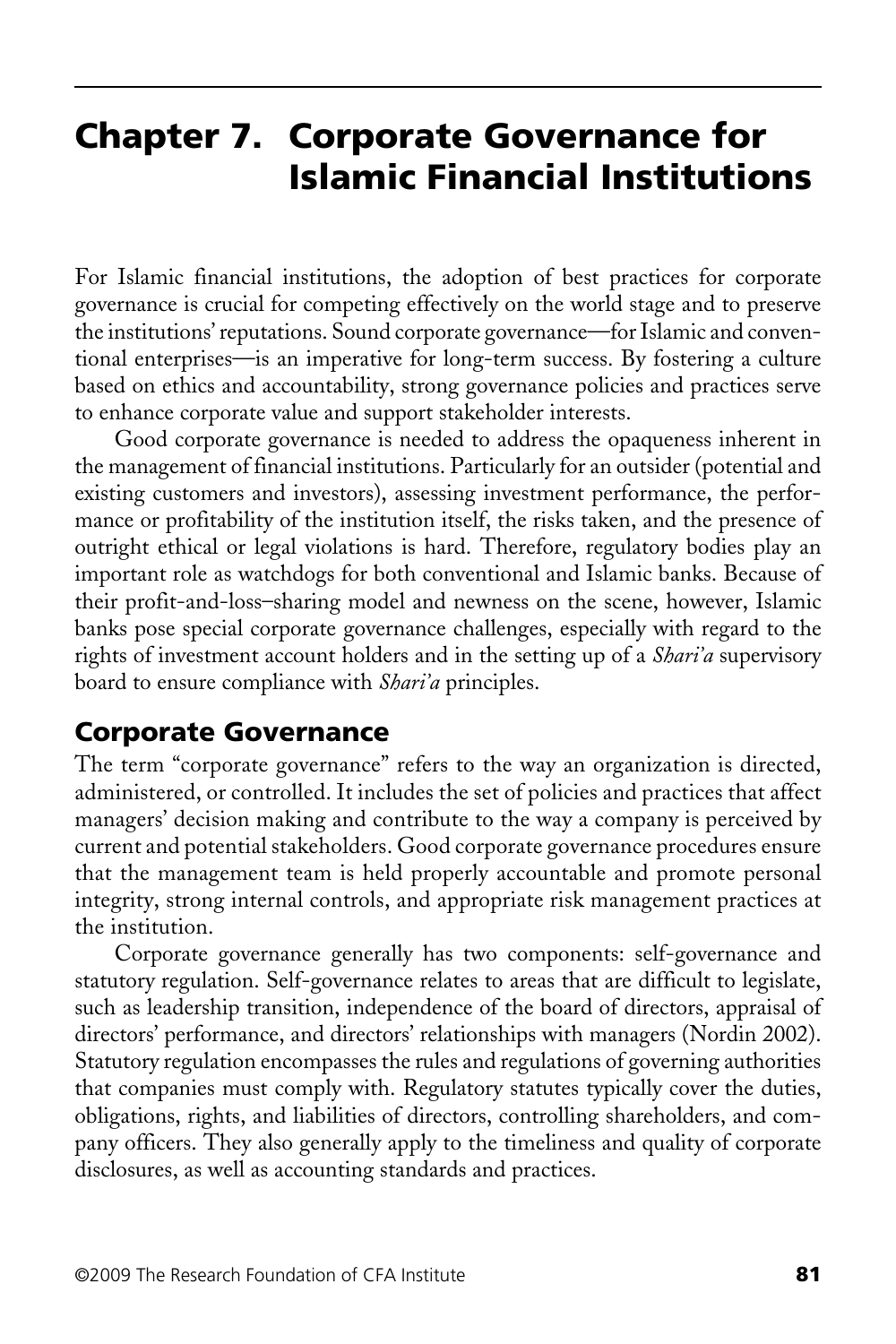#### **Corporate Governance in Islam**

The Islamic concept of corporate governance emphasizes the traits that Allah (God) expects in people: accountability, transparency, and trustworthiness (Mustapha and Salleh 2002). Thus, according to Islam, a company's managers and staff, by virtue of their individual responsibility to religious principles, are accountable to the shareholders, customers, regulatory bodies, and society at large. In Islam, selfgovernance is encouraged by the principle of *tawhid*, which promotes the need to submit fully to God. *Tawhid* focuses on the unique relationship between people and Allah and seeks to prevent people from behaving in a harmful way toward all living creatures. Acting responsibly toward others and being responsible for oneself is an *amanah* (literally, trust), or act of the free will given by God. Neglecting personal and social responsibilities is a form of *khianat* (betrayal) in the eyes of God. Muslims are also called to be dedicated to their work. Work and dedication to work are a form of *ibadah* (worship) and are viewed as an *amal salih* (virtuous act). Acting with integrity is required of a practicing Muslim under the principle of *khilafah* (trusteeship). All of these aspects of Islam support the goal of strong corporate governance.

*Shari'a* governs Islamic financial institutions just as it governs individuals and their actions. The aim of *Shari'a* for financial institutions is to support Islamic financial practices that do not exploit or do injustice to the institution's shareholders and customers. Three basic elements of the Islamic faith provide the foundation for corporate governance in Islamic banking (Haron and Shanmugam 1997): (1) *aqidah*, which concerns all forms of faith and belief in Allah, (2) *Shari'a*, the law, which concerns practical actions taken by Muslims in manifesting their faith and beliefs, and (3) *akhlaq*, which covers all aspects of a Muslim's behavior, attitude, and work ethic (see Chapter 2 for more information about these concepts). Islam inculcates into the faithful the principles necessary for strong corporate governance by providing spiritual backing to these tenets, which enforces their adoption among believers.

In fact, some Islamic scholars have argued that strict adherence to Islamic religious principles is sufficient to counter the problems of conflicts of interest in incentive that are inherent in financial institutions, such as an institution's *ex post* determination of the client's share of profits and an institution's unilateral decisionmaking ability in investing client funds. The argument is that the Islamic moral code will prevent Muslims from behaving in ways that are ethically unsound and that Islamic religious ideology acts as its own incentive mechanism to reduce the inefficiency that arises from asymmetric information and moral hazard (Suleiman 2005). Prudent managers of financial institutions, however, do not depend on the individual's relationship with his or her God to ensure compliance with legal and ethical obligations; additional measures should be taken.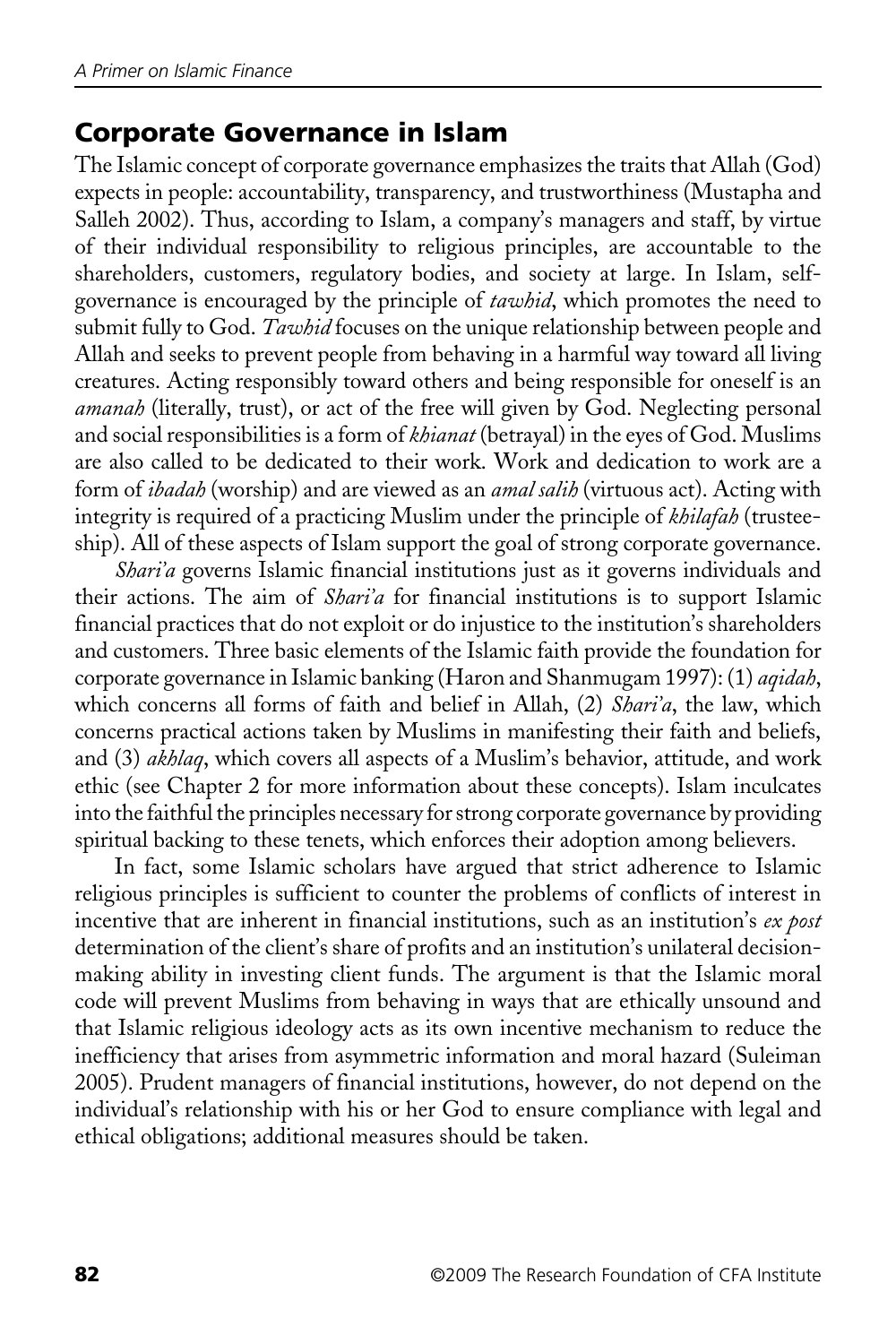### **Corporate Governance Framework in Islamic Financial Institutions**

An Islamic corporate governance framework has been developed by regulatory bodies and/or central banks in various countries to facilitate good governance practices and end poor governance practices at Islamic financial institutions. The important components of the framework are illustrated in **Figure 7.1**. The framework provides standards and guidelines that are in accordance with *Shari'a*; addresses the intermediary and multifaceted roles of Islamic financial institutions; seeks to ensure accountability, transparency, and an adequate division of power among stakeholders; and seeks to avoid conflicts of interest.

**Figure 7.1. Responsible Parties for Implementation of Corporate Governance**



Islamic banks operate on the principle of profit-and-loss sharing. Thus, the funds contributed by investment account holders are more than mere deposits; they are, in part, equity investments. Investment account holders lack some of the rights that a shareholder enjoys, however, even though, like shareholders, they are a type of equityholder with residual claims to their share of the bank's assets (Archer, Abdel Karim, and Al-Deehani 1998).

Hence, an Islamic corporate governance framework should encompass the interests of all stakeholders, including the fair treatment of minority shareholders and investment account holders at Islamic banks, as is encouraged in the Islamic faith under the concept of *taqwa* (righteousness). The governance framework should also encourage transparency and disclosure regarding decision making in all areas of an institution's professional competence, which is of paramount importance to investment account holders because their funds are normally pooled together with those of shareholders. The framework prescribes disclosure rules, firewalls to protect against conflicts of interest, and sanctions for breaches.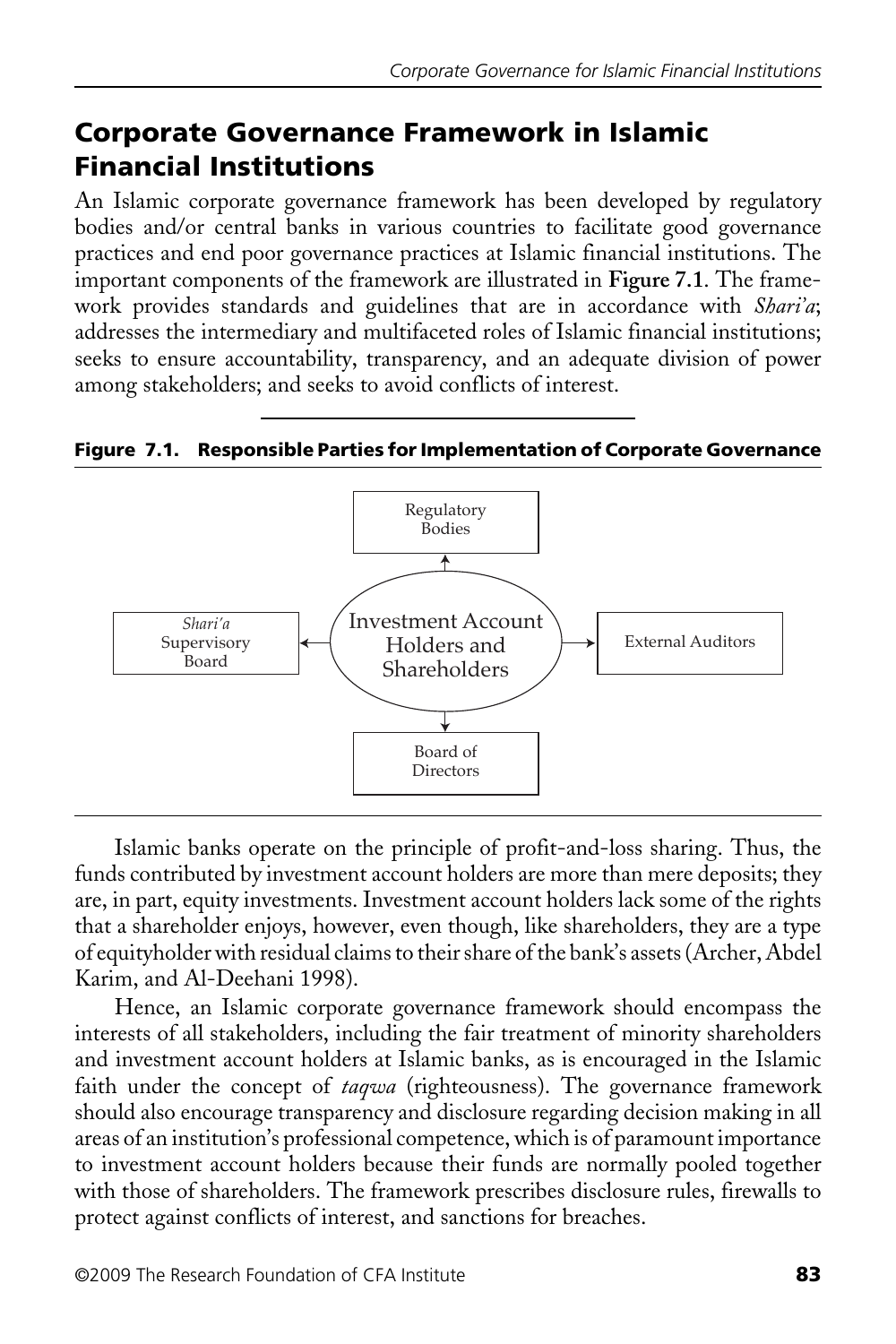The governance structures of Islamic financial institutions are distinguished from conventional governance structures by the addition of a *Shari'a* advisory body. Usually, each Islamic financial institution has its own in-house religious advisers who compose the *Shari'a* supervisory or advisory board and whose responsibility is to ensure that the institution's business practices and products conform to Islamic law. The existence of the advisory board mitigates the institution's exposure to fiduciary and reputational risks related to Islamic standards of compliance, which, in turn, boosts the confidence of Muslim shareholders and the *ummah* (Muslim community) in the institution.

Islamic corporate governance practices may require the composition of the *Shari'a* advisory body to be disclosed and all *fatwa* (religious opinions) issued by the advisory body to be published. Such public disclosures strengthen stakeholders' confidence in the credibility of the institution's assessment of its *Shari'a* compliance. The roles of various parties in the corporate governance framework as practiced in Malaysia are illustrated in **Exhibit 7.1**.

To provide sufficient oversight and to protect the interests of the investment account holders, the Malaysia-based Islamic Financial Services Board (IFSB), which issues standards and guiding principles for the Islamic financial industry, has advocated the creation of a special corporate governance committee at each institution. The IFSB has stated that the committee should be established by an institution's board of directors and that it should comprise three members: a nonexecutive director selected on the basis of experience and ability, an audit committee member, and a *Shari'a* scholar, who may be a member of the company's *Shari'a* supervisory board.

| Body                                                        | Tasks                                                                                                      | Reports                                                      |
|-------------------------------------------------------------|------------------------------------------------------------------------------------------------------------|--------------------------------------------------------------|
| SC and BNM SAC                                              | Promulgate national Shari'a rulings,<br>opinions, and policies                                             | Shari'a rulings and basis; approved<br>products and services |
| SC and BNM supervisory<br>review                            | Conduct supervision of IFI Shari'a<br>opinions and policies                                                | Specific guidelines and reports on<br>Shari'a compliance     |
| Shari'a supervisory boards<br>and <i>Shari'a</i> committees | Formulate and review financial<br>institution's Shari'a opinions and<br>policies                           | Comprehensive Shari'a supervisory<br>report                  |
| External auditors                                           | Undertake financial audit to express<br>true and fair opinion                                              | External audit report                                        |
| Boards of directors; audit and<br>governance committees     | Structure internal control processes<br>and activities of an institution to be<br><i>Shari'a</i> compliant | Statement of corporate governance                            |

**Exhibit 7.1. Illustration of Roles of Elements in a Corporate Governance Framework**

*Note*: SC = Securities Commission Malaysia; BNM SAC = Bank Negara Malaysia *Shari'a* Advisory Council; IFI = Islamic Financial Institution. *Source*: Alhabshi 2007.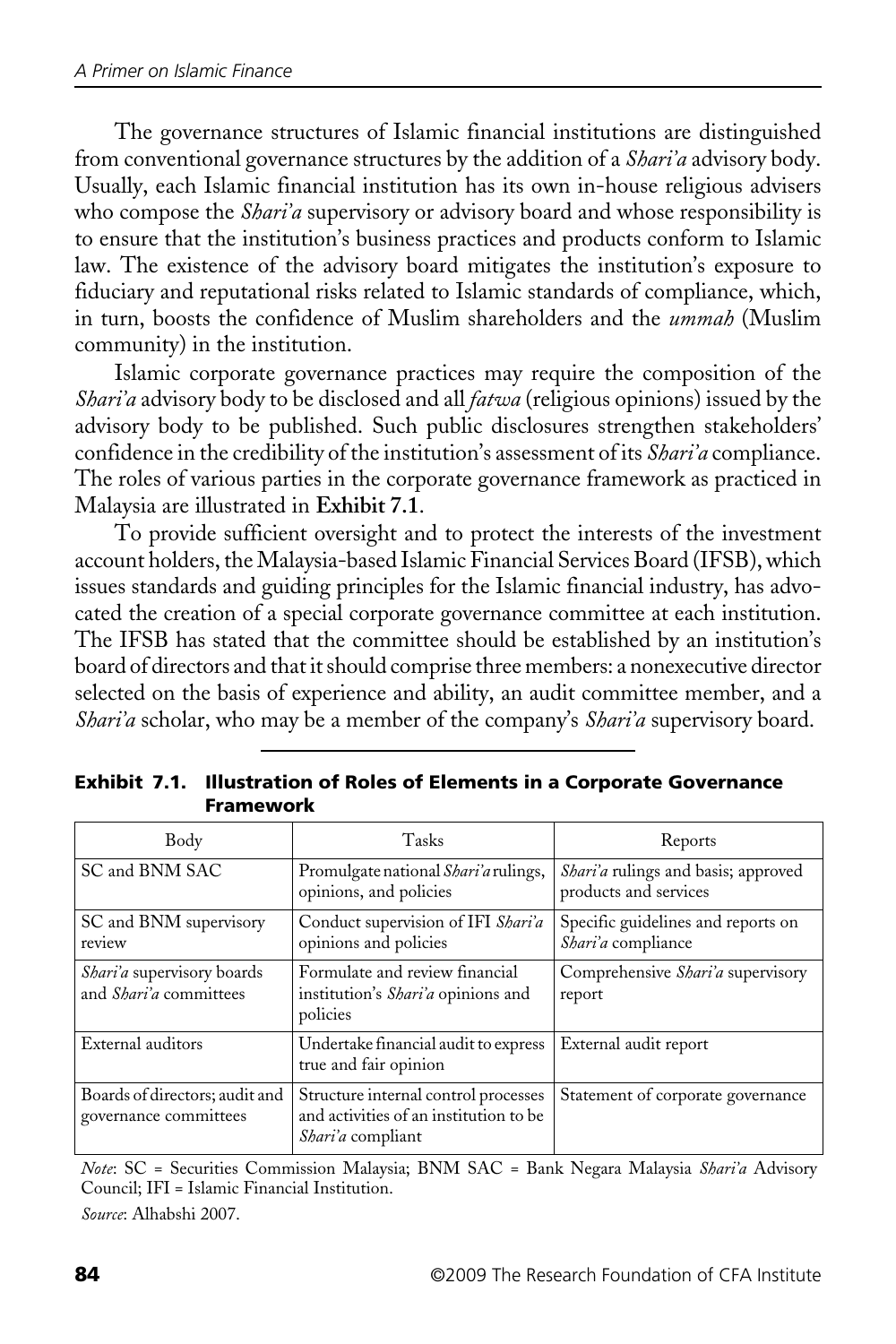To summarize, because investment account holders and shareholders of the same institution are exposed to similar risks—through the principle of *mudharabah* (risk sharing)—but investment account holders do not always receive proportionate rewards for those risks, special care must be taken to protect the interests of investment account holders (see Chapter 3 for more information on the mechanics of Islamic investment accounts).

**Figure 7.2** depicts the recommended governance structure for a typical Islamic financial institution.



**Figure 7.2. Governance Structure for an Islamic Financial Institution**

*Source*: Stanley (2008).

### **Islamic Corporate Governance Models in Various Countries**

In this section, we compare the corporate governance models for Islamic financial institutions in Malaysia, Pakistan, Kuwait, Bahrain, the United Arab Emirates, and Qatar.

**Malaysia.** Bank Negara Malaysia (BNM), the Malaysian central bank, monitors and supervises Islamic financial institutions in Malaysia (also refer to Exhibit 7.1). Financial institutions are governed by the Islamic Banking Act 1983, which stipulates that a financial institution must have an internal *Shari'a* supervisory board consisting of three to seven Muslim religious scholars. BNM has also issued "Guidelines on the Governance of *Shari'a* Committees for Islamic Financial Institutions."

BNM established the national *Shari'a* Advisory Council (SAC) under Section 16B of the Central Bank of Malaysia Act 1958. The work of the council and the *Shari'a* committees of individual financial institutions are complementary, as shown in **Exhibit 7.2**. The SAC arbitrates disputes and is the final authority on all matters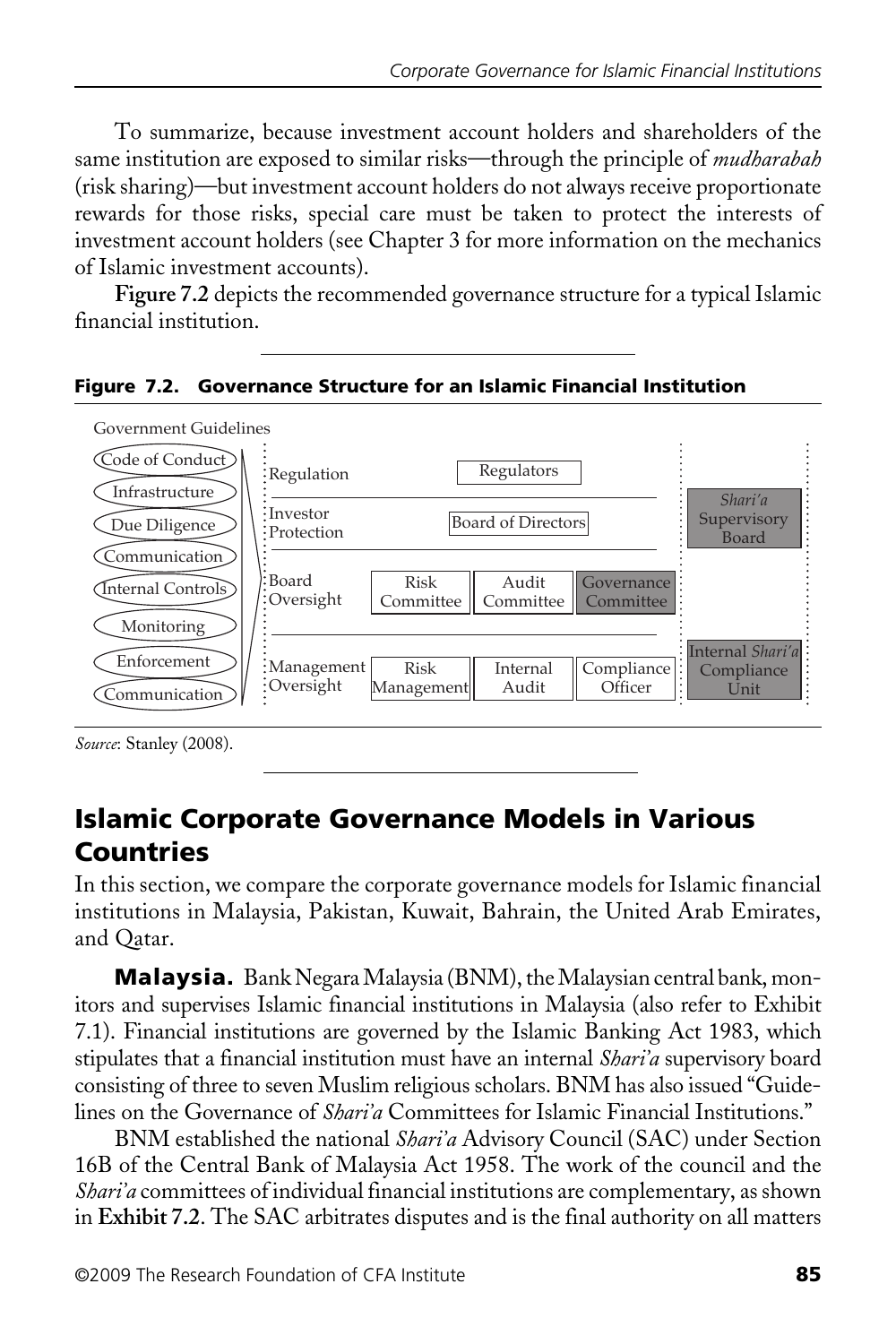| Shari'a committee provides checks and balances<br>Independent central Shari'a council commands<br>public confidence.<br>to ensure <i>Shari'a</i> compliance.<br>Committee advises Islamic financial institution<br>Shari'a council promotes harmonization and<br>uniformity of Shari'a interpretations.<br>on <i>Shari'a</i> matters.<br>Council is the highest authority on Shari'a matters<br>Committee endorses Shari'a compliance<br>manuals and product documentations.<br>and a reference point for court decisions. | Shari'a Advisory Council | Shari'a Committee at Islamic Financial Institution |
|----------------------------------------------------------------------------------------------------------------------------------------------------------------------------------------------------------------------------------------------------------------------------------------------------------------------------------------------------------------------------------------------------------------------------------------------------------------------------------------------------------------------------|--------------------------|----------------------------------------------------|
| financial institution as to Shari'a compliance.                                                                                                                                                                                                                                                                                                                                                                                                                                                                            |                          | Committee assists in internal audit of Islamic     |

#### **Exhibit 7.2. Malaysia Model:** *Shari'a* **Advisory Council and** *Shari'a* **Committees at Islamic Financial Institution**

*Source*: Ibrahim (2007).

pertaining to Islamic finance in Malaysia, including *takaful* (Islamic insurance). (Remember that Islamic banking and *takaful* are considered separate industries.) Its resolutions are binding, and when a *Shari'a*-related dispute is under the jurisdiction of the Malaysian legal system, the SAC advises the court.

Members of the national *Shari'a* Advisory Council cannot serve on the *Shari'a* committee of a financial institution, and each *Shari'a* scholar can serve as a *Shari'a* committee member of only one financial institution in a particular industry.

**Pakistan.** Pakistan has adopted an unusual three-tier *Shari'a*-compliance structure to ensure "deep and extensive" supervision of *Shari'a* compliance. The structure consists of the following components: (1) internal *Shari'a* advisers for Islamic banks, (2) a national *Shari'a*-compliance inspection unit, and (3) a national *Shari'a* advisory board established by the State Bank of Pakistan, the central bank (Akhtar 2006).

The *Shari'a* board established by Pakistan's central bank is the final authority on all matters pertaining to Islamic finance in the country. A member of the national *Shari'a* advisory board is allowed to serve concurrently as a *Shari'a* adviser of a financial institution, unlike the rules promulgated in Malaysia. But similar to the Malaysian system, a *Shari'a* adviser can serve only one financial institution at a time (Hasan, Zulkifli, 2007).

**Kuwait.** The Central Bank of Kuwait regulates Islamic banking institutions domiciled in the country under the Central Bank of Kuwait Law of 1968. Kuwaiti banks are required to have an independent *Shari'a* advisory board when applying for registration under Article 93 of the 1968 law. Each bank's advisory board is required to have at least three members, all of whom are appointed by the Central Bank of Kuwait. A financial institution must thoroughly disclose in its memorandum of agreement and articles of association presented to the Central Bank of Kuwait details governing the creation, jurisdiction, and procedures of its advisory board.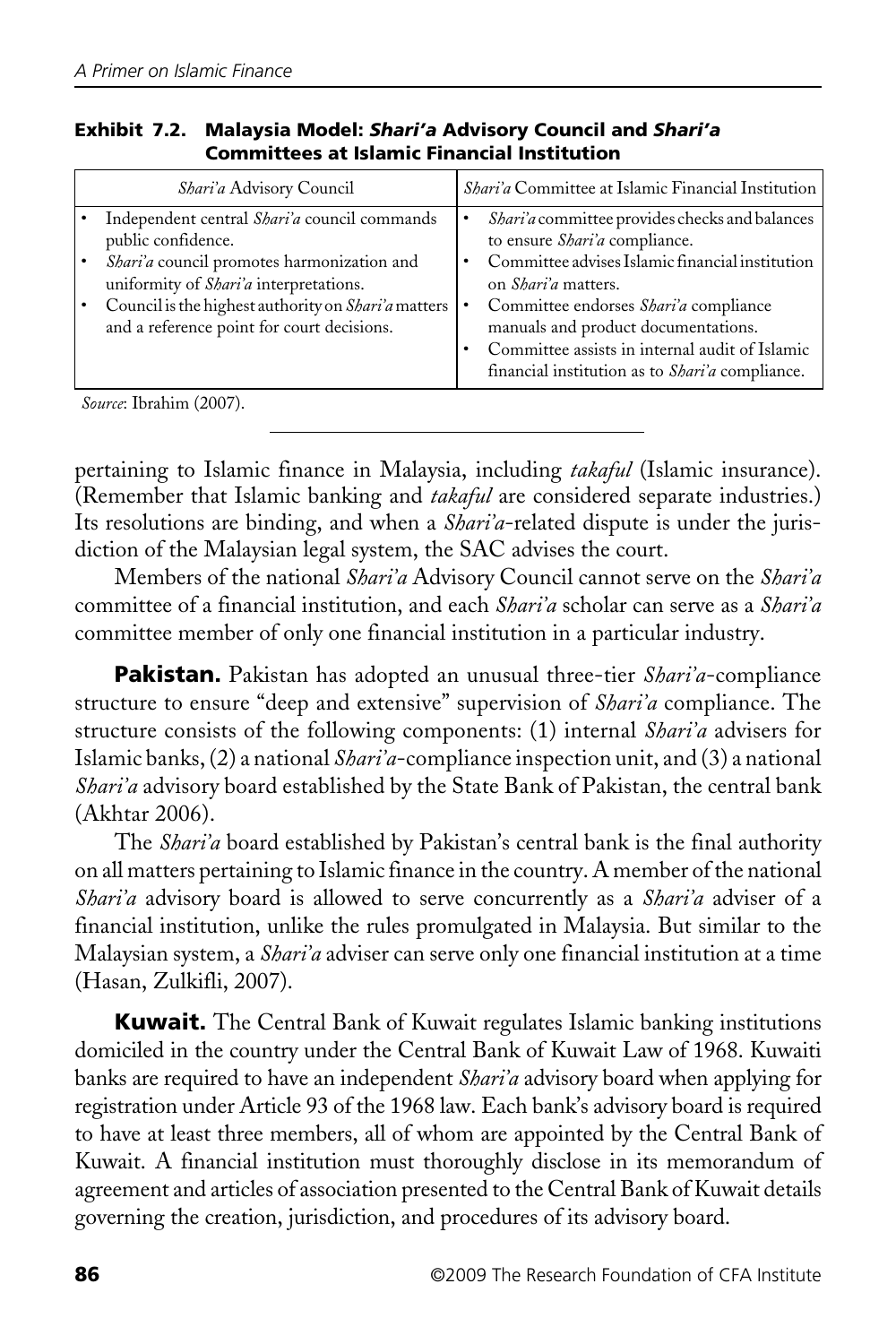Conflicts of opinion among members of an institution's *Shari'a* advisory board concerning a *Shari'a* ruling may be referred by the board of directors of the institution to the Fatwa Board in the Ministry of Awqaf and Islamic Affairs, which is the final arbiter. A bank's advisory board is required to submit to its board of directors an annual report listing its opinions on the bank's operations with regard to *Shari'a* compliance. This report then becomes part of the bank's annual report. A bank's *Shari'a* advisory board reports directly to the Ministry of Awqaf and Islamic Affairs, not to the Central Bank of Kuwait. Islamic scholars may serve concurrently on the *Shari'a* advisory committees of more than one financial institution.

**Bahrain.** In Bahrain, financial institutions are required to establish their own *Shari'a* supervisory committees and comply with the Bahrain-based Accounting and Auditing Organization of Islamic Financial Institutions' "Governance Standards for Islamic Financial Institutions No. 1 and No. 2." The Central Bank of Bahrain has established a national *Shari'a* board, but the jurisdiction of this board is limited to verification of *Shari'a* compliance in the central bank's activities.23

**United Arab Emirates.** The Higher Shari'ah Authority supervises Islamic financial institutions in the United Arab Emirates (UAE) to ensure that transactions are compatible with the principles of *Shari'a*. It is the final authority on all matters relating to Islamic finance. The Higher Shari'ah Authority was established under Article 5 of Federal Law No. 6 (1985).24 The 1985 law requires that each financial institution domiciled in the UAE form a *Shari'a* supervisory board with a minimum of three members whose appointments must meet the approval of the Higher Shari'ah Authority.25

**Qatar.** Islamic banks in Qatar have their own *Shari'a* advisory boards. *Shari'a* advisory board members are not restricted from serving on the board of more than one financial institution (Hasan, Aznan bin, 2007). The Qatar Central Bank does not have a national *Shari'a* advisory board; it appoints *Shari'a* scholars to issue rulings on a case-by-case basis. The Supreme Shari'a Council at the Awqaf Ministry may arbitrate disputes.

# **International Islamic Standard-Setting Bodies**

A number of multilateral institutions issue standards and best practice guidelines not necessarily related to *Shari'a* compliance for the rapidly growing but fragmented Islamic financial industry. These standards and guidelines are not legally binding, but they may become mandatory if approved by national regulatory authorities.

<sup>23</sup>For more on Bahrain Islamic Bank, see Islamic Finance News Portal posts: [http://](http://islamicfinanceupdates.wordpress.com/tag/bahrain-islamic-bank) [islamicfinanceupdates.wordpress.com/tag/bahrain-islamic-bank.](http://islamicfinanceupdates.wordpress.com/tag/bahrain-islamic-bank)

<sup>24</sup>See [http://centralbank.ae/pdf/LawNo6-1985-IslaminBanks.pdf.](http://centralbank.ae/pdf/LawNo6-1985-IslaminBanks.pdf)

<sup>25</sup>For more on these policies, see the Central Bank of the UAE at [www.centralbank.ae.](http://www.centralbank.ae)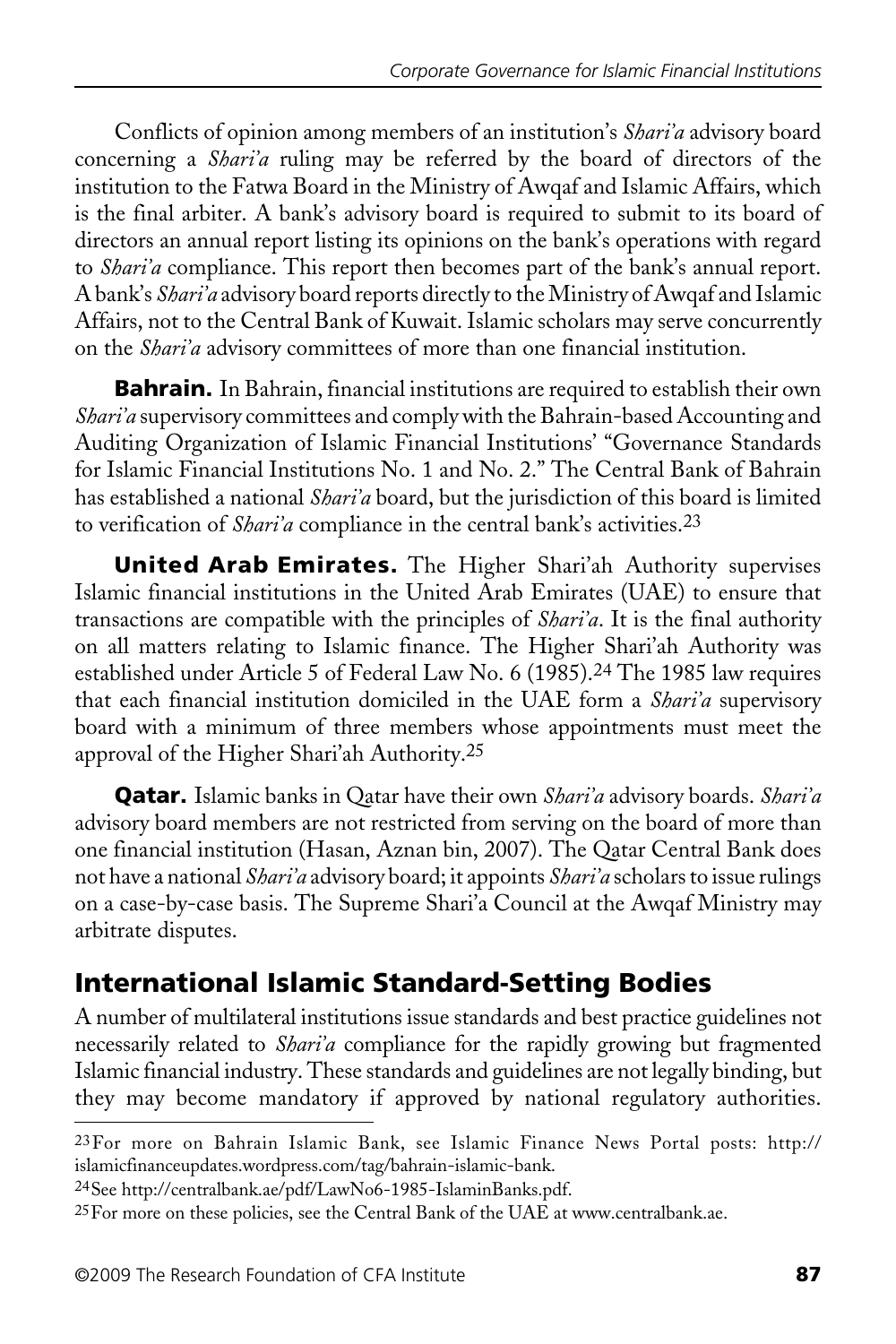Compliance with such standards helps an institution achieve a good reputation globally and win customer confidence. The international standard-setting bodies also help governments and supervisory agencies gain a better understanding of the marketplace and may play a key role in promoting financial stability across the markets.

The goals of the international Islamic standard-setting organizations are as follows:

- to promote good corporate governance, enhance transparency, and strengthen market discipline;
- to support research and development in areas that are critical for financial stability; and
- to provide a platform for regulators and interested stakeholders to discuss and share expertise and experiences.

**Exhibit 7.3** outlines the governing purpose and mission of the major international Islamic standard-setting bodies.

### **Challenges to Effective Islamic Corporate Governance**

Developing a strong framework for governance, supervision, and regulation of Islamic banks is a challenge for the Islamic financial industry today. In this section, we discuss several topics that are necessary for achieving best practices in Islamic corporate governance as highlighted by Nafis and Shanmugam (2007) and Akhtar (2006).

**An Internationally Recognized Regulatory System.** Significant fragmentation exists among the countries with Islamic financial institutions as to the scope of corporate governance and regulation of these institutions. The ability of Islamic banks and financial institutions to grow and compete globally requires the establishment of an internationally accepted regulatory body. Some countries have adopted the view that Islamic banks should be subject to a supervisory and regulatory regime that is separate from that of conventional banks. Other countries, however, see no problem with having Islamic banks and conventional banks regulated under the same regime, although they recognize the distinctiveness of Islamic banking. The UAE, Qatar, and Malaysia are among the countries that have adopted a single regulatory system.

**A Level Playing Field.** In many non-Muslim countries, Islamic and conventional institutions are not on a level playing field because of the different nature of financial contracts that Islamic institutions use and the required legal documentation, regulatory requirements, and *Shari'a*-enforcement rules. At present, most Islamic banks, whether in Muslim or non-Muslim countries, operate under a dual banking system; the exceptions are Iran and Sudan, which allow only Islamic banks. Until a single international regulatory framework for Islamic banking is adopted, continued growth of Islamic banking and financing—especially in countries with dual banking systems—requires the creation and maintenance of a level playing field for Islamic and conventional financial institutions.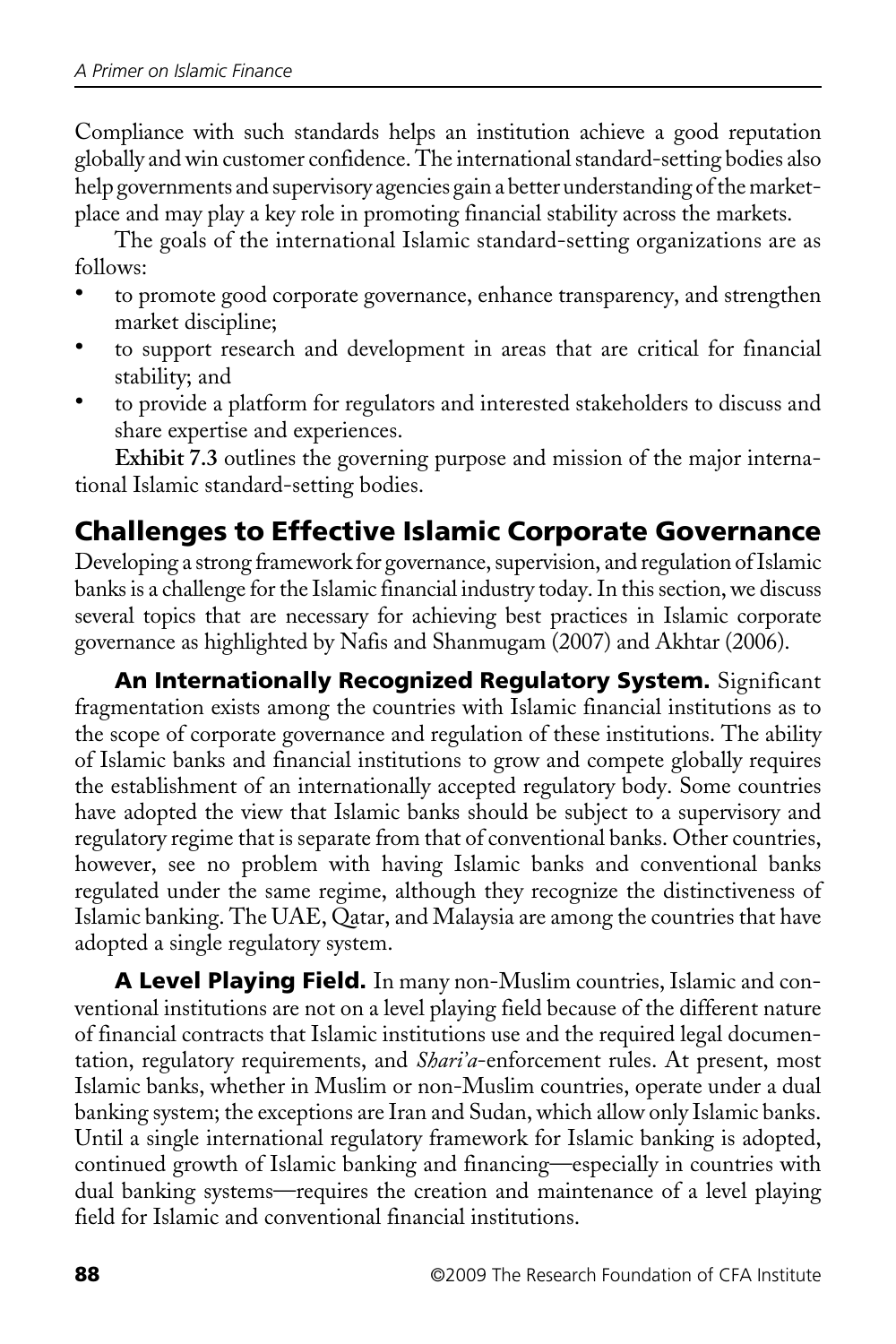#### **Exhibit 7.3. Primary International Islamic Standard-Setting Organizations**

| AAOIFI      | The Accounting and Auditing Organization for Islamic Financial Institutions prepares and<br>issues accounting, auditing, and corporate governance standards, as well as ethics and <i>Shari'a</i><br>standards, for Islamic financial institutions. It has also planned a Certified Islamic Public<br>Accountant program for accountancy education. www.aaoifi.com                                                                                                                                                                                                                                                                               |
|-------------|--------------------------------------------------------------------------------------------------------------------------------------------------------------------------------------------------------------------------------------------------------------------------------------------------------------------------------------------------------------------------------------------------------------------------------------------------------------------------------------------------------------------------------------------------------------------------------------------------------------------------------------------------|
| <b>IFSB</b> | The Islamic Financial Services Board serves as an international standard-setting body for<br>regulatory and supervisory agencies. It has pronounced on corporate governance, risk<br>management, capital adequacy, supervisory review processes, transparency, market discipline,<br>recognition of ratings on <i>Shari'a</i> -compliant financial instruments, and the development of<br>money markets. It also arranges summits, conferences, and workshops on issues relating to<br>Islamic banking. www.ifsb.org                                                                                                                             |
| MASB        | The Malaysian Accounting Standards Board's primary role is to develop accounting and<br>financial reporting standards. Its financial reporting standards are developed in harmony with<br>the international accounting standards organization and the AAOIFI. The standards are<br>developed specifically to meet the needs of Islamic financial practices as well as the needs of<br>the regulatory and economic structure in Malaysia. www.masb.org.my                                                                                                                                                                                         |
| GCIBFI      | The General Council for Islamic Banks and Financial Institutions is an international<br>autonomous not-for-profit corporate body that represents Islamic banks and financial<br>institutions globally. Its key aims are as follows:<br>disseminating information on <i>Shari'a</i> concepts and the rules and provisions related to them<br>in order to help develop the Islamic financial industry,<br>enhancing cooperation among its members,<br>$\bullet$<br>providing information related to Islamic financial institutions, and<br>promoting the interests of its members and helping them overcome common difficulties<br>and challenges. |
| <b>IIFM</b> | The International Islamic Financial Market is one of the core infrastructure institutions of the<br>Islamic financial industry. The not-for-profit organization was founded jointly by the central<br>banks and monetary authorities of Bahrain, Brunei, Indonesia, Malaysia, and Sudan and the<br>Islamic Development Bank (Jeddah, Saudi Arabia). Its primary function is to enhance<br>cooperation among Islamic countries and their financial institutions, specifically in promoting<br>trading in the secondary market for Shari'a-compliant financial instruments. www.iifm.net                                                           |
| IIRA        | The Islamic International Rating Agency started operations in July 2005 with the aim of<br>assisting the development of regional financial markets. It assesses the risk profiles of market<br>participants and financial instruments to help inform investor decision making.<br>www.iirating.com                                                                                                                                                                                                                                                                                                                                               |
| LMC         | The Liquidity Management Centre seeks to develop an active secondary market for short-term<br>Shari'a-compliant treasury products. It helps Islamic financial institutions effectively manage<br>their asset/liability mismatch and improve the quality of their portfolios.                                                                                                                                                                                                                                                                                                                                                                     |
| <b>BIS</b>  | The Bank for International Settlements of Basel, Switzerland, fosters international monetary<br>and financial cooperation and serves as a bank for central banks. This international body has<br>issued guidelines to mitigate supervisory issues and improve the quality of banking supervision<br>worldwide. Like conventional banks, Islamic financial banks have to comply with Basel and<br>Basel II guidelines. www.bis.org                                                                                                                                                                                                                |
| <b>IMF</b>  | The International Monetary Fund was established to promote international monetary<br>cooperation, financial stability, and arrangements for reforming the international financial<br>system. Among its goals are to foster economic growth and support high levels of employment.<br>It also provides temporary financial assistance to countries to help ease balance of payment<br>problems. www.imf.org                                                                                                                                                                                                                                       |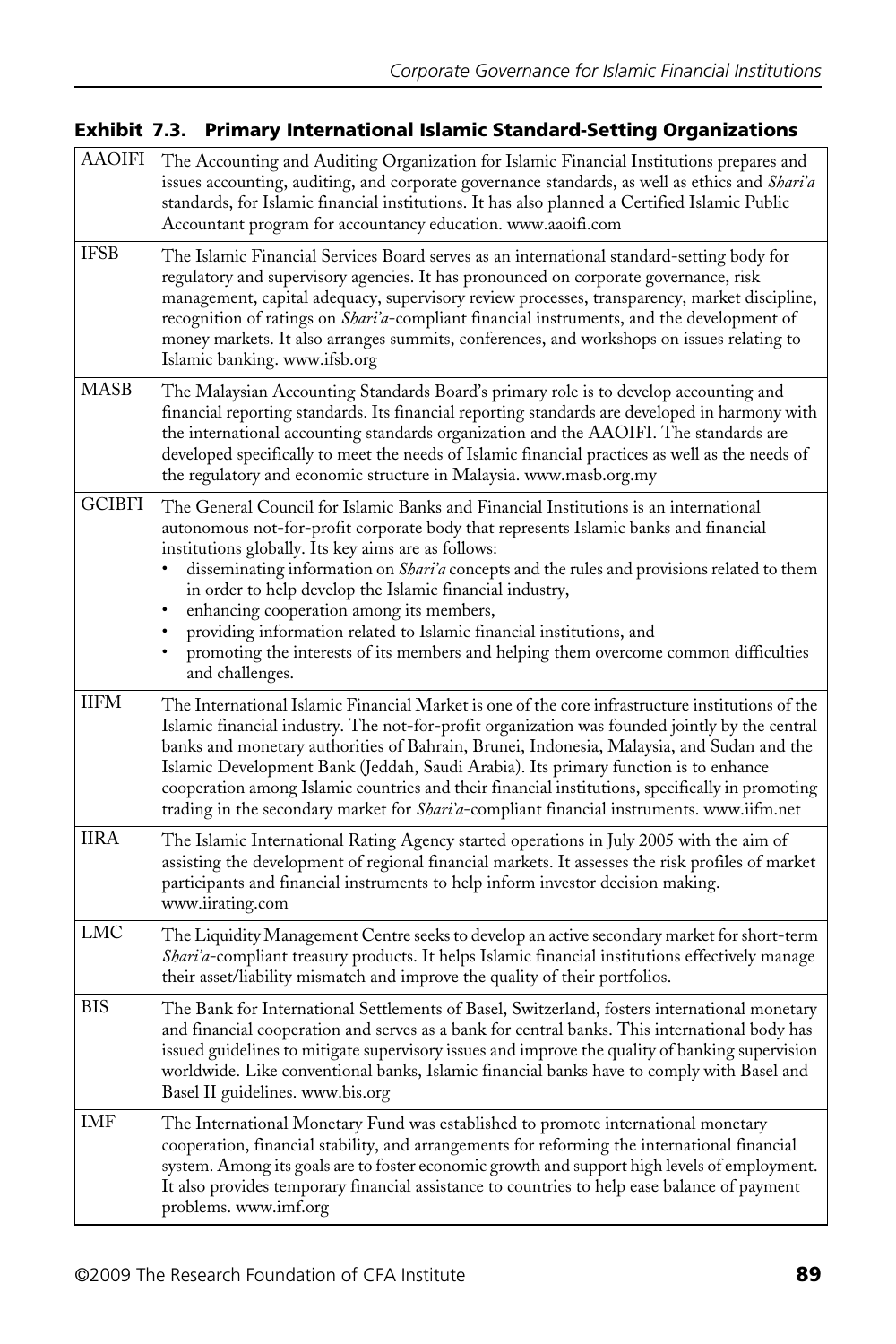**Risk Management.** *Shari'a* compliance procedures and risk management in Islamic financial institutions are currently hampered by discrepancies in interpretation by the *Shari'a* supervisory boards of the individual financial institutions and by the lack of a single Islamic financial regulatory body.

As we have noted, the Islamic financial model is built around the concept of risk sharing between the provider and user of funds. Thus, investment risk must be managed. Although profit-and-loss sharing may shift risks to investment account holders and bank depositors, it may also expose the Islamic banks themselves to risks normally borne by equity investors. Also, with the blurring of the distinction between depositor and equityholder in the profit-and-loss–sharing model, the bank may have an increased exposure to risk because this model has no concept of a borrower being in default (with an exception of negligence or mismanagement), so the bank may or may not have ways to recover collateral, as is possible in conventional banking.

**Disclosure and Transparency.** Information disclosure is crucial in an Islamic financial environment because of the absence of protection for investment account holders and bank depositors. Aside from helping Islamic bank stakeholders make reasonably informed business and investment decisions and enabling depositors and creditors to monitor a bank's performance, adequate disclosure also helps oversight bodies exercise effective supervision of banks and other financial institutions.

Additional disclosure is needed in the areas of bank administrative policies, investment strategies, and financial performance. Customers should be informed on a consistent and timely basis about the bank's methods of profit calculation, its asset allocation decisions, and the mechanics of return smoothing (if any) in their investment accounts.

Islamic financial institutions should also be transparent in their adoption and application of *Shari'a* principles and rules issued by religious scholars and in disclosing information about the structure of products and the products' strengths and weaknesses. This issue has been debated with increasing vigor within the Muslim community.

**Responsibility and Accountability of** *Shari'a* **Supervisory Body.** The demarcation needed in a conventional bank between the board of directors and the managers has an analogy in Islamic finance—namely, the demarcation needed between the role and functions of the *Shari'a* advisory committee or special *Shari'a* board and the management of the Islamic bank. Because of the faithbased nature of the business, the *Shari'a* adviser will obviously review most aspects of the businesses, but the involvement should focus on approval of the basic structure of products and other special activities, not the day-to-day operations of the business. The *Shari'a* adviser, however, has to be more involved than an outside board member or adviser in a conventional bank.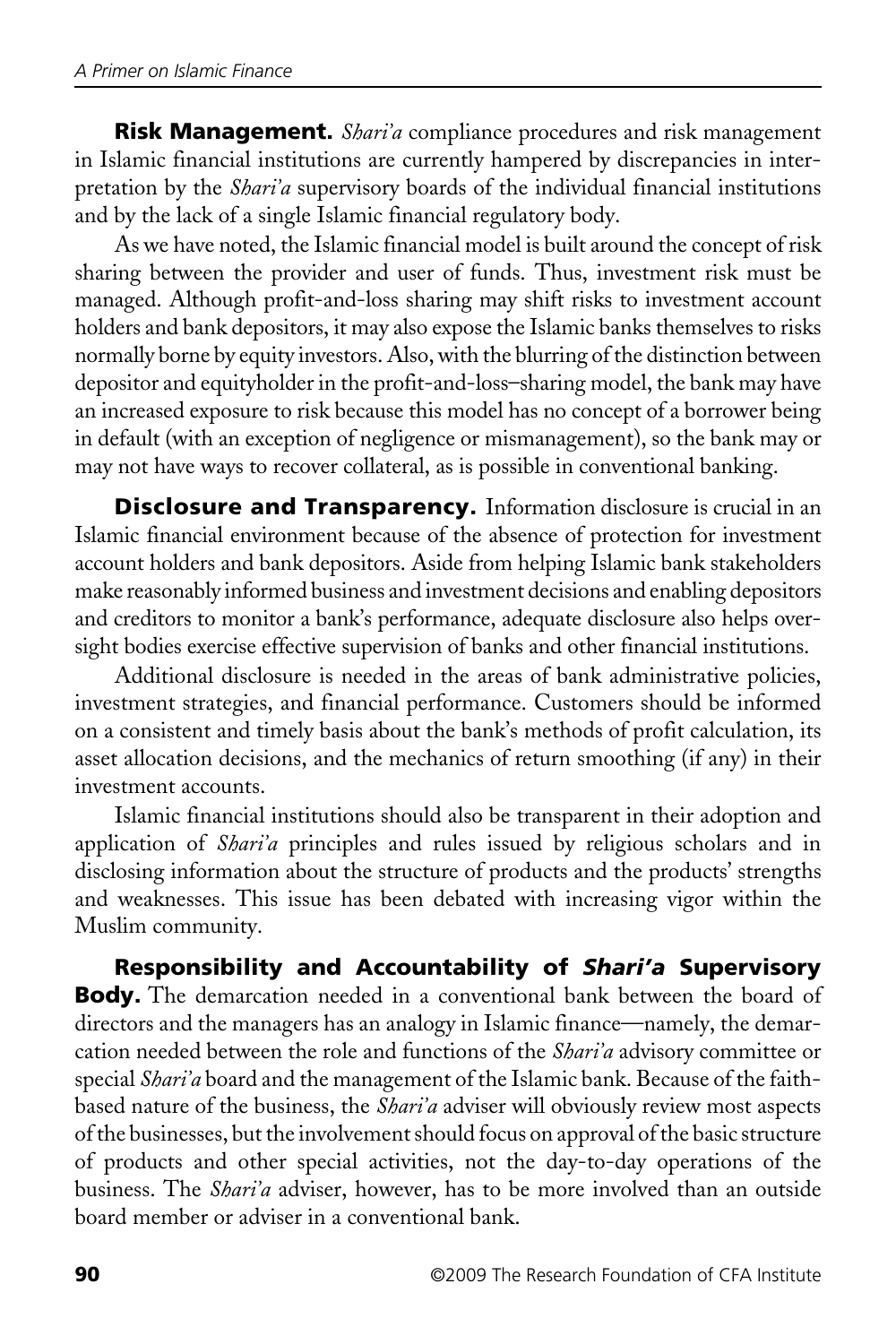**Shortage of** *Shari'a* **Scholars.** Not enough *Shari'a* scholars with financial expertise exist to engage in the kind of careful oversight that Islamic banking requires. Thus, the pool of overseers trained in both *Shari'a* and finance must be increased (Khir, Gupta, and Shanmugam 2007).

The shortage of sufficiently qualified *Shari'a* scholars means that in countries where it is allowed, scholars often serve concurrently on the *Shari'a* supervisory boards of a number of firms. This practice raises concerns about a board's ability to exercise effective oversight of a firm's products and services by rigorously challenging them when necessary. Also at issue is the inevitable conflict of interest when a firm's *Shari'a* advisory board is responsible for both the annual *Shari'a* audit and the approval of products for *Shari'a* compliance. Some regulatory bodies have worked to address these concerns in a move toward better governance policies, but many have not.

#### **Summary**

Adopting strong corporate governance practices is vital to the success of conventional and Islamic banks and financial institutions. If the Islamic financial industry is to continue to grow and garner additional market share in the competitive global financial industry, widespread adoption of corporate governance best practice is imperative. The Islamic finance model, built on the Islamic religious principle of risk and profit sharing on an *ex post* basis, will benefit from increased transparency and improved disclosure of operations. The moral teachings of Islam, such as accountability, trustworthiness, and transparency, apply to its followers in all aspects of their lives, including their professional pursuits, and in the context of institutional responsibility, not individual responsibility alone. Nevertheless, an Islamic bank or financial institution must also adopt internationally acceptable corporate governance practices, operate with the oversight of the relevant national and supranational regulatory bodies, and obey applicable regulations and laws.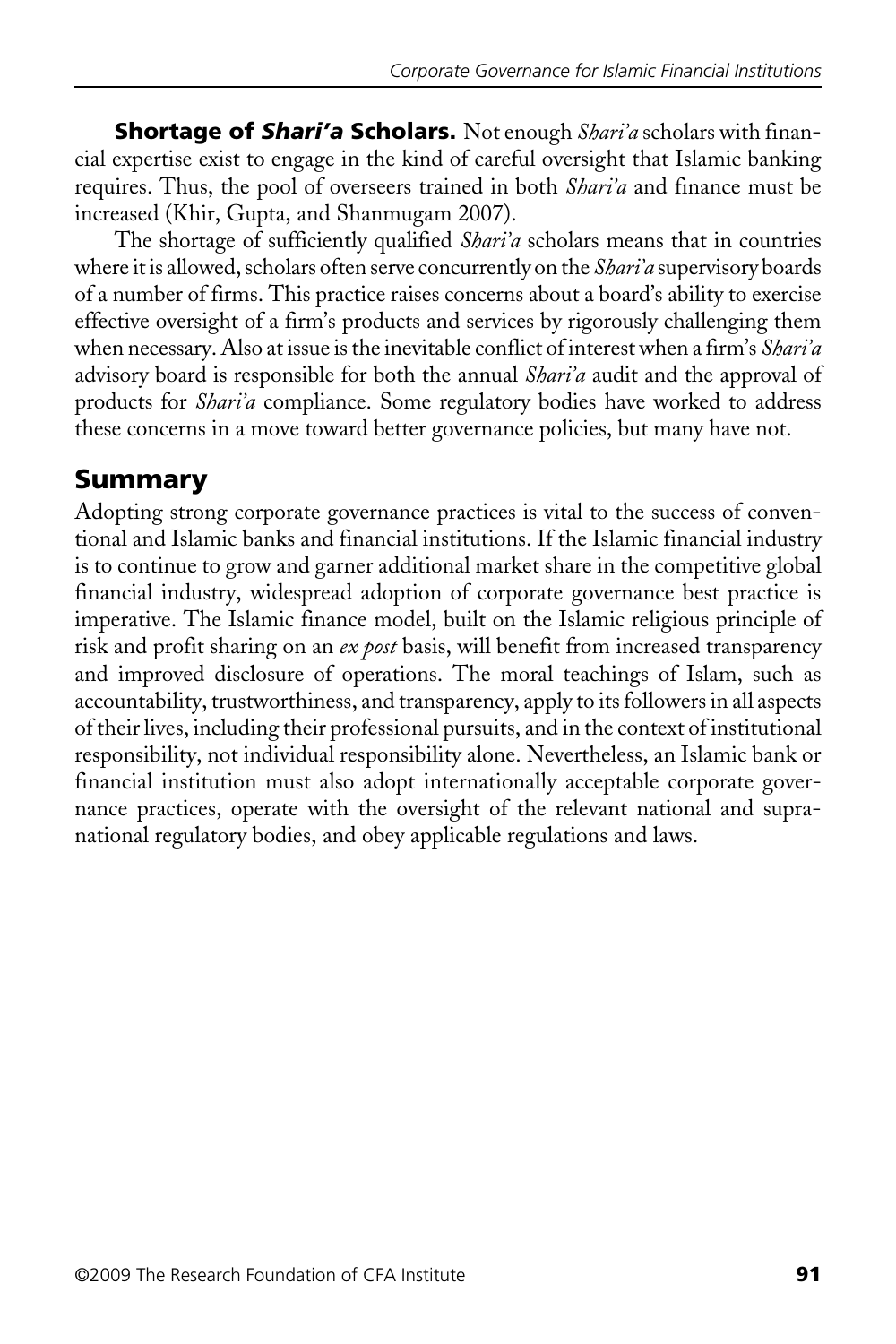# **Chapter 8. Future Outlook and Challenges for Islamic Finance**

Islamic financial institutions are growing rapidly. For example, Noor Islamic Bank was launched by the government of Dubai with US\$1 billion in capital in early 2008. The bank began operations with 10 branches but expects to increase its market share of Islamic banking in the United Arab Emirates (UAE) to as much as 50 percent (Walid 2008). In April 2008, when Saudi Arabia launched the governmentbacked Inma Bank, it raised US\$2.8 billion in capital in an initial public offering. The establishment of these large Islamic banks, partly with state backing, is a departure for Islamic finance, which until recently was dominated by hundreds of small institutions.

With no significant assets four decades ago, the Islamic banking industry now accounts for 15–20 percent of the banking market across the Organization of the Islamic Conference (OIC) countries (Ahmad 2008). Islamic banking assets are expected to exceed US\$1 trillion by 2010 ("Morgan Stanley Says . . ." 2008). Some reports suggest that assets could rise by 17 percent a year to US\$1.3 trillion by 2012 (Zinkin 2008). The current tally of Islamic financial institutions stands at more than 300 in 75 countries (Mittal 2008).

Some reports state that Islamic banking assets in the Asia Pacific area account for as much as US\$450 billion, which amounts to 60 percent of the global Islamic banking market. The numbers are expected to grow (Nyee 2009). Indeed, prospects for Islamic finance in general are good. The International Monetary Fund expects Islamic finance to keep expanding, despite the global financial turbulence, because of the pool of liquidity in the oil-rich states of the Persian Gulf and the unabated appetite of Muslim investors for Islamic financial products (Kilner 2008).

Four locations—Kuala Lumpur in Malaysia, Dubai, Bahrain, and London—have their sights set on being the global center for Islamic finance. Kuala Lumpur is widely regarded as the hub of Islamic finance in Asia, whereas London is likely to emerge as the gateway for the industry in Europe. Malaysia has long been an established Islamic financial center, but it has been challenged in recent years by strong growth in the Persian Gulf driven primarily by huge oil-related revenues.

#### **Challenges Arising from Interpretation of** *Shari'a*

*Shari'a* is open to interpretation, and religious scholars on *Shari'a* advisory boards frequently hold different views on key issues. The existence of diverse interpretations of Islamic principles has resulted in a lack of standardization in Islamic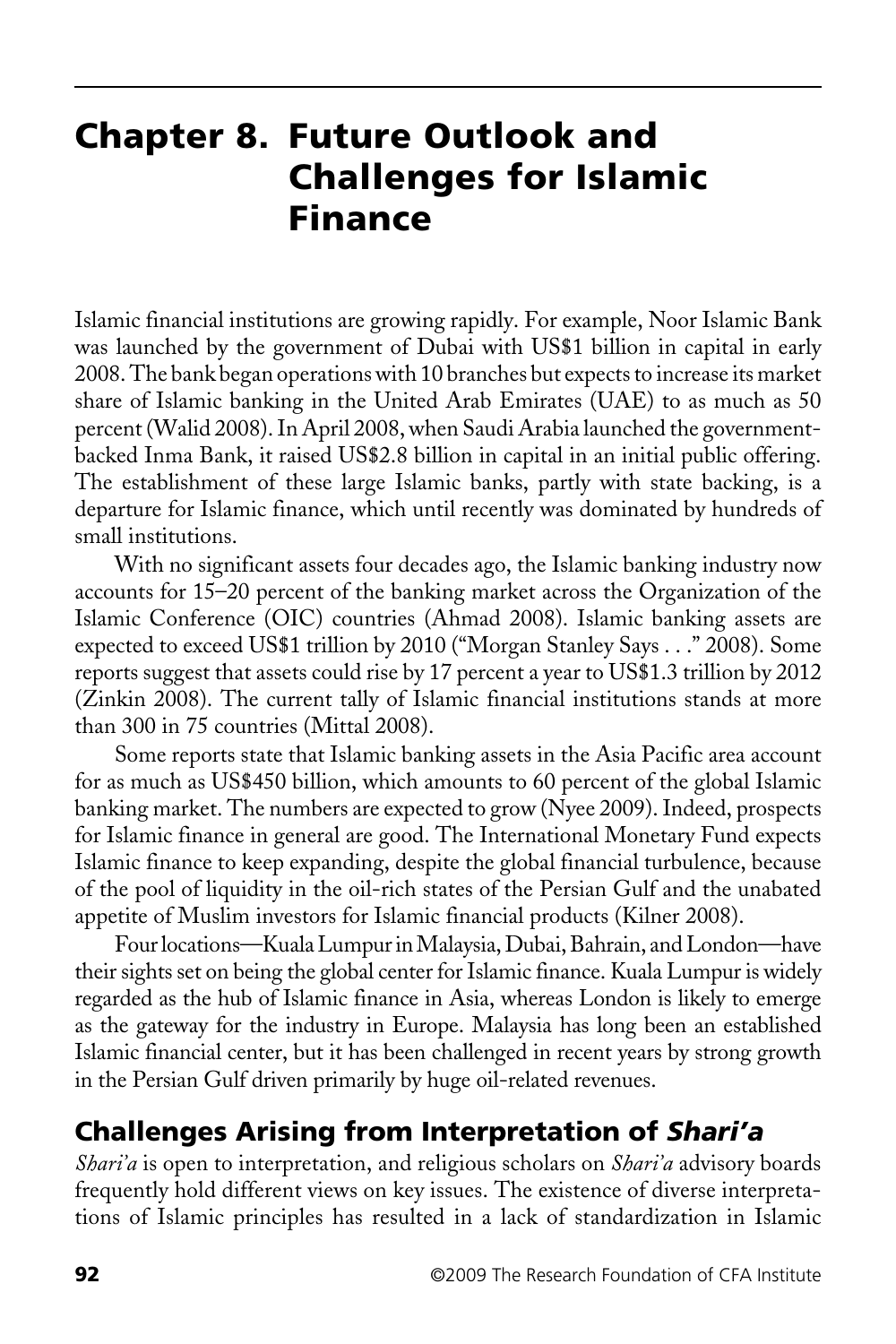finance. In many countries, each financial institution relies on its own *Shari'a* board to review products. Different scholars can disagree on what is "Islamic."

The varying interpretations of *Shari'a* can be attributed primarily to the five different schools of Islamic thought—Shafi'i, Shia, Hanafi, Hanbali, and Maliki. A *Shari'a* board thus has considerable discretion in the interpretation of Islamic law and may choose any school of thought to inform its decision-making process.

In Malaysia, scholars place priority on form over substance when deciding whether a particular product is *Shari'a* compliant. Scholars in the Gulf Cooperation Council (GCC) countries, however, contend that *Shari'a* compliance is determined by the intent of the transaction.26 Conservative investors in the Middle East are uncomfortable with the principles of *Shari'a* followed in Malaysia. Such investors view Malaysia's interpretation of *Shari'a* as more flexible than is typical in the Arab world.

The lack of standardized religious decisions leads to uncertainty, confusion, and unease among scholars and investors. This situation restricts the industry from reaching its potential because a number of inefficiencies arise from the lack of standardization. For example, different interpretations of *Shari'a* mean that one Islamic bank may not be able to accept or use as a model another Islamic bank's products, which can stifle the integration of Islamic finance at both the national and international levels.

Controversy over acceptable transactions can also hinder the development of certain products or market segments. For example, in late 2007, Sheikh Muhammad Taqi Usmani, a prominent religious scholar who heads the Bahrain-based Accounting and Auditing Organization for Islamic Financial Institutions (AAOIFI), jolted the industry by criticizing *sukuk* (Islamic bonds) as being "un-Islamic" (Halim 2007). He argued that they were akin to conventional interestbearing bonds because risk was not shared among the parties involved. Until that criticism, most *Shari'a* scholars had approved the controversial structure as they sought to expand the market.

In mid-2008, Usmani clarified that he was criticizing two specific bond structures—*musyarakah* (partnership financing) and *mudharabah* (trust financing)—for breaking key principles of Islamic law. He was not criticizing the *ijarah* (leasing) structure that involves a sale and leaseback arrangement (for a refresher on *sukuk* structures, see Chapter 4). Furthermore, he specified that his guidance was for future reference and did not affect the existing US\$80 billion in outstanding *sukuk*. Nevertheless, the market reacted when Usmani made his pronouncement. This reaction and future similar reactions to the opinions of religious scholars reduce confidence in the market, add to market volatility, and reduce the value of securities.

<sup>26</sup>The GCC consists of Bahrain, Kuwait, Oman, Qatar, Saudi Arabia, and the United Arab Emirates.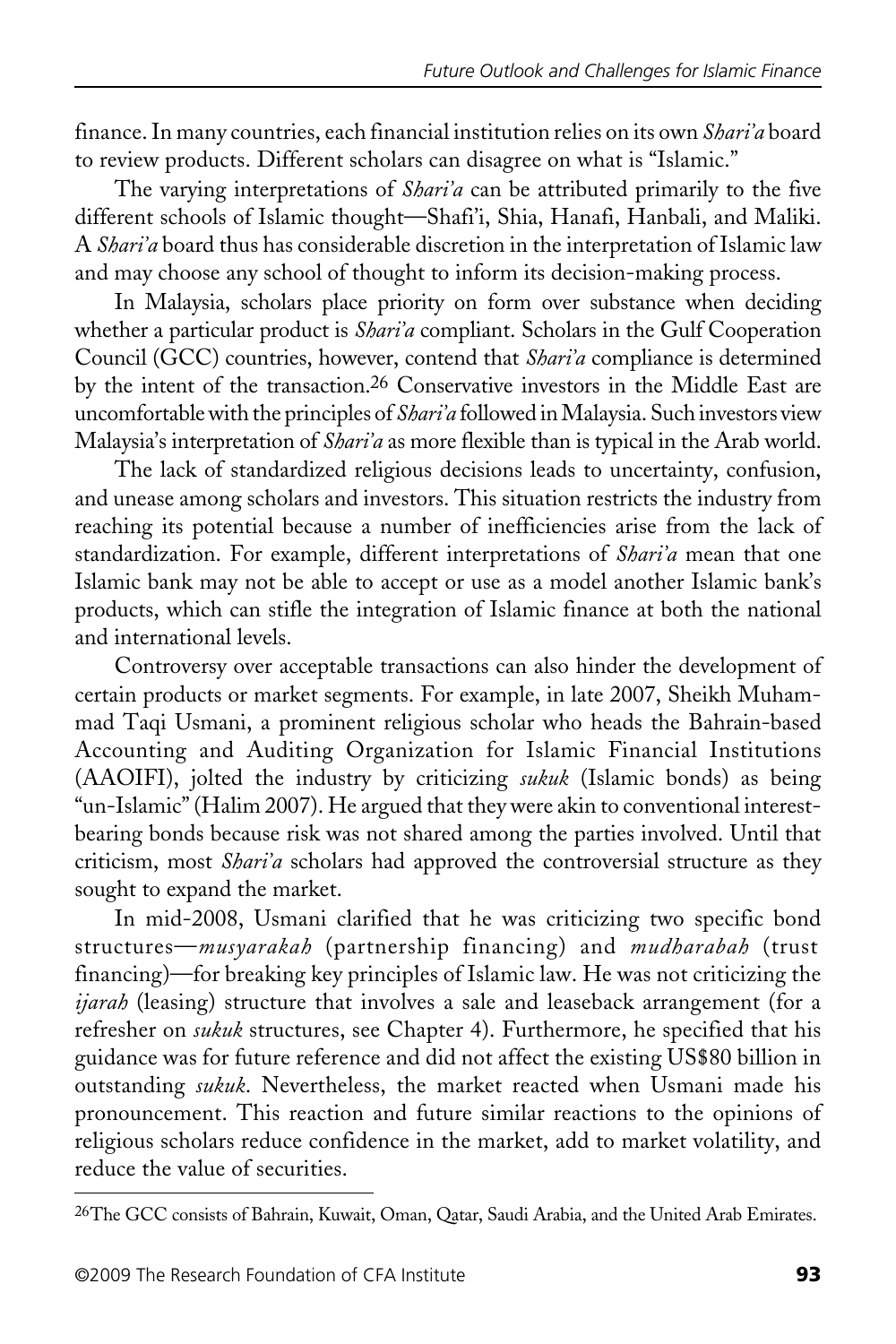#### **Need for Harmonization of Islamic Banking Standards**

Greater consensus on standards and product design in the Islamic financial system is required before the system can fully mature. Not only will greater standardization increase scalability of services and industry efficiencies, but without greater standardization in certain core products and markets, Islamic banks will struggle to develop the volumes enjoyed by their conventional banking counterparts. Suggestions include the formation of *Shari'a* advisory boards at the national and international levels and for the creation of a council—representing the five Islamic schools of thought—that would decide as a single body what types of financial services conform to Islamic law and would define cohesive rules to expedite the process of introducing new products (Ahmed 2007).

The AAOIFI is working hard to develop common regulatory standards for Islamic financial institutions and to carry out *Shari'a* training. The AAOIFI states that more than 16 jurisdictions follow or consult its standards, which take into consideration all the Islamic schools of thought. The AAOIFI standards are not enforceable, however, so different scholars within the same jurisdiction may continue to produce divergent opinions.

Similarly, the Malaysia-based Islamic Financial Services Board (IFSB), established in 2002, has issued standards and guidelines pertaining to capital adequacy, risk management, and corporate governance for institutions offering Islamic financial services (other than *takaful*, or Islamic insurance). The IFSB maintains that the adoption of such standards will lead to harmonization of *Shari'a* interpretations, promote homogeneity in the Islamic finance industry, and enhance investor protections. Like the AAOIFI, the IFSB has no enforcement powers.

Without the consensus of a single regulatory, accounting, and *Shari'a*compliance framework, the expansion of Islamic finance into Muslim countries with large populations and great potential, such as Indonesia, can proceed only at an unnecessarily slow pace.

#### **Other Challenges Facing Islamic Banking**

In addition to the issues associated with varying interpretations of *Shari'a* and a lack of regulatory standardization, Islamic finance faces other challenges.

The first challenge is dealing with the charge that Islamic financial products are "*Shari'a* synthetics"; that is, the products are basically copies of conventional products that are structured in a way that makes them appear to be *Shari'a* compliant. These critics assert that new products increasingly contravene the *spirit* of Islamic finance. Products such as derivatives and hedge funds, for example, are considered particularly controversial, given the Quran's ban on *gharar* (speculation). Critics argue that Islamic banking needs to "innovate within" and develop more of its own products to avoid imitating conventional financial instruments.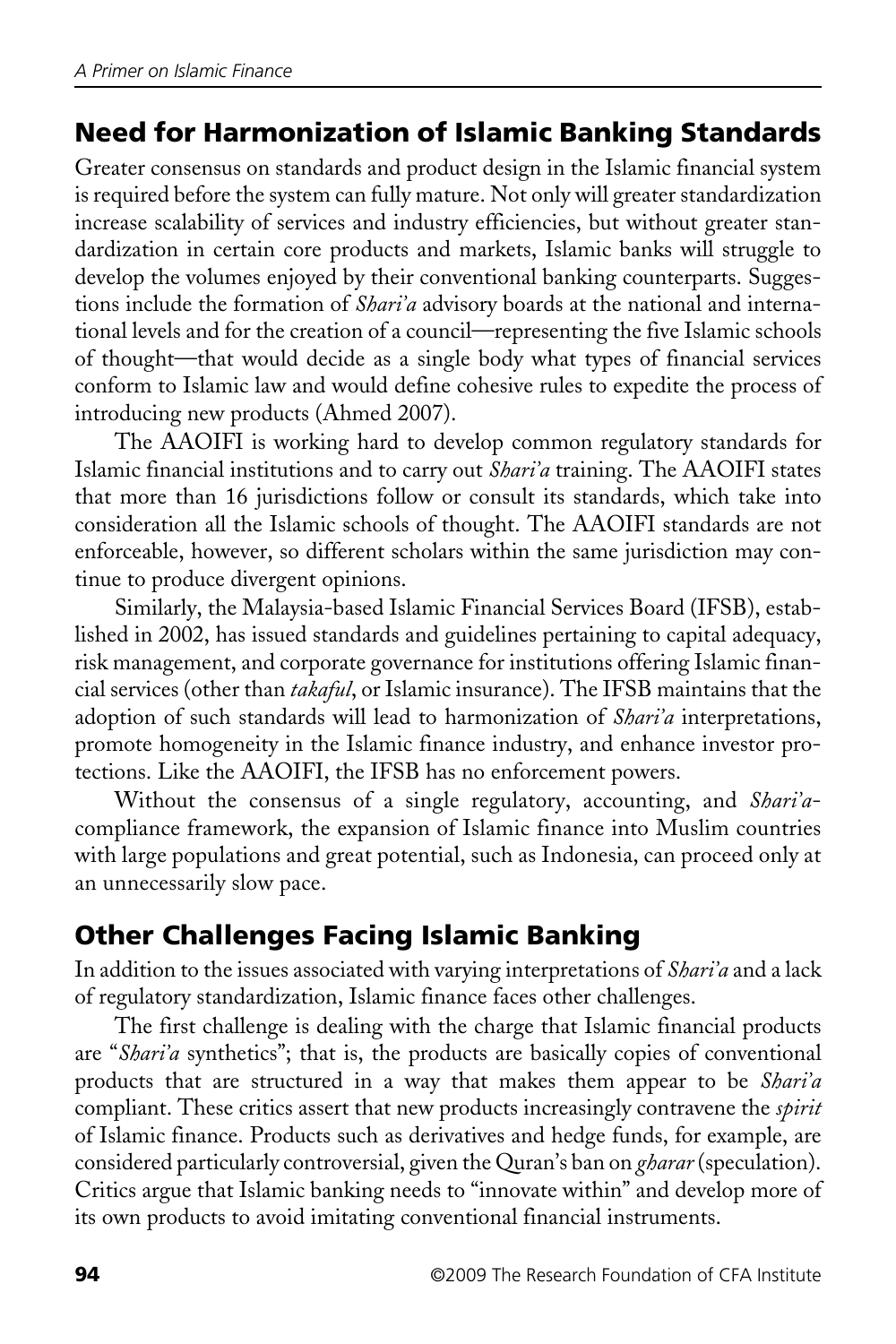In contrast, given that the industry is relatively young and that many of its products are still nascent, others question how much product innovation is actually needed at the moment. They stress that the market is as much in need of consolidation and refinement as it is of innovation and new products.

Second, Islamic financial institutions are challenged to offer better customer service—service that matches international standards—and also to invest in effective technology, such as using the internet to create new distribution channels to reach more customers. Such concepts as "quality" and "creating value for customers" are central to the success of banks entering the Islamic market today. A step toward meeting this challenge is the move by Noor Islamic Bank in the UAE to offer a bank service delivered through post offices, which targets the 50 percent of the population in that country with no formal bank account. The new service is expected to attract low-paid workers, including many expatriates from such countries as India, Pakistan, and the Philippines, who represent a significant part of the UAE's workforce.

Third, proponents of Islamic finance are concerned about the current environment and future regulatory regimes in terms of the treatment of conventional banks versus the treatment of Islamic banks. Separate supervision and regulation of Islamic banks have yet to take hold in most countries; only Kuwait and Bahrain operate separate regulatory regimes for the sector at this time. In most markets, Islamic banks follow the standards set by local regulators for conventional banks, even if those standards are not always appropriate for Islamic institutions.

Fourth, the shortage of skilled and well-trained professionals is limiting the ability of Islamic banks to compete and expand market share. The industry needs new talent and needs to retrain conventional bankers in the practices of Islamic banking. A few educational institutions offer specialized degrees in Islamic finance, but the demand is overwhelming the supply of graduates. The arguments are being made that universities should offer master's programs (MBA and PhD programs) that focus on Islamic finance and that a globally recognized professional certification should be created.

Fifth, the industry needs universally accepted terminology to aid communication across the broad expanse of the Muslim community.

Sixth, Islamic financial institutions need to increase investment in research and development, including products and mechanisms related to risk management. Development of the investment side of the Islamic finance market has been rapid, but *Shari'a*-compliant risk management for Islamic finance has evolved at a slower pace. As Islamic financial institutions expand beyond national borders, they need sophisticated tools to manage the risks associated with diversified portfolios and global customer servicing. Islamic derivatives may provide answers to many of the industry's risk management needs; thus, they are being aggressively pursued. Meanwhile, however, some analysts would like to see banks build links to topquality academic institutions to support research on Islamic banking and finance.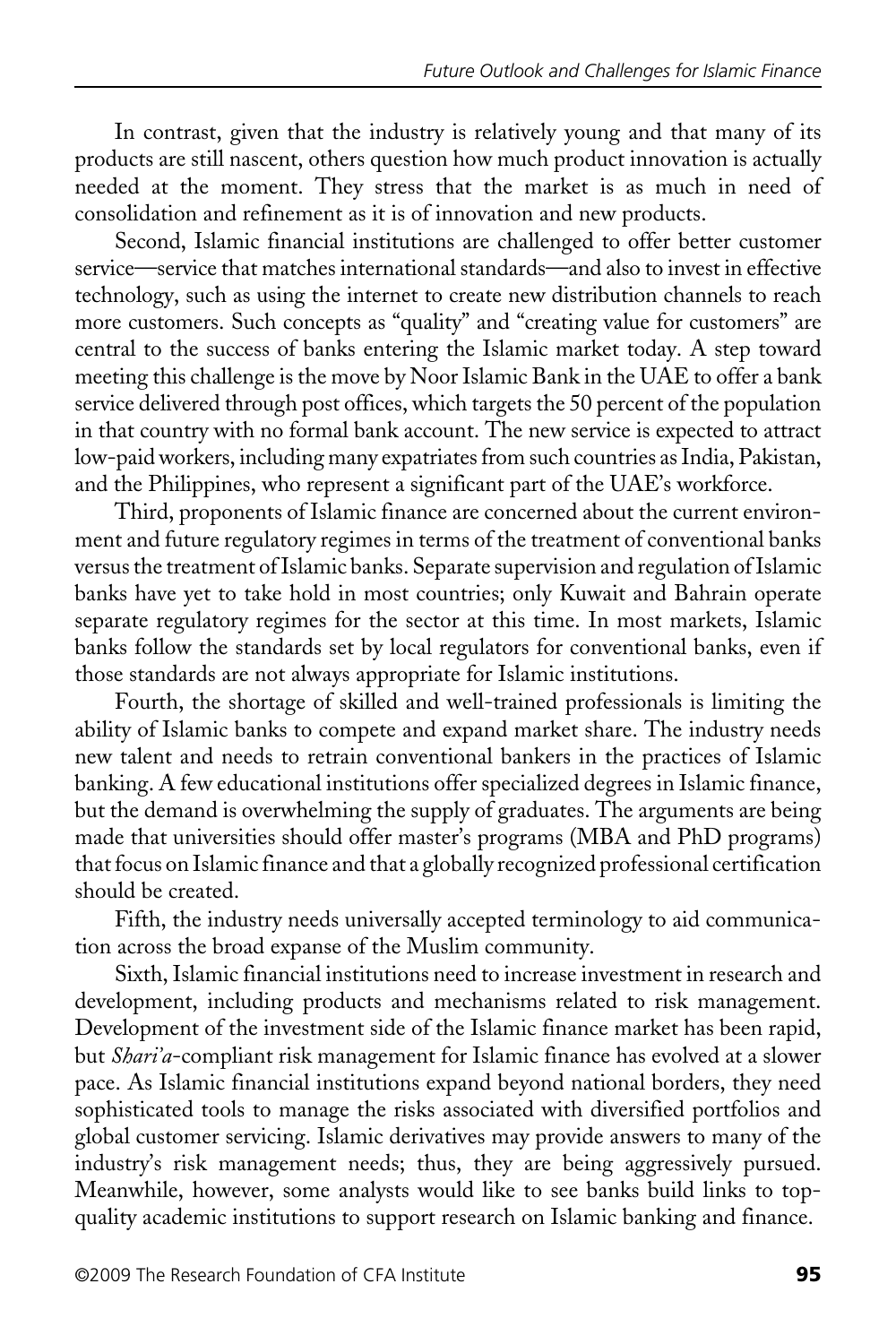Finally, replacing Arabic terminology with comparable terms used in conventional banking has been discussed as a way to appeal to non-Muslim customers. A change of this type would also facilitate comparisons between Islamic and conventional financial products. Islamic finance appeals to non-Muslim investors who are not keen to invest in securities that could be potentially harmful to human beings, such as the equity or debt of tobacco, alcohol, and gambling companies. Thus, a market exists if the industry can reach it.

### **The Future of Islamic Finance**

**Figure 8.1** shows two paths of the Islamic finance industry—one at 10 percent growth leading to US\$1.2 trillion by 2010 (and US\$1.8 trillion by 2015) and one at 15 percent growth leading to US\$1.4 trillion by 2010 (US\$2.8 trillion by 2015). Drivers of global growth in Islamic finance are expected to be growth in Western countries, acceptance of *takaful*, and improvements in the sector as financial institutions deal with the challenges noted in this chapter.

In several Western jurisdictions, nonbanking Islamic financial services (specifically, mortgages) are expected to continue to grow steadily, particularly if regulators pursue the principle of "social inclusion" as part of the goals of the financial sector. In the United Kingdom, HSBC was the first major bank to offer mortgages (in



**Figure 8.1. Projected Size of the Islamic Finance Industry**

*Source*: Islamic Financial Services Board (2007).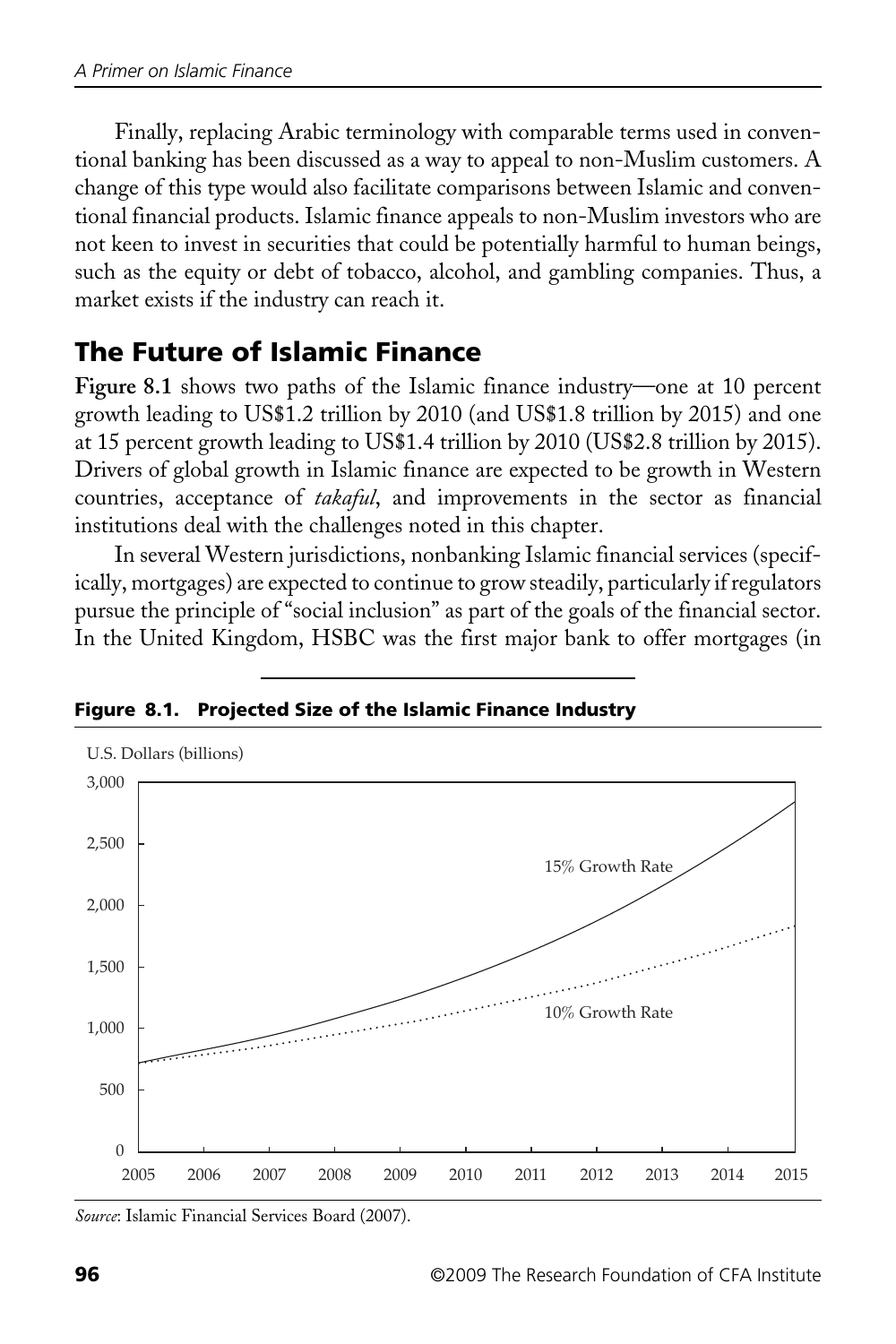2003) that comply with Islamic law. The country's first purely Islamic bank, the Islamic Bank of Britain, opened for business the following year, 2004. Her Majesty's Treasury and the Bank of England have been encouraging Islamic mortgages, investments, and current accounts in the United Kingdom. The market research group Datamonitor has predicted that the Islamic mortgage market in the United Kingdom could climb to about US\$2.2 billion in 2009 from US\$260 million in 2005. The United Kingdom has nearly 2 million Muslims ("Sharia Mortgage Market Continues to Grow" 2008).

Future growth in Islamic finance will also be helped by the robust outlook for *takaful*, which is receiving growing acceptance by Muslims despite some criticism it has received. Islamic insurance is an underdeveloped market in certain regions, particularly the Persian Gulf area. Familiarity with *takaful* is helping to reduce Muslim suspicion about paying premiums, however, which has traditionally stunted growth in the conservative Persian Gulf countries.

Population growth and new government regulations, including mandatory corporate insurance schemes, are expected to make the *takaful* sector one of the fastest growing sectors in the next few years; it will quadruple by 2013. In the past five years, several *takaful* companies have entered the market, and they now represent almost 10 percent of the 280 insurance companies in the region. In the UAE, the government is pursuing mandatory health insurance that should drive the industry's development (Ernst & Young 2007).

Finally, industry players acknowledge the challenges discussed previously and are working to deal with them. Islamic banking, in particular, emerged on the scene only a little more than four decades ago and faces the challenges of a young industry. But the AAOIFI and IFSB are on a mission to promote better transparency in Islamic banking and to provide regulatory guidance across the global Islamic finance landscape.

# **Summary**

Despite the challenges facing the Islamic finance industry, the future looks promising indeed. The combination of a large untapped Muslim population, a significant increase in the oil-related wealth of high-net-worth individuals from the Middle East, and religiously inspired demand has created a significant target market for Islamic financial institutions. As the range of *Shari'a*-compliant products and services expands, the ability of firms to offer competitive returns to clients also expands.

The obstacles currently preventing faster spread of Islamic financial products and acting as a drag on industry growth are being addressed by the major market players. These institutions are aware of the need for greater standardization within product lines and for better and more consistent regulation and governance if the industry is to flourish and be competitive with the conventional banking and financial industry.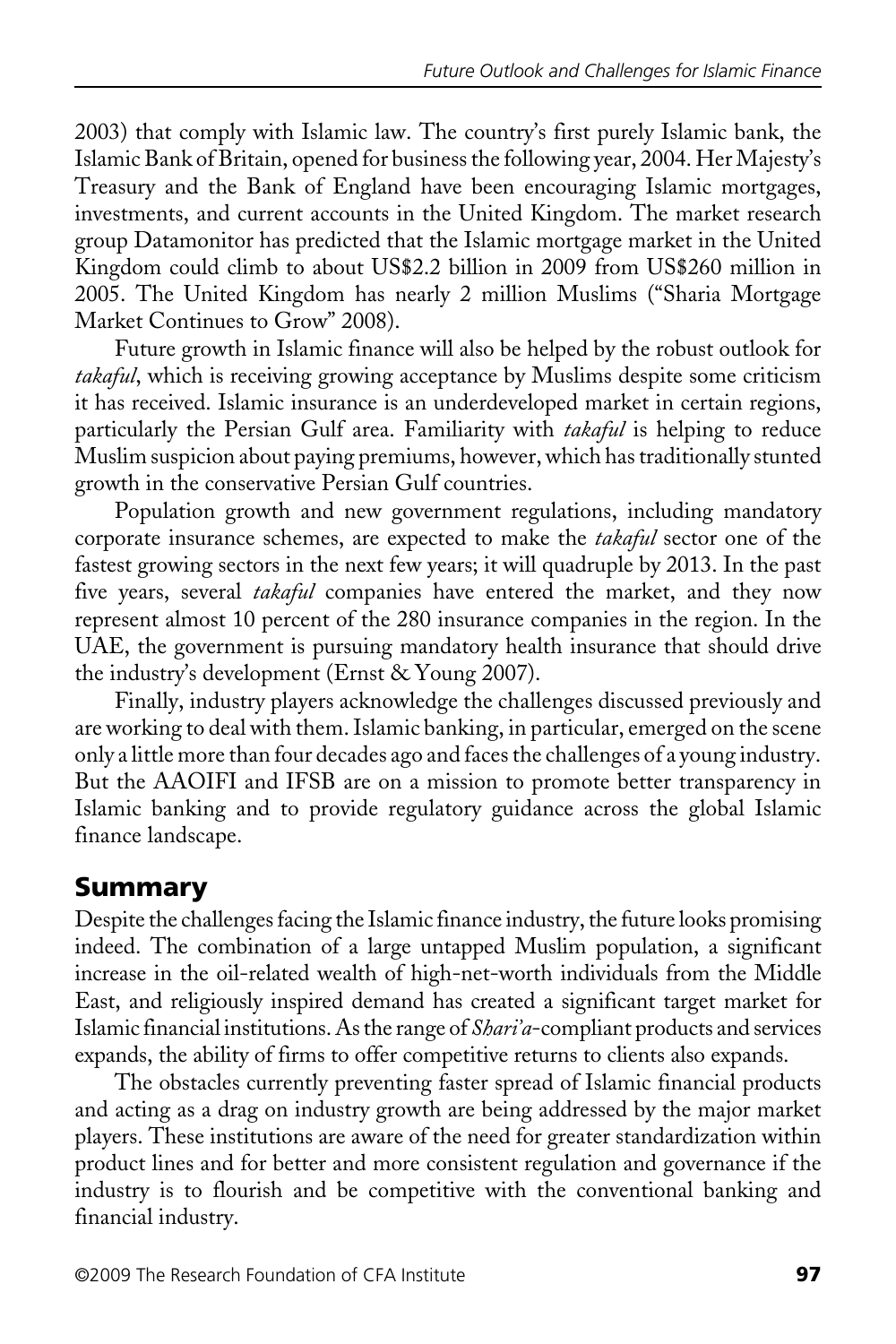# **Glossary**

*akhlaq* = ethical code *al-ijarah thumma al-bai* (AITAB*) =* an *ijarah* (leasing) contract combined with a *bai* (purchase) contract *al-ujrah* = fee for safekeeping assets *amal salih* = virtuous act *amanah* = trust *aqad* = agreements *aqidah* = creed *aquila* = mutual agreement or joint guarantee to spread the financial liability or risk of a member *ayah* = verses in *sura* (singular = *ayat*) *bai* contract *=* sales/purchase contract *bai' al-naqdi* = buying and selling on a cash basis *bai' bithaman ajil* contract = deferred-payment sale *bai' inah* contract = sale-and-buyback contract *bai' istijrar* contract = supplier contract *bai' istisna* contract = order sale contract *bai' mu'ajjal* contract = deferred-payment sale *bai' salam* contract = deferred-payment sale or forward sale contract (used primarily in agriculture) *batil* contract = void contract *bezant* = gold currency *diyah* = blood money *eid al-fitr* = prayer ending Ramadan *faraid* = inheritance law *fasid* contract = invalid contract *fatwa* = religious opinions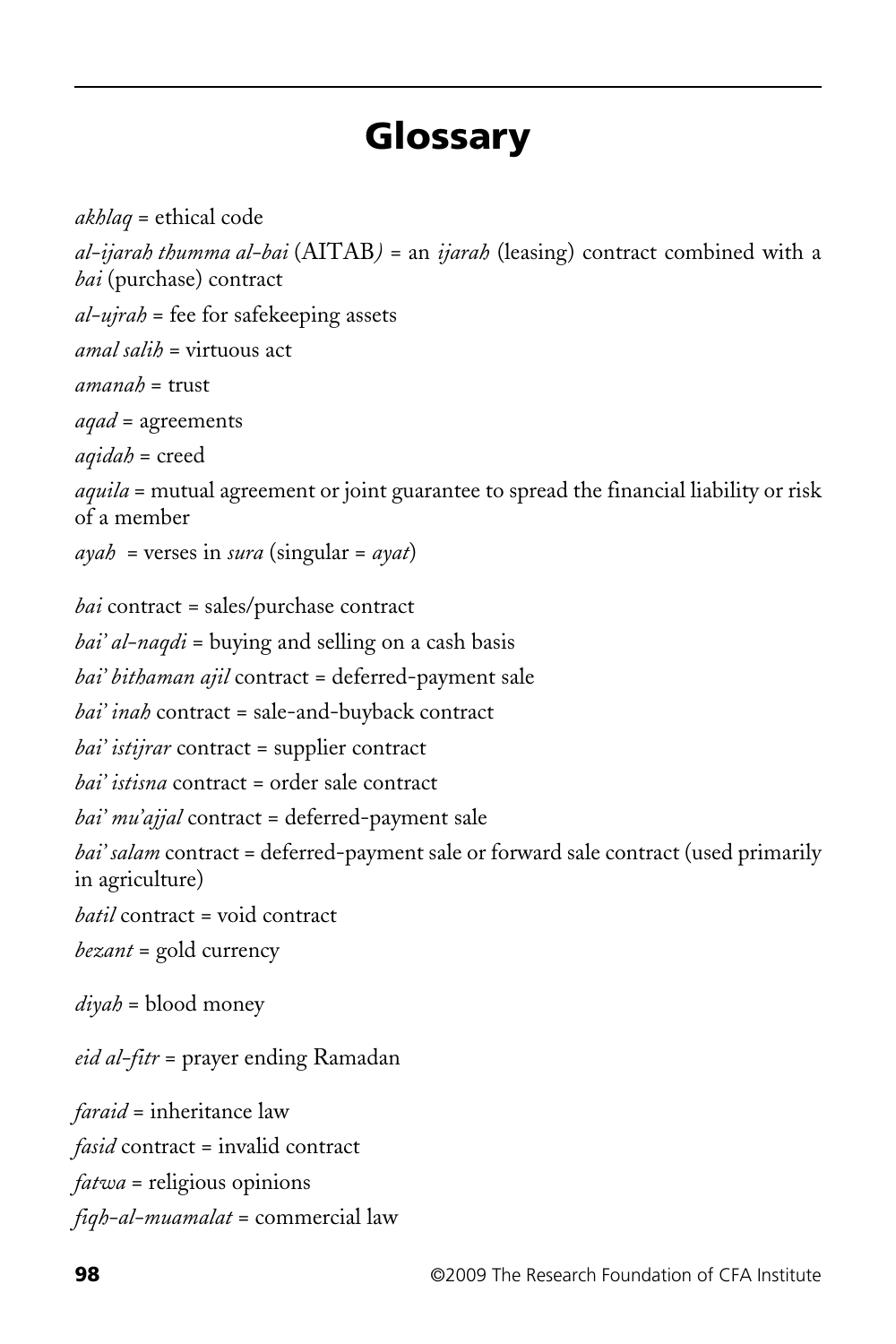*gharar* = uncertainty, risk, or speculation *ghayr lazim* contract = a contract that either party may terminate *hadith =* oral traditions relating to the words and deeds of Muhammad *hajji* = pilgrimage *halal* = permissible *haram* = prohibited *harus* = permissible act *heyal* = ruses *hibah* = gift awarded by a bank without any commensurate exchange *hiwalah* = remittance involving a transfer of funds/debt from the depositor's/ debtor's account to the receiver's/creditor's account *ibadah* = worship *ibadat* = human-to-God relationship *ibra* = rebate *ijab* = offer *ijarah* financing = leasing *ijarah muntahia bittamleek* = buyback leasing *ijarah thumma bai* = leasing and subsequent purchase *ijarah wa iqtina* = lease contract with a put and/or call option on the leased asset held by the customer *ijma* = to determine or agree to *istihsan* = personal interpretation *istislah* = method to solve a problem *itjihad* = striving (to adapt to law) *jaiz* contract = a contract that either party may terminate *jualah* contract = unilateral contract for a task (e.g., wage or stipend) *kafalah* contract = guaranteed contract

*khianat* = betrayal *khilafah* = trusteeship

*lazim* contract = binding and irrevocable contract

©2009 The Research Foundation of CFA Institute **99**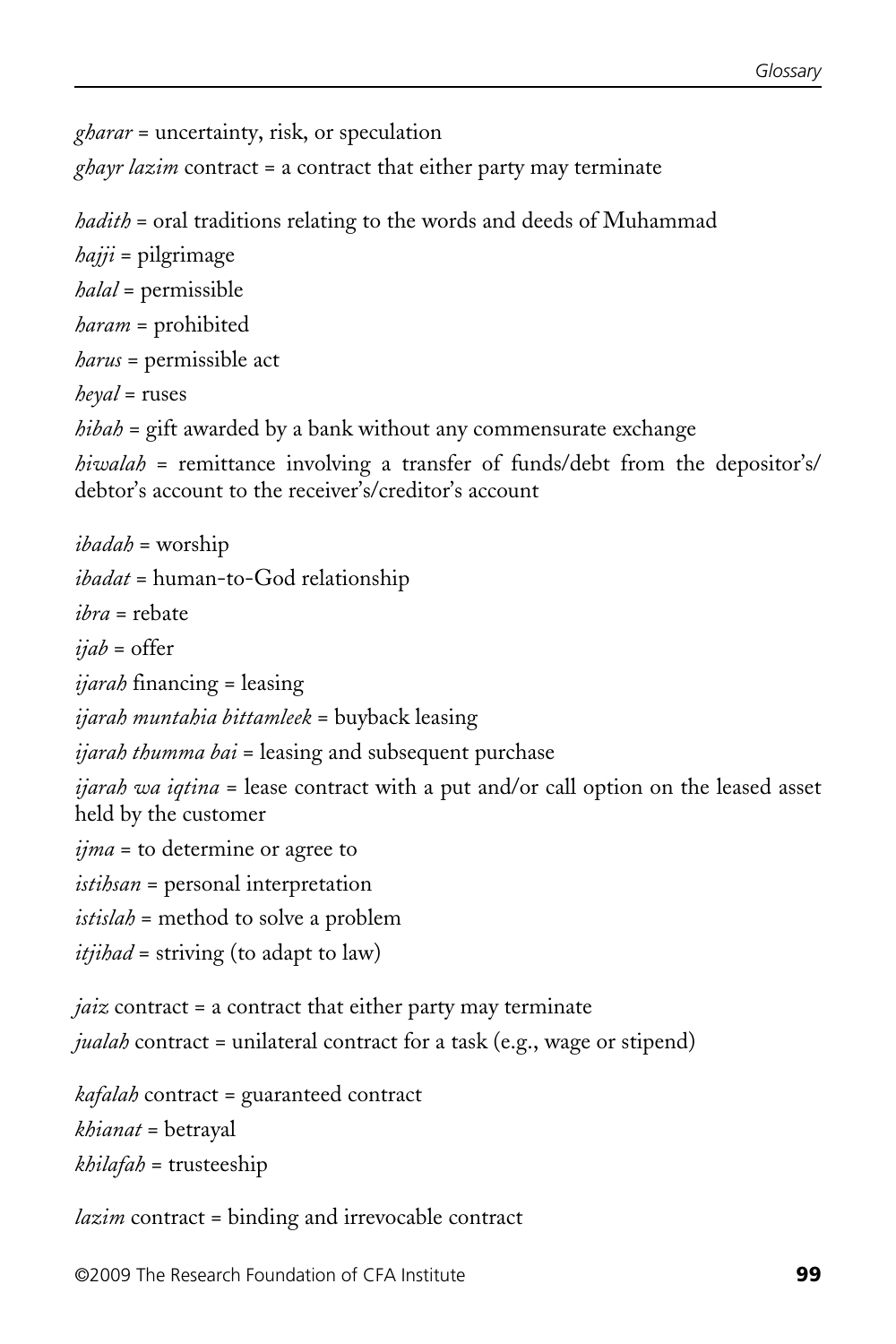```
maal = wealth
maisir = gambling
makruh = discouraged act
mandub = commendable act
maslahah = the beliefs of Muslims
maslahat = in the public interest
mawkuf contract = valid but suspended contract
muamalat = human-to-human relationships
mubah = permissible act
mudarib = agent (usually, bank) for the investor
mudharabah = profit sharing or trust financing 
mudharabah muqayyadah = special investment account
mudharabah mutlaqah = general investment account
muqasah = set-offs
murabahah = trading 
murabahah contract = cost-plus-profit or cost-plus-markup contract
musaqat = arrangement between, for example, a farmer and a worker who agrees to
water the garden or both share in the harvest 
musharka = a type of profit sharing
musyarakah = joint venture or partnership financing or equity participation
musyarakah mutanaqisah = diminishing partnership
nafidh contract = immediate contract
neaa = sincerity
qabul = acceptance in a contract
qard = interest-free loan payable on demand 
qard hassan = literally, "good or benevolent loan," a gratuitous or charitable contract,
or free loan with no profit (markup) 
qiyas = precedents
Quran = Muslim holy book 
rabb-ul-mal = silent-partner investor
rahnu = collateralized financing
```
*riba* = the giving or receiving of interest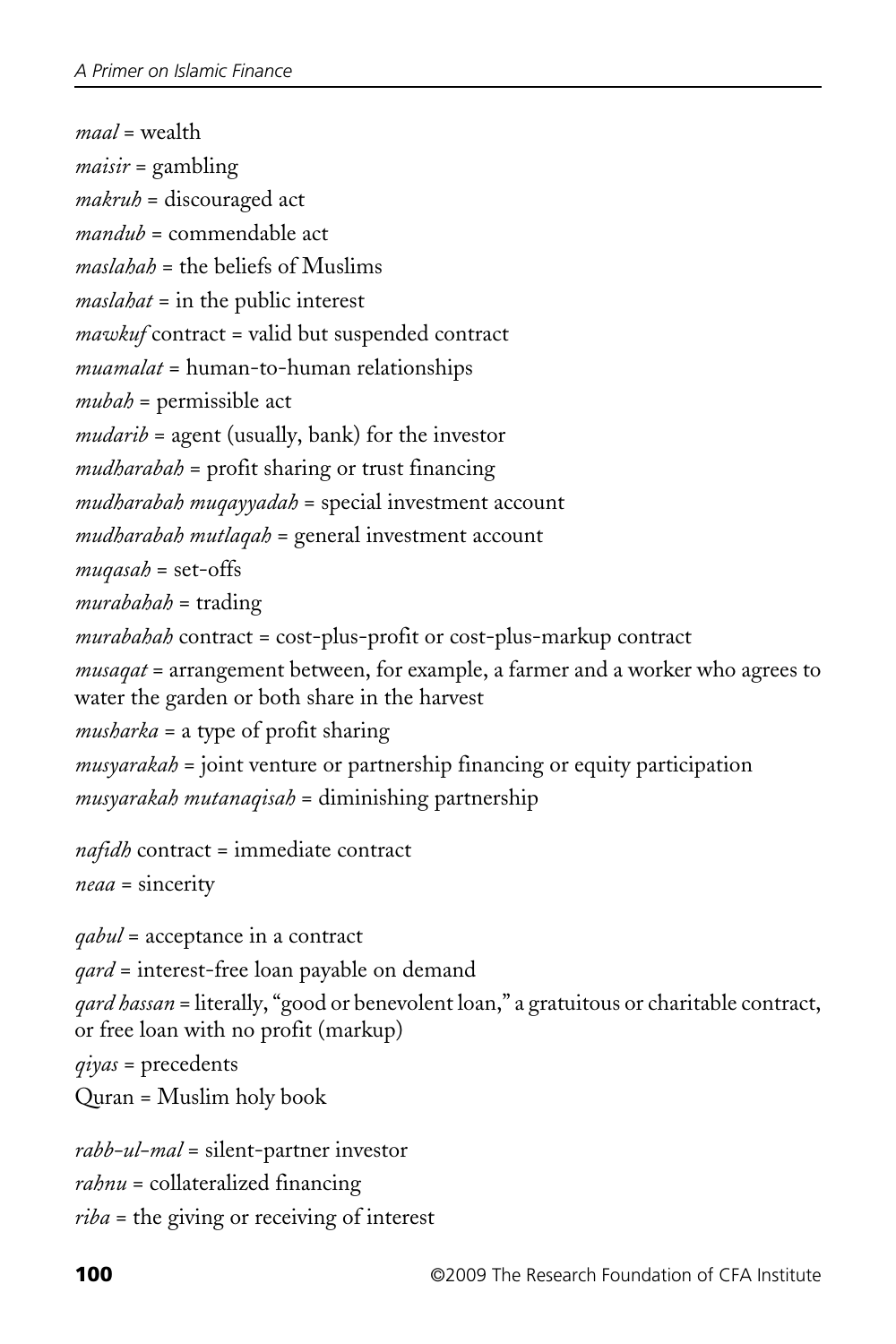*sahih* contract = valid contract *salaam* = submission or peace *salam* = deferred sale *Shari'a* = Islamic principles or law *sukuk =* Islamic bonds (singular is *sakk*) *sukuk al*-*musyarakah* = investment *sukuk Sunnah* = sayings of the Prophet Muhammad *sunnat* = commendable act *sura* = chapters in Quran (singular is *surat*)

*taawun* = brotherhood or mutual assistance *tabarru'* = donation, gift, or contribution *takaful =* Islamic insurance *taqwa* = righteousness *tawarruq* = structure for cash financing *tawhid* = the need to submit fully to God

```
ujr = fee
ummah = overarching global Muslim community or society 
urbun contract = sale in which the buyer deposits money in advance
'urf = custom
```

```
wa'd = binding promise in Islamic law
wadiah contract = safekeeping contract (e.g., savings account) 
wajib = obligatory act
wakalah = delegation or representation; when an agent receives a management fee;
when another person acts, usually for a fee
wakalah with waqf = a form of the wakalah that uses a foundation (waqf)
wasiyat = will
zakat = religious tithe
```
*zakat fitr* = *zakat* (religious tithe) due from the start of Ramadan until the prayer ending Ramadan (*eid al-fitr*)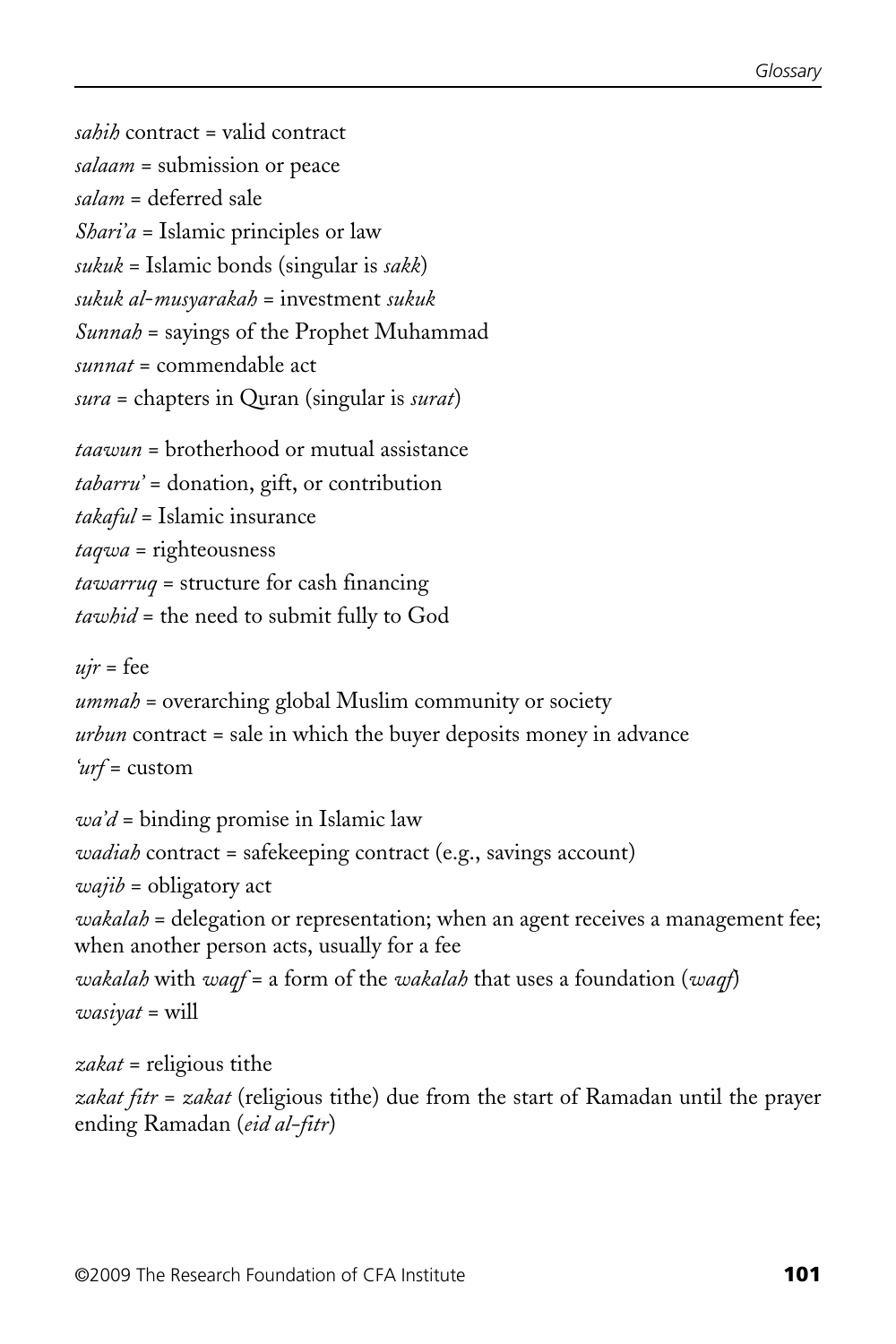# **References**

Abdullah, Mohd Asri bin. 2005. "Being a Good Muslim and Its Relation to Corporate Social Responsibility." Paper presented at 16th JPA-BMCC Management Development Programme, Kuala Lumpur, Malaysia (1 July).

Adawiah, Engku Rabiah. 2007. "Applied Shari'ah in Financial Transactions." Paper presented at the Global Islamic Finance Forum, Kuala Lumpur Convention [Centre \(26–29 March\): http://ribh.files.wordpress.com/2007/10/applied-shariah](http://ribh.files.wordpress.com/2007/10/applied-shariah-in-financial-transactions.pdf)in[-financial-transactions.pdf.](http://ribh.files.wordpress.com/2007/10/applied-shariah-in-financial-transactions.pdf)

Ahmad, Ausaf. 1993. "Contemporary Practices of Islamic Financing Techniques." Research Paper No. 20, Islamic Research and Training Institute, Islamic Development Bank, Jeddah, Saudi Arabia.

Ahmad, Ferdous. 2008. "Islamic Banking Blooms in Bangladesh." Islam Online (26 [June\): www.islamonline.net/servlet/Satellite?c=Article\\_C&cid=1213871353774](http://www.islamonline.net/servlet/Satellite?c=Article_C&cid=1213871353774&pagename=Zone-English-News/NWELayout) &pagename=Zone-English-News/NWELayout.

Ahmed, Elwaleed M. 2007. "A Unified Voice: The Role of Shariah Advisory Boards in Islamic Finance." *Business Islamica* (October): available at [http://](http://theroleofshariahadvisoryboards.blogspot.com) [theroleofshariahadvisoryboards.blogspot.com.](http://theroleofshariahadvisoryboards.blogspot.com)

Akhtar, Shamshad. 2006. "Syariah Compliant Corporate Governance." Keynote address by the governor of the State Bank of Pakistan at the annual Corporate Governance Conference, Dubai, United Arab Emirates.

Alhabshi, Syed Musa. 2007. "Optimal Shariah Governance in Islamic Finance: Reporting Perspective." Paper presented to the Global Islamic Finance Forum, Kuala Lumpur, Malaysia (28 March).

Al-Huda. 2008. Bimonthly online magazine of Al Huda Center of Islamic [Banking and Economics, no. 031 \(1 September–1 October\): www.alhudacibe.com/](http://www.alhudacibe.com/AlhudaMagazine/Issue-031/index.php) AlhudaMagazine/Issue-031/index.php.

Ali, M., and A.A. Sarkar. 1995. "Islamic Banking: Principles and Operational Methodology." *Thoughts on Economics*, vol. 5, no. 3–4 (July–December):20–25 (Dhaka, Bangladesh: Islamic Economics Research Bureau.).

Al-Jarhi, M.A. No date. *Islamic Finance: An Efficient & Equitable Option*. Jeddah, Saudi Arabia: The Islamic Research and Training Institute.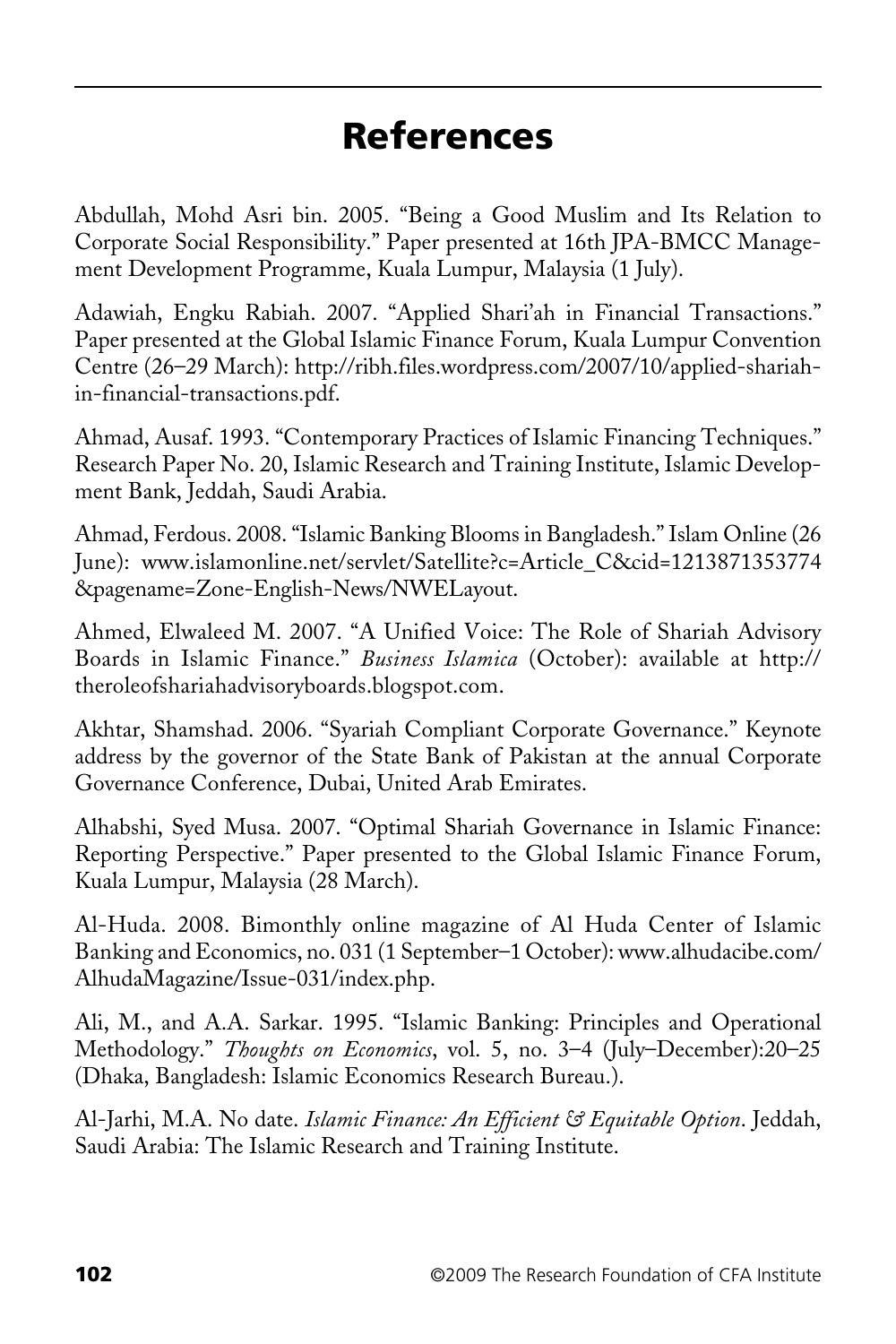Al Maraj, Rasheed M. 2008. Welcome by the governor of the Central Bank of Bahrain at World Islamic Funds & Capital Markets Conference 2008, Manama, Bahrain (26 May): [www.cbb.gov.bh/cmsrule/index.jsp?action=article&ID=2944.](http://www.cbb.gov.bh/cmsrule/index.jsp?action=article&ID=2944)

Al-Omar, Fuad, and Mohammed Abdel-Haq. 1996. *Islamic Banking: Theory, Practices and Challenges*. New York: Palgrave Macmillan.

Al-Qari, Abdul Aziz. No date. "Aqeedah, Its Meaning and Importance." Published by Dar Makkah, Islaam.com ([www.islaam.com/Article.aspx?id=65\).](http://www.islaam.com/Article.aspx?id=65)

AmBank Group. 2008. "Developments in the Global Islamic Funds Industry." In *Islamic Finance News Asset & Wealth Management Guide 2008* ([www.](http://www.islamicfinancenews.com/supplement_2008_a&w.asp) [islamicfinancenews.com/supplement\\_2008\\_a&w.asp\).](http://www.islamicfinancenews.com/supplement_2008_a&w.asp)

AMMB. 2006. "AMMB Holdings Berhad Annual Report 2006" ([www.ambankgroup.com/ambank\\_corporate.asp?sc=ambg\\_investor\\_ relations&](http://www.ambankgroup.com/ambank_corporate.asp?sc=ambg_investor_relations&pg=ambg_investor_annual_reports&sub=ambg_report_archive_2006&subp=ambg_report_archive) [pg=ambg\\_investor\\_annual\\_reports&sub=ambg\\_report\\_archive\\_2006&subp=am](http://www.ambankgroup.com/ambank_corporate.asp?sc=ambg_investor_relations&pg=ambg_investor_annual_reports&sub=ambg_report_archive_2006&subp=ambg_report_archive) [bg\\_report\\_archive\).](http://www.ambankgroup.com/ambank_corporate.asp?sc=ambg_investor_relations&pg=ambg_investor_annual_reports&sub=ambg_report_archive_2006&subp=ambg_report_archive)

Archer, S., R.A. Abdel Karim, and T. Al-Deehani. 1998. "Financial Contracting, Governance Structures and the Accounting Regulation of Islamic Banks: An Analysis in Terms of Agency Theory and Transaction Cost Economics." *Journal of Management and Governance*, vol. 2, no. 2:149–170.

Asian Banker Research. 2008. "Riding the Winds of Change in Islamic Banking." Paper presented at the Asian Banker Forum, Kuala Lumpur, Malaysia (20 August).

Augustine, B.D. 2008. "Standing Up and Being Counted." *Gulf News* (26 May): [www.gulfnews.com/gnqfr/gnqfr22008/bankingfinance/10216032.html.](http://www.gulfnews.com/gnqfr/gnqfr22008/bankingfinance/10216032.html)

Ayub, Muhammad. 2007. Understanding Islamic Finance. Chichester, U.K.: John Wiley and Sons.

Bakar, Mohd Daud. 2005. "Islamic Derivative Solutions: Methodology, Issues and Product Structuring with Special Reference to Profit Rate Swap and Forward Forex." Presentation to the Seminar on Islamic Finance ([http://iimm.bnm.gov.my/](http://iimm.bnm.gov.my/idb/schedule.htm) [idb/schedule.htm\).](http://iimm.bnm.gov.my/idb/schedule.htm)

Bank Islam Malaysia. 1994. *Islamic Banking Practice: From the Practitioner's Perspective*. Kuala Lumpur, Malaysia: Pelanduk Publications.

Bank Negara Malaysia. 2004. "The 2003 Bank Negara Malaysia Annual Report" (26 March): [www.bnm.gov.my/view.php?dbIndex=0&website\\_id=1&id=455.](http://www.bnm.gov.my/view.php?dbIndex=0&website_id=1&id=455)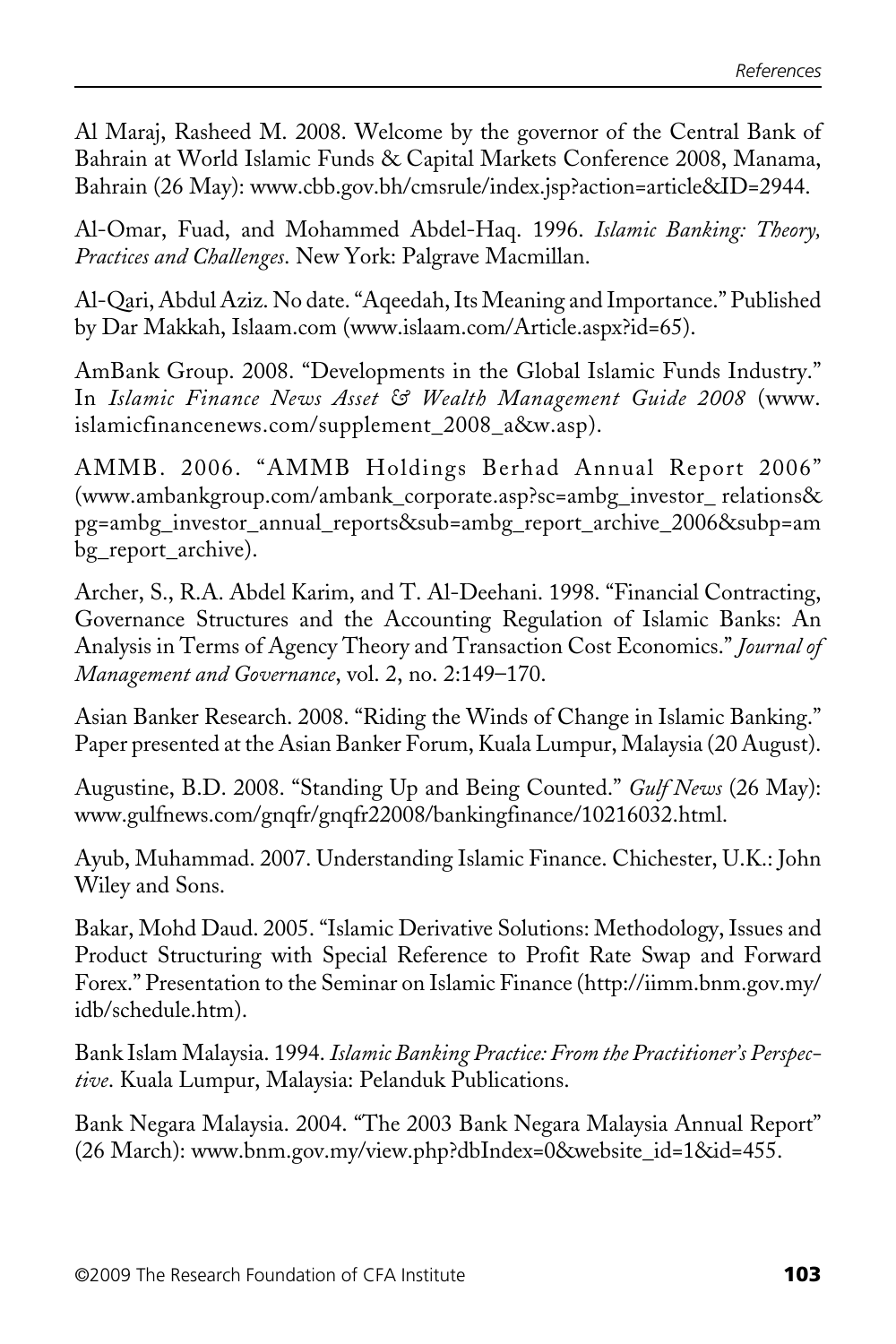———. 2005. "Malaysian Takaful Industry 1984–2004" [\(www.bnm.gov.my/files/](http://www.bnm.gov.my/files/publication/tkf/en/2004/booklet.en.pdf) [publication/tkf/en/2004/booklet.en.pdf\).](http://www.bnm.gov.my/files/publication/tkf/en/2004/booklet.en.pdf)

———. 2008. "Bank Negara Malaysia Annual Report 2007" (26 March): [www.bnm.gov.my/index.php?ch=109&pg=333&ac=44.](http://www.bnm.gov.my/index.php?ch=109&pg=333&ac=44)

Bhatty, Ajmal. 2008. "Will Takaful Penetration Meet Conventional Insurance?" Paper presented at the Second Annual Takaful Summit, Knightsbridge, London ([www.whatstakaful.com/people/ajmalbhatty.pdf\).](http://www.whatstakaful.com/people/ajmalbhatty.pdf)

Billah, Mohd. Ma'sum. 2006. *Shar'iah Standard of Business Contract*. Kuala Lumpur, Malaysia: A.S. Noordeen.

Björklund, Iréne, and Lisbeth Lundstrom. 2004. "Islamic Banking: An Alternative System." Kristianstad University (December).

Bowman, Dylan. 2008. "Takaful Industry to Top \$15bn in Ten Years." *Arabian Business.com* [\(15 April\): www.arabianbusiness.com/516591-takaful-industry-to](http://www.arabianbusiness.com/516591-takaful-industry-to-top-isbn-in-ten-years)top[-isbn-in-ten-years.](http://www.arabianbusiness.com/516591-takaful-industry-to-top-isbn-in-ten-years)

Collins, Charles M. 1881. *The History, Law, and Practice of Banking.* London: James Cornish & Sons.

Cook, Vince. 2008. "Across the Miles from the GCC into Asia." *Gulf News* (26 May): [www.gulfnews.com/gnqfr/gnqfr22008/bankingfinance/10216034.html.](http://www.gulfnews.com/gnqfr/gnqfr22008/bankingfinance/10216034.html)

Dauphine, Paris. 2007. "Islamic Finance: Market Developments & Opportunities." Presentation to the conference Global Financial Services (16 May).

De Ramos, Rita Raagas. 2009. "Sharia Assets Total a Mere \$65 Billion Worldwide." *Asian Investor* (9 January): [www.asianinvestor.net/article.aspx?CIID=132521.](http://www.asianinvestor.net/article.aspx?CIID=132521)

"Dubai Forms Islamic Banking Body." 2008. ArabianBusiness.com (12 June): [www.arabianbusiness.com/520386-dubai-forms-islamic-banking-body.](http://www.arabianbusiness.com/520386-dubai-forms-islamic-banking-body)

Eaves, Elisabeth. 2008. "God and Mammon." *Forbes* (28 April): [www.forbes.com/](http://www.forbes.com/) [2008/04/21/islamic-banking-interest-islamic-finance-cx\\_ee\\_islamicfinance](http://www.forbes.com/2008/04/21/islamic-banking-interest-islamic-finance-cx_ee_islamicfinance08_0421intro.html) 08\_0421intro.html.

Ebrahim, M. Shahid, and Tan Kai Joo. 2001. "Islamic Banking in Brunei Darussalam." *International Journal of Social Economics*, vol. 28, no. 4:314–337.

El-Gamal, Mahmoud. 2006. *Islamic Finance: Law, Economics, and Practice*. New York: Cambridge University Press.

Enayat, H. 2005. *Modern Islamic Political Thought*. I.B. Tauris: London.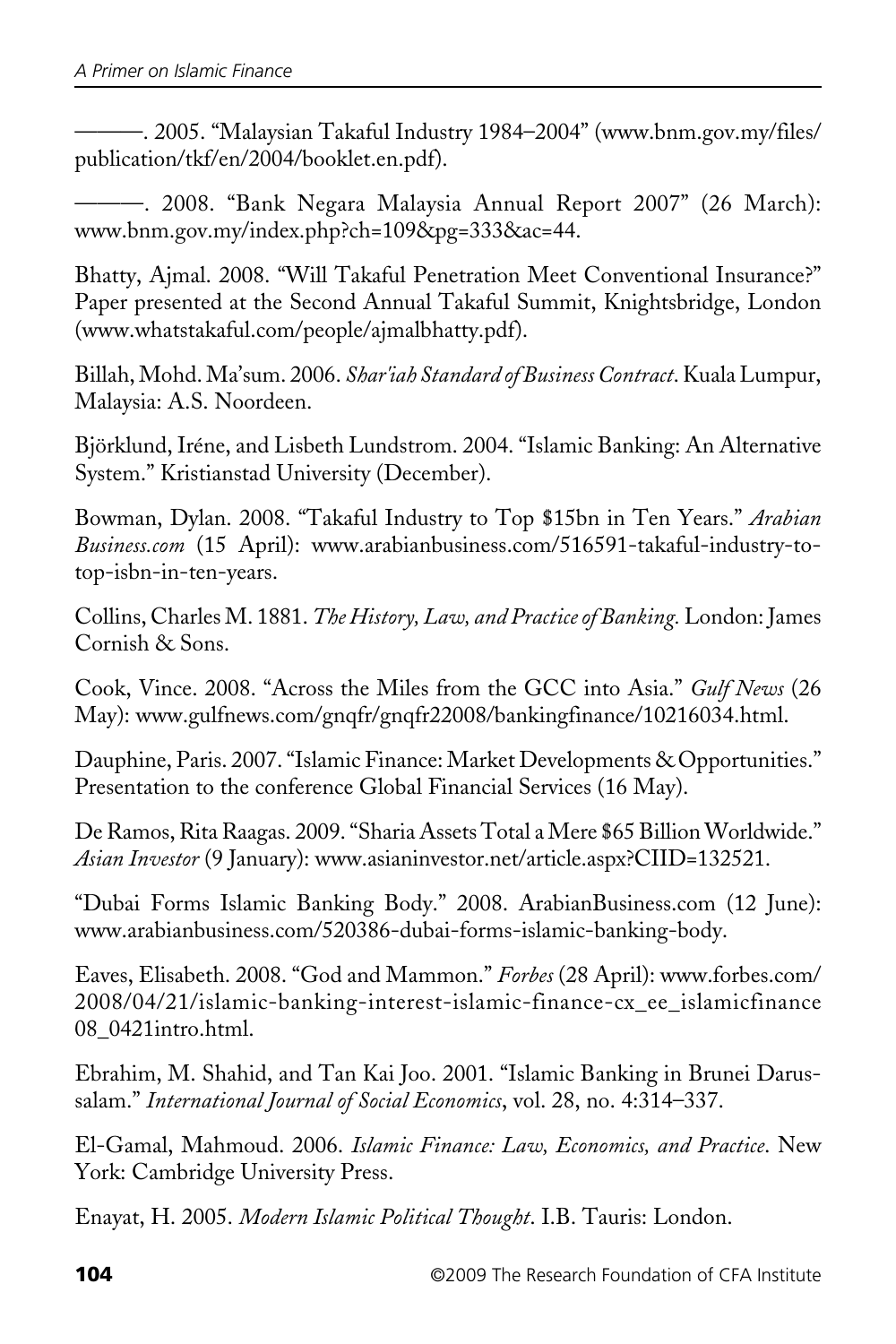Ernst & Young. 2007. "The World Takaful Report."

Ghani, Badlisyah Abdul. 2004. "Islamic Profit Rate Swap—Its Mechanics and Objectives." Seminar on Derivatives in Islamic Finance, Islamic Interbank Money Market (24 June): [http://iimm.bnm.gov.my/index.php?ch=20&pg=66.](http://iimm.bnm.gov.my/index.php?ch=20&pg=66)

Goitein, S.D. 1971. *A Mediterranean Society*. Berkley: University of California Press.

[Grail Research. 2007. "Overview of Islamic Finance" \(June\):](http://www.grailresearch.com/PDF/ContenPodsPdf/Islamic_Finance_Overview.pdf) [www.grailresearch.com/](http://www.grailresearch.com/) PDF/ContenPodsPdf/Islamic\_Finance\_Overview.pdf.

Grierson, Philip. 1999. *Byzantine Coinage*. Washington, DC: Dumbarton Oaks Research Library and Collection.

Gulaid, M.A. 1995. "Financing Agriculture through Islamic Modes and Instruments: Practical Scenario and Applicability." Research Paper No. 34, Islamic Research Training Institute, Islamic Development Bank.

Halim, Nazneen. 2007. "Islamic Finance Report Are GCC Sukuk Tainted?" *Islamic Finance News*, vol. 4, no. 48 (30 November).

Haneef, Rafe. 2005. "RM2.05 Billion Islamic Residential Mortgage Backed Securities (Sukuk al-Musyarakah)." Paper presented at the Islamic Banking Conference, Karachi, India (September).

Haron, S., and B. Shanmugam. 1997. *Islamic Banking System: Concepts and Applications*. Petaling Jaya, Malaysia: Pelanduk Publications.

Hasan, Aznan bin. 2007. "Optimal Shariah Governance in Islamic Finance." *Islamic Finance News*, vol. 4, no. 14 (7 April).

Hasan, Zulkifli. 2007. *Syariah Governance in the Financial Institutions in Malaysia*. Kuala Lumpur, Malaysia: Islamic Science University of Malaysia.

"Home Takaful." 2007. Insurance Info ([www.insuranceinfo.com.my/choose\\_](http://www.insuranceinfo.com.my/choose_your_takaful/things_to_note/home_takaful_policies.php?intPrefLangID=1&#content3) [your\\_takaful/things\\_to\\_note/home\\_takaful\\_policies.php?intPrefLangID=](http://www.insuranceinfo.com.my/choose_your_takaful/things_to_note/home_takaful_policies.php?intPrefLangID=1&#content3) [1&#content3\).](http://www.insuranceinfo.com.my/choose_your_takaful/things_to_note/home_takaful_policies.php?intPrefLangID=1&#content3)

Hussain, Abid. No date. "The Islamic Law Of Wills." Islaam.com ([www.islaam.com/Article.aspx?id=527\).](http://www.islaam.com/Article.aspx?id=527)

Ibrahim, Muhammad bin. 2007. "Building an Effective Legal and Regulatory Framework for Islamic Banking (IB)." Paper presented at the Financial Regulators [Forum, Kuala Lumpur, Malaysia \(29 March\): www.bnm.gov.my/microsites/](http://www.bnm.gov.my/microsites/giff2007/pdf/frf/06_01.pdf) giff2007/pdf/frf/06\_01.pdf.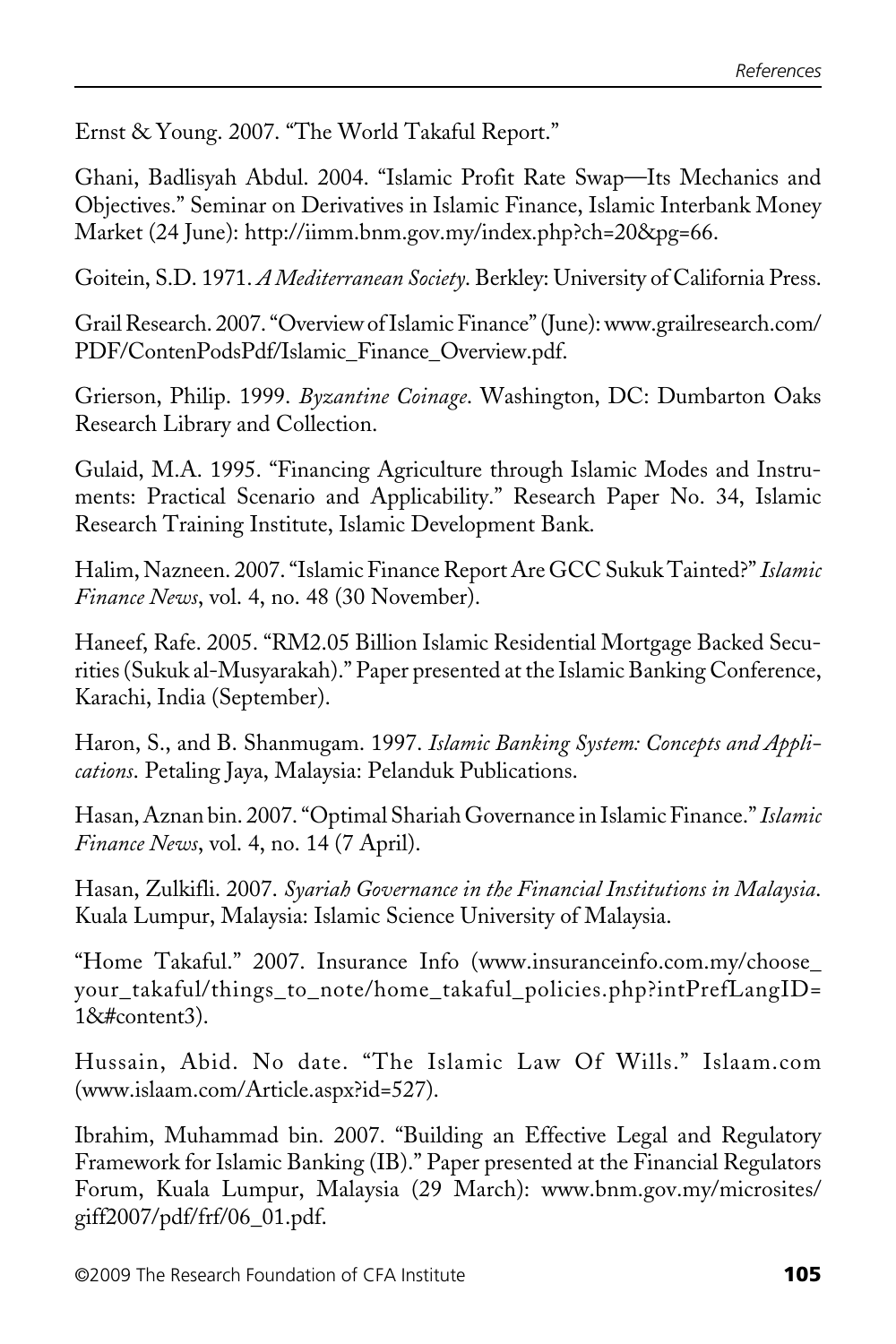"Introduction of Islamic Variable Rate Mechanism." No date. Islamic Interbank Money Market ([http://iimm.bnm.gov.my/view.php?id=6&dbIndex=0&website\\_](http://iimm.bnm.gov.my/view.php?id=6&dbIndex=0&website_id=14&ex=1212037493&md=I%85%EDW%85%0D%F3%BFb%14Oq%EC%177H) [id=14&ex=1212037493&md=I%85%EDW%85%0D%F3%BFb%14Oq%](http://iimm.bnm.gov.my/view.php?id=6&dbIndex=0&website_id=14&ex=1212037493&md=I%85%EDW%85%0D%F3%BFb%14Oq%EC%177H) [EC%177H\).](http://iimm.bnm.gov.my/view.php?id=6&dbIndex=0&website_id=14&ex=1212037493&md=I%85%EDW%85%0D%F3%BFb%14Oq%EC%177H)

Iqbal, M., and P. Molyneux. 2005. *Thirty Years of Islamic Banking: History, Performance and Prospects*. New York: Palgrave Macmillan.

Iqbal, Z., and H. Tsubota. 2006. "Emerging Islamic Capital Markets." *Islamic Finance*:5–11 ([http://treasury.worldbank.org/web/pdf/2006EuromoneyHandbook](http://treasury.worldbank.org/web/pdf/2006EuromoneyHandbookDCM_WorldBank.pdf) [DCM\\_WorldBank.pdf\).](http://treasury.worldbank.org/web/pdf/2006EuromoneyHandbookDCM_WorldBank.pdf)

"Islamic Banking Captures 4.5% Market Share." 2008. *Daily Times* (9 December): [www.dailytimes.com.pk/default.asp?page=2008\12\09\story\\_9-12-2008\\_pg5\\_12.](http://www.dailytimes.com.pk/default.asp?page=2008\12\09\story_9-12-2008_pg5_12)

"Islamic Banking Statistics." 2008. Islamic Bankers: Resource Center (11 December): [http://islamicbankers.wordpress.com/islamic-banking-statistics.](http://islamicbankers.wordpress.com/islamic-banking-statistics)

"Islamic Banks Are on the Rise." 2008. *Asian Banker Journal*, no. 76 (29 February): [www.theasianbanker.com/A556C5%5CJournals.nsf/0/BB7563BAAF6](https://www.theasianbanker.com/A556C5/Journals.nsf/0/BB7563BAAF6C8627482573FE0023E1DE?OpenDocument) C8627482573FE0023E1DE?OpenDocument.

"Islamic Capital Market Review." 2005. *Securities Commission Annual Report 2004*. Malaysia Securities Commission [\(www.sc.com.my/eng/html/resources/annual/](http://www.sc.com.my/eng/html/resources/annual/ar2004_eng/pdf/pt2_icm.pdf) [ar2004\\_eng/pdf/pt2\\_icm.pdf\).](http://www.sc.com.my/eng/html/resources/annual/ar2004_eng/pdf/pt2_icm.pdf)

"Islamic Finance in Turkey 2009." 2009. Rationale for ICG Conference (May): [www.icg-events.com/turkey/rationale.html.](http://www.icg-events.com/turkey/rationale.html)

Islamic Financial Services Board. 2007. "Islamic Financial Services Industry Development (Ten-Year Framework and Strategies)." Policy Dialogue Paper No. 1 (May).

"Islamic, Sharia Firms Make Up 57% of KSE Market Cap." 2009. *Kuwait Times* (1 February): [www.kuwaittimes.net/read\\_news.php?newsid=NzUxNTAzODYw.](http://www.kuwaittimes.net/read_news.php?newsid=NzUxNTAzODYw)

"Islamic Unit Trusts." 2007. *Islamic Finance News.* Bahrain Report ([www.](http://www.islamicfinancenews.com/supplement_2007_b.asp) [islamicfinancenews.com/supplement\\_2007\\_b.asp\).](http://www.islamicfinancenews.com/supplement_2007_b.asp)

Ismail, Sufyan. 2005. "Why Islam Has Prohibited Interest and Islamic Alternatives for Financing." 1st Ethical ([www.1stethical.com/downloads/](http://www.1stethical.com/downloads/TheproblemswithInterest.pdf) [TheproblemswithInterest.pdf\).](http://www.1stethical.com/downloads/TheproblemswithInterest.pdf)

Jaafar, Nik Ruslin Nik. 2007. "Islamic REITs and Capital Market Development." Paper presented at the Islamic Financial Markets Conference & Specialized Workshops, Karachi, Pakistan (24–25 January).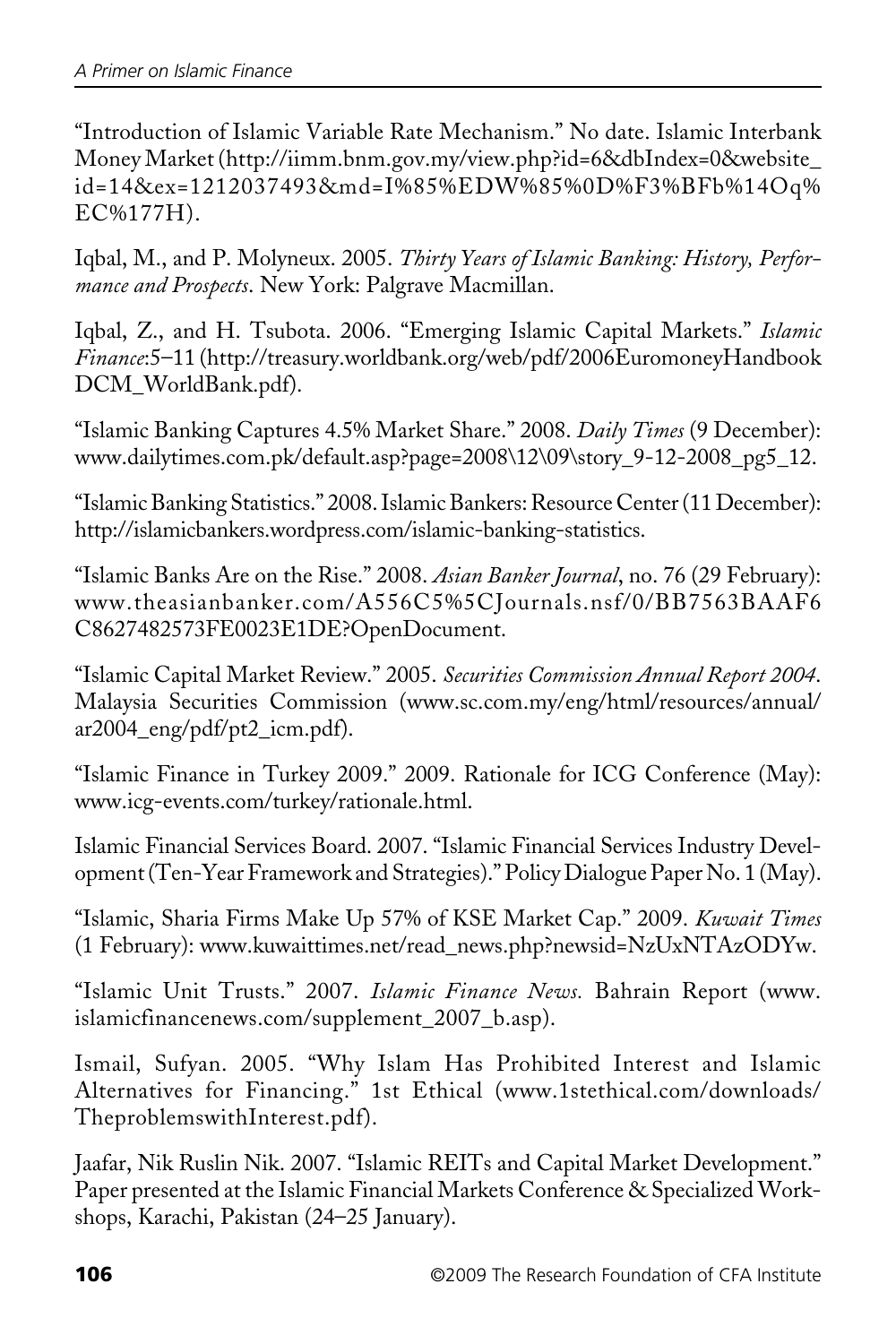Kamali, Mohammad Hashim. 2005. *Principles of Islamic Jurisprudence*. 3rd ed. Cambridge, U.K.: Islamic Texts Society.

Kassim, Zainal Abidin Mohd. 2005. "*Takaful*: The Islamic Way of Insurance." *Contingencies* (January/February):33–38 ([www.contingencies.org/janfeb05/](http://www.contingencies.org/janfeb05/0105takaful.pdf) [0105takaful.pdf\).](http://www.contingencies.org/janfeb05/0105takaful.pdf)

KFH Research. 2008. "Tapping Global High Net Worth Individuals." *Islamic Finance News*, vol. 5, no. 21 (30 May).

Khan, Afaq. 2006. "Development of Islamic Capital Markets." Presentation at Indonesia Investment Conference: Accessing the Capital Markets held in Bali, Indonesia (20–21 March): Euromoney Conferences.

Khir, Kamal, Lokesh Gupta, and Bala Shanmugam. 2007. *Islamic Banking: A Practical Perspective*. Kuala Lumpur, Malaysia: Pearson-Longman.

Kilner, Richard. 2008. "2008 to See Islamic Banking to Rise by 20%." *Banking Times* [\(3 January\): www.bankingtimes.co.uk/03012008-2008-to-see-islamic](http://www.bankingtimes.co.uk/03012008-2008-to-see-islamic-banking-to%20rise-by-20)banking[-to%20rise-by-20.](http://www.bankingtimes.co.uk/03012008-2008-to-see-islamic-banking-to%20rise-by-20)

Kuo, Christine. 2008. "Islamic Finance Making Strides in Southeast Asia." *Islamic Finance News*, vol. 5, no. 15 (18 April).

Kuran, Timur. 2004. *Islam and Mammon: The Economic Predicaments of Islamism*. Princeton, NJ: Princeton University Press.

Lacey, Terry. 2009. "Islamic Finance: Why So Slow?" *Brunei Times* (5 March): [www.bt.com.bn/en/analysis/2009/03/05/islamic\\_finance\\_why\\_so\\_slow.](http://www.bt.com.bn/en/analysis/2009/03/05/islamic_finance_why_so_slow)

Lerner, Michele. 2006. "Shariah Compliance Opens Doors for Islamic REITs." *Real Estate Portfolio* [\(September/October\): www.realestateportfolio.com/](http://www.realestateportfolio.com/portfoliomag/06sepoct/international.shtml) portfoliomag/06sepoct/international.shtml.

Lim, Mohd Willieuddin. 2008. "Malaysia as a Hub for Islamic Wealth Management." CIMB Islamic, paper presented at the International Financial Planning Advisors Conference 2008.

Mahmood, Ahmed. 2004. "Islamic versus Traditional Banking in Arab Region: Premises and Promises." Paper submitted to the international seminar on "The Prospect of Arab Economic Cooperation" in Alexandria, Egypt (16–18 June).

Mansor, Asharul Huzairi Mohd. 2008. "Shariah Stock Screening Methodology: Defying the Leniency Allegation." *MIF Monthly* (July):30–31.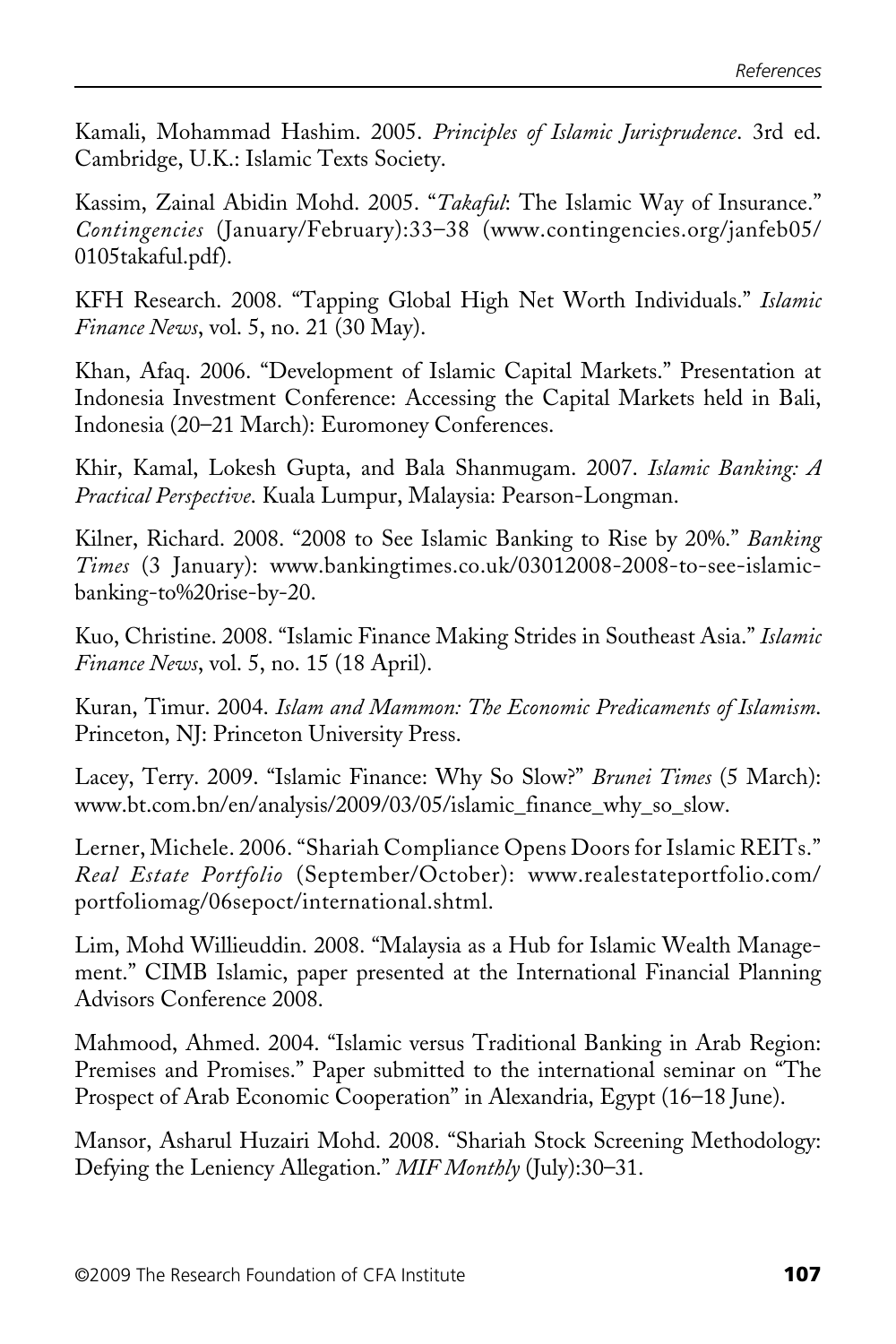"Medical & Health Takaful." 2007. Insurance Info ([www.insuranceinfo.com.my/](http://www.insuranceinfo.com.my/choose_your_takaful/cover_your_health/medical_health_takaful.php?intPrefLangID=1) [choose\\_your\\_takaful/cover\\_your\\_health/medical\\_health\\_takaful.php?](http://www.insuranceinfo.com.my/choose_your_takaful/cover_your_health/medical_health_takaful.php?intPrefLangID=1) [intPrefLangID=1\).](http://www.insuranceinfo.com.my/choose_your_takaful/cover_your_health/medical_health_takaful.php?intPrefLangID=1)

Meezan Bank. 2008. "Project Financing, Expansion or BMR Requirement Solutions for Medium and Long Term Financing Requirements" ([www.meezanbank.com/](http://www.meezanbank.com/corp-pfe.aspx) [corp-pfe.aspx\).](http://www.meezanbank.com/corp-pfe.aspx)

Mittal, Nisha. 2008. "Opalesque Launches New International Key Publication on [Islamic Finance." Free Press Release \(1 December\): www.free-press-release.com/](http://www.free-press-release.com/news/200812/1228111847.html) news/200812/1228111847.html.

Morais, Richard C. 2007. "Shariah Compliant Investments Don't Call It Interest." America2030.com 2007 Investor's Guide (23 July).

"Morgan Stanley Says Islamic Financial Assets to Go over \$1 Trillion by 2010." 2008. *Shariah Finance Watch* (13 September): [www.shariahfinancewatch.org/blog/](http://www.shariahfinancewatch.org/blog/) [2008/09/13/morgan-stanley-says-islamic-financial-assets-to-go-over-1-trillion](http://http://www.shariahfinancewatch.org/blog/2008/09/13/morgan-stanley-says-islamic-financial-assets-to-go-over-1-trillion-by-2010/)by-2010/.

Murugiah, S. 2007. "Half of Muslims to Deposit Money in Islamic Banks by 2015." *Edge Daily* (5 September): [www.ibfim.com/images/kmc/PDF/half%20of.pdf.](http://www.ibfim.com/images/kmc/PDF/half%20of.pdf)

Mustapha, N.H., and S.M.S. Salleh. 2002. "Corporate Governance from the Islamic Perspective." Institute of Islamic Understanding Malaysia, Kuala Lumpur, Malaysia.

Nafis, Alam, and Bala Shanmugam. 2007. "Strong Regulatory Framework: A Vital Tool for Islamic Banking." *Islamic Finance News*, vol. 4, no. 5 (2 February).

Nambiar, Nitin. 2008. "Sukuk Market to Be Worth \$200bn by 2010." [Emirates Business 24|7 \(27 February\): h](http://1efinance.spaces.live.com/blog/cns!395385358190596A!449.entry)[ttp://1efinance.spaces.live.com/blog/](http://1efinance.spaces.live.com/blog/) cns!395385358190596A!449.entry.

Ngadimon, Md Nurdin. 2009. "Overview of the Malaysian Islamic Capital Market & Recent Developments." Special session on Islamic finance, Bank of Mauritius [\(21 May\): http://bom.intnet.mu/pdf/About/speeches/IFSBPresentation/](http://bom.intnet.mu/pdf/About/speeches/IFSBPresentation/Dr.Md%20Nurdin%20Ngadimon-%20Special%20Session.pdf) Dr.Md%20Nurdin%20Ngadimon-%20Special%20Session.pdf.

Nordin, M. 2002. "The Need for Reform of Laws, Regulations and Rules on Corporate Governance in Malaysia." In *Corporate Governance from the Islamic Perspective.* Kuala Lumpur, Malaysia: Institute of Islamic Understanding Malaysia.

Nyazee, Imran Ahsan Khan. 2002. Outlines of Islamic Jurisprudence. Islamabad, Pakistan: Center for Islamic Law & Legal Heritage.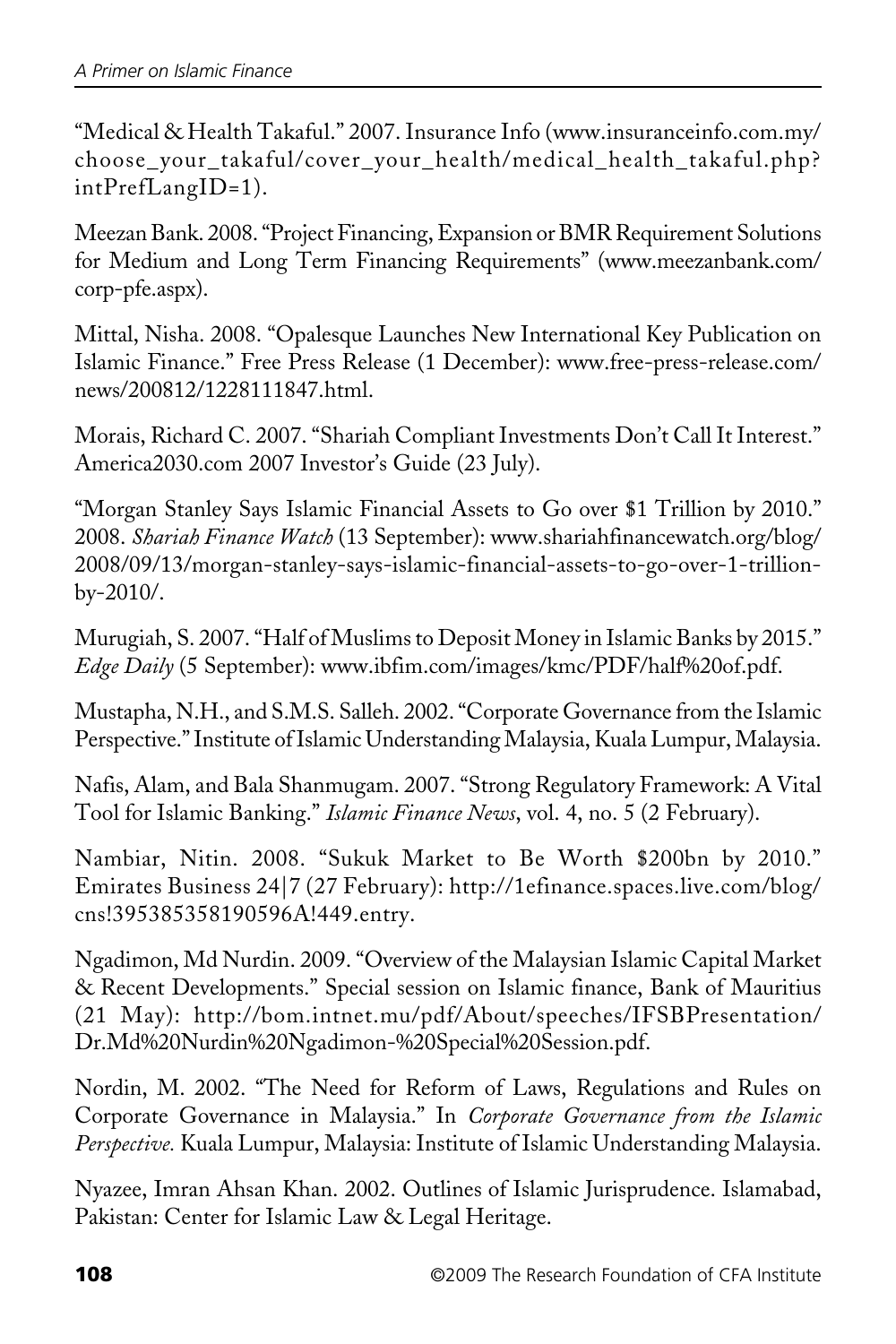Nyee, Racheal Lee Mei. 2009. "Islamic Finance in the Limelight." *Edge Daily Online* [\(17 February\): www.ibfim.com/index.php?option=com\\_content&task=](http://www.ibfim.com/index.php?option=com_content&task=view&id=2124&Itemid=99) view&id=2124&Itemid=99.

Parker, Mushtak. 2008a. "FTSE Forecasts Huge Growth for Islamic Equity." *Arab News* [\(5 May\):](http://www.arabnews.com/?page=6§ion=0&article=109586&d=5&m=5&y=2008) [www.arabnews.com/?page=6&section=0&article=109586&d=](http://www.arabnews.com/?page=6§ion=0&article=109586&d=) 5&m=5&y=2008.

———. 2008b. "Is Islamic Finance Market Ready for Hedge Funds?" *Arab News*  $(4$  August): w[ww.arabnews.com/?page=6&section=0&article=112377&d=4&m=](http://www.arabnews.com/?page=6§ion=0&article=112377&d=4&m=) 8&y=2008.

Pirani, Azeem. 2007. "Takaful: An Introduction." Presentation from Pak Qatar [Takaful Group, Karachi, Pakistan \(13 July\): www.pakqatar.com.pk/downloads/](http://www.pakqatar.com.pk/downloads/presentations/takaful-introduction.pdf) presentations/takaful-introduction.pdf.

Reorient Legal. No date. "Takaful and Retakaful Companies" [\(https://www.reorient.](https://www.reorient.co.uk/pdfs/takaful_retakaful_companies.pdf) [co.uk/pdfs/takaful\\_retakaful\\_companies.pdf\).](https://www.reorient.co.uk/pdfs/takaful_retakaful_companies.pdf)

Robinson, Karina. 2007. "Islamic Finance Is Seeing Spectacular Growth." Times [Reader 2.0 \(5 November\): www.iht.com/articles/2007/11/05/business/](http://www.iht.com/articles/2007/11/05/business/) bankcol06.php.

Rosenbaum, Eric. 2008. "New ETF Manager Files First Islamic ETF for U.S." *News in Focus* [\(10 December\):](http://www.indexuniverse.com/sections/newsinfocus/5046-new-etf-manager-files-first-islamic-etf-for-us.html) [www.indexuniverse.com/sections/newsinfocus/](http://www.indexuniverse.com/sections/newsinfocus/) 5046-new-etf-manager-files-first-islamic-etf-for-us.html.

Rosly, S.A. 2005. *Critical Issues on Islamic Banking and Financial Markets*. Kuala Lumpur, Malaysia: Dinamas Publishing.

Saleem, Muhammad. 2006. *Islamic Banking: A \$300 Billion Deception*. Bloomington, IN: Xlibris Corporation.

Salim, Nora. 2006. "Wealth Management." *Islamic Finance News*, vol. 3, no. 42 (24 November).

Securities Commission. 2005. *Guidelines on Real Estate Investment Trusts*. Kuala Lumpur, Malaysia: Malaysia Securities Commission.

Shakur, Lumumba K. 2001. "The Vindication of the People of the Maghrib Concerning the Issue of *Sadl*" (14 April): [www.masud.co.uk/ISLAM/misc/yadain.htm.](http://www.masud.co.uk/ISLAM/misc/yadain.htm)

Shanmugam, B., and L. Gupta. 2007. "Islamic Banking: A Technical Perspective." *In the Black* (CPA Australia) vol. 77, no. 10 (November):62–65.

"Sharia Mortgage Market Continues to Grow." 2008. Your Mortgage and Remortgage (19 February): [www.yourmortgage.co.uk/showPage.html?page=3625040.](http://www.yourmortgage.co.uk/showPage.html?page=3625040)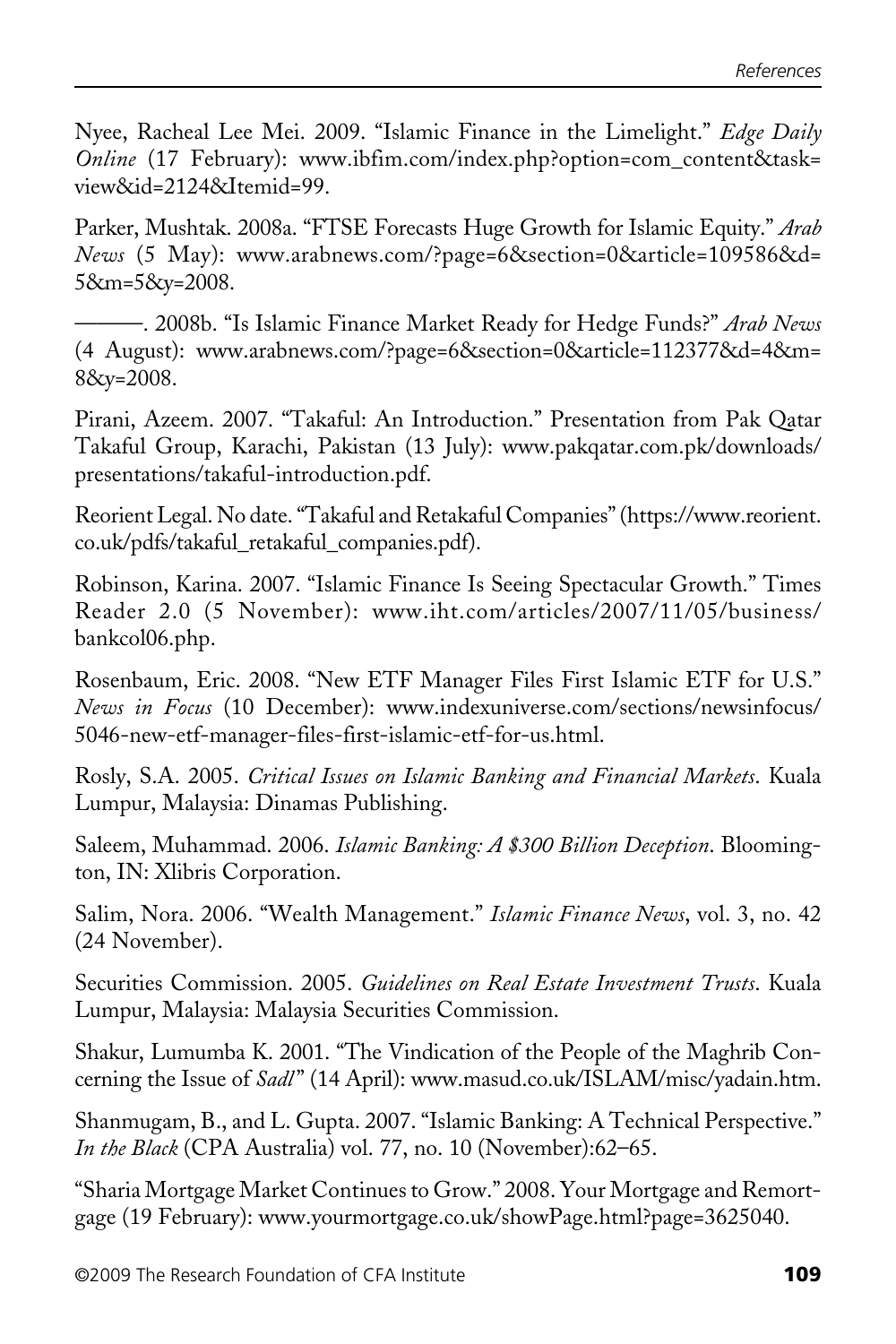Siddiqi, Mohammad Nejatullah. 2007. "Economics of Tawarruq: How Its *Mafasid* Overwhelm the *Masalih*." A position paper presented at the workshop Tawarruq: [A Methodological Issue in Shari'a-Compliant Finance \(1 February\): www.siddiqi.](http://www.siddiqi.com/mns/Economics_of_Tawarruq.pdf) com/mns/Economics\_of\_Tawarruq.pdf.

Stanley, Mark. 2008. "Implementing Corporate Governance for Islamic Finance." Finance Netwerk (22 January): [www.financenetwerk.nl/files/articles/90.pdf.](http://www.financenetwerk.nl/files/articles/90.pdf)

Suharmoko, A. 2008. "House Endorses Islamic Banking Law." *Jakarta Post* (18 June).

Sukri, Mohd Herwan, and Mohammad Hussin. 2006. "Developments of Islamic Swaps in Malaysia." Azmi & Associates (November):39 [\(www.pbpress.com/](http://www.pbpress.com/controlPanel/download.php?id=72) [controlPanel/download.php?id=72\).](http://www.pbpress.com/controlPanel/download.php?id=72)

"Sukuk Issuance to Exceed US\$20 Bln This Year." 2008. Bernama, Malaysian [National News Agency \(10 September\): www.bernama.com/bernama/v5/](http://www.bernama.com/bernama/v5/newsindex.php?id=358236) newsindex.php?id=358236.

Suleiman, Nasser M. 2005. "Corporate Governance in Islamic Banks." Al-Bab (12 October): [www.al-bab.com/arab/econ/nsbanks.htm.](http://www.al-bab.com/arab/econ/nsbanks.htm)

"Takaful: A Market with Great Potential." 2006. *Gulf News* (16 September): [http://](http://archive.gulfnews.com/articles/06/09/16/10067709.html) [archive.gulfnews.com/articles/06/09/16/10067709.html.](http://archive.gulfnews.com/articles/06/09/16/10067709.html)

Tamadontas, M. 2002. "Islam Law and Political Control in Contemporary Iran." *Journal for the Scientific Study of Religion*, vol. 40, no. 2 (December):205–220.

Tayar, Essam Al. 2006. "Islamic Investment Funds and Their Role in Developing Savings." *Islamic Finance News Guide 2006*:70–71.

Usmani, Mufti Taqi. No date. "Principles of Shariah Governing Islamic Investment Funds." *Albalagh* ([www.albalagh.net/Islamic\\_economics/finance.shtml\).](http://www.albalagh.net/Islamic_economics/finance.shtml)

Walid, Tamara. 2008. "Noor Goes Moor." *Arabian Business.com* (21 June): [www.arabianbusiness.com/522472-noor-goes-moor.](http://www.arabianbusiness.com/522472-noor-goes-moor)

Zineldin, Mosad. 1990. *The Economics of Money and Banking: A Theoretical and Empirical Study of Islamic Interest-Free Banking*. Stockholm, Sweden: Almqvist & Wiksell International.

Zinkin, John. 2008. Opening remarks at the Islamic Markets Programme Innovating for Growth, Securities Commission, Kuala Lumpur, Malaysia (7 July): [http://](http://sidc.com.my/media/speech/imp-welcome-remark-johnzinkin.html) [sidc.com.my/media/speech/imp-welcome-remark-johnzinkin.html.](http://sidc.com.my/media/speech/imp-welcome-remark-johnzinkin.html)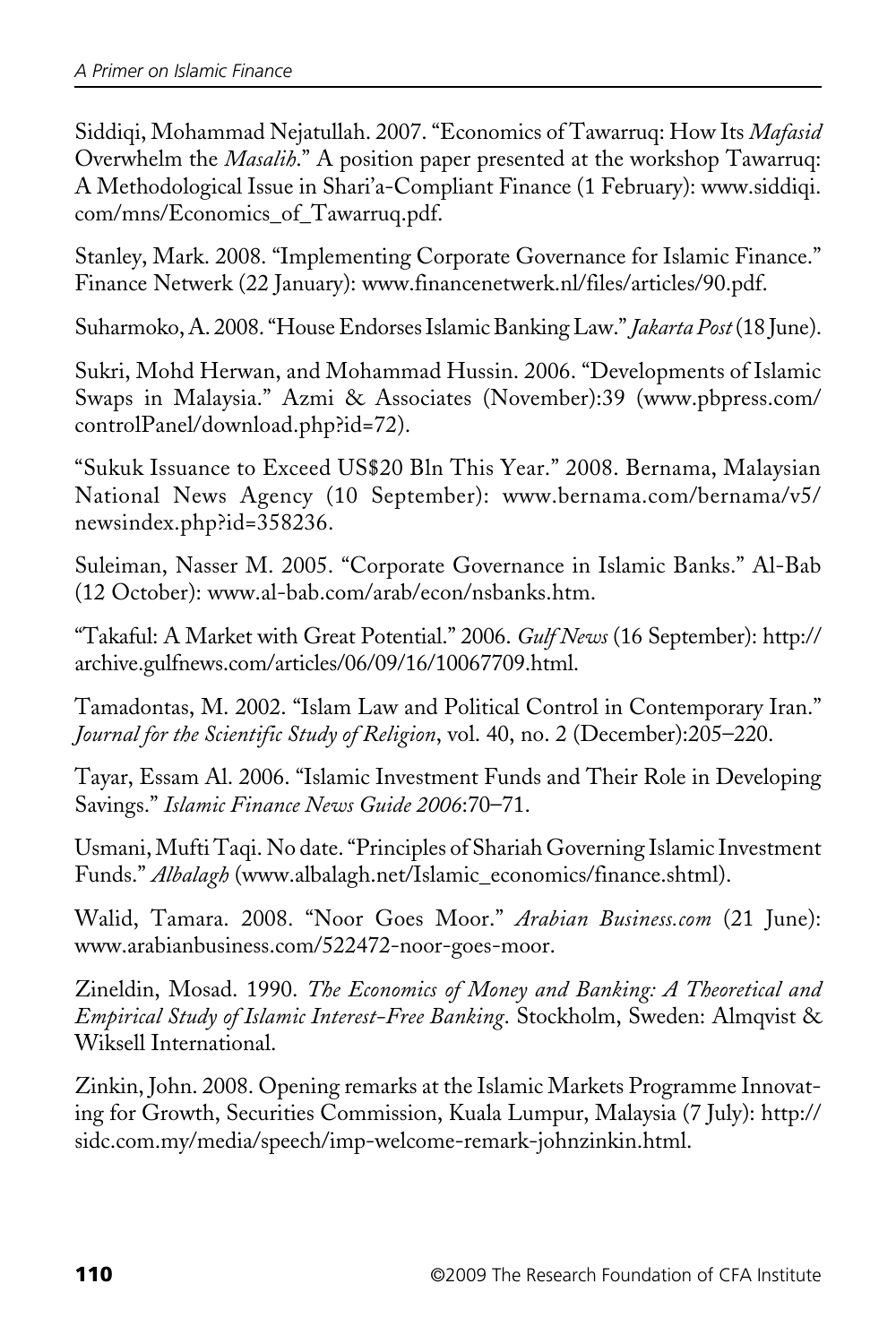# **Additional Readings**

# **Chapter 1**

Ahmad, Ziauddin. 1984. "Framework of Islamic Banking." *Journal of Islamic Banking and Finance*, vol. 1, no. 2 (Spring).

Ali, A.M. 2002. "The State and Future of Islamic Banks on the World Economic Scene." Islamic Development Bank Staff Papers.

Ariff, M. 1988. "Islamic Banking." *Asian-Pacific Economic Literature*, vol. 2, no. 2 (September):48–64.

El-Gamal, Mahmoud. 2000. *A Basic Guide to Contemporary Islamic Banking and Finance*. Houston: Rice University.

Haron, S. 1997. *Islamic Banking: Rules and Regulations*. Petaling Jaya, Malaysia: Pelanduk Publications.

Haron, S., and B. Shanmugam. 2001. *Islamic Banking System: Concept and Applications*. Petaling Jaya, Malaysia: Pelanduk Publications.

Lewis, M.K., and L.M. Algaoud. 2001. *Islamic Banking*. Cheltenham, U.K.: Edward Elgar Publishing Ltd.

Muslehuddin, M. 1993. *Banking and Islamic Law*. New Delhi, India: Universal Offset Printers.

Radwan, Zeinab. 2006. "The Rights of Islam." *Al-Ahram Weekly On-Line*, no. 824 (14–20 December): [http://weekly.ahram.org.eg/2006/824/sc16.htm.](http://weekly.ahram.org.eg/2006/824/sc16.htm)

Schaik, D.V. 2001. "Islamic Banking." *Arab Bank Review*, vol. 3, no. 1.

Shariff, Mohammed Ismail. 2005."Salient Features of Islamic Banking Act, 1983 and Banking and Financial Institutions Act, 1989." Finance in Islam ([www.](http://www.financeinislam.com/article/6_31/1/197) [financeinislam.com/article/6\\_31/1/197\).](http://www.financeinislam.com/article/6_31/1/197)

Shingeri, M.S. 1994. *A Model of Pure Interest-Free Banking*. New Delhi, India: Islamic Fiqh Academy.

Usmani, M.T. 2002. *An Introduction to Islamic Finance*. The Hague, Netherlands: Kluwer.

"Why Islam Has Prohibited Interest and Islamic Alternatives for Financing." 2005. First Ethical Ltd., Bolton, United Kingdom. Accessed on 10 March 2009 at [http://](http://msmsoton.files.wordpress.com/2008/02/guide-to-interest.pdf) [msmsoton.files.wordpress.com/2008/02/guide-to-interest.pdf.](http://msmsoton.files.wordpress.com/2008/02/guide-to-interest.pdf)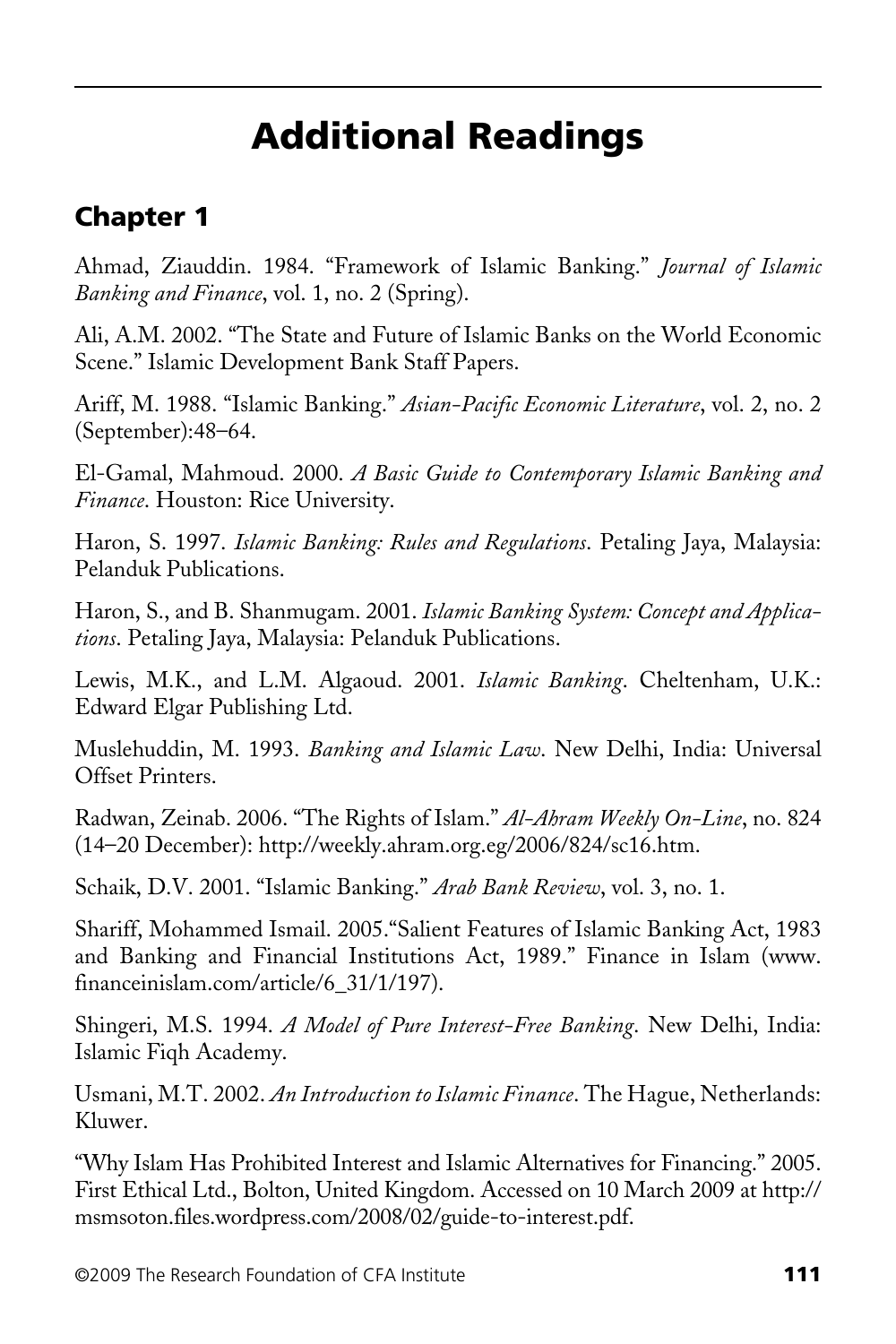## **Chapter 2**

Al-Qari, Abdul Aziz. 1998. "The Importance of Aqidah." Salafi Publications (10 [June\):](http://www.sahihalbukhari.com/sps/sp.cfm?subsecID=AQD01&articleID=AQD010001&articlePages=1) [www.sahihalbukhari.com/sps/sp.cfm?subsecID=AQD01&articleID=](http://www.sahihalbukhari.com/sps/sp.cfm?subsecID=AQD01&articleID=) AQD010001&articlePages=1.

Al-'Ujaji, Walid b. Ibrahim. "Qiyas in Islamic Law—A Brief Introduction." Islam Today ([www.islamtoday.com/showme2.cfm?cat\\_id=2&sub\\_cat\\_id=1284\).](http://www.islamtoday.com/showme2.cfm?cat_id=2&sub_cat_id=1284)

Ayaz, Maryam. 2009. "Overview of Islamic Banking." Apvision International ([www.apvision.com.pk/islamic\\_banking\\_finance\\_economics.html\).](http://www.apvision.com.pk/islamic_banking_finance_economics.html)

Baianonie, Imam Mohamed. 1987. "Islam Declared Equality among People." Speech delivered at the Islamic Center of Raleigh, NC (20 February): [http://](http://islam1.org/khutub/Equal.among_People.htm) [islam1.org/khutub/Equal.among\\_People.htm.](http://islam1.org/khutub/Equal.among_People.htm)

Billah, Mohd. Ma'sum. 2001. "Sources of Law Affecting *Takaful* (Islamic Insurance)." *International Journal of Islamic Financial Services*, vol. 2. no. 4.

———. 2003. *Modern Financial Transactions under Syariah*. Selangor, Malaysia: Ilmiah Publications.

Bin Abdullah, Mohd Asri. 2005. "Being a Good Muslim and Its Relation to Corporate Social Responsibility." Department of Islamic Development Malaysia (JAKIM) (17 October): [www.islam.gov.my/portal/lihat.php?jakim=703.](http://www.islam.gov.my/portal/lihat.php?jakim=703)

Haddad, G.F. No date. "The Meaning of Sunnah" ([http://sunnah.org/fiqh/usul/](http://sunnah.org/fiqh/usul/meaning_sunnah.htm) [meaning\\_sunnah.htm\).](http://sunnah.org/fiqh/usul/meaning_sunnah.htm)

"Islamic Economics" [\(www.islamic-world.net/economics/contract.htm\).](http://www.islamic-world.net/economics/contract.htm)

[Islamic-World.Net: Official Website of Khalifah Institute \(www.islamic](http://www.islamic-world.net)world[.net\).](http://www.islamic-world.net)

"Istihsan and Maslaha." 2002. Witness-Pioneer International [\(www.witness-pioneer.](http://www.witness-pioneer.org/vil/Books/SH_Usul/istihsan_and_maslaha.htm) [org/vil/Books/SH\\_Usul/istihsan\\_and\\_maslaha.htm\).](http://www.witness-pioneer.org/vil/Books/SH_Usul/istihsan_and_maslaha.htm)

"Public Interest (*Maslahah*)." 2003. Islam Online (16 January): [www.islamonline.](http://www.islamonline) [net/servlet/Satellite?cid=1119503543654&pagename=IslamOnline-English-](http://www.islamonline.net/servlet/Satellite?cid=1119503543654&pagename=IslamOnline-English-Ask_Scholar%2FFatwaE%2FPrintFatwaE)Ask\_Scholar%2FFatwaE%2FPrintFatwaE.

Thomas, Abdulkader, Stella Cox, and Bryan Kraty, eds. 2005. *Structuring Islamic Finance Transactions*. London: Euromoney Books.

"What Is Sunnah?" 1997. *Invitation to Islam* (September): [www.islaamnet.com.](http://www.islaamnet.com)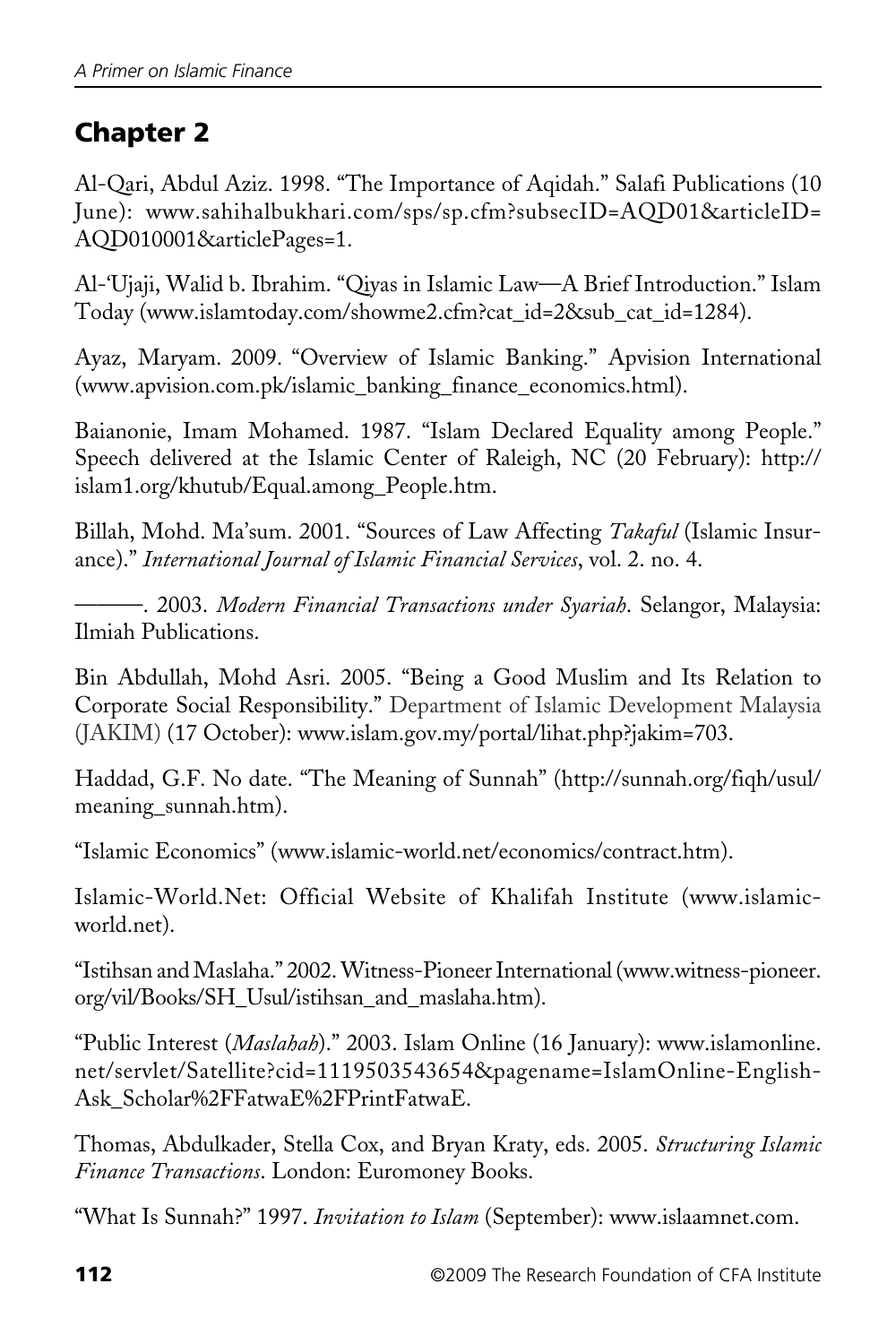# **Chapter 3**

Gafoor, A.L.M. Abdul. 1999. "Islamic Banking and Finance: Another Approach." Revised version of paper presented at the Islamic Hinterland Conference on Critical [Debates among Canadian Muslims, Toronto \(3–5 September\): http://users.bart.nl/](http://users.bart.nl/~abdul/book4ft.html) ~abdul/book4ft.html.

Hameed, Tariq. 2007. "Diminishing Musharaka Reflects the Spirit of Sharia." [ShariaBanking.net \(5 January\): http://global.shariabanking.net/islamic-equity/](http://global.shariabanking.net/islamic-equity/diminishing-musharaka-reflects-the-spirit-of-s-8.html) diminishing-musharaka-reflects-the-spirit-of-s-8.html.

Hasan, Zubair. 2008. "Credit Creation and Control: An Unresolved Issue in Islamic Banking." *International Journal of Islamic and Middle Eastern Finance and Management*, vol. 1, no. 1:69–81.

"Islamic Banking Deposits in UAE Hit \$20bn." 2008. The Islamic Finance [Blog \(May 13\): http://islamicfinancenews.wordpress.com/2008/05/13/islamic](http://islamicfinancenews.wordpress.com/2008/05/13/islamic-banking-deposits-in-uae-hit-20bn)banking-[deposits-in-uae-hit-20bn.](http://islamicfinancenews.wordpress.com/2008/05/13/islamic-banking-deposits-in-uae-hit-20bn)

Khan, M. Mansoor, and M. Ishaq Bhatti. 2008. "Islamic Banking and Finance: On Its Way to Globalization." *Managerial Finance*, vol. 34, no. 10:708–725.

"Liberty Is Still High on the Agenda." 1999. *Milli Gazette, Turkey* (Interview with [Abdelwahab El-Affendi\): www.witness-pioneer.org/vil/Articles/shariah/](http://www.witness-pioneer.org/vil/Articles/shariah/liberty_still_high_on_agenda.htm) liberty\_still\_high\_on\_agenda.htm.

Memon, Noor Ahmed. 2007. "Islamic Banking: Present and Future Challenges." *Journal of Management and Social Sciences*, vol. 3, no. 1 (Spring):1–10.

Parker, Mushtak. 2008. "EFH to Operate as Islamic Investment Bank in UK." *Arab News* [\(12 March\): www.arabnews.com/?page=6&section=0&article=107742&d=](http://www.arabnews.com/?page=6§ion=0&article=107742&d=12&m=3&y=2008) 12&m=3&y=2008.

Wilson, Rodney. 2008. "Islamic Finance in Europe." *Islamic Finance News*, vol. 5, no. 10 (14 March).

# **Chapter 4**

Alhabshi, Syed Othman. 1994. "Development of Capital Market under Islamic Principles." Paper presented at the 1994 Conference on Managing and Implementing Interest-Free Banking/Islamic Financial System, Centre for Management Technology, Kuala Lumpur, Malaysia (25–26 January).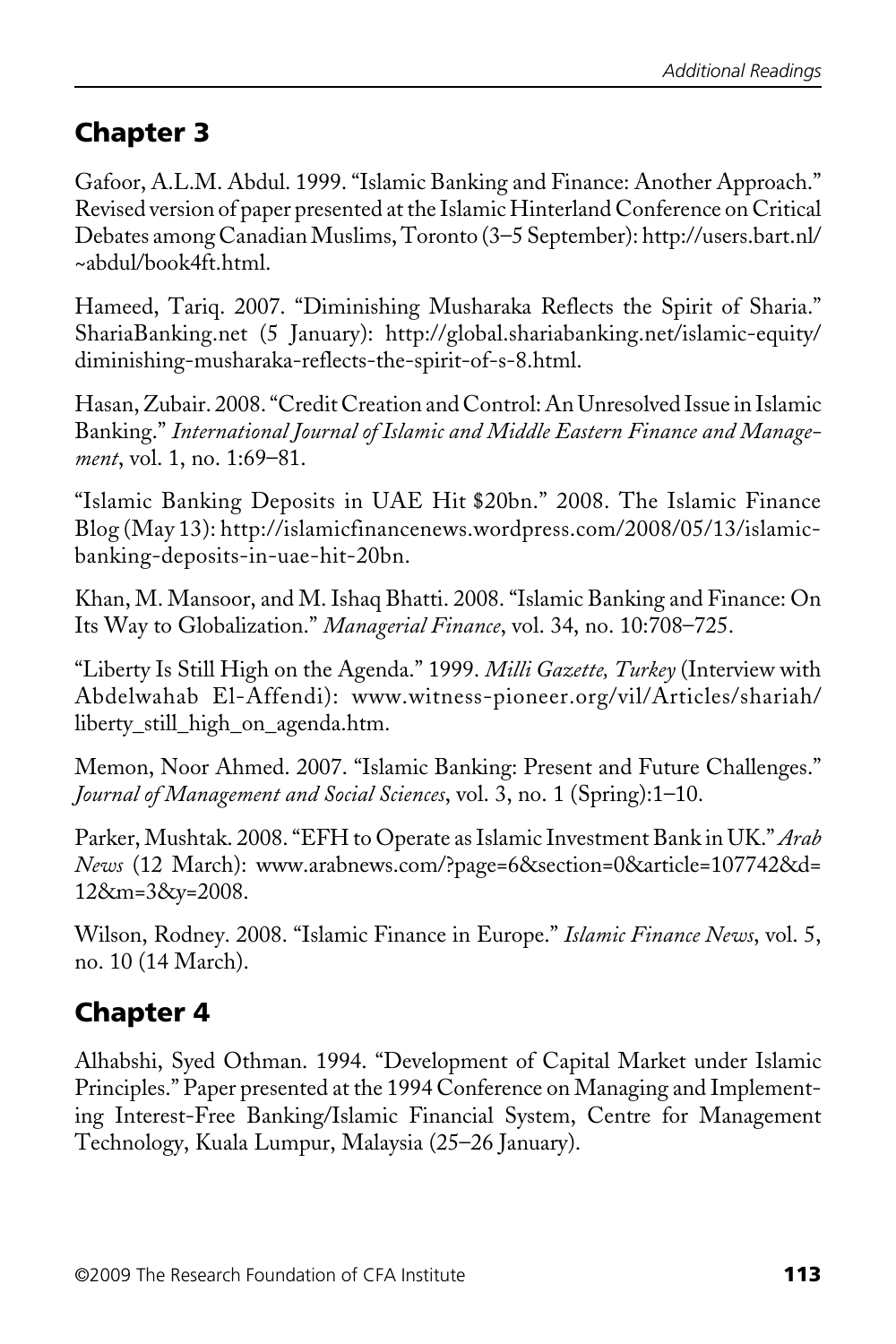Anwar, Zarinah. 2005. "A Strong and Vibrant Financial Sector for Sustainable Growth—The Role of Capital Markets." 30th Annual Meeting of the Islamic Development Bank.

Archer, Simon. 2008. "An Overview of Islamic Capital Markets and Issues in their Development." IFSB Islamic Capital Market Seminar, Male, Maldives (24 January).

Bach, Obiyathulla Ismath. No date. "Derivatives in Islamic Finance—An Overview." International Islamic University, Malaysia.

"Derivatives in Islamic Finance." 2008. *Islamic Finance News*, vol. 5, no. 23 (13 June).

"ETFs All the Rage in Equity Market." 2008. *Islamic Finance News*, vol. 5, no. 14 (11 April).

"Examples of Sukuk Issuances and Their Structures." 2008. Sukuk.net (7 June): [www.sukuk.net/news/newsfull.php?newid=6100.](http://www.sukuk.net/news/newsfull.php?newid=6100)

"Getting over the Misconceptions of Islamic Unit Trusts." 2007. *Islamic Finance News*, vol. 4, no. 6 (9 February).

Grewal, Baljeet Kaur. 2007. "Islamic Capital Market Growth and Trends." *Islamic Finance News Guide 2007*:29–32.

Hasan, S.U. 2005. "Islamic Unit Trusts." *Finance in Islam* ([www.financeinislam.com/](http://www.financeinislam.com/article/1_35/17/277) [article/1\\_35/17/277\).](http://www.financeinislam.com/article/1_35/17/277)

"The Islamic Capital Market." No date. Bursa Malaysia [\(www.klse.com.my/website/](http://www.klse.com.my/website/bm/products_and_services/information_services/downloads/bm2ICM.pdf) [bm/products\\_and\\_services/information\\_services/downloads/bm2ICM.pdf\).](http://www.klse.com.my/website/bm/products_and_services/information_services/downloads/bm2ICM.pdf)

"Islamic Capital Market." No date. Malaysia Securities Commision ([www.sc.](http://www.sc.com.my/sub.asp?pageid=&menuid=267&newsid=&linkid=&type=) [com.my/sub.asp?pageid=&menuid=267&newsid=&linkid=&type=\).](http://www.sc.com.my/sub.asp?pageid=&menuid=267&newsid=&linkid=&type=)

"Islamic Capital Market Fact Finding Report." 2004. Islamic Capital Market Task Force of the International Organization of Securities Commissions (July): [www.iiibf.org/media/ICM-IOSCOFactfindingReport.pdf.](http://www.iiibf.org/media/ICM-IOSCOFactfindingReport.pdf)

"Islamic Indices—The Way Forward." 2008. *Islamic Finance News*, vol. 5, no. 25 (27 June).

Khan, Iqbal. 2005. "Liquidity Management of Islamic Financial Institutions in the UAE." Central Bank of UAE, Abu Dhabi, UAE.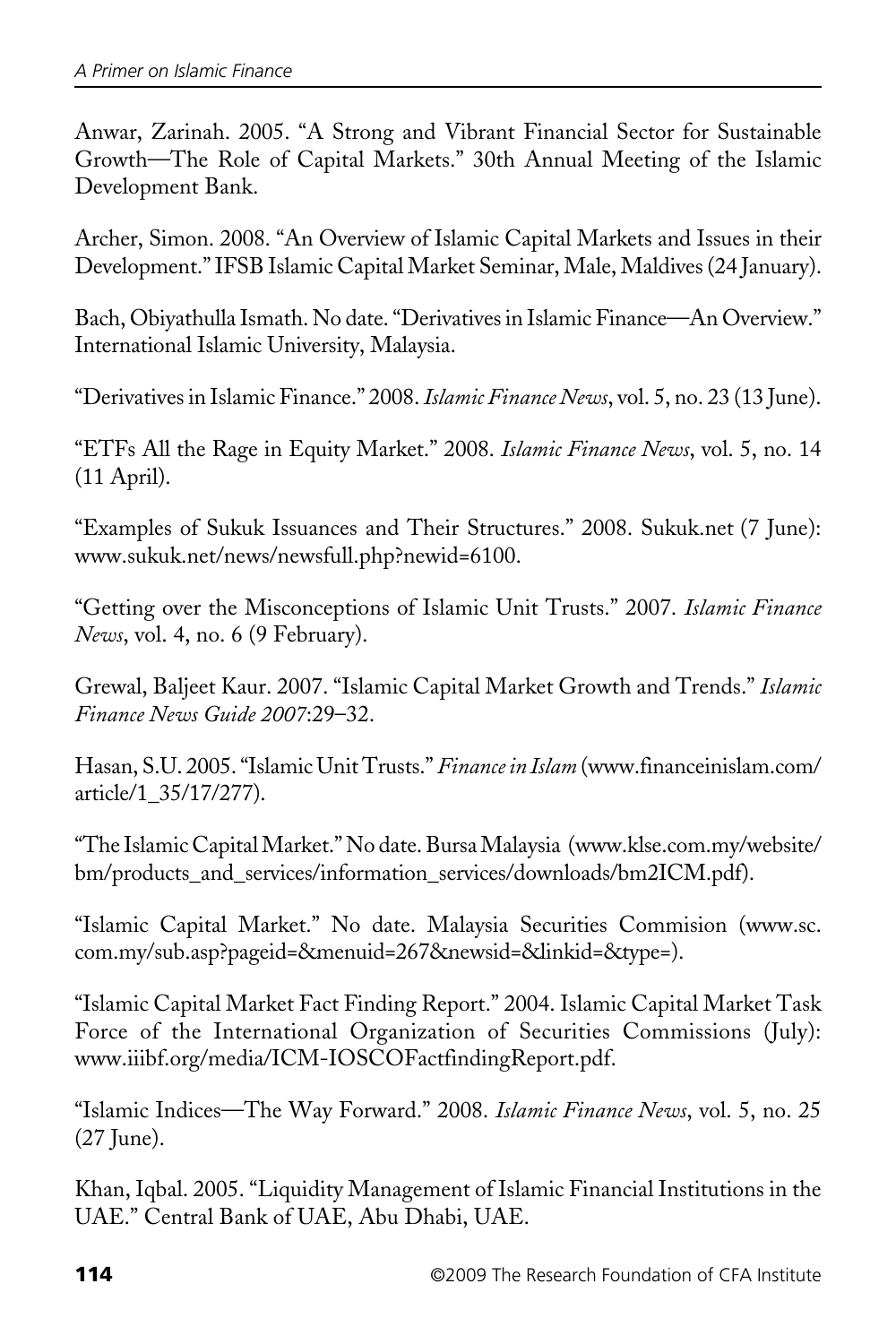Othman, Jal. 2006. "Raising Capital through Labuan IOFC." At the Labuan IOFC Conference on The Investment Route to Asia.

"An Overview of Sukuk." Sukuk.net ([http://sukuk.net/news/newsfull.php?](http://sukuk.net/news/newsfull.php?newid=6097) [newid=6097\).](http://sukuk.net/news/newsfull.php?newid=6097) 

*Quarterly Bulletin of Malaysian Islamic Capital Market*. Various issues. Malaysia Securities Commission ([www.sc.com.my/main.asp?pageid=250&menuid=](http://www.sc.com.my/main.asp?pageid=250&menuid=269&newsid=&linkid=&type=) [269&newsid=&linkid=&type=\).](http://www.sc.com.my/main.asp?pageid=250&menuid=269&newsid=&linkid=&type=)

"S&P Pioneers Investible Shari'ah." 2008. *Financial Express* (19 February): [www.financialexpress.com/news/S&P-pioneers-investible-Shariah-indices/274781.](http://www.financialexpress.com/news/S&P-pioneers-investible-Shariah-indices/274781)

Wilson, Rodney. 2007. "Global Islamic Capital Markets: Review of 2006 and [Prospects for 2007." SGIA Research Working Paper Series \(June\): www.dur.ac.uk/](http://www.dur.ac.uk/resources/sgia/SGIARWP07-05.pdf) resources/sgia/SGIARWP07-05.pdf.

Zahari, Juniza. 2006. "A Rating Perspective of Sukuk Musharakah Transactions." *Islamic Finance News Guide 2006*:64–66.

#### **Chapter 5**

"Abu Dhabi Sees Potential in Islamic Insurance." 2007. Oxford Business Group (1 March). Available at *Arabian Business.com* ([www.arabianbusiness.com/](http://www.arabianbusiness.com/10037-dhabi-sees-potential-in-islamic-insurance) [10037-dhabi-sees-potential-in-islamic-insurance\).](http://www.arabianbusiness.com/10037-dhabi-sees-potential-in-islamic-insurance)

Ebrahim, M. Shahid, and Tan Kai Joo. 2001. "Islamic Banking in Brunei Darussalam." *International Journal of Social Economics*, vol. 28, no. 4:314–337.

"Family Takaful." 2007. Insurance Info ([www.insuranceinfo.com.my/\\_system/](http://www.insuranceinfo.com.my/_system/media/downloadables/family_takaful.pdf) [media/downloadables/family\\_takaful.pdf\).](http://www.insuranceinfo.com.my/_system/media/downloadables/family_takaful.pdf)

"Family Takaful: Case for 'Window' Operations." 2006. SEPC Life Insurance [Workshop \(14 September\): www.secp.gov.pk/Events/pdf/FamilyTakaful\\_](http://www.secp.gov.pk/Events/pdf/FamilyTakaful_MohammedAli.pdf) MohammedAli.pdf.

Fisher, Omar, and Dawood Y. Taylor. 2000. "Prospects for Evolution of Takaful in the 21st Century." Bank Aljazira (April): [www.takaful.com.sa/m4sub3.asp.](http://www.takaful.com.sa/m4sub3.asp)

"Islamic Insurance Firm to Begin Working Soon." 2006. *Daily Times* (13 December): [www.dailytimes.com.pk/default.asp?page=2006%5C12%5C13% 5Cstory\\_13-12-](http://www.dailytimes.com.pk/default.asp?page=2006%5C12%5C13%%205Cstory_13-12-2006_pg5_7) 2006\_pg5\_7.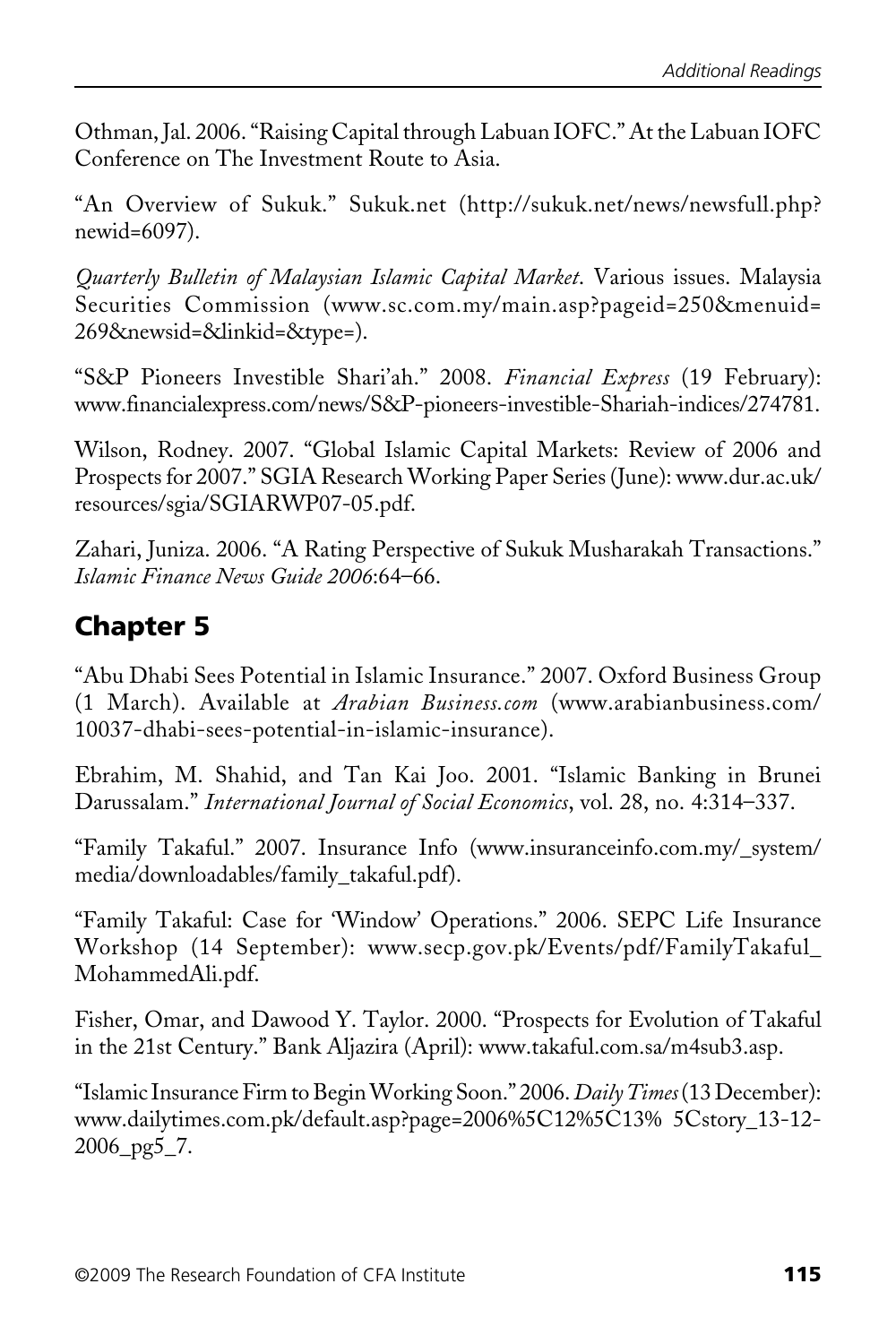Khan, M. Jamil Akhtar. 2006. "Takaful: An Emerging Niche Market." Presentation to seminar held by the Institute of Chartered Accountants of Pakistan (19 October).

Mangi, Naween A. "Emirates Investment to Sell Islamic Insurance in Pakistan." *Bloomberg.com* [\(30 November\): www.bloombergl.com/apps/news?pid=](http://www.bloombergl.com/apps/news?pid=20601091&sid=aaizDhH4VD.k&refer=india) 20601091&sid=aaizDhH4VD.k&refer=india.

"Takaful Concept in Family Takaful." 2007. Cottage Industry and Islamic [Insurance \(2 October\): http://eynotrading.blogspot.com/2007/10/takaful](http://eynotrading.blogspot.com/2007/10/takaful-concept-in-family-takaful.html)concept-[in-family-takaful.html.](http://eynotrading.blogspot.com/2007/10/takaful-concept-in-family-takaful.html)

# **Chapter 6**

Al-Fil, Gérard. 2008. "Despite Its Growth Islamic Finance Faces Obstacles." AME Info (3 June): [www.ameinfo.com/159020.html.](http://www.ameinfo.com/159020.html)

———. 2008. "Shariah-Compliant Commodity Trading Gathers Pace in Dubai." AME Info (21 May): [www.ameinfo.com/157605.html.](http://www.ameinfo.com/157605.html)

"Al-Hadharah, the Real McCoy of I-REITs." 2008. *Islamic Finance News*, vol. 5, no. 1 (11 January).

Al-Rifa, Tariq. 2003. "An Overview of Islamic Finance and the Growth of Islamic Funds." Paper presented at the Islamic Equity Funds Workshop, Kuala Lumpur, Malaysia.

Banerjee, Alka. 2008. "Pessimism Persists in Global Property and REITs." *Islamic Finance News*, vol. 5, no. 18 (9 May).

Bescht, Catharina-Sophie. 2007. "Islamic Private Equity Outgrowing Conventional." *Islamic Finance New*s, vol. 4, no. 24 (15 June).

"Channelling Liquidity into Islamic Finance." 2007. Paper presented at the Global [Islamic Finance Forum, Malaysia \(March\): w](http://www.bnm.gov.my/microsites/giff2007/pdf/iif/Session4_d2.pdf)[ww.bnm.gov.my/microsites/](http://www.bnm.gov.my/microsites/) giff2007/pdf/iif/Session4\_d2.pdf.

CIMB Islamic. 2008. "CIMB-Principal Rides on Strong Global Commodities [Outlook" \(21 April\): www.cimbislamic.com/index.php?ch=islam\\_about\\_](http://www.cimbislamic.com/index.php?ch=islam_about_news&pg=islam_about_news_oview&ac=1285&tpt=islamic) news&pg=islam\_about\_news\_oview&ac=1285&tpt=islamic.

Hanware, Khalil. 2006. "How Have Islamic Funds Performed?" *Arab News* (6 [February\): www.arabnews.com/?page=6&section=0&article=77400&d=](http://www.arabnews.com/?page=6§ion=0&article=77400&d=6&m=2&y=2006) 6&m=2&y=2006.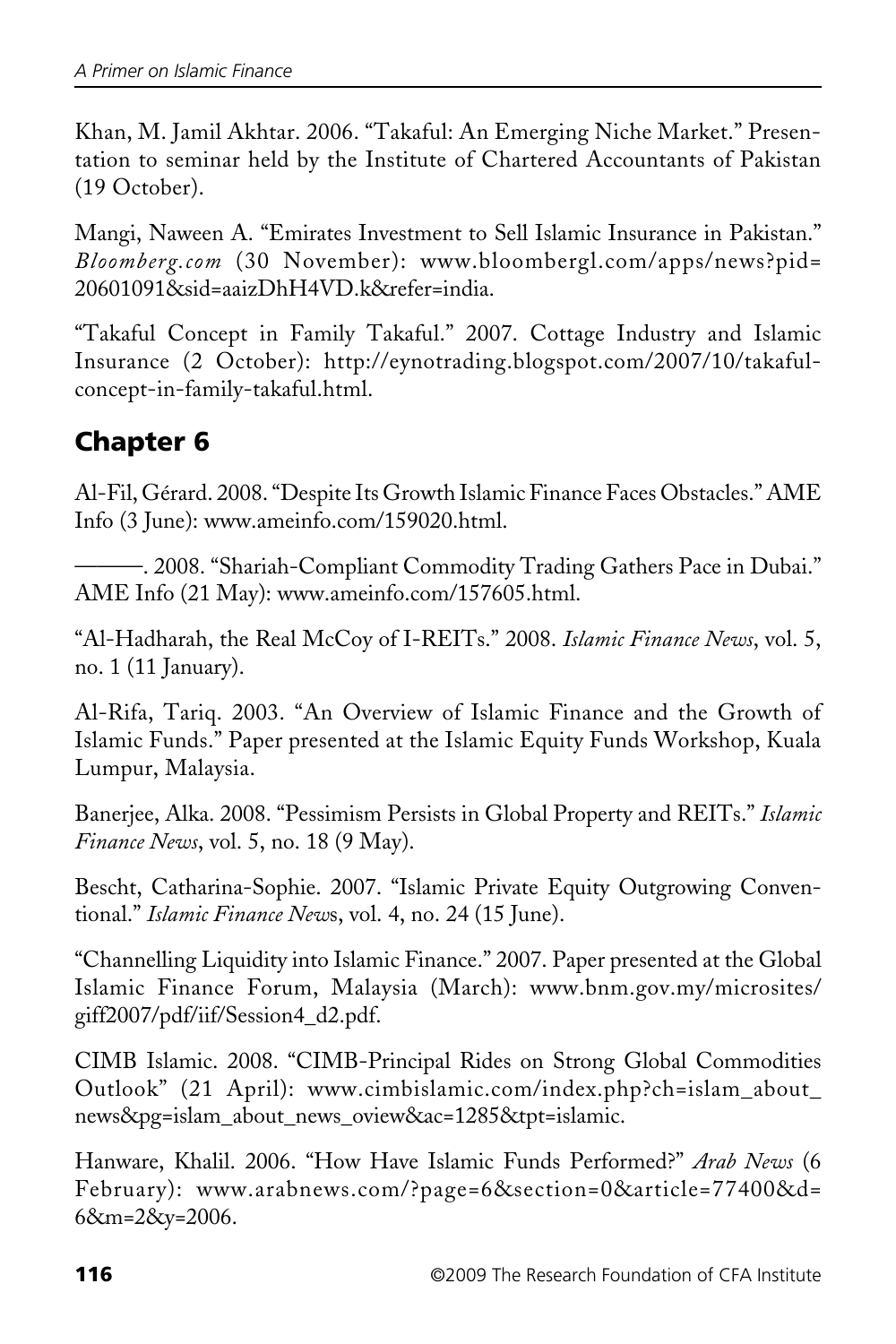Hunt, Laalitha. 2008. "Bullish Outlook for Commodities." *Star Online* (20 May): [http://biz.thestar.com.my/news/story.asp?file=/2008/5/20/business/](http://biz.thestar.com.my/news/story.asp?file=/2008/5/20/business/21299725&sec=business) 21299725&sec=business.

Institute of Islamic Banking and Insurance. No date. "Islamic Banking: Islamic Equity Funds" ([www.islamic-banking.com/ibanking/ief.php\).](http://www.islamic-banking.com/ibanking/ief.php)

Islamic Capital Market, Securities Commission Malaysia. No date. "Islamic REITs: Growth and Opportunities." *MIF Monthly* [\(www.mifmonthly.com/](http://www.mifmonthly.com/article9.php) [article9.php\).](http://www.mifmonthly.com/article9.php)

"Islamic Real Estate Investment Trusts (REITs)." 2007. *Islamic Finance News*. Bahrain Report (31 August).

Jaffer, Sohail. No date. "Islamic Wealth Management." *Islamic Business and Finance*, no. 58. Reprinted from *Islamic Finance Newsletter* of February 2005: [www.cpifinancial.net/v2/print.aspx?pg=magazine&aid=912.](http://www.cpifinancial.net/v2/print.aspx?pg=magazine&aid=912)

Johnson, Douglas Clark. 2007. "Islamic Asset Management: Beyond the [Thobe." Calyx Financial \(31 October\): www.failaka.com/downloads/Johnson\\_](http://www.failaka.com/downloads/Johnson_BeyondtheThobe103107.pdf) BeyondtheThobe103107.pdf.

Juma, Yousif A. 2007. "Islamic Wealth Management." *Islamic Finance News Guide 2007*:67–68.

Merhi, Samer. 2008. "Comparison of REITs and I-REITs." *Islamic Finance News Asset & Wealth Management Guide 2008* ([http://islamicfinancenews.com/](http://islamicfinancenews.com/supplement_2008_a&w.asp) [supplement\\_2008\\_a&w.asp\).](http://islamicfinancenews.com/supplement_2008_a&w.asp)

Miller, Neil D., Dean Naumowicz, and Aziza Atta. 2008. "Investing in Islamic Structured Products." *Islamic Finance News Guide 2008*:33–36.

Mokhtar, Shabnam. 2008. "Will Writing: A New Retail Product in Malaysia*.*" *Islamic Finance News*, vol. 5, no. 24 (20 June).

Shariff, Mohamed Ismail. 2007. "Legal and Legislative Issues in I-REITs*.*" *Islamic Finance News*, vol. 4, no. 47 (23 November).

Siddiqi, Moin A. 2004. "Islamic Investment." *Middle East* (May): [http://findarticles.](http://findarticles) com/p/articles/mi\_m2742/is\_345/ai\_n25094793/print?tag=artBody;col1.

Smyth, Mark J. 2006. "Islamic Funds Come of Age." *Middle East Banker*:28–30 ([www.failaka.com/downloads/Nov06\\_BME%20islamic%20funds.pdf\).](http://www.failaka.com/downloads/Nov06_BME%20islamic%20funds.pdf)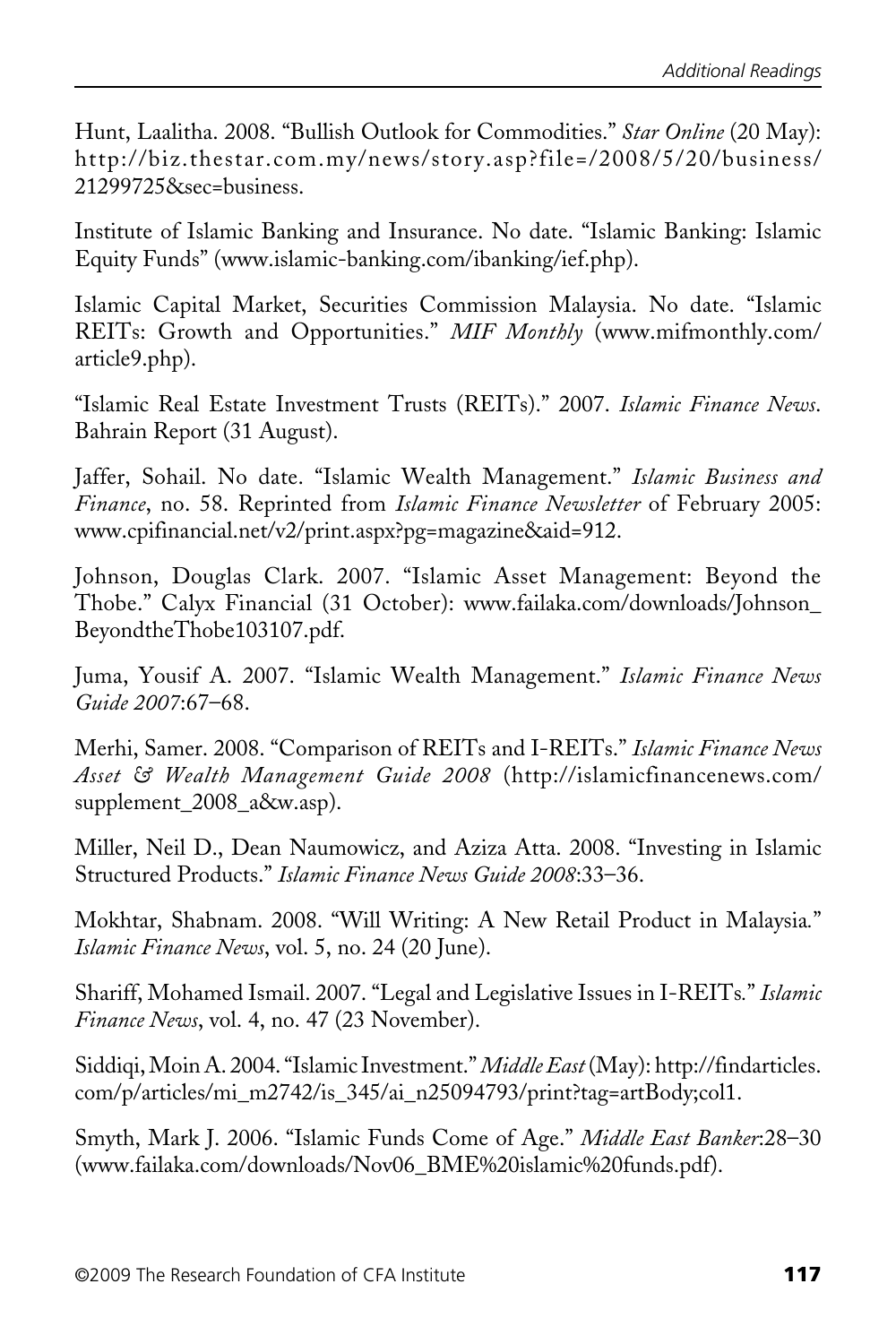Stanton, Daniel. 2008. "Islamic Equity Funds See Rapid Growth." *Arabian Business.com* [\(18 February\): www.arabianbusiness.com/511518-islamic-equity](http://www.arabianbusiness.com/511518-islamic-equity-funds-see-rapid-growth)funds-[see-rapid-growth.](http://www.arabianbusiness.com/511518-islamic-equity-funds-see-rapid-growth)

Wilson, Ted. 2008. "Growing Appetite for Islamic Wealth." *Professional Wealth Management* [\(1 May\): www.pwmnet.com/news/fullstory.php/aid/2241/](http://www.pwmnet.com/news/fullstory.php/aid/2241/Growing_appetite_for_Islamic_wealth_.html) Growing\_appetite\_for\_Islamic\_wealth\_.html.

Yousaf, Khalid. 2007. "Exploring Growth Opportunities in Wealth Management." Paper presented at the Global Islamic Finance Forum, Kuala Lumpur, Malaysia (March): [www.bnm.gov.my/microsites/giff2007/pdf/iif/Session3\\_c.pdf.](http://www.bnm.gov.my/microsites/giff2007/pdf/iif/Session3_c.pdf)

#### **Chapter 7**

"AAOIFI Shariah Council's Proposals for Amendments in Contemporary [Sukuk Issues." 2008. Islamic Finance Blog \(21 May\): http://islamicfinancenews.](http://islamicfinancenews.wordpress.com/2008/05/21/aaoifi-shariah-councils-proposals-for-amendments-in-contemporary-sukuk-issues/) wordpress.com/2008/05/21/aaoifi-shariah-councils-proposals-for-amendmentsin-contemporary-sukuk-issues.

Abdullah, Daud. 2005. "Shariah Compliance Reviews." *Islamic Finance News*, vol. 2, no. 8 (18 April).

Ahmad, Jameel. 2007. "Role of Standards-Setting Bodies in Promoting Shari'a-Compliant Deposit Insurance System." Paper presented at the Sixth International Association of Deposit Insurers Conference, Kuala Lumpur, Malaysia.

Akhta, Shamshad. 2006. "Shari'a Compliant Corporate Governance." Keynote address by the Governor of the State Bank of Pakistan at the annual Corporate Governance Conference, Dubai, United Arab Emirates.

Asri, Mohamed, and Mohamed Fahmi. 2003–2004. "Contribution of the Islamic Worldview towards Corporate Governance." Master of Science in Accounting Sem 2 2003/04 ([www.iiu.edu.my/iaw/Students%20Term%20Papers\\_files/](http://www.iiu.edu.my/iaw/Students%20Term%20Papers_files/Asri%20and%20Fahmi%20IslWWandCG.htm) [Asri%20and%20Fahmi%20IslWWandCG.htm\).](http://www.iiu.edu.my/iaw/Students%20Term%20Papers_files/Asri%20and%20Fahmi%20IslWWandCG.htm)

Aziz, Zeti Akhtar. 2004. "Approaches to Regulation of Islamic Financial Services Industry." Governor's speech at the IFSB Summit on Islamic Financial Services Industry and the Global Regulatory Environment, London (18 May): [www.bnm.gov.my/index.php?ch=9&pg=15&ac=151.](http://www.bnm.gov.my/index.php?ch=9&pg=15&ac=151)

Bank Negara Malaysia. 2005. "The Rise and Effectiveness of Corporate Governance in the Islamic Financial Services Industry." Governor's speech at [the Second IFSB Summit, Doha, Qatar \(24 May\): www.bnm.gov.my/](http://www.bnm.gov.my/index.php?ch=9&pg=15&ac=170) index.php?ch=9&pg=15&ac=170.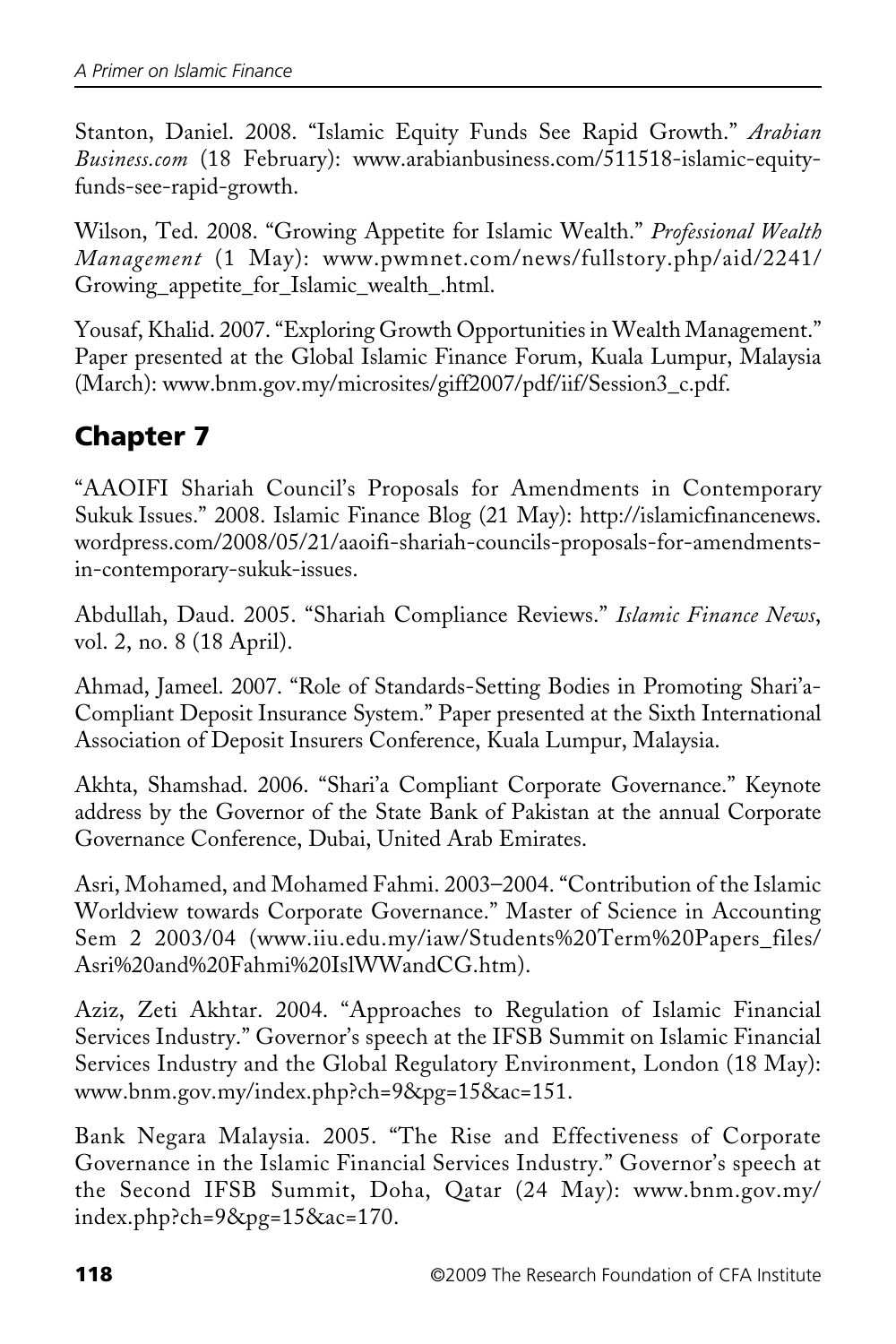Bank of New York Mellon. No date. "Improving Corporate Governance in Islamic Finance." Innovation Series: Global Corporate Trust [\(www.bankofny.com/](http://www.bankofny.com/CpTrust/data/tl_islamic_finance.pdf) [CpTrust/data/tl\\_islamic\\_finance.pdf\).](http://www.bankofny.com/CpTrust/data/tl_islamic_finance.pdf)

Capulong, Ma Virginita, David Edwards, David Webb, and Juzhong Zhuang, eds. 2000. *Corporate Governance and Finance in East Asia: A Study of Indonesia, Republic of Korea, Malaysia, Philippines, and Thailand: Volume One (A Consolidated Report)*. Manila, Philippines: Asian Development Bank ([http://adb.org/Documents/](http://adb.org/Documents/Books/Corporate_Governance/Vol1/default.asp) [Books/Corporate\\_Governance/Vol1/default.asp\).](http://adb.org/Documents/Books/Corporate_Governance/Vol1/default.asp)

Chapra, M. Umer, and Habib Ahmed. 2002. *Corporate Governance in Islamic Financial Institutions*. Jeddah, Saudi Arabia: Islamic Development Bank.

Cunningham, Andrew. 2004. "Regulation and Supervision: Challenges for Islamic Finance in a Riba-Based Global System." Moody's Special Comment, Report No. 81128, Moody's Investors Service (January).

Dar, Humayon. 2005. "Islamic Banks: Are They Really What Their Stakeholders Intended Them to Be?" *Islamic Finance News*, vol. 2, no. 13 (27 June).

El Qorchi, Mohammed. 2005. "Islamic Finance Gears Up." *Finance and Development*[, vol. 42, no. 4 \(December\): www.imf.org/external/pubs/ft/fandd/2005/](http://www.imf.org/external/pubs/ft/fandd/2005/12/qorchi.htm) 12/qorchi.htm.

Federal Home Loan Bank of Boston. No date. "Corporate Governance Principles" ([www.fhlbboston.com/aboutus/thebank/08\\_01\\_10\\_corporate\\_governance\\_](http://www.fhlbboston.com/aboutus/thebank/08_01_10_corporate_governance_principles.jsp) [principles.jsp\).](http://www.fhlbboston.com/aboutus/thebank/08_01_10_corporate_governance_principles.jsp)

Grais, Wafik, and Matteo Pellegrini. 2006. "Corporate Governance and Shariah Compliance." *Islamic Finance News*, vol. 3, no. 45 (15 December).

Ibrahim, Ali A. 2006. "Convergence of Corporate Governance and Islamic Financial Services Industry: Toward Islamic Financial Services Securities Market." [Georgetown Law Graduate Paper Series: h](http://scholarship.law.georgetown.edu/cgi/viewcontent.cgi?article=1002&context=gps_papers)[ttp://lsr.nellco.org/cgi/viewcontent.](http://lsr.nellco.org/cgi/viewcontent) cgi?article=1002&context=georgetown/gps.

"Islamic Finance Meets in Malaysia." No date. Malaysia International Islamic Financial Centre ([www.mifc.com/index.php?ch=cat\\_int\\_isbank&pg=cat\\_int\\_](http://www.mifc.com/index.php?ch=cat_int_isbank&pg=cat_int_isbank_val#) [isbank\\_val#\).](http://www.mifc.com/index.php?ch=cat_int_isbank&pg=cat_int_isbank_val#)

Kadir, Mohd Razif Abdul. 2007. "International Regulatory Standards for Islamic Finance: Implementation Issues and Challenges." Paper presented at the Global Islamic Finance Forum, Kuala Lumpur, Malaysia (28 March).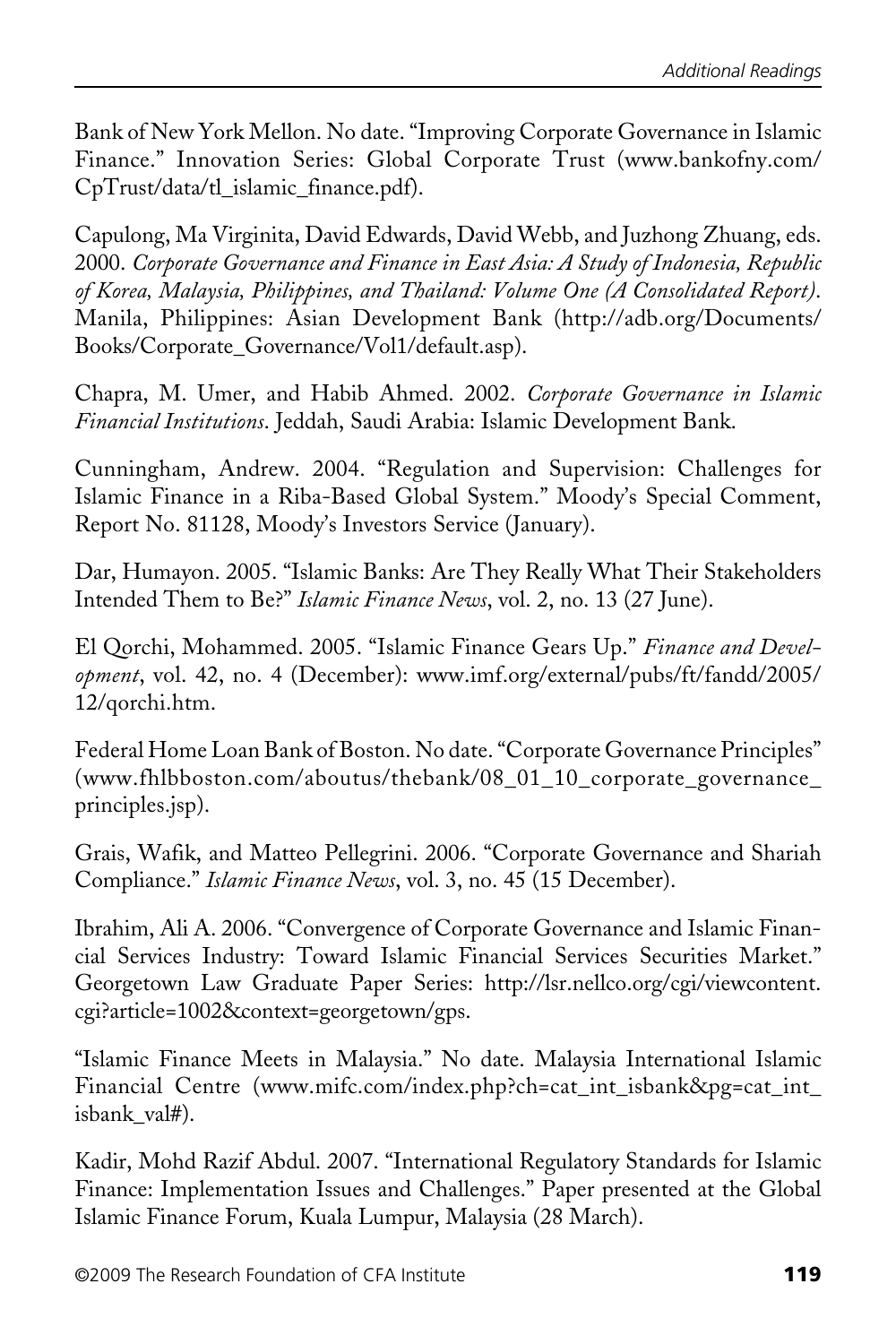Kadir, Mohd Razif bin Abd. 2006. "Malaysia's Position as an International Islamic Financial Centre." Closing address by the deputy governor of the Central Bank of Malaysia at the Malaysian Islamic Finance: Issuers and Investors Forum, Kuala Lumpur, Malaysia (15 August): [www.bis.org/review/r060825f.pdf.](http://www.bis.org/review/r060825f.pdf)

Knight, Malcolm D. 2007. "The Growing Importance of Islamic Finance in the Global Financial System." Paper presented at the Second Islamic Financial Services Board Forum, Frankfurt (6 December): [www.bis.org/speeches/sp071210.htm.](http://www.bis.org/speeches/sp071210.htm)

"Meet the Head." 2006. *Islamic Finance News*, vol. 3, no. 27 (11 August).

PricewaterhouseCoopers. No date. "Regulatory Review of Islamic Finance in Malaysia." *MIF Monthly* [\(www.mifmonthly.com/article10.php\).](http://www.mifmonthly.com/article10.php)

Rowey, Kent, Charles July, and Marc Fèvre. 2006. "Islamic Finance: Basic Principles and Structures: A Focus on Project Finance." Freshfields Bruckhaus Deringer (January): [www.freshfields.com/publications/pdfs/2006/13205.pdf.](http://www.freshfields.com/publications/pdfs/2006/13205.pdf)

Ruin, Joseph Eby. 2004. "Instilling Risk Management Culture for Corporate Governance in Islamic Banking." *Islamic Finance News*, vol. 1, no. 2.

Sulaeiman, M. Nasser. No date. "Corporate Governance in Islamic Banks." *Islamic Economics* [\(http://islamic-world.net/economics/corporate\\_gov.htm\).](http://islamic-world.net/economics/corporate_gov.htm)

Wouters, Paul. 2005. "Compliance and Compliance Function." *Islamic Finance News*, vol. 2, no. 22 (7 November).

Zaidi, Jamal Abbas. 2006. "Rating of Islamic Banks and Financial Institutions." Paper presented at the 13th World Islamic Banking Conference, Bahrain [\(9 December\):](http://www.iirating.com/presentation/20061209_rating_of_islamic_banks_and_financial_institutions.pdf) [www.iirating.com/presentation/20061209\\_rating\\_of\\_islamic\\_](http://www.iirating.com/presentation/20061209_rating_of_islamic_) banks\_and\_financial\_institutions.pdf.

## **Chapter 8**

Ahmed, Elwaleed M. 2007. "There May Be Trouble Ahead." *Zawya.com* (May/ June): [www.zawya.com/story.cfm/sidZAWYA20070614061339.](http://www.zawya.com/story.cfm/sidZAWYA20070614061339)

———. No date. "Challenges Facing Sector's Growth; Global Islamic Finance." *Sudaneseeconomist.com*: [http://sudaneseeconomist.com/islam\\_1.html.](http://sudaneseeconomist.com/islam_1.html)

"Bahraini Banking and Finance Sectors in Shipshape." 2008. *Bahrain Tribune* (4 August): [www.menafn.com/qn\\_news\\_story\\_s.asp?StoryId=1093206647.](http://www.menafn.com/qn_news_story_s.asp?StoryId=1093206647)

Hassan, Eman. 2008. "Middle East Poised to Invest in Turkey." AME Info (17 August): [www.ameinfo.com/166321.html.](http://www.ameinfo.com/166321.html)